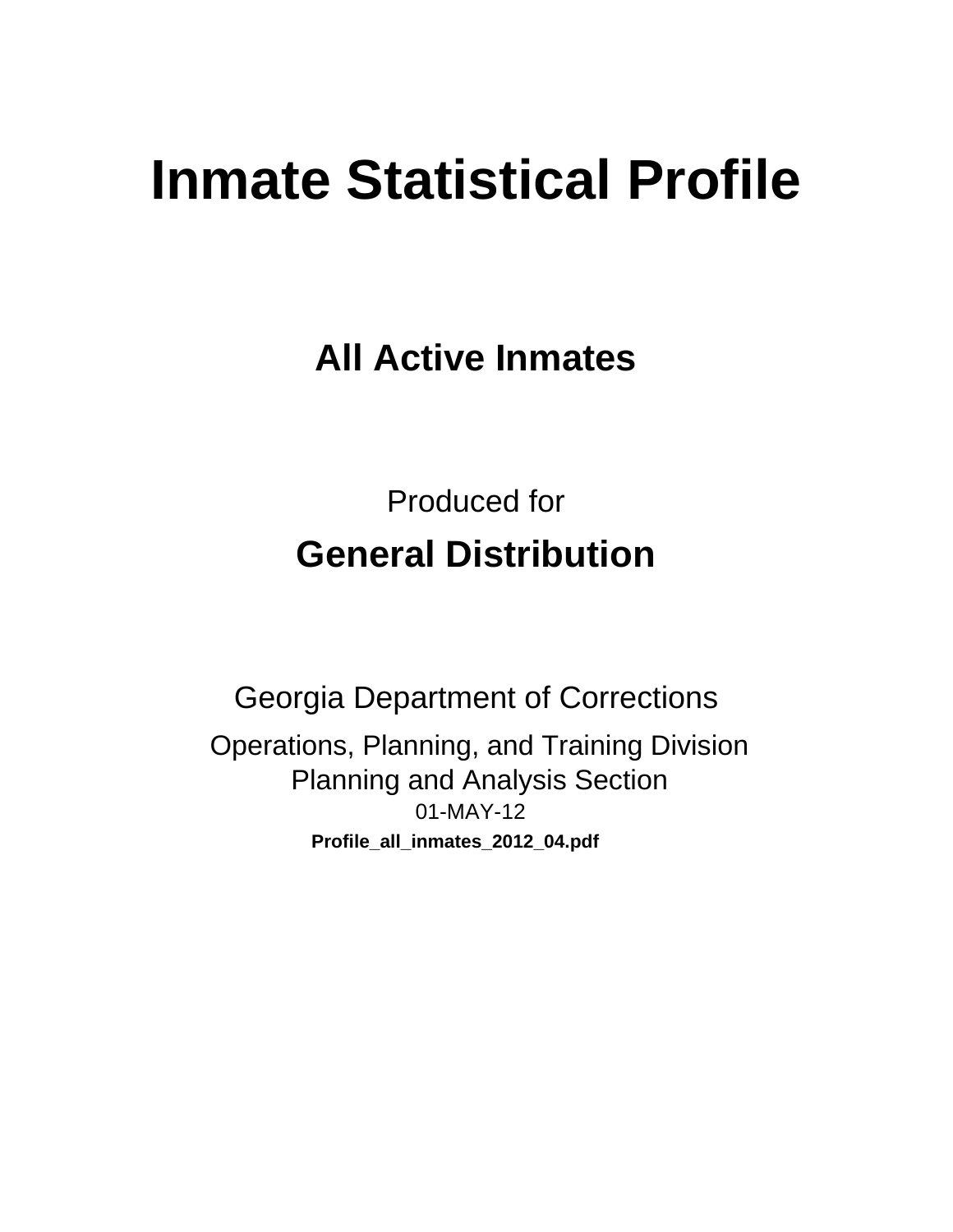#### **Inmate Statistical Profile 01-MAY-12** Contents

**All Active Inmates** 

Produced for General Distribution

# **Table of Contents**

| <b>Demographic information</b>                                       |
|----------------------------------------------------------------------|
| 5 Current age, broken out in ten year age groups                     |
| 6 Race group                                                         |
| 7 Marital status, self-reported at entry to prison                   |
| 8 Number of children, self-reported at entry to prison               |
| 9 Religious affiliation, self-reported at entry to prison            |
| 10 Home county - self-reported at entry to prison                    |
| 15 Socioeconomic class, self-reported at entry to prison             |
| 16 Environment to age 16, self-reported at entry to prison           |
| 17 Guardian status to age 16, self-reported at entry to prison       |
| 18 Employment status before prison, self-reported at entry to prison |
| 19 Age at admission                                                  |
| 21 Age at admission                                                  |
| 24 Height, measured at entry to prison                               |
| 25 Weight, measured at entry to prison                               |
| 27 Military service                                                  |
| <b>Correctional information</b>                                      |
| 28 Type of admission to prison                                       |
| 29 Current / last security status                                    |
| 30 Current / last institution type                                   |
| 31 Institution type - transitional centers                           |
| 32 Institution type - county prisons                                 |
| 33 Institution type - state prisons                                  |
| 34 Institution type - private prisons                                |
| 35 Institution type - pre-release centers                            |
| 36 Institution type - inmate boot camp                               |
| 37 Number of disciplinary reports                                    |
| 38 Number of transfers                                               |
| 39 Number of escapes                                                 |
| 41 Probable future release type of still active inmates              |
| 42 Time served in current (or last) institution                      |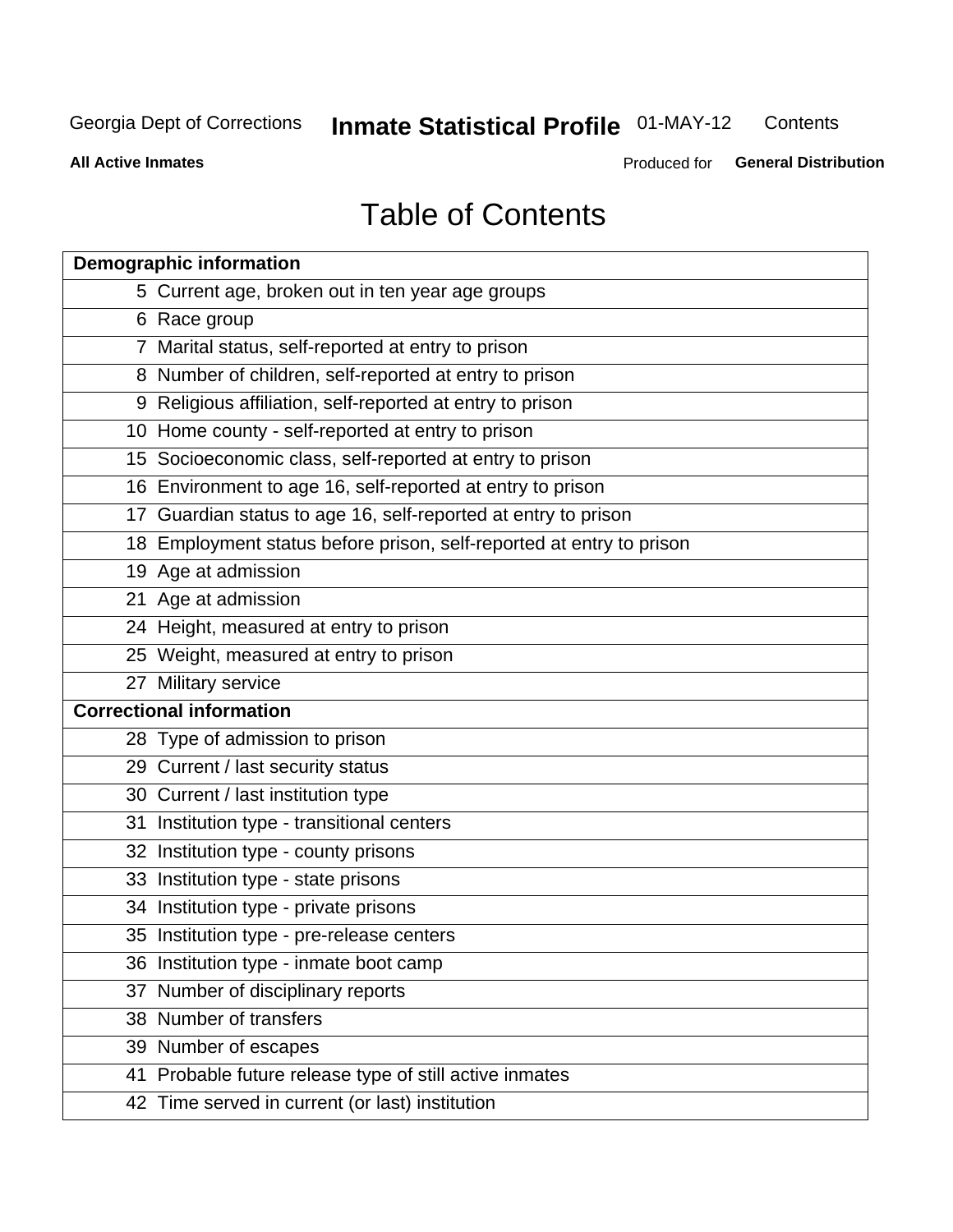#### **Inmate Statistical Profile 01-MAY-12** Contents

**All Active Inmates** 

Produced for General Distribution

# **Table of Contents**

| <b>Educational, psychological and physical information</b>       |
|------------------------------------------------------------------|
| 40 Culture fair IQ scores                                        |
| 43 Highest grade level attained                                  |
| 44 Culture fair IQ scores                                        |
| 45 Wide Range Achievement Test (WRAT) reading score              |
| 46 Wide Range Achievement Test (WRAT) math score                 |
| 47 Wide Range Achievement Test (WRAT) spelling score             |
| 48 Scope of substance abuse - summary                            |
| 49 Scope of substance abuse - detail                             |
| 50 Current / last mental health treatment level                  |
| 51 PULHESDWIT medical scale - 'P' overall condition ('P'hysical) |
| 52 PULHESDWIT medical scale - 'U' upper body                     |
| 53 PULHESDWIT medical scale - 'L' lower body                     |
| 54 PULHESDWIT medical scale - 'H' hearing                        |
| 55 PULHESDWIT medical scale - 'E' vision                         |
| 56 PULHESDWIT medical scale -'S' psychiatric                     |
| 57 PULHESDWIT medical scale - 'D' dental                         |
| 58 PULHESDWIT medical scale - 'W' work ability                   |
| 59 PULHESDWIT medical scale - 'I' impairment                     |
| 60 PULHESDWIT medical scale - 'T' transportability               |
| 61 Criminality in family, self-reported                          |
| 62 Alcoholism in family, self-reported                           |
| 63 Drug abuse in family, self-reported                           |
| 64 Subjected to frequent beatings, self-reported                 |
| 65 Father absent during inmate's childhood                       |
| 66 Mother absent during inmate's childhood                       |
| 67 Inmate diagnosed as manipulative                              |
| 68 Inmate diagnosed as assaultive                                |
| <b>Crimes and criminal history information</b>                   |
| 69 Number of prior Georgia incarcerations                        |
| 70 Prison sentence in years                                      |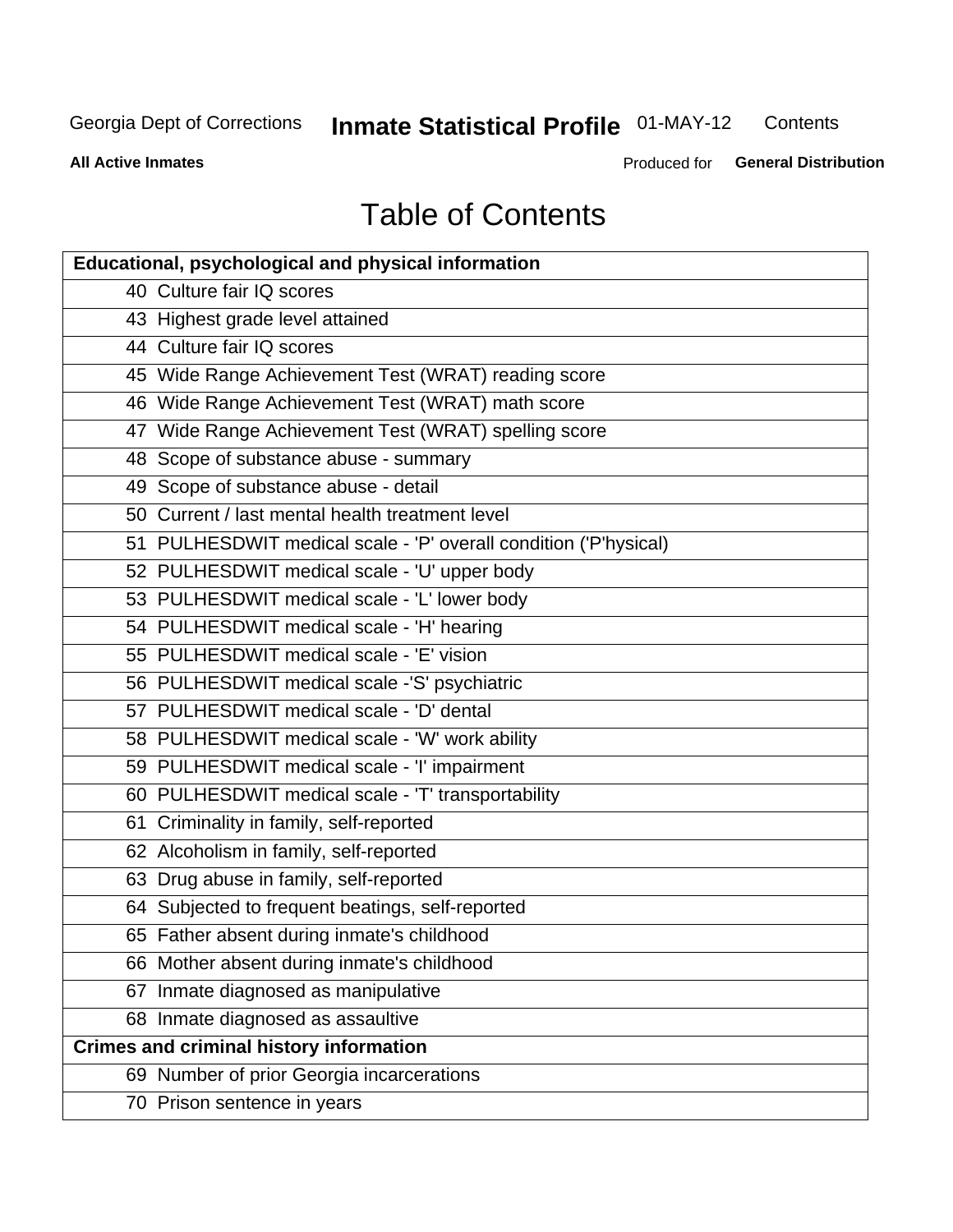#### **Inmate Statistical Profile 01-MAY-12** Contents

**All Active Inmates** 

Produced for General Distribution

# **Table of Contents**

| <b>Crimes and criminal history information</b>                 |
|----------------------------------------------------------------|
| 71 Primary offense, broken out into felonies vs misdemeanors   |
| 72 Primary offense, broken out into six broad crime categories |
| 73 Primary offense, detailed offense code                      |
| 82 County of conviction of primary offense                     |
| 87 Circuit of conviction of primary offense                    |
| 89 Years served (jail + prison) in this incarceration          |
| <b>Medical information</b>                                     |
| 90 Results of most recent HIV test                             |
| 91 Results of most recent tuberculosis test                    |
| 92 Results of most recent syphilis test                        |
| 93 Results of most recent Hepatitis-C test                     |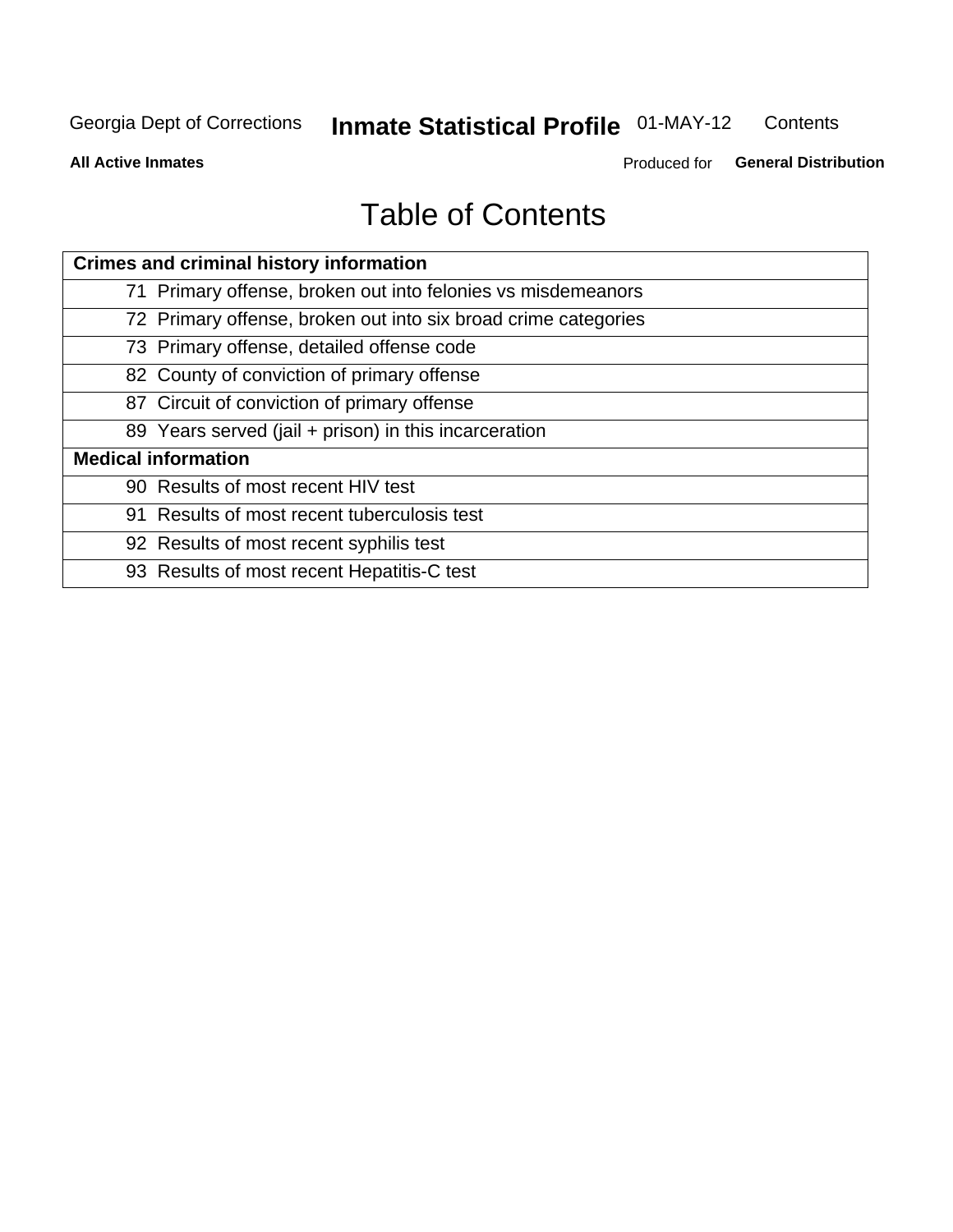### **All Active Inmates**

### Produced for General Distribution

### Current age, broken out in ten-year age groups

COL % - percent each COUNT is of its particular column

|                          |              | <b>Male</b> |        |                 | <b>Female</b> |       | <b>Total</b> |               |
|--------------------------|--------------|-------------|--------|-----------------|---------------|-------|--------------|---------------|
| <b>Current Age</b>       | <b>Count</b> | Col %       | Row %  | <b>Count</b>    | Col %         | Row % | <b>Total</b> | Col %         |
| <b>Teens (1-19)</b>      | 1,026        | 1.94%       | 97.16% | 30 <sup>1</sup> | 0.77%         | 2.84% | 1,056        | 1.86%         |
| <b>Twenties (20-29)</b>  | 16,348       | $30.85\%$   | 93.54% | 1,129           | 28.87%        | 6.46% | 17,477       | 30.71%        |
| <b>Thirties (30-39)</b>  | 15,363       | 28.99%      | 92.41% | 1,261           | 32.24%        | 7.59% |              | 16,624 29.21% |
| <b>Forties (40-49)</b>   | 11,408       | 21.53%      | 91.81% | 1,017           | 26.00%        | 8.19% |              | 12,425 21.83% |
| <b>Fifties (50-59)</b>   | 6,354        | 11.99%      | 94.40% | 377             | 9.64%         | 5.60% | 6,731        | 11.83%        |
| <b>Sixties (60-69)</b>   | 1,596        | 3.01%       | 95.45% | 76              | 1.94%         | 4.55% | 1,672        | 2.94%         |
| Seventy + (70 and above) | 903          | 1.70%       | 97.73% | 21              | 0.54%         | 2.27% | 924          | 1.62%         |
| <b>Total Reported</b>    | 52,998       | 100%        | 93.13% | 3,911           | 100%          | 6.87% | 56,909       | 100%          |

| <b>Not Reported</b> |        |       |        |
|---------------------|--------|-------|--------|
| <b>Total</b>        | 53,002 | 3,912 | 56.91/ |

| <b>Mean</b><br>(average)       | 37.19    | 36.68 | 37.15        |
|--------------------------------|----------|-------|--------------|
| Median (middle)                | つん<br>vu | JJ    | 35           |
| <b>Mode</b><br>(most frequent) | n,<br>◡▴ |       | $\sim$<br>⊾ت |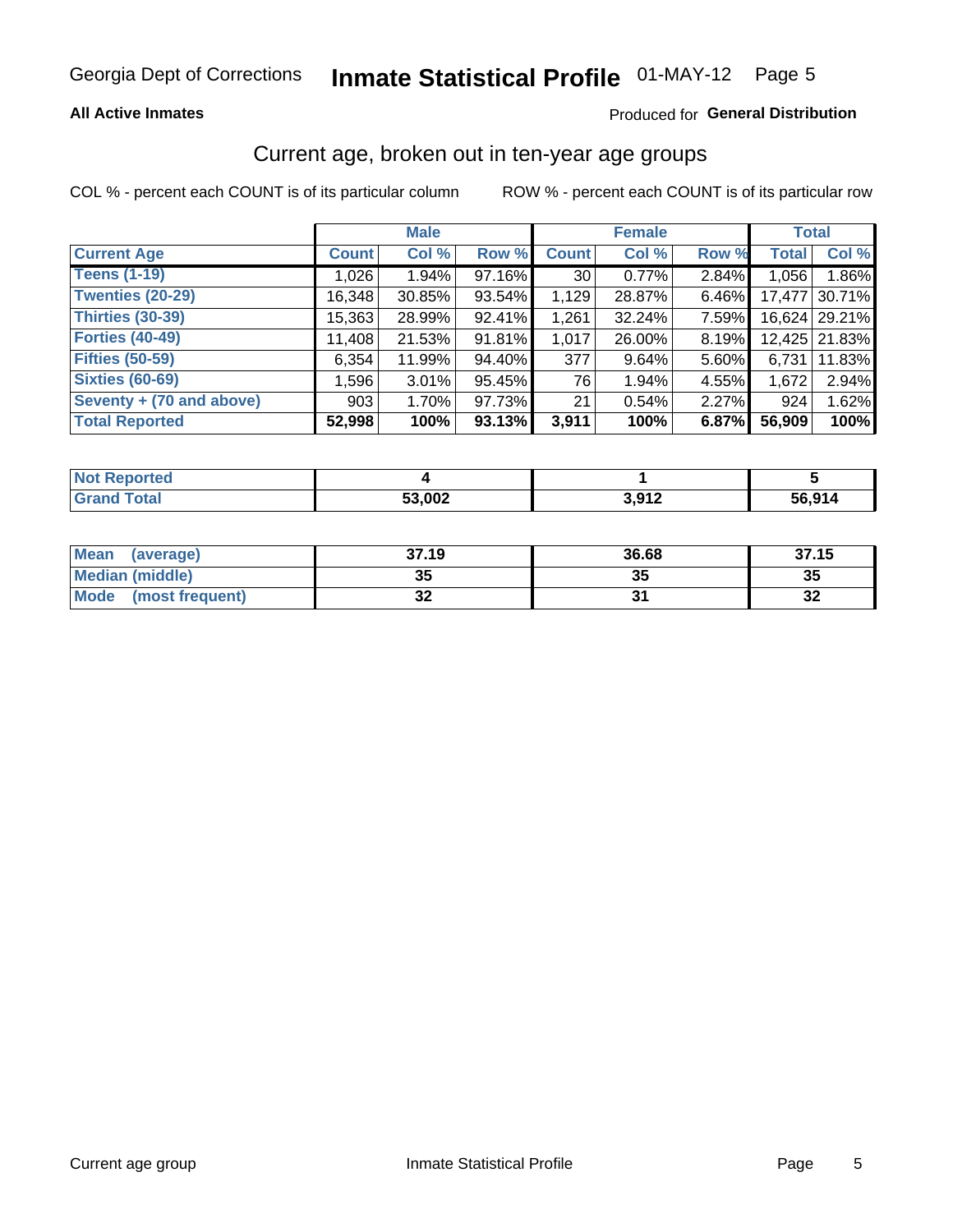# Inmate Statistical Profile 01-MAY-12 Page 6

#### **All Active Inmates**

#### Produced for General Distribution

### Race group

COL % - percent each COUNT is of its particular column

|                   |                        |              | <b>Male</b> |             |       | <b>Female</b> |         |              | <b>Total</b> |
|-------------------|------------------------|--------------|-------------|-------------|-------|---------------|---------|--------------|--------------|
|                   | <b>Race Group</b>      | <b>Count</b> | Col %       | Row % Count |       | Col %         | Row %   | <b>Total</b> | Col %        |
|                   | <b>White</b>           | 16,990       | 32.06%      | 89.19%      | 2,060 | 52.66%        | 10.81%  | 19,050       | 33.47%       |
| 2                 | <b>Black</b>           | 33,386       | 62.99%      | 95.03%      | 1,745 | 44.61%        | 4.97%   | 35,131       | 61.73%       |
| 5                 | <b>Other</b>           | 49           | .09%        | 84.48%      | 9     | .23%          | 15.52%  | 58           | .10%         |
| 6                 | <b>Asian</b>           | 149          | .28%        | 96.13%      | 6     | .15%          | 3.87%   | 155          | .27%         |
| 9                 | <b>Unknown</b>         | 2            | $.01\%$     | 100.00%     |       |               |         | 2            | .01%         |
| 10                | <b>Hispanic</b>        | 2,402        | 4.53%       | 96.54%      | 86    | 2.20%         | 3.46%   | 2,488        | 4.37%        |
| $12 \overline{ }$ | <b>Native American</b> | 24           | .05%        | 82.76%      | 5     | .13%          | 17.24%  | 29           | .05%         |
| 13                | <b>Native Hawaiian</b> |              |             |             |       | .03%          | 100.00% |              | .01%         |
|                   | <b>Total Reported</b>  | 53,002       | 100%        | 93.13%      | 3,912 | 100%          | 6.87%   | 56,914       | 100%         |

| <b>Reported</b><br>' NOT |        |                          |                              |
|--------------------------|--------|--------------------------|------------------------------|
| <b>cotal</b>             | 53,002 | 2.012<br><b>ے ا</b> د, ب | 56.914<br>--<br>$\mathbf{v}$ |

| Mode (<br>tenti<br>most tren | こうへん | White<br>$\sim$ $\sim$ $\sim$ | <b>Black</b> |
|------------------------------|------|-------------------------------|--------------|
|                              |      |                               |              |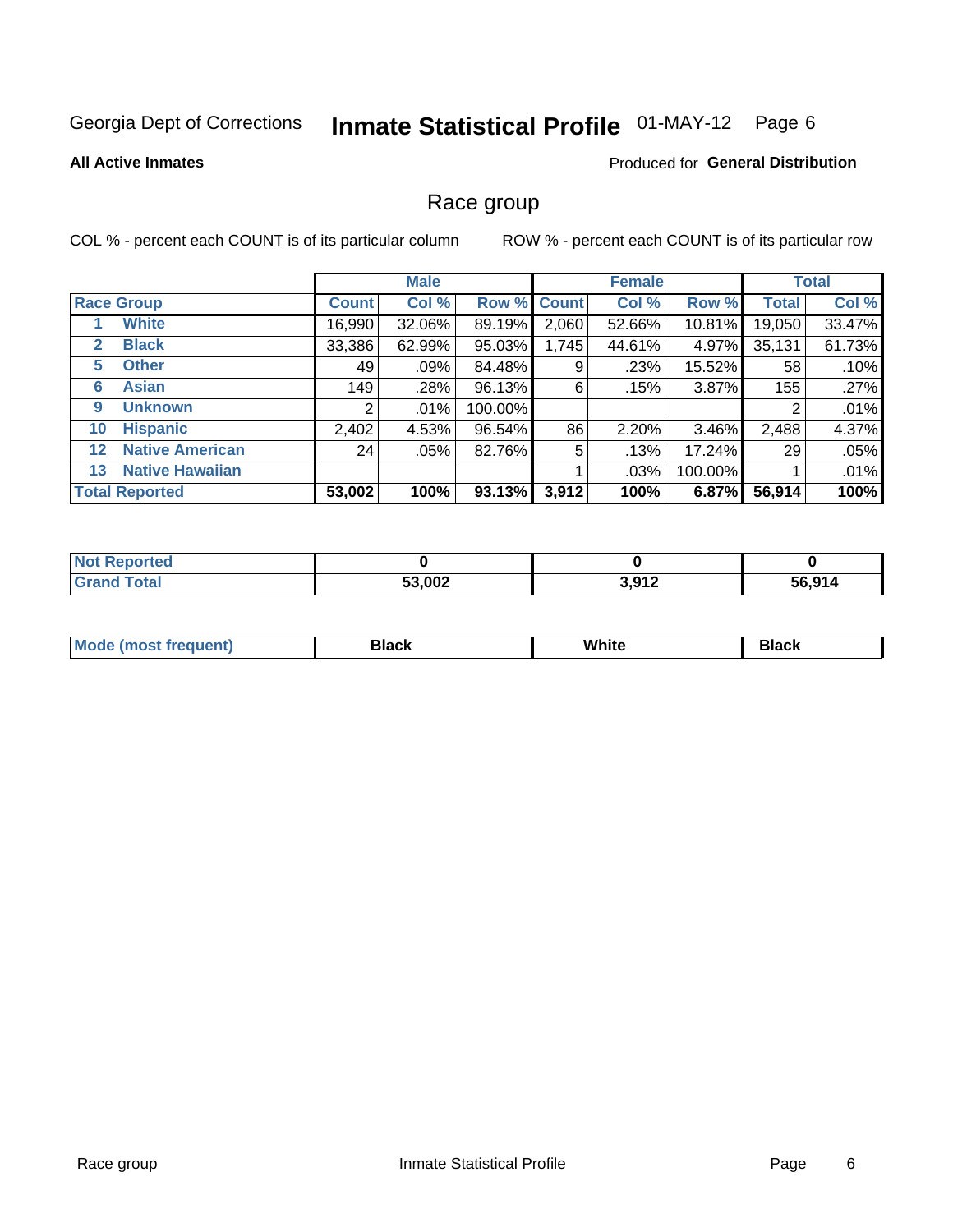# Inmate Statistical Profile 01-MAY-12 Page 7

#### **All Active Inmates**

#### Produced for General Distribution

### Marital status, self-reported at entry to prison

COL % - percent each COUNT is of its particular column

|                            |              | <b>Male</b> |        |              | <b>Female</b> |        |              | <b>Total</b> |
|----------------------------|--------------|-------------|--------|--------------|---------------|--------|--------------|--------------|
| <b>Marital Status</b>      | <b>Count</b> | Col %       | Row %  | <b>Count</b> | Col %         | Row %  | <b>Total</b> | Col %        |
| <b>Unknown</b><br>$\bf{0}$ | 658          | 1.24%       | 90.26% | 71           | 1.81%         | 9.74%  | 729          | 1.28%        |
| <b>Divorced</b><br>D       | 5,068        | $9.56\%$    | 88.68% | 647          | 16.54%        | 11.32% | 5,715        | 10.04%       |
| <b>Married</b><br>M        | 7,280        | 13.74%      | 91.77% | 653          | 16.69%        | 8.23%  | 7,933        | 13.94%       |
| <b>S</b> Separated         | 1,864        | 3.52%       | 84.88% | 332          | 8.49%         | 15.12% | 2,196        | 3.86%        |
| <b>Unmarried</b><br>U      | 37,654       | 71.04%      | 94.81% | 2,061        | 52.68%        | 5.19%  | 39,715       | 69.78%       |
| <b>Widow</b><br>W          | 478          | $.90\%$     | 76.36% | 148          | 3.78%         | 23.64% | 626          | 1.10%        |
| <b>Total Reported</b>      | 53,002       | 100%        | 93.13% | 3,912        | 100%          | 6.87%  | 56,914       | 100%         |

| orted<br>I NOT |        |         |        |
|----------------|--------|---------|--------|
| $f$ ntal $f$   | ra aaa | 2012    | 56.914 |
| . Gr           | JJ,UUZ | J, J, L |        |

|--|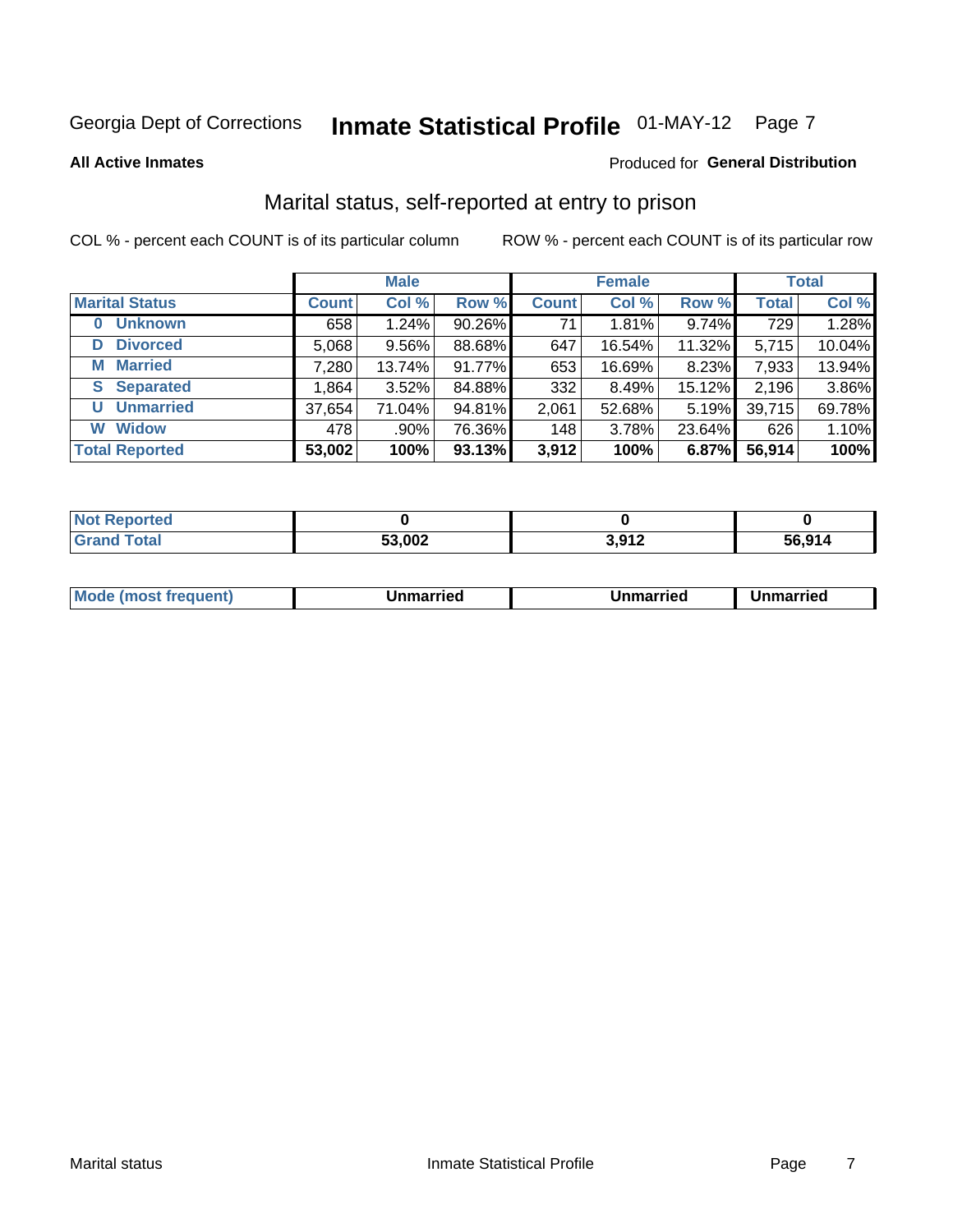# Inmate Statistical Profile 01-MAY-12 Page 8

#### **All Active Inmates**

### **Produced for General Distribution**

### Number of children, self reported at entry to prison

COL % - percent each COUNT is of its particular column

|                           |              | <b>Male</b> |        |              | <b>Female</b> |        | <b>Total</b> |        |
|---------------------------|--------------|-------------|--------|--------------|---------------|--------|--------------|--------|
| <b>Number of Children</b> | <b>Count</b> | Col %       | Row %  | <b>Count</b> | Col %         | Row %  | <b>Total</b> | Col %  |
| $\bf{0}$                  | 21,618       | 41.48%      | 94.72% | 1,206        | 30.88%        | 5.28%  | 22,824       | 40.74% |
|                           | 11,683       | 22.42%      | 94.10% | 732          | 18.75%        | 5.90%  | 12,415       | 22.16% |
| $\overline{2}$            | 8,566        | 16.43%      | 90.86% | 862          | 22.07%        | 9.14%  | 9,428        | 16.83% |
| 3                         | 5,096        | 9.78%       | 89.18% | 618          | 15.83%        | 10.82% | 5,714        | 10.20% |
| 4                         | 2,569        | 4.93%       | 90.46% | 271          | 6.94%         | 9.54%  | 2,840        | 5.07%  |
| 5                         | 1,273        | 2.44%       | 91.78% | 114          | 2.92%         | 8.22%  | 1,387        | 2.48%  |
| 6                         | 635          | 1.22%       | 92.16% | 54           | 1.38%         | 7.84%  | 689          | 1.23%  |
|                           | 299          | 0.57%       | 92.86% | 23           | 0.59%         | 7.14%  | 322          | 0.57%  |
| 8                         | 145          | 0.28%       | 90.06% | 16           | 0.41%         | 9.94%  | 161          | 0.29%  |
| $\boldsymbol{9}$          | 93           | 0.18%       | 98.94% |              | 0.03%         | 1.06%  | 94           | 0.17%  |
| 10                        | 60           | 0.12%       | 92.31% | 5            | 0.13%         | 7.69%  | 65           | 0.12%  |
| Over 10                   | 84           | 0.16%       | 96.55% | 3            | 0.08%         | 3.45%  | 87           | 0.16%  |
| <b>Total Reported</b>     | 52,121       | 100%        | 93.03% | 3,905        | 100%          | 6.97%  | 56,026       | 100.0% |

| 881    |              | 888    |
|--------|--------------|--------|
| 53.002 | 2.01c<br>ॱ▗▃ | 56,914 |

| <b>Mean</b><br>(average)       | .35 | l.37 |
|--------------------------------|-----|------|
| <b>Median (middle)</b>         |     |      |
| <b>Mode</b><br>(most frequent) |     |      |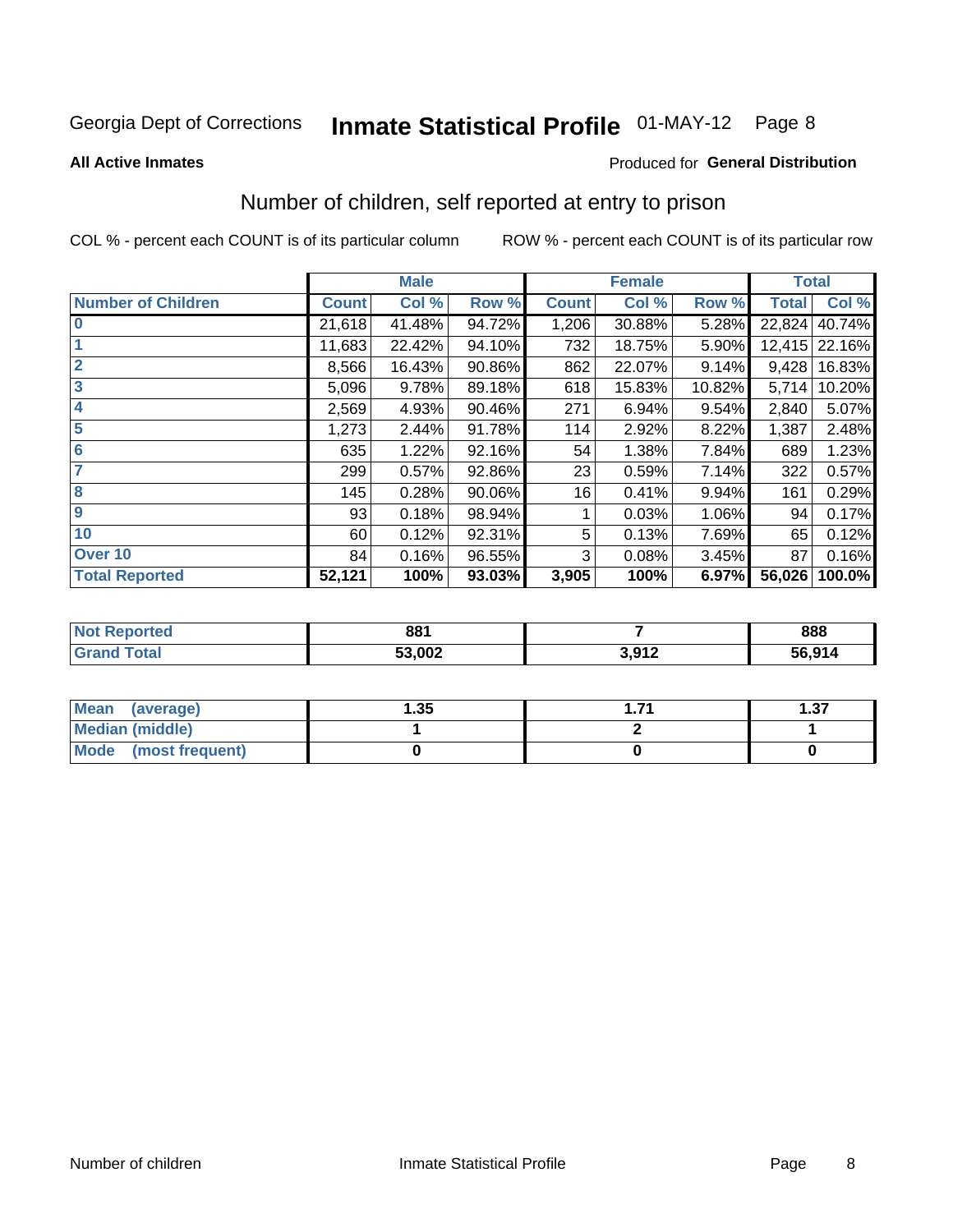# Inmate Statistical Profile 01-MAY-12 Page 9

#### **All Active Inmates**

#### Produced for General Distribution

### Religious affiliation, self-reported at entry to prison

COL % - percent each COUNT is of its particular column

|                         |                              |              | <b>Male</b> |         |              | <b>Female</b> |        |              | <b>Total</b> |
|-------------------------|------------------------------|--------------|-------------|---------|--------------|---------------|--------|--------------|--------------|
|                         | <b>Religious Affiliation</b> | <b>Count</b> | Col %       | Row %   | <b>Count</b> | Col %         | Row %  | <b>Total</b> | CoI%         |
| 1                       | <b>Islam</b>                 | 1,119        | 4.06%       | 97.64%  | 27           | .95%          | 2.36%  | 1,146        | 3.77%        |
| $\overline{2}$          | <b>Catholic</b>              | 1,422        | 5.16%       | 89.04%  | 175          | 6.16%         | 10.96% | 1,597        | 5.25%        |
| $\mathbf{3}$            | <b>Baptist</b>               | 13,582       | 49.26%      | 88.17%  | 1,823        | 64.14%        | 11.83% | 15,405       | 50.65%       |
| 4                       | <b>Methodist</b>             | 553          | 2.01%       | 86.54%  | 86           | 3.03%         | 13.46% | 639          | 2.10%        |
| $\overline{\mathbf{5}}$ | <b>EpiscopIn</b>             | 44           | .16%        | 89.80%  | 5            | .18%          | 10.20% | 49           | .16%         |
| $6\overline{6}$         | <b>Presbytrn</b>             | 84           | .30%        | 91.30%  | 8            | .28%          | 8.70%  | 92           | .30%         |
| 7                       | <b>Chc Of God</b>            | 431          | 1.56%       | 73.05%  | 159          | 5.59%         | 26.95% | 590          | 1.94%        |
| 8                       | <b>Holiness</b>              | 931          | 3.38%       | 83.05%  | 190          | 6.69%         | 16.95% | 1,121        | 3.69%        |
| 9                       | <b>Jewish</b>                | 35           | .13%        | 97.22%  |              | .04%          | 2.78%  | 36           | .12%         |
| 10                      | <b>Anglican</b>              |              | .03%        | 87.50%  |              | .04%          | 12.50% | 8            | .03%         |
| 11                      | <b>Grk Orthdx</b>            | 5            | .02%        | 83.33%  |              | .04%          | 16.67% | 6            | .02%         |
| 12                      | <b>Hindu</b>                 | 11           | .04%        | 100.00% |              |               |        | 11           | .04%         |
| 13                      | <b>Buddhist</b>              | 40           | .15%        | 81.63%  | 9            | .32%          | 18.37% | 49           | .16%         |
| 14                      | <b>Taoist</b>                | 6            | .02%        | 100.00% |              |               |        | 6            | .02%         |
| 15                      | <b>Shintoist</b>             | 3            | .01%        | 100.00% |              |               |        | 3            | .01%         |
| 16                      | <b>Seven D Ad</b>            | 101          | .37%        | 89.38%  | 12           | .42%          | 10.62% | 113          | .37%         |
| $\overline{17}$         | <b>Jehovah Wt</b>            | 323          | 1.17%       | 91.50%  | 30           | 1.06%         | 8.50%  | 353          | 1.16%        |
| 18                      | <b>Latr Day S</b>            | 34           | .12%        | 87.18%  | 5            | .18%          | 12.82% | 39           | .13%         |
| 20                      | <b>Other Prot</b>            | 4,574        | 16.59%      | 94.54%  | 264          | 9.29%         | 5.46%  | 4,838        | 15.91%       |
| 96                      | <b>None</b>                  | 4,266        | 15.47%      | 98.93%  | 46           | 1.62%         | 1.07%  | 4,312        | 14.18%       |
|                         | <b>Total Reported</b>        | 27,571       | 100%        | 90.66%  | 2,842        | 100%          | 9.34%  | 30,413       | 100%         |

| $\overline{1}31$<br>25 <sub>5</sub> | ,070              | 26,501 |
|-------------------------------------|-------------------|--------|
| 53,002                              | 1 מי 2<br>J,J I 4 |        |

|  |  | Mode (most frequent) | Baptist | Baptist | <b>Baptist</b> |
|--|--|----------------------|---------|---------|----------------|
|--|--|----------------------|---------|---------|----------------|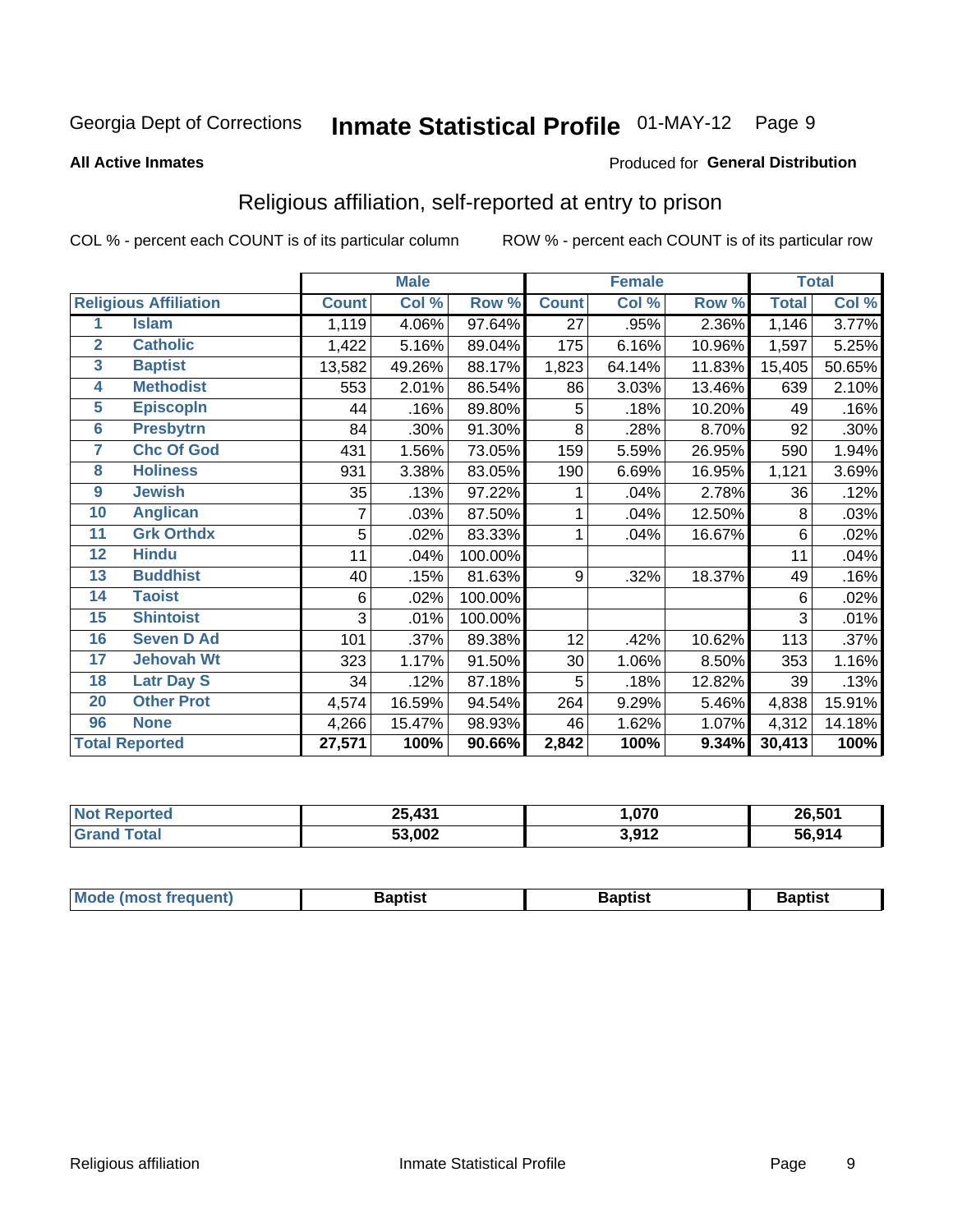# Inmate Statistical Profile 01-MAY-12 Page 10

#### **All Active Inmates**

### **Produced for General Distribution**

### Home county, self-reported at entry to prison

COL % - percent each COUNT is of its particular column

|     |                             |              | <b>Male</b> |         |                  | <b>Female</b> |        | <b>Total</b> |       |
|-----|-----------------------------|--------------|-------------|---------|------------------|---------------|--------|--------------|-------|
|     | <b>Home County</b>          | <b>Count</b> | Col %       | Row %   | <b>Count</b>     | Col %         | Row %  | <b>Total</b> | Col % |
| 000 | <b>Unknown</b>              | 5,171        | 9.76%       | 95.53%  | 242              | 6.19%         | 4.47%  | 5,413        | 9.51% |
| 001 | <b>Appling County</b>       | 131          | .25%        | 96.32%  | 5                | .13%          | 3.68%  | 136          | .24%  |
| 002 | <b>Atkinson County</b>      | 46           | .09%        | 93.88%  | $\mathbf{3}$     | .08%          | 6.12%  | 49           | .09%  |
| 003 | <b>Bacon County</b>         | 70           | .13%        | 94.59%  | $\overline{4}$   | .10%          | 5.41%  | 74           | .13%  |
| 004 | <b>Baker County</b>         | 18           | .03%        | 100.00% |                  |               |        | 18           | .03%  |
| 005 | <b>Baldwin County</b>       | 290          | .55%        | 94.77%  | 16               | .41%          | 5.23%  | 306          | .54%  |
| 006 | <b>Banks County</b>         | 54           | .10%        | 94.74%  | $\mathbf{3}$     | .08%          | 5.26%  | 57           | .10%  |
| 007 | <b>Barrow County</b>        | 265          | .50%        | 92.66%  | 21               | .54%          | 7.34%  | 286          | .50%  |
| 008 | <b>Bartow County</b>        | 592          | 1.12%       | 89.83%  | 67               | 1.71%         | 10.17% | 659          | 1.16% |
| 009 | <b>Ben Hill County</b>      | 193          | .36%        | 93.69%  | 13               | .33%          | 6.31%  | 206          | .36%  |
| 010 | <b>Berrien County</b>       | 87           | .16%        | 93.55%  | $\,6$            | .15%          | 6.45%  | 93           | .16%  |
| 011 | <b>Bibb County</b>          | 1,218        | 2.30%       | 94.86%  | 66               | 1.69%         | 5.14%  | 1,284        | 2.26% |
| 012 | <b>Bleckley County</b>      | 75           | .14%        | 93.75%  | 5                | .13%          | 6.25%  | 80           | .14%  |
| 013 | <b>Brantley County</b>      | 55           | .10%        | 90.16%  | $\,6$            | .15%          | 9.84%  | 61           | .11%  |
| 014 | <b>Brooks County</b>        | 125          | .24%        | 96.90%  | $\overline{4}$   | .10%          | 3.10%  | 129          | .23%  |
| 015 | <b>Bryan County</b>         | 129          | .24%        | 94.16%  | 8                | .20%          | 5.84%  | 137          | .24%  |
| 016 | <b>Bulloch County</b>       | 342          | .65%        | 90.72%  | 35               | .89%          | 9.28%  | 377          | .66%  |
| 017 | <b>Burke County</b>         | 214          | .40%        | 98.62%  | $\mathbf{3}$     | .08%          | 1.38%  | 217          | .38%  |
| 018 | <b>Butts County</b>         | 159          | .30%        | 92.44%  | 13               | .33%          | 7.56%  | 172          | .30%  |
| 019 | <b>Calhoun County</b>       | 56           | .11%        | 93.33%  | 4                | .10%          | 6.67%  | 60           | .11%  |
| 020 | <b>Camden County</b>        | 116          | .22%        | 92.80%  | $\boldsymbol{9}$ | .23%          | 7.20%  | 125          | .22%  |
| 021 | <b>Candler County</b>       | 112          | .21%        | 92.56%  | $\boldsymbol{9}$ | .23%          | 7.44%  | 121          | .21%  |
| 022 | <b>Carroll County</b>       | 593          | 1.12%       | 89.85%  | 67               | 1.71%         | 10.15% | 660          | 1.16% |
| 023 | <b>Catoosa County</b>       | 224          | .42%        | 89.60%  | 26               | .66%          | 10.40% | 250          | .44%  |
| 024 | <b>Charlton County</b>      | 48           | .09%        | 92.31%  | 4                | .10%          | 7.69%  | 52           | .09%  |
| 025 | <b>Chatham County</b>       | 2,270        | 4.28%       | 95.74%  | 101              | 2.58%         | 4.26%  | 2,371        | 4.17% |
| 026 | <b>Chattahoochee County</b> | 26           | .05%        | 92.86%  | 2                | .05%          | 7.14%  | 28           | .05%  |
| 027 | <b>Chattooga County</b>     | 261          | .49%        | 88.47%  | 34               | .87%          | 11.53% | 295          | .52%  |
| 028 | <b>Cherokee County</b>      | 401          | .76%        | 90.32%  | 43               | 1.10%         | 9.68%  | 444          | .78%  |
| 029 | <b>Clarke County</b>        | 483          | $.91\%$     | 93.60%  | 33               | .84%          | 6.40%  | 516          | .91%  |
| 030 | <b>Clay County</b>          | 45           | .08%        | 97.83%  | 1                | .03%          | 2.17%  | 46           | .08%  |
| 031 | <b>Clayton County</b>       | 1,521        | 2.87%       | 92.07%  | 131              | 3.35%         | 7.93%  | 1,652        | 2.90% |
| 032 | <b>Clinch County</b>        | 62           | .12%        | 95.38%  | 3                | .08%          | 4.62%  | 65           | .11%  |
| 033 | <b>Cobb County</b>          | 2,117        | 3.99%       | 91.29%  | 202              | 5.16%         | 8.71%  | 2,319        | 4.07% |
| 034 | <b>Coffee County</b>        | 248          | .47%        | 93.58%  | 17               | .43%          | 6.42%  | 265          | .47%  |
| 035 | <b>Colquitt County</b>      | 261          | .49%        | 94.57%  | 15               | .38%          | 5.43%  | 276          | .48%  |
| 036 | <b>Columbia County</b>      | 232          | .44%        | 89.23%  | 28               | .72%          | 10.77% | 260          | .46%  |
| 037 | <b>Cook County</b>          | 125          | .24%        | 94.70%  | $\overline{7}$   | .18%          | 5.30%  | 132          | .23%  |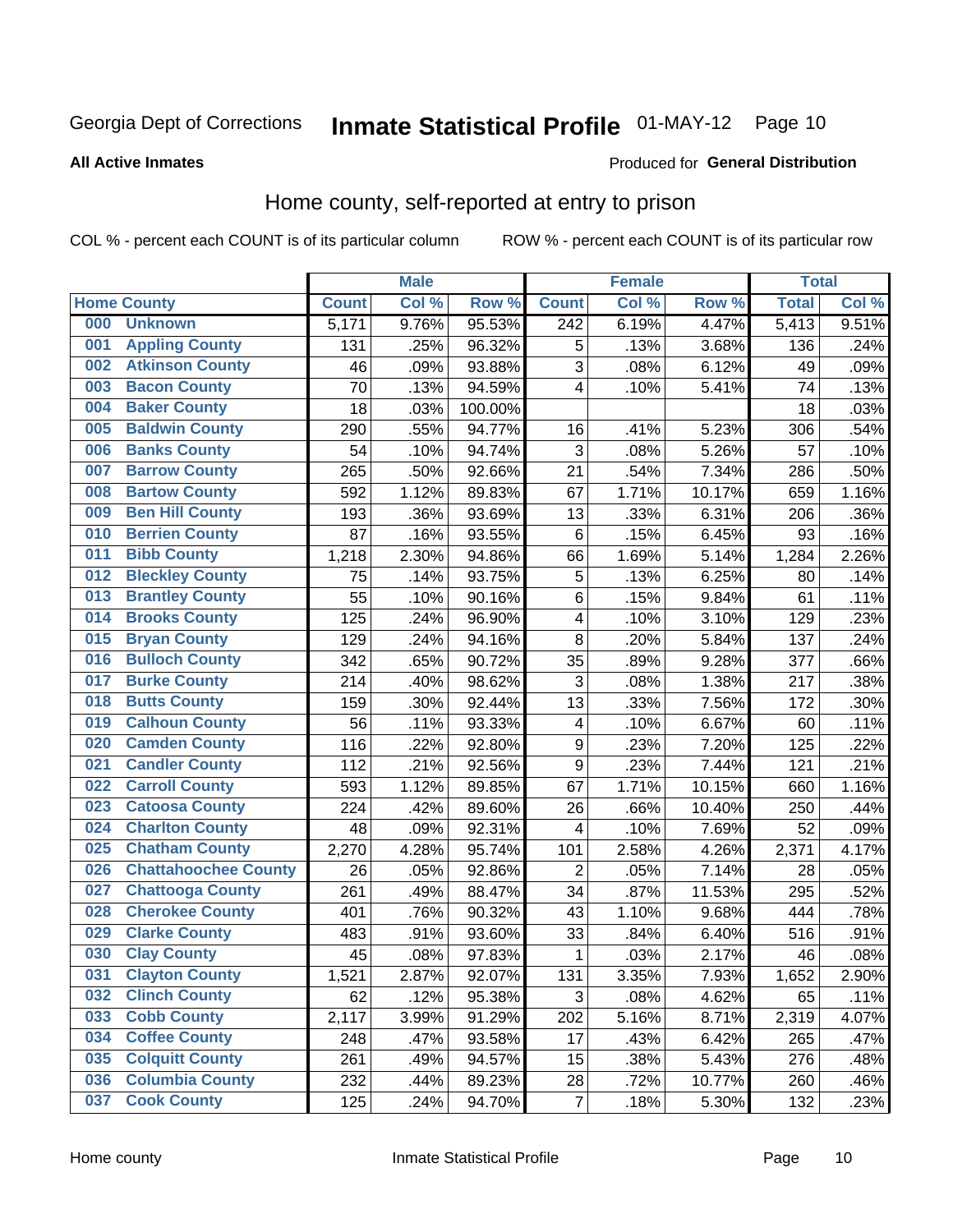# Inmate Statistical Profile 01-MAY-12 Page 11

**All Active Inmates** 

### **Produced for General Distribution**

### Home county, self-reported at entry to prison

COL % - percent each COUNT is of its particular column

|     |                         |                  | <b>Male</b> |         |                  | <b>Female</b> |        | <b>Total</b> |        |
|-----|-------------------------|------------------|-------------|---------|------------------|---------------|--------|--------------|--------|
|     | <b>Home County</b>      | <b>Count</b>     | Col %       | Row %   | <b>Count</b>     | Col %         | Row %  | <b>Total</b> | Col %  |
| 038 | <b>Coweta County</b>    | 441              | .83%        | 91.68%  | 40               | 1.02%         | 8.32%  | 481          | .85%   |
| 039 | <b>Crawford County</b>  | 33               | .06%        | 86.84%  | 5                | .13%          | 13.16% | 38           | .07%   |
| 040 | <b>Crisp County</b>     | 222              | .42%        | 94.47%  | 13               | .33%          | 5.53%  | 235          | .41%   |
| 041 | <b>Dade County</b>      | 80               | .15%        | 93.02%  | $\,6$            | .15%          | 6.98%  | 86           | .15%   |
| 042 | <b>Dawson County</b>    | 79               | .15%        | 90.80%  | $\bf 8$          | .20%          | 9.20%  | 87           | .15%   |
| 043 | <b>Decatur County</b>   | 280              | .53%        | 91.21%  | 27               | .69%          | 8.79%  | 307          | .54%   |
| 044 | <b>Dekalb County</b>    | 3,117            | 5.88%       | 93.46%  | 218              | 5.57%         | 6.54%  | 3,335        | 5.86%  |
| 045 | <b>Dodge County</b>     | 155              | .29%        | 91.18%  | 15               | .38%          | 8.82%  | 170          | .30%   |
| 046 | <b>Dooly County</b>     | 83               | .16%        | 92.22%  | $\overline{7}$   | .18%          | 7.78%  | 90           | .16%   |
| 047 | <b>Dougherty County</b> | 947              | 1.79%       | 94.61%  | 54               | 1.38%         | 5.39%  | 1,001        | 1.76%  |
| 048 | <b>Douglas County</b>   | 643              | 1.21%       | 88.57%  | 83               | 2.12%         | 11.43% | 726          | 1.28%  |
| 049 | <b>Early County</b>     | 87               | .16%        | 95.60%  | 4                | .10%          | 4.40%  | 91           | .16%   |
| 050 | <b>Echols County</b>    | $\boldsymbol{9}$ | .02%        | 100.00% |                  |               |        | 9            | .02%   |
| 051 | <b>Effingham County</b> | 186              | .35%        | 94.90%  | 10               | .26%          | 5.10%  | 196          | .34%   |
| 052 | <b>Elbert County</b>    | 159              | .30%        | 92.44%  | 13               | .33%          | 7.56%  | 172          | .30%   |
| 053 | <b>Emanuel County</b>   | 169              | .32%        | 91.35%  | 16               | .41%          | 8.65%  | 185          | .33%   |
| 054 | <b>Evans County</b>     | 88               | .17%        | 95.65%  | 4                | .10%          | 4.35%  | 92           | .16%   |
| 055 | <b>Fannin County</b>    | 104              | .20%        | 89.66%  | 12               | .31%          | 10.34% | 116          | .20%   |
| 056 | <b>Fayette County</b>   | 175              | .33%        | 89.29%  | 21               | .54%          | 10.71% | 196          | .34%   |
| 057 | <b>Floyd County</b>     | 687              | 1.30%       | 88.87%  | 86               | 2.20%         | 11.13% | 773          | 1.36%  |
| 058 | <b>Forsyth County</b>   | 202              | .38%        | 87.83%  | 28               | .72%          | 12.17% | 230          | .40%   |
| 059 | <b>Franklin County</b>  | 139              | .26%        | 93.29%  | 10               | .26%          | 6.71%  | 149          | .26%   |
| 060 | <b>Fulton County</b>    | 5,698            | 10.75%      | 95.19%  | 288              | 7.36%         | 4.81%  | 5,986        | 10.52% |
| 061 | <b>Gilmer County</b>    | 113              | .21%        | 91.13%  | 11               | .28%          | 8.87%  | 124          | .22%   |
| 062 | <b>Glascock County</b>  | 8                | .02%        | 88.89%  | 1                | .03%          | 11.11% | 9            | .02%   |
| 063 | <b>Glynn County</b>     | 356              | .67%        | 94.18%  | 22               | .56%          | 5.82%  | 378          | .66%   |
| 064 | <b>Gordon County</b>    | 262              | .49%        | 88.81%  | 33               | .84%          | 11.19% | 295          | .52%   |
| 065 | <b>Grady County</b>     | 182              | .34%        | 93.81%  | 12               | .31%          | 6.19%  | 194          | .34%   |
| 066 | <b>Greene County</b>    | 114              | .22%        | 92.68%  | $\boldsymbol{9}$ | .23%          | 7.32%  | 123          | .22%   |
| 067 | <b>Gwinnett County</b>  | 1,726            | 3.26%       | 91.61%  | 158              | 4.04%         | 8.39%  | 1,884        | 3.31%  |
| 068 | <b>Habersham County</b> | 110              | .21%        | 90.91%  | 11               | .28%          | 9.09%  | 121          | .21%   |
| 069 | <b>Hall County</b>      | 640              | 1.21%       | 90.78%  | 65               | 1.66%         | 9.22%  | 705          | 1.24%  |
| 070 | <b>Hancock County</b>   | 66               | .12%        | 94.29%  | $\overline{4}$   | .10%          | 5.71%  | 70           | .12%   |
| 071 | <b>Haralson County</b>  | 138              | .26%        | 92.62%  | 11               | .28%          | 7.38%  | 149          | .26%   |
| 072 | <b>Harris County</b>    | 103              | .19%        | 91.15%  | 10               | .26%          | 8.85%  | 113          | .20%   |
| 073 | <b>Hart County</b>      | 107              | .20%        | 91.45%  | 10               | .26%          | 8.55%  | 117          | .21%   |
| 074 | <b>Heard County</b>     | 56               | .11%        | 91.80%  | 5                | .13%          | 8.20%  | 61           | .11%   |
| 075 | <b>Henry County</b>     | 574              | 1.08%       | 92.28%  | 48               | 1.23%         | 7.72%  | 622          | 1.09%  |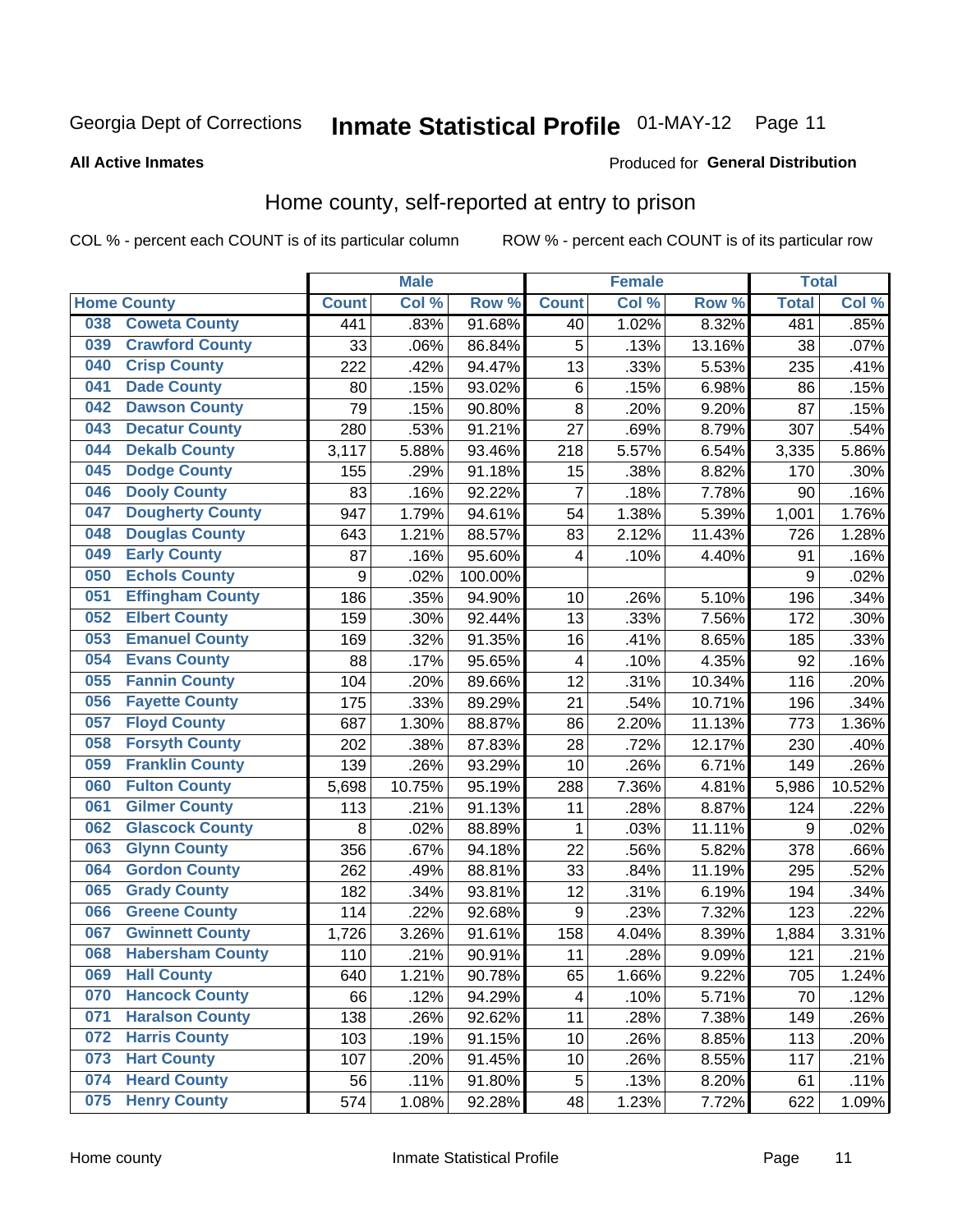# Inmate Statistical Profile 01-MAY-12 Page 12

#### **All Active Inmates**

#### Produced for General Distribution

### Home county, self-reported at entry to prison

COL % - percent each COUNT is of its particular column

|     |                          |              | <b>Male</b> |                  |                         | <b>Female</b> |        | <b>Total</b> |       |
|-----|--------------------------|--------------|-------------|------------------|-------------------------|---------------|--------|--------------|-------|
|     | <b>Home County</b>       | <b>Count</b> | Col %       | Row <sup>%</sup> | <b>Count</b>            | Col %         | Row %  | <b>Total</b> | Col % |
|     | 076 Houston County       | 564          | 1.06%       | 91.56%           | 52                      | 1.33%         | 8.44%  | 616          | 1.08% |
| 077 | <b>Irwin County</b>      | 81           | .15%        | 94.19%           | 5                       | .13%          | 5.81%  | 86           | .15%  |
| 078 | <b>Jackson County</b>    | 216          | .41%        | 89.26%           | 26                      | .66%          | 10.74% | 242          | .43%  |
| 079 | <b>Jasper County</b>     | 84           | .16%        | 91.30%           | 8                       | .20%          | 8.70%  | 92           | .16%  |
| 080 | <b>Jeff Davis County</b> | 67           | .13%        | 93.06%           | 5                       | .13%          | 6.94%  | 72           | .13%  |
| 081 | <b>Jefferson County</b>  | 181          | .34%        | 94.27%           | 11                      | .28%          | 5.73%  | 192          | .34%  |
| 082 | <b>Jenkins County</b>    | 63           | .12%        | 94.03%           | $\overline{4}$          | .10%          | 5.97%  | 67           | .12%  |
| 083 | <b>Johnson County</b>    | 46           | .09%        | 88.46%           | $\,6$                   | .15%          | 11.54% | 52           | .09%  |
| 084 | <b>Jones County</b>      | 138          | .26%        | 92.62%           | 11                      | .28%          | 7.38%  | 149          | .26%  |
| 085 | <b>Lamar County</b>      | 79           | .15%        | 92.94%           | $\,6$                   | .15%          | 7.06%  | 85           | .15%  |
| 086 | <b>Lanier County</b>     | 46           | .09%        | 97.87%           | 1                       | .03%          | 2.13%  | 47           | .08%  |
| 087 | <b>Laurens County</b>    | 322          | .61%        | 94.43%           | 19                      | .49%          | 5.57%  | 341          | .60%  |
| 088 | <b>Lee County</b>        | 90           | .17%        | 91.84%           | 8                       | .20%          | 8.16%  | 98           | .17%  |
| 089 | <b>Liberty County</b>    | 261          | .49%        | 93.21%           | 19                      | .49%          | 6.79%  | 280          | .49%  |
| 090 | <b>Lincoln County</b>    | 23           | .04%        | 85.19%           | 4                       | .10%          | 14.81% | 27           | .05%  |
| 091 | <b>Long County</b>       | 51           | .10%        | 89.47%           | $6\phantom{1}6$         | .15%          | 10.53% | 57           | .10%  |
| 092 | <b>Lowndes County</b>    | 506          | .95%        | 93.70%           | 34                      | .87%          | 6.30%  | 540          | .95%  |
| 093 | <b>Lumpkin County</b>    | 82           | .15%        | 88.17%           | 11                      | .28%          | 11.83% | 93           | .16%  |
| 094 | <b>Macon County</b>      | 88           | .17%        | 96.70%           | 3                       | .08%          | 3.30%  | 91           | .16%  |
| 095 | <b>Madison County</b>    | 140          | .26%        | 89.17%           | 17                      | .43%          | 10.83% | 157          | .28%  |
| 096 | <b>Marion County</b>     | 43           | .08%        | 89.58%           | 5                       | .13%          | 10.42% | 48           | .08%  |
| 097 | <b>Mcduffie County</b>   | 185          | .35%        | 92.96%           | 14                      | .36%          | 7.04%  | 199          | .35%  |
| 098 | <b>Mcintosh County</b>   | 62           | .12%        | 95.38%           | 3                       | .08%          | 4.62%  | 65           | .11%  |
| 099 | <b>Meriwether County</b> | 185          | .35%        | 94.87%           | 10                      | .26%          | 5.13%  | 195          | .34%  |
| 100 | <b>Miller County</b>     | 34           | .06%        | 97.14%           | 1                       | .03%          | 2.86%  | 35           | .06%  |
| 101 | <b>Mitchell County</b>   | 237          | .45%        | 93.68%           | 16                      | .41%          | 6.32%  | 253          | .44%  |
| 102 | <b>Monroe County</b>     | 143          | .27%        | 94.70%           | 8                       | .20%          | 5.30%  | 151          | .27%  |
| 103 | <b>Montgomery County</b> | 69           | .13%        | 94.52%           | $\overline{\mathbf{4}}$ | .10%          | 5.48%  | 73           | .13%  |
| 104 | <b>Morgan County</b>     | 118          | .22%        | 90.77%           | 12                      | .31%          | 9.23%  | 130          | .23%  |
| 105 | <b>Murray County</b>     | 200          | .38%        | 89.69%           | 23                      | .59%          | 10.31% | 223          | .39%  |
| 106 | <b>Muscogee County</b>   | 1,349        | 2.55%       | 95.07%           | 70                      | 1.79%         | 4.93%  | 1,419        | 2.49% |
| 107 | <b>Newton County</b>     | 588          | 1.11%       | 92.45%           | 48                      | 1.23%         | 7.55%  | 636          | 1.12% |
| 108 | <b>Oconee County</b>     | 54           | .10%        | 93.10%           | 4                       | .10%          | 6.90%  | 58           | .10%  |
| 109 | <b>Oglethorpe County</b> | 69           | .13%        | 90.79%           | $\overline{7}$          | .18%          | 9.21%  | 76           | .13%  |
| 110 | <b>Paulding County</b>   | 347          | .65%        | 90.36%           | 37                      | .95%          | 9.64%  | 384          | .67%  |
| 111 | <b>Peach County</b>      | 104          | .20%        | 96.30%           | 4                       | .10%          | 3.70%  | 108          | .19%  |
| 112 | <b>Pickens County</b>    | 120          | .23%        | 87.59%           | 17                      | .43%          | 12.41% | 137          | .24%  |
| 113 | <b>Pierce County</b>     | 76           | .14%        | 91.57%           | $\overline{7}$          | .18%          | 8.43%  | 83           | .15%  |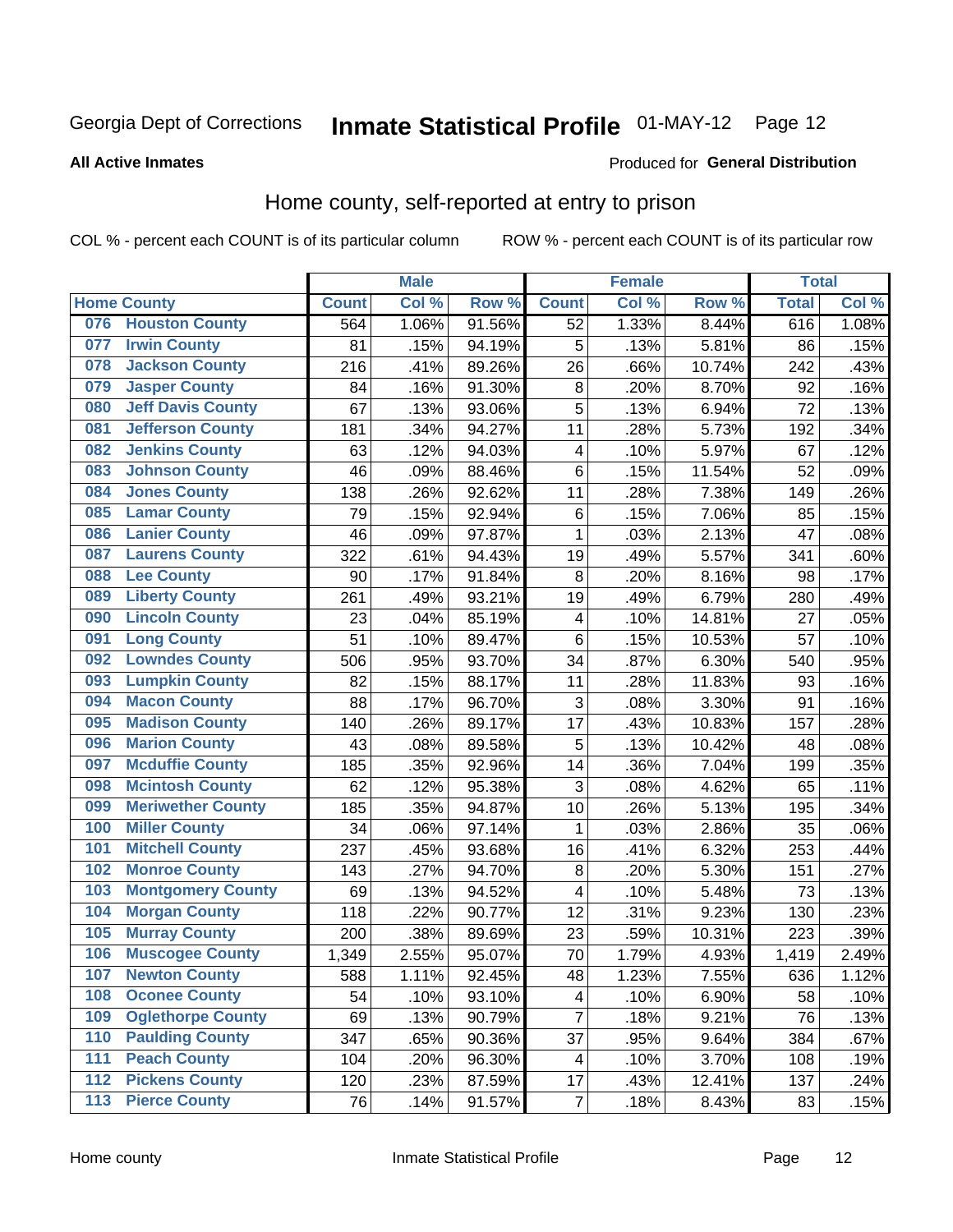# Inmate Statistical Profile 01-MAY-12 Page 13

#### **All Active Inmates**

#### Produced for General Distribution

### Home county, self-reported at entry to prison

COL % - percent each COUNT is of its particular column

|     |                          |              | <b>Male</b> |         |                         | <b>Female</b> |        | <b>Total</b> |       |
|-----|--------------------------|--------------|-------------|---------|-------------------------|---------------|--------|--------------|-------|
|     | <b>Home County</b>       | <b>Count</b> | Col %       | Row %   | <b>Count</b>            | Col %         | Row %  | <b>Total</b> | Col % |
| 114 | <b>Pike County</b>       | 56           | .11%        | 88.89%  | 7                       | .18%          | 11.11% | 63           | .11%  |
| 115 | <b>Polk County</b>       | 252          | .48%        | 90.32%  | 27                      | .69%          | 9.68%  | 279          | .49%  |
| 116 | <b>Pulaski County</b>    | 77           | .15%        | 90.59%  | 8                       | .20%          | 9.41%  | 85           | .15%  |
| 117 | <b>Putnam County</b>     | 157          | .30%        | 91.28%  | 15                      | .38%          | 8.72%  | 172          | .30%  |
| 118 | <b>Quitman County</b>    | 19           | .04%        | 100.00% |                         |               |        | 19           | .03%  |
| 119 | <b>Rabun County</b>      | 46           | .09%        | 83.64%  | $\boldsymbol{9}$        | .23%          | 16.36% | 55           | .10%  |
| 120 | <b>Randolph County</b>   | 78           | .15%        | 95.12%  | $\overline{\mathbf{4}}$ | .10%          | 4.88%  | 82           | .14%  |
| 121 | <b>Richmond County</b>   | 1,766        | 3.33%       | 95.10%  | 91                      | 2.33%         | 4.90%  | 1,857        | 3.26% |
| 122 | <b>Rockdale County</b>   | 363          | .68%        | 91.44%  | 34                      | .87%          | 8.56%  | 397          | .70%  |
| 123 | <b>Schley County</b>     | 19           | .04%        | 90.48%  | $\overline{2}$          | .05%          | 9.52%  | 21           | .04%  |
| 124 | <b>Screven County</b>    | 144          | .27%        | 94.74%  | 8                       | .20%          | 5.26%  | 152          | .27%  |
| 125 | <b>Seminole County</b>   | 65           | .12%        | 89.04%  | 8                       | .20%          | 10.96% | 73           | .13%  |
| 126 | <b>Spalding County</b>   | 536          | 1.01%       | 92.57%  | 43                      | 1.10%         | 7.43%  | 579          | 1.02% |
| 127 | <b>Stephens County</b>   | 142          | .27%        | 89.87%  | 16                      | .41%          | 10.13% | 158          | .28%  |
| 128 | <b>Stewart County</b>    | 35           | .07%        | 97.22%  | 1                       | .03%          | 2.78%  | 36           | .06%  |
| 129 | <b>Sumter County</b>     | 250          | .47%        | 95.79%  | 11                      | .28%          | 4.21%  | 261          | .46%  |
| 130 | <b>Talbot County</b>     | 68           | .13%        | 97.14%  | $\overline{2}$          | .05%          | 2.86%  | 70           | .12%  |
| 131 | <b>Taliaferro County</b> | 11           | .02%        | 100.00% |                         |               |        | 11           | .02%  |
| 132 | <b>Tattnall County</b>   | 178          | .34%        | 93.68%  | 12                      | .31%          | 6.32%  | 190          | .33%  |
| 133 | <b>Taylor County</b>     | 76           | .14%        | 95.00%  | 4                       | .10%          | 5.00%  | 80           | .14%  |
| 134 | <b>Telfair County</b>    | 116          | .22%        | 89.23%  | 14                      | .36%          | 10.77% | 130          | .23%  |
| 135 | <b>Terrell County</b>    | 73           | .14%        | 94.81%  | 4                       | .10%          | 5.19%  | 77           | .14%  |
| 136 | <b>Thomas County</b>     | 237          | .45%        | 95.18%  | 12                      | .31%          | 4.82%  | 249          | .44%  |
| 137 | <b>Tift County</b>       | 260          | .49%        | 95.59%  | 12                      | .31%          | 4.41%  | 272          | .48%  |
| 138 | <b>Toombs County</b>     | 326          | .62%        | 90.06%  | 36                      | .92%          | 9.94%  | 362          | .64%  |
| 139 | <b>Towns County</b>      | 37           | .07%        | 84.09%  | 7                       | .18%          | 15.91% | 44           | .08%  |
| 140 | <b>Treutlen County</b>   | 64           | .12%        | 91.43%  | 6                       | .15%          | 8.57%  | 70           | .12%  |
| 141 | <b>Troup County</b>      | 560          | 1.06%       | 92.41%  | 46                      | 1.18%         | 7.59%  | 606          | 1.06% |
| 142 | <b>Turner County</b>     | 78           | .15%        | 92.86%  | 6                       | .15%          | 7.14%  | 84           | .15%  |
| 143 | <b>Twiggs County</b>     | 59           | .11%        | 90.77%  | $\,6$                   | .15%          | 9.23%  | 65           | .11%  |
| 144 | <b>Union County</b>      | 63           | .12%        | 86.30%  | 10                      | .26%          | 13.70% | 73           | .13%  |
| 145 | <b>Upson County</b>      | 172          | .32%        | 91.98%  | 15                      | .38%          | 8.02%  | 187          | .33%  |
| 146 | <b>Walker County</b>     | 371          | .70%        | 90.71%  | 38                      | .97%          | 9.29%  | 409          | .72%  |
| 147 | <b>Walton County</b>     | 404          | .76%        | 92.24%  | 34                      | .87%          | 7.76%  | 438          | .77%  |
| 148 | <b>Ware County</b>       | 265          | .50%        | 94.64%  | 15                      | .38%          | 5.36%  | 280          | .49%  |
| 149 | <b>Warren County</b>     | 33           | .06%        | 91.67%  | 3                       | .08%          | 8.33%  | 36           | .06%  |
| 150 | <b>Washington County</b> | 194          | .37%        | 91.94%  | 17                      | .43%          | 8.06%  | 211          | .37%  |
| 151 | <b>Wayne County</b>      | 156          | .29%        | 92.86%  | 12                      | .31%          | 7.14%  | 168          | .30%  |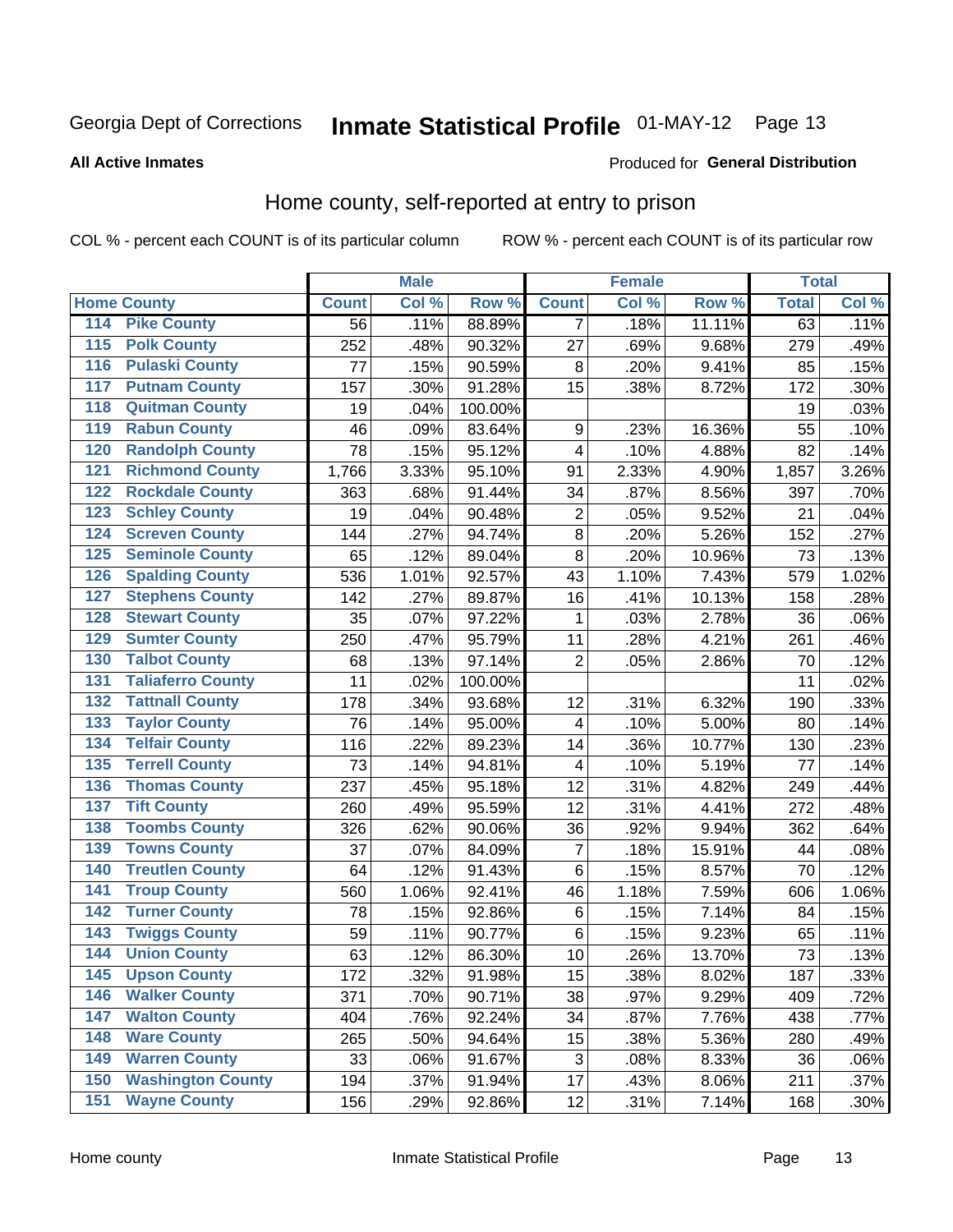# Inmate Statistical Profile 01-MAY-12 Page 14

**All Active Inmates** 

#### Produced for General Distribution

### Home county, self-reported at entry to prison

COL % - percent each COUNT is of its particular column

|     |                             |              | <b>Male</b> |         |                | <b>Female</b> |        | <b>Total</b> |       |
|-----|-----------------------------|--------------|-------------|---------|----------------|---------------|--------|--------------|-------|
|     | <b>Home County</b>          | <b>Count</b> | Col %       | Row %   | <b>Count</b>   | Col %         | Row %  | <b>Total</b> | Col % |
| 152 | <b>Webster County</b>       | 9            | .02%        | 100.00% |                |               |        | 9            | .02%  |
| 153 | <b>Wheeler County</b>       | 27           | .05%        | 84.38%  | 5              | .13%          | 15.63% | 32           | .06%  |
| 154 | <b>White County</b>         | 93           | .18%        | 93.00%  | 7              | .18%          | 7.00%  | 100          | .18%  |
| 155 | <b>Whitfield County</b>     | 555          | 1.05%       | 89.09%  | 68             | 1.74%         | 10.91% | 623          | 1.09% |
| 156 | <b>Wilcox County</b>        | 67           | .13%        | 88.16%  | 9              | .23%          | 11.84% | 76           | .13%  |
| 157 | <b>Wilkes County</b>        | 60           | .11%        | 89.55%  | 7              | .18%          | 10.45% | 67           | .12%  |
| 158 | <b>Wilkinson County</b>     | 59           | $.11\%$     | 96.72%  | $\overline{2}$ | .05%          | 3.28%  | 61           | .11%  |
| 159 | <b>Worth County</b>         | 102          | .19%        | 91.89%  | 9              | .23%          | 8.11%  | 111          | .20%  |
| 999 | <b>Other Custody/Out Of</b> | 340          | .64%        | 91.89%  | 30             | .77%          | 8.11%  | 370          | .65%  |
|     | <b>State</b>                |              |             |         |                |               |        |              |       |
|     | <b>Total Rported</b>        | 53,002       | 100%        | 93.13%  | 3,912          | 100%          | 6.87%  | 56,914       | 100%  |

| 'Not<br>Reported |        |      |        |
|------------------|--------|------|--------|
| <b>Total</b>     | 53,002 | 2012 | 56,914 |

|  | Mode (most frequent) | <b>Fulton County</b> | <b>Fulton County</b> | <b>Fulton County</b> |
|--|----------------------|----------------------|----------------------|----------------------|
|--|----------------------|----------------------|----------------------|----------------------|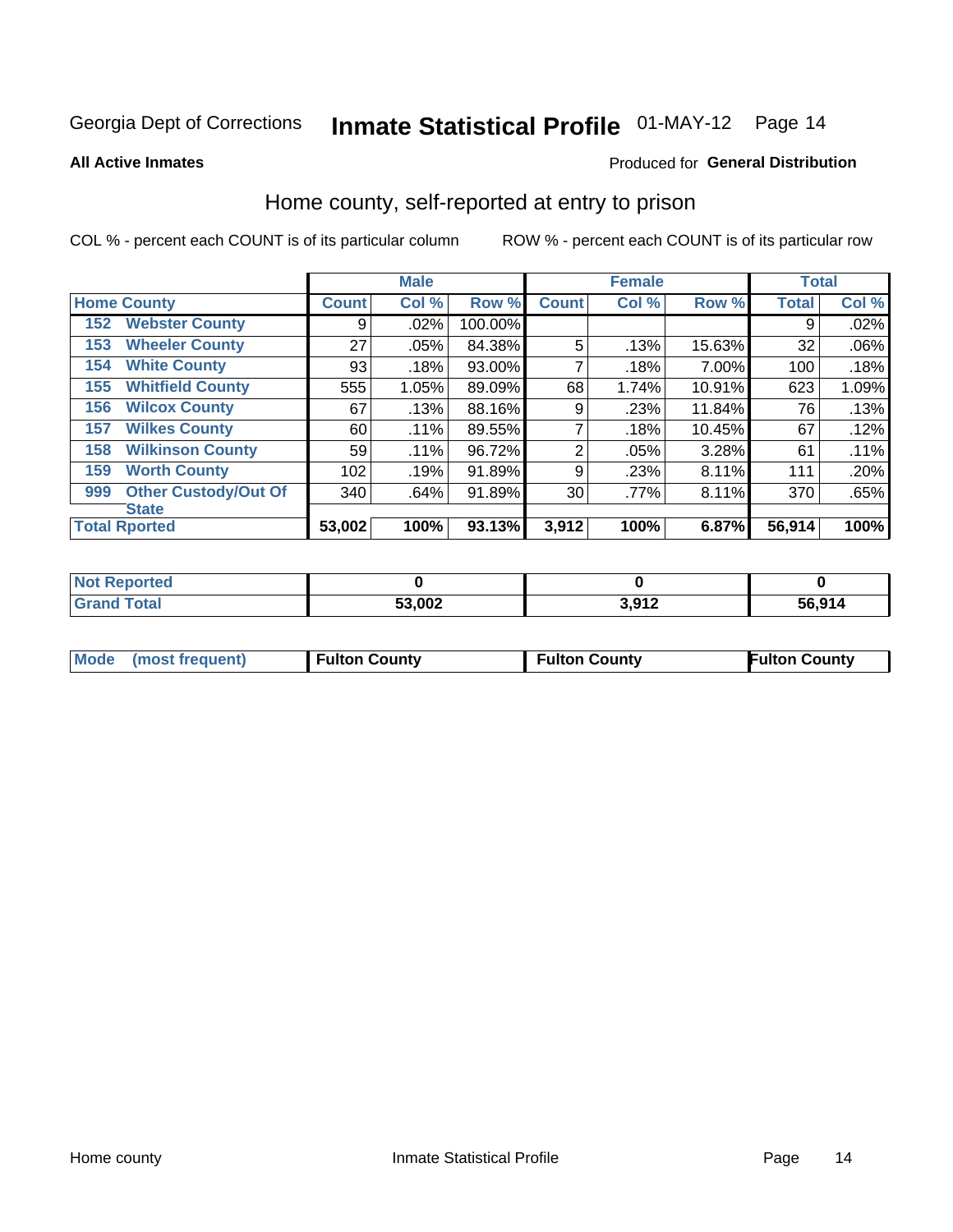# Inmate Statistical Profile 01-MAY-12 Page 15

#### **All Active Inmates**

#### Produced for General Distribution

### Socioeconomic class, self-reported at entry to prison

COL % - percent each COUNT is of its particular column

|                       |              | <b>Male</b> |        |              | <b>Female</b> |          |        | <b>Total</b> |
|-----------------------|--------------|-------------|--------|--------------|---------------|----------|--------|--------------|
| Socioeconomic Class   | <b>Count</b> | Col %       | Row %  | <b>Count</b> | Col %         | Row %    | Total  | Col %        |
| <b>Welfare</b>        | 2,300        | 9.89%       | 95.59% | 106          | 10.21%        | 4.41%    | 2,406  | 9.90%        |
| <b>Occ Employ</b>     | 932          | 4.01%       | 99.04% | 9            | $.87\%$       | .96%     | 941    | 3.87%        |
| <b>Minimum Std</b>    | 9,529        | 40.97%      | 96.67% | 328          | 31.60%        | 3.33%    | 9,857  | 40.57%       |
| <b>Middle</b><br>4    | 10.500       | 45.14%      | 94.64% | 595          | 57.32%        | $5.36\%$ | 11,095 | 45.66%       |
| <b>Total Reported</b> | 23,261       | 100%        | 95.73% | 1,038        | 100%          | 4.27%    | 24,299 | 100%         |

| <b>Reported</b><br>NOT | 29,741 | 2,874        | 32,615 |
|------------------------|--------|--------------|--------|
| $T$ otol               | 53,002 | 2012<br>JJIL | 56,914 |

|  | M. | <b>Middle</b><br>____ | <b>Middle</b><br>____ | ---<br>____ |
|--|----|-----------------------|-----------------------|-------------|
|--|----|-----------------------|-----------------------|-------------|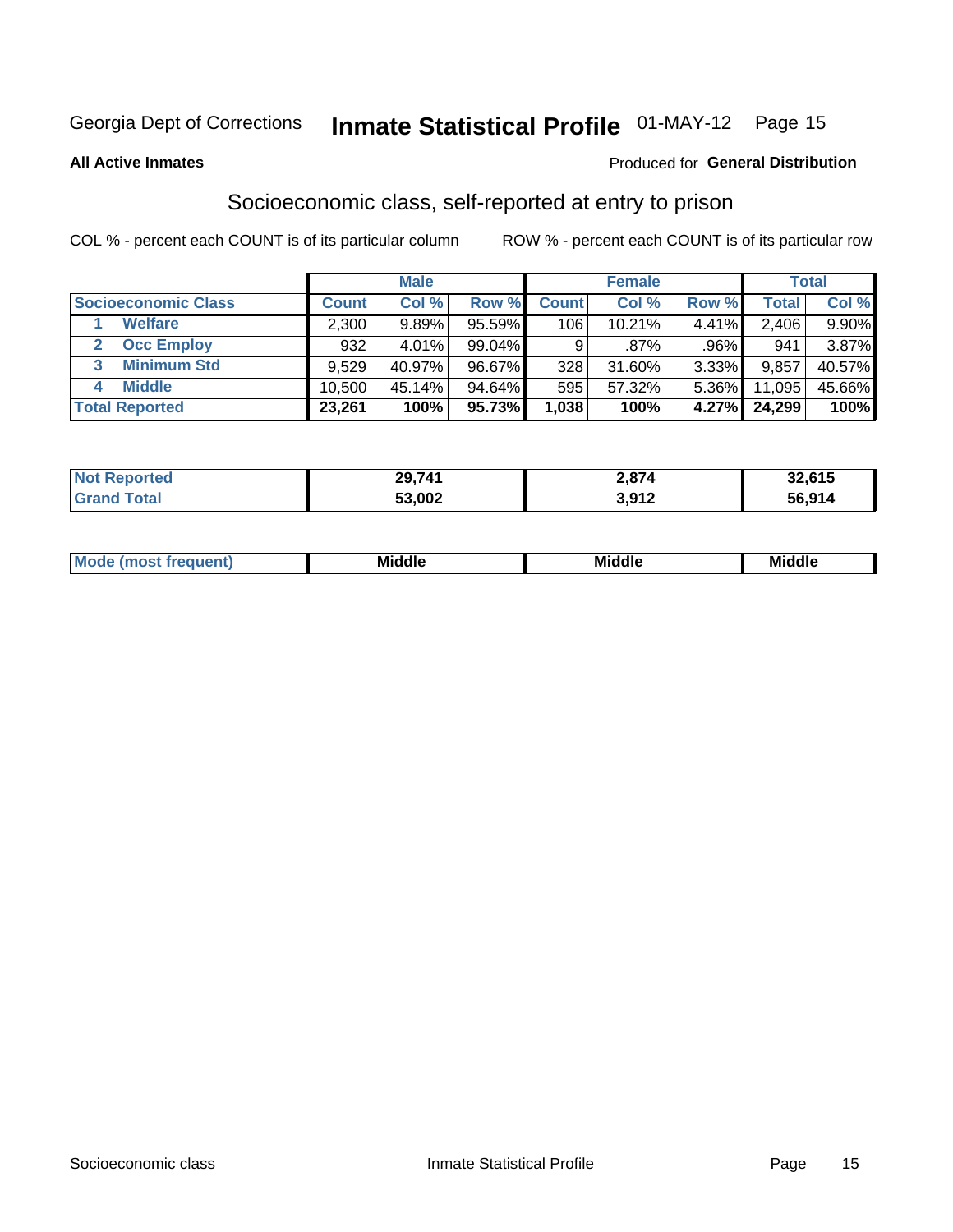# Inmate Statistical Profile 01-MAY-12 Page 16

#### **All Active Inmates**

#### Produced for General Distribution

### Environment to age 16, self-reported at entry to prison

COL % - percent each COUNT is of its particular column

|                                      |              | <b>Male</b> |           |              | <b>Female</b> |          |              | <b>Total</b> |
|--------------------------------------|--------------|-------------|-----------|--------------|---------------|----------|--------------|--------------|
| <b>Environment to age 16</b>         | <b>Count</b> | Col %       | Row %     | <b>Count</b> | Col %         | Row %    | <b>Total</b> | Col %        |
| <b>Rural/Farm</b>                    | 863          | 3.68%       | 96.00%    | 36           | 3.46%         | 4.00%    | 899          | $3.67\%$     |
| <b>Rural/Nfarm</b><br>$\mathbf{2}^-$ | 1,262        | 5.38%       | 91.32%    | 120          | 11.55%        | 8.68%    | 1,382        | 5.64%        |
| S.M.S.A<br>3                         | 8,350        | 35.58%      | $97.63\%$ | 203          | 19.54%        | 2.37%    | 8,553        | 34.90%       |
| <b>Urban</b><br>4                    | 5,224        | 22.26%      | 93.39%    | 370          | 35.61%        | $6.61\%$ | 5,594        | 22.82%       |
| <b>Small Town</b><br>5.              | 7,771        | 33.11%      | 96.16%    | 310          | 29.84%        | 3.84%    | 8,081        | 32.97%       |
| <b>Total Reported</b>                | 23,470       | 100%        | 95.76%    | 1,039        | 100%          | 4.24%    | 24,509       | 100%         |

| <b>Not Reported</b> | 29,532 | 2,873 | 32,405 |
|---------------------|--------|-------|--------|
|                     | 53,002 | 3,912 | 56,914 |

| Mo | M | Irhan<br>rva<br>______ | M<br>______ |
|----|---|------------------------|-------------|
|    |   |                        |             |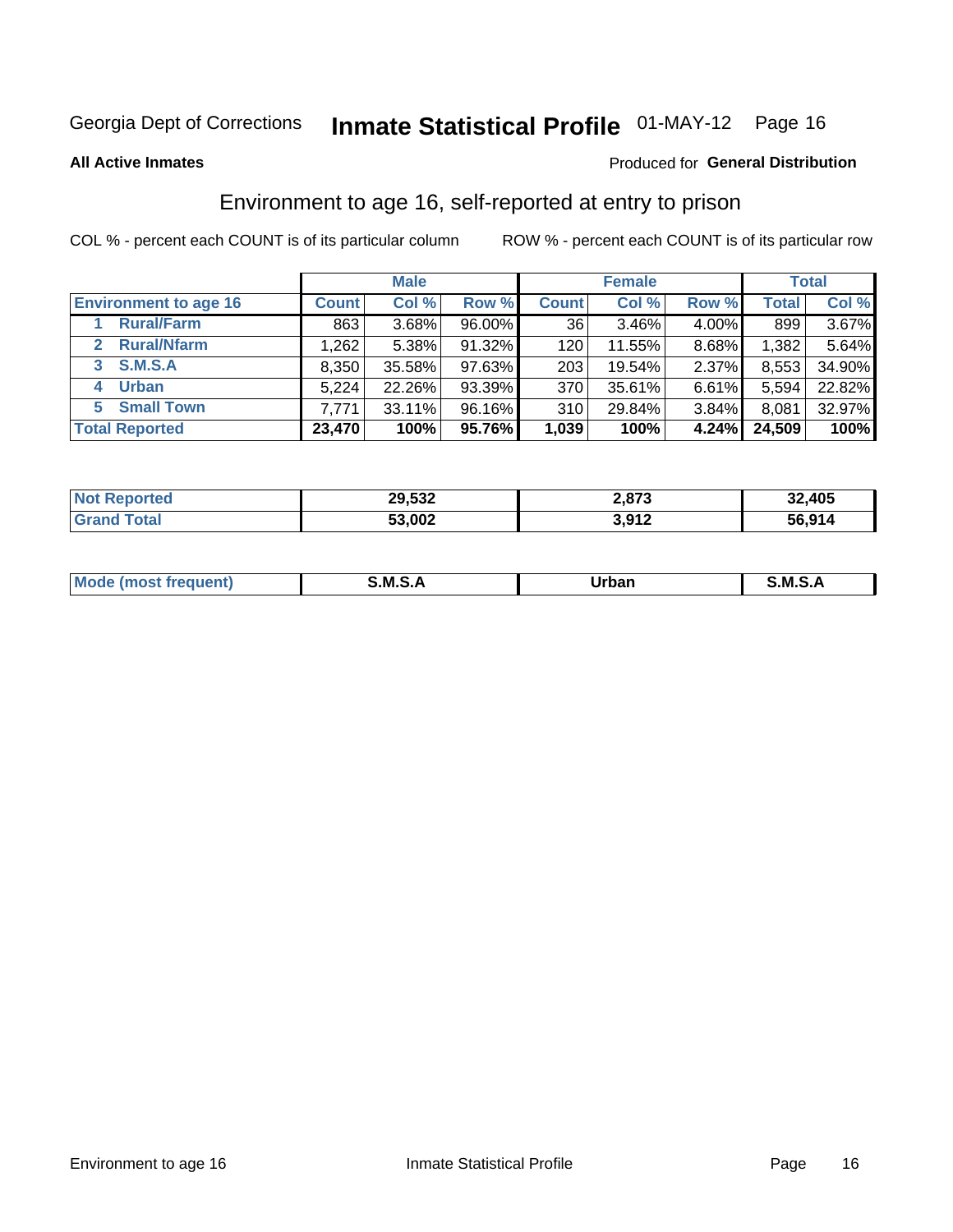# Inmate Statistical Profile 01-MAY-12 Page 17

#### **All Active Inmates**

#### Produced for General Distribution

### Guardian status to age 16, self-reported at entry to prison

COL % - percent each COUNT is of its particular column

|                                  |              | <b>Male</b> |         |              | <b>Female</b> |          |              | <b>Total</b> |
|----------------------------------|--------------|-------------|---------|--------------|---------------|----------|--------------|--------------|
| <b>Guardian Status To Age 16</b> | <b>Count</b> | Col %       | Row %   | <b>Count</b> | Col %         | Row %    | <b>Total</b> | Col %        |
| 1 Orphanage                      | 14           | $.07\%$     | 100.00% |              |               |          | 14           | .07%         |
| 2 Father Only                    | 584          | 3.08%       | 97.82%  | 13           | 2.80%         | 2.18%    | 597          | 3.07%        |
| <b>3 Both Parents</b>            | 7,394        | 38.97%      | 97.28%  | 207          | 44.52%        | 2.72%    | 7,601        | 39.11%       |
| <b>4 Mother Only</b>             | 8,320        | 43.85%      | 98.11%  | 160          | 34.41%        | 1.89%    | 8,480        | 43.63%       |
| <b>6 Oth Female</b>              | 489          | 2.58%       | 98.00%  | 10           | 2.15%         | $2.00\%$ | 499          | 2.57%        |
| <b>7 Oth Male</b>                | 80           | .42%        | 97.56%  | 2            | .43%          | 2.44%    | 82           | .42%         |
| 8 Step-Parents                   | 190          | 1.00%       | 98.96%  | 2            | .43%          | 1.04%    | 192          | .99%         |
| 9 Foster Home                    | 313          | 1.65%       | 97.81%  | 7            | 1.51%         | 2.19%    | 320          | 1.65%        |
| <b>10 Grand Parents</b>          | 1,588        | 8.37%       | 96.13%  | 64           | 13.76%        | 3.87%    | 1,652        | 8.50%        |
| <b>Total Reported</b>            | 18,972       | 100%        | 97.61%  | 465          | 100%          | 2.39%    | 19,437       | 100%         |

| <b>Not</b><br>Reported | 34,030 | 3,447                 | <b>477</b><br>^7 |
|------------------------|--------|-----------------------|------------------|
| ™ota⊩                  | 53,002 | 2 Q12<br><b>J.JIL</b> | 56,914           |

| <b>Mode (most frequent)</b> | วทIv<br>- -<br>MΩ | <b>Roth</b><br>ີ <sup>ລ</sup> າrents | l Mc<br>Only<br>- - |
|-----------------------------|-------------------|--------------------------------------|---------------------|
|                             |                   |                                      |                     |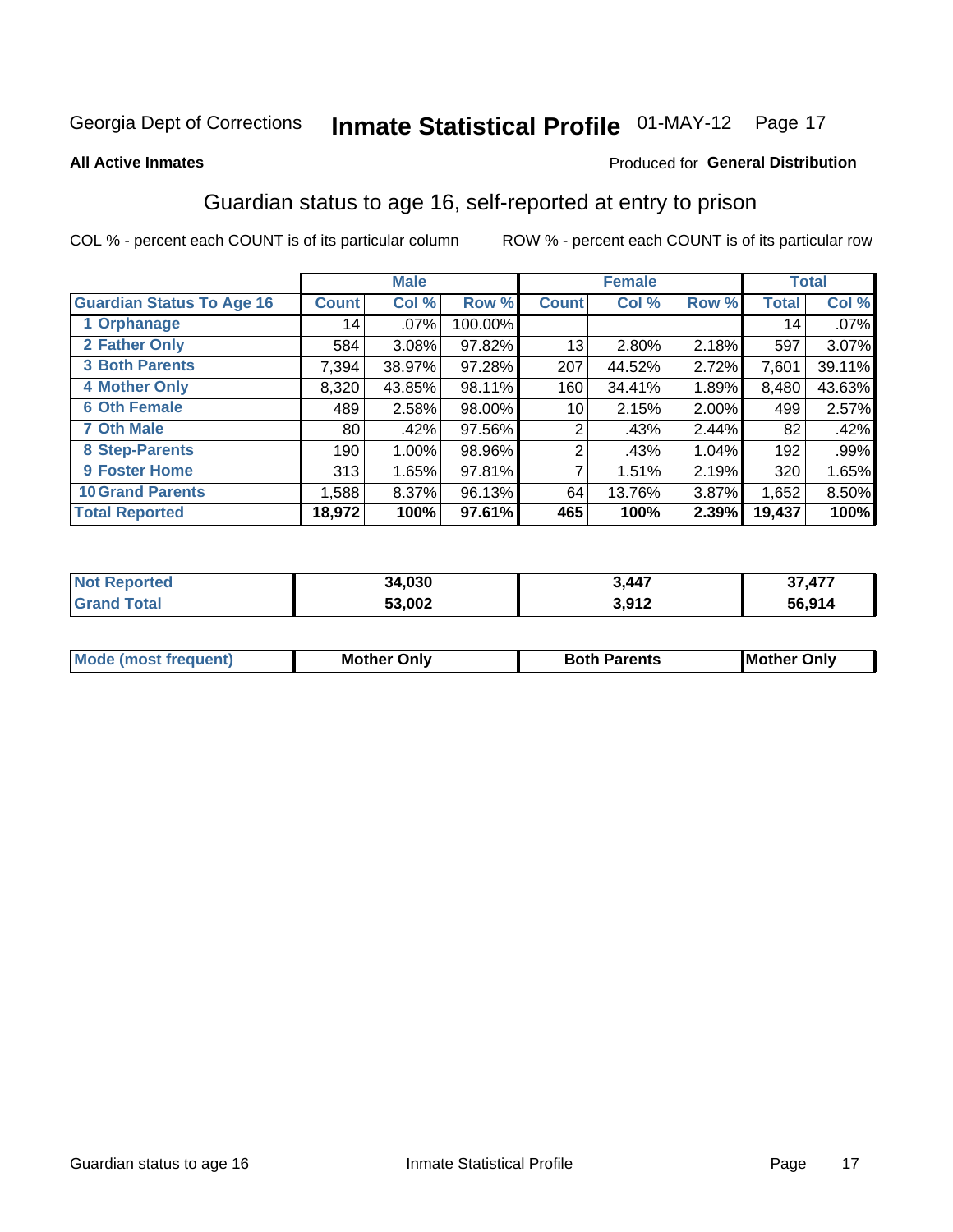# Inmate Statistical Profile 01-MAY-12 Page 18

#### **All Active Inmates**

#### Produced for General Distribution

### Employment status before prison, self-reported at entry to prison

COL % - percent each COUNT is of its particular column

|                                  |         | <b>Male</b> |        |              | <b>Female</b> |        |        | <b>Total</b> |
|----------------------------------|---------|-------------|--------|--------------|---------------|--------|--------|--------------|
| <b>Employment Status</b>         | Count l | Col %       | Row %  | <b>Count</b> | Col %         | Row %  | Total  | Col %        |
| <b>Full Time</b>                 | 21,241  | 49.28%      | 96.01% | 882          | 30.34%        | 3.99%  | 22,123 | 48.08%       |
| <b>Part Time</b><br>$\mathbf{2}$ | 4,197   | 9.74%       | 95.30% | 207          | 7.12%         | 4.70%  | 4,404  | 9.57%        |
| Unempl $<$ 6m<br>3               | 3,569   | 8.28%       | 96.75% | 120          | 4.13%         | 3.25%  | 3,689  | 8.02%        |
| Unempl > 6m<br>4                 | 7,023   | 16.29%      | 86.38% | 1,107        | 38.08%        | 13.62% | 8,130  | 17.67%       |
| <b>Never Workd</b><br>5          | 4,333   | 10.05%      | 95.59% | 200          | 6.88%         | 4.41%  | 4,533  | 9.85%        |
| <b>Student</b><br>6              | 885     | 2.05%       | 90.68% | 91           | 3.13%         | 9.32%  | 976    | 2.12%        |
| <b>Incapable</b>                 | 1,855   | $4.30\%$    | 86.08% | 300          | 10.32%        | 13.92% | 2,155  | 4.68%        |
| <b>Total Reported</b>            | 43,103  | 100%        | 93.68% | 2,907        | 100%          | 6.32%  | 46,010 | 100%         |

| <b>orted</b><br><b>NOT</b> | 9,899  | ,005         | 10,904 |
|----------------------------|--------|--------------|--------|
| 5551                       | 53,002 | 3.917<br>J.J | 56.914 |

| <b>Mou</b><br>זווניווו<br>$\cdots$ | 6m<br>____ | ∙ull<br>⊓mε<br>the contract of the contract of the contract of the contract of the contract of the contract of the contract of |
|------------------------------------|------------|--------------------------------------------------------------------------------------------------------------------------------|
|                                    |            |                                                                                                                                |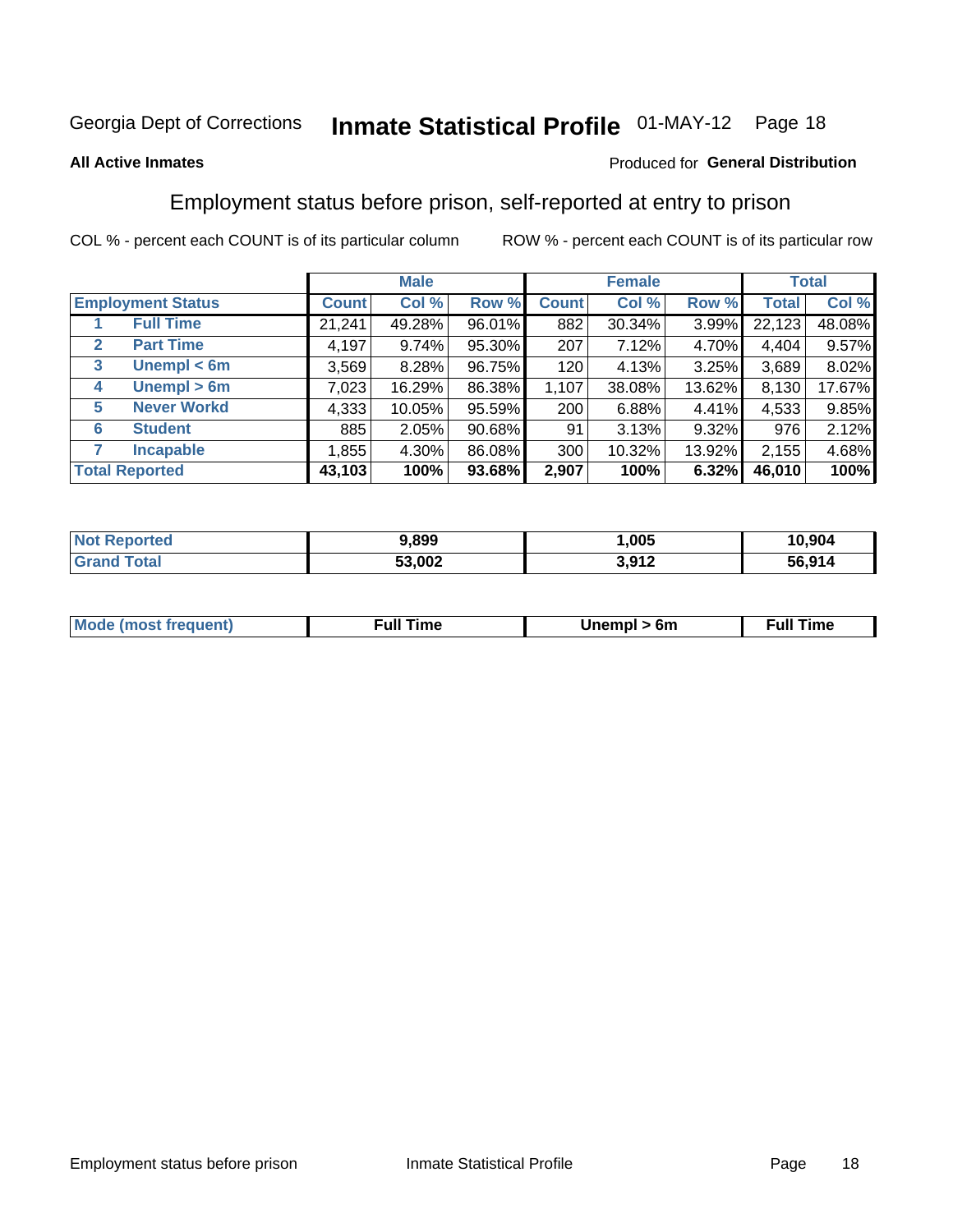### **All Active Inmates**

Produced for General Distribution

### Age at admission

COL % - percent each COUNT is of its particular column

|                         |              | <b>Male</b> |         |              | <b>Female</b> |        |              | <b>Total</b> |
|-------------------------|--------------|-------------|---------|--------------|---------------|--------|--------------|--------------|
| <b>Age At Admission</b> | <b>Count</b> | Col %       | Row %   | <b>Count</b> | Col %         | Row %  | <b>Total</b> | Col %        |
| 13                      | 1            | 0.01%       | 100.00% |              |               |        | 1            | 0.01%        |
| 14                      | 19           | 0.04%       | 95.00%  | 1            | 0.03%         | 5.00%  | 20           | 0.04%        |
| 15                      | 69           | 0.13%       | 98.57%  | 1            | 0.03%         | 1.43%  | 70           | 0.12%        |
| 16                      | 199          | 0.38%       | 96.14%  | 8            | 0.20%         | 3.86%  | 207          | 0.36%        |
| $\overline{17}$         | 769          | 1.45%       | 96.97%  | 24           | 0.61%         | 3.03%  | 793          | 1.39%        |
| 18                      | 1,596        | 3.01%       | 97.44%  | 42           | 1.07%         | 2.56%  | 1,638        | 2.88%        |
| 19                      | 2,246        | 4.24%       | 96.98%  | 70           | 1.79%         | 3.02%  | 2,316        | 4.07%        |
| 20                      | 2,419        | 4.56%       | 94.97%  | 128          | 3.27%         | 5.03%  | 2,547        | 4.48%        |
| $\overline{21}$         | 2,413        | 4.55%       | 94.93%  | 129          | 3.30%         | 5.07%  | 2,542        | 4.47%        |
| $\overline{22}$         | 2,412        | 4.55%       | 94.63%  | 137          | 3.50%         | 5.37%  | 2,549        | 4.48%        |
| 23                      | 2,142        | 4.04%       | 93.82%  | 141          | 3.61%         | 6.18%  | 2,283        | 4.01%        |
| $\overline{24}$         | 2,106        | 3.97%       | 93.56%  | 145          | 3.71%         | 6.44%  | 2,251        | 3.96%        |
| 25                      | 2,024        | 3.82%       | 93.36%  | 144          | 3.68%         | 6.64%  | 2,168        | 3.81%        |
| $\overline{26}$         | 1,956        | 3.69%       | 93.86%  | 128          | 3.27%         | 6.14%  | 2,084        | 3.66%        |
| $\overline{27}$         | 1,917        | 3.62%       | 93.38%  | 136          | 3.48%         | 6.62%  | 2,053        | 3.61%        |
| 28                      | 1,834        | 3.46%       | 92.67%  | 145          | 3.71%         | 7.33%  | 1,979        | 3.48%        |
| 29                      | 1,781        | 3.36%       | 92.86%  | 137          | 3.50%         | 7.14%  | 1,918        | 3.37%        |
| 30                      | 1,752        | 3.31%       | 92.41%  | 144          | 3.68%         | 7.59%  | 1,896        | 3.33%        |
| 31                      | 1,669        | 3.15%       | 91.96%  | 146          | 3.73%         | 8.04%  | 1,815        | 3.19%        |
| $\overline{32}$         | 1,564        | 2.95%       | 92.71%  | 123          | 3.14%         | 7.29%  | 1,687        | 2.96%        |
| 33                      | 1,445        | 2.73%       | 92.87%  | 111          | 2.84%         | 7.13%  | 1,556        | 2.73%        |
| 34                      | 1,375        | 2.59%       | 91.30%  | 131          | 3.35%         | 8.70%  | 1,506        | 2.65%        |
| 35                      | 1,293        | 2.44%       | 92.56%  | 104          | 2.66%         | 7.44%  | 1,397        | 2.45%        |
| 36                      | 1,267        | 2.39%       | 91.55%  | 117          | 2.99%         | 8.45%  | 1,384        | 2.43%        |
| $\overline{37}$         | 1,202        | 2.27%       | 93.18%  | 88           | 2.25%         | 6.82%  | 1,290        | 2.27%        |
| 38                      | 1,165        | 2.20%       | 92.39%  | 96           | 2.45%         | 7.61%  | 1,261        | 2.22%        |
| 39                      | 1,163        | 2.19%       | 91.07%  | 114          | 2.91%         | 8.93%  | 1,277        | 2.24%        |
| 40                      | 1,125        | 2.12%       | 90.43%  | 119          | 3.04%         | 9.57%  | 1,244        | 2.19%        |
| 41                      | 1,086        | 2.05%       | 90.80%  | 110          | 2.81%         | 9.20%  | 1,196        | 2.10%        |
| 42                      | 1,021        | 1.93%       | 91.49%  | 95           | 2.43%         | 8.51%  | 1,116        | 1.96%        |
| 43                      | 952          | 1.80%       | 91.36%  | 90           | 2.30%         | 8.64%  | 1,042        | 1.83%        |
| 44                      | 963          | 1.82%       | 90.51%  | 101          | 2.58%         | 9.49%  | 1,064        | 1.87%        |
| 45                      | 892          | 1.68%       | 90.47%  | 94           | 2.40%         | 9.53%  | 986          | 1.73%        |
| 46                      | 846          | 1.60%       | 90.97%  | 84           | 2.15%         | 9.03%  | 930          | 1.63%        |
| 47                      | 776          | 1.46%       | 90.23%  | 84           | 2.15%         | 9.77%  | 860          | 1.51%        |
| 48                      | 727          | 1.37%       | 89.86%  | 82           | 2.10%         | 10.14% | 809          | 1.42%        |
| 49                      | 646          | 1.22%       | 92.29%  | 54           | 1.38%         | 7.71%  | 700          | 1.23%        |
| 50                      | 636          | 1.20%       | 93.26%  | 46           | 1.18%         | 6.74%  | 682          | 1.20%        |
| 51                      | 511          | 0.96%       | 91.25%  | 49           | 1.25%         | 8.75%  | 560          | 0.98%        |
| 52                      | 472          | 0.89%       | 92.73%  | 37           | 0.95%         | 7.27%  | 509          | 0.89%        |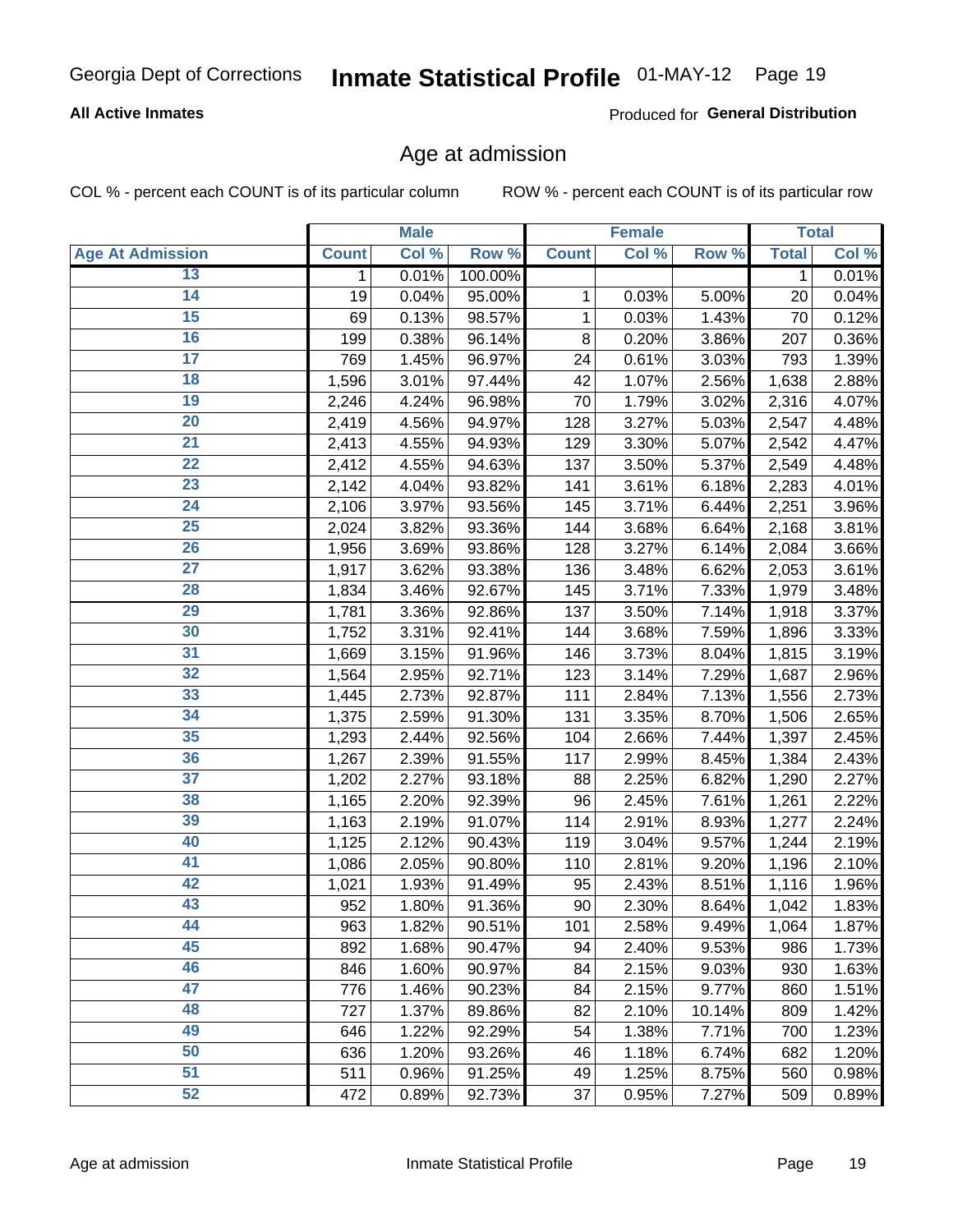### **All Active Inmates**

Produced for General Distribution

### Age at admission

COL % - percent each COUNT is of its particular column

|                         |                | <b>Male</b> |         |                 | <b>Female</b> |        |                | <b>Total</b> |
|-------------------------|----------------|-------------|---------|-----------------|---------------|--------|----------------|--------------|
| <b>Age At Admission</b> | <b>Count</b>   | Col %       | Row %   | <b>Count</b>    | Col %         | Row %  | <b>Total</b>   | Col %        |
| 53                      | 427            | 0.81%       | 92.03%  | $\overline{37}$ | 0.95%         | 7.97%  | 464            | 0.82%        |
| 54                      | 341            | 0.64%       | 94.20%  | 21              | 0.54%         | 5.80%  | 362            | 0.64%        |
| 55                      | 276            | 0.52%       | 92.62%  | 22              | 0.56%         | 7.38%  | 298            | 0.52%        |
| 56                      | 264            | 0.50%       | 94.96%  | 14              | 0.36%         | 5.04%  | 278            | 0.49%        |
| 57                      | 209            | 0.39%       | 94.14%  | 13              | 0.33%         | 5.86%  | 222            | 0.39%        |
| 58                      | 175            | 0.33%       | 92.59%  | 14              | 0.36%         | 7.41%  | 189            | 0.33%        |
| 59                      | 161            | 0.30%       | 93.60%  | 11              | 0.28%         | 6.40%  | 172            | 0.30%        |
| 60                      | 115            | 0.22%       | 92.00%  | 10              | 0.26%         | 8.00%  | 125            | 0.22%        |
| 61                      | 109            | 0.21%       | 93.16%  | 8               | 0.20%         | 6.84%  | 117            | 0.21%        |
| 62                      | 81             | 0.15%       | 95.29%  | 4               | 0.10%         | 4.71%  | 85             | 0.15%        |
| 63                      | 73             | 0.14%       | 98.65%  | 1               | 0.03%         | 1.35%  | 74             | 0.13%        |
| 64                      | 61             | 0.12%       | 95.31%  | 3               | 0.08%         | 4.69%  | 64             | 0.11%        |
| 65                      | 37             | 0.07%       | 94.87%  | $\overline{c}$  | 0.05%         | 5.13%  | 39             | 0.07%        |
| 66                      | 31             | 0.06%       | 91.18%  | 3               | 0.08%         | 8.82%  | 34             | 0.06%        |
| 67                      | 36             | 0.07%       | 90.00%  | 4               | 0.10%         | 10.00% | 40             | 0.07%        |
| 68                      | 31             | 0.06%       | 93.94%  | $\overline{2}$  | 0.05%         | 6.06%  | 33             | 0.06%        |
| 69                      | 35             | 0.07%       | 100.00% |                 |               |        | 35             | 0.06%        |
| 70                      | 18             | 0.03%       | 85.71%  | 3               | 0.08%         | 14.29% | 21             | 0.04%        |
| $\overline{71}$         | 9              | 0.02%       | 100.00% |                 |               |        | 9              | 0.02%        |
| $\overline{72}$         | 11             | 0.02%       | 84.62%  | $\overline{2}$  | 0.05%         | 15.38% | 13             | 0.02%        |
| $\overline{73}$         | 11             | 0.02%       | 100.00% |                 |               |        | 11             | 0.02%        |
| $\overline{74}$         | 10             | 0.02%       | 100.00% |                 |               |        | 10             | 0.02%        |
| $\overline{75}$         | 6              | 0.01%       | 100.00% |                 |               |        | 6              | 0.01%        |
| 76                      | 8              | 0.02%       | 100.00% |                 |               |        | 8              | 0.01%        |
| $\overline{77}$         | 3              | 0.01%       | 75.00%  | 1               | 0.03%         | 25.00% | 4              | 0.01%        |
| 78                      | 3              | 0.01%       | 100.00% |                 |               |        | 3              | 0.01%        |
| 79                      | $\mathbf 1$    | 0.01%       | 50.00%  | $\mathbf{1}$    | 0.03%         | 50.00% | $\overline{2}$ | 0.01%        |
| $\overline{82}$         | $\overline{2}$ | 0.01%       | 100.00% |                 |               |        | $\overline{2}$ | 0.01%        |
| 84                      | $\mathbf{1}$   | 0.01%       | 100.00% |                 |               |        | 1              | 0.01%        |
| 88                      | $\mathbf{1}$   | 0.01%       | 100.00% |                 |               |        | $\mathbf{1}$   | 0.01%        |
| 89                      | $\mathbf{1}$   | 0.01%       | 100.00% |                 |               |        | $\mathbf{1}$   | 0.01%        |
| 92                      | $\mathbf{1}$   | 0.01%       | 100.00% |                 |               |        | $\mathbf{1}$   | 0.01%        |
| $\overline{95}$         | $\mathbf 1$    | 0.01%       | 100.00% |                 |               |        | $\mathbf{1}$   | 0.01%        |
| 96                      | $\mathbf{1}$   | 0.01%       | 100.00% |                 |               |        | $\mathbf{1}$   | 0.01%        |
| <b>Total Reported</b>   | 53,001         | 100%        | 93.13%  | 3,911           | 100%          | 6.87%  | 56,912         | 100%         |

| <b>Not Reported</b>    |        |       |        |
|------------------------|--------|-------|--------|
| Total<br><b>'Granc</b> | 53,002 | 3,912 | 56,914 |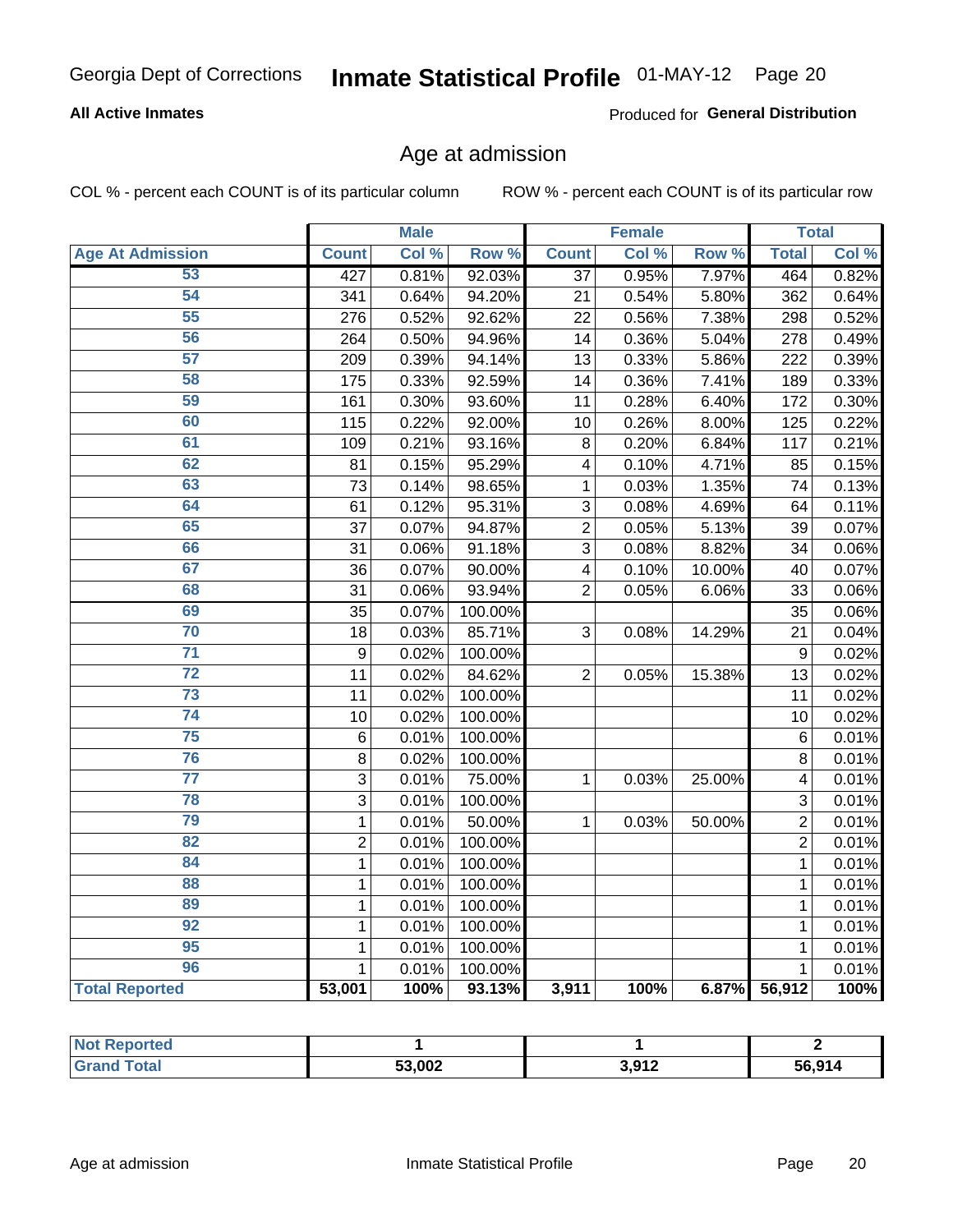### **All Active Inmates**

Produced for General Distribution

### Age at admission

COL % - percent each COUNT is of its particular column

|                         | <b>Male</b> | <b>Female</b> | <b>Total</b> |
|-------------------------|-------------|---------------|--------------|
| MetaRep(anterage)       | 32.05       | 34.12         | 32.19        |
| <b>MeatianTotaddle)</b> | 30          | 33            | 30           |
| Mode<br>(most frequent) | 20          |               | 22           |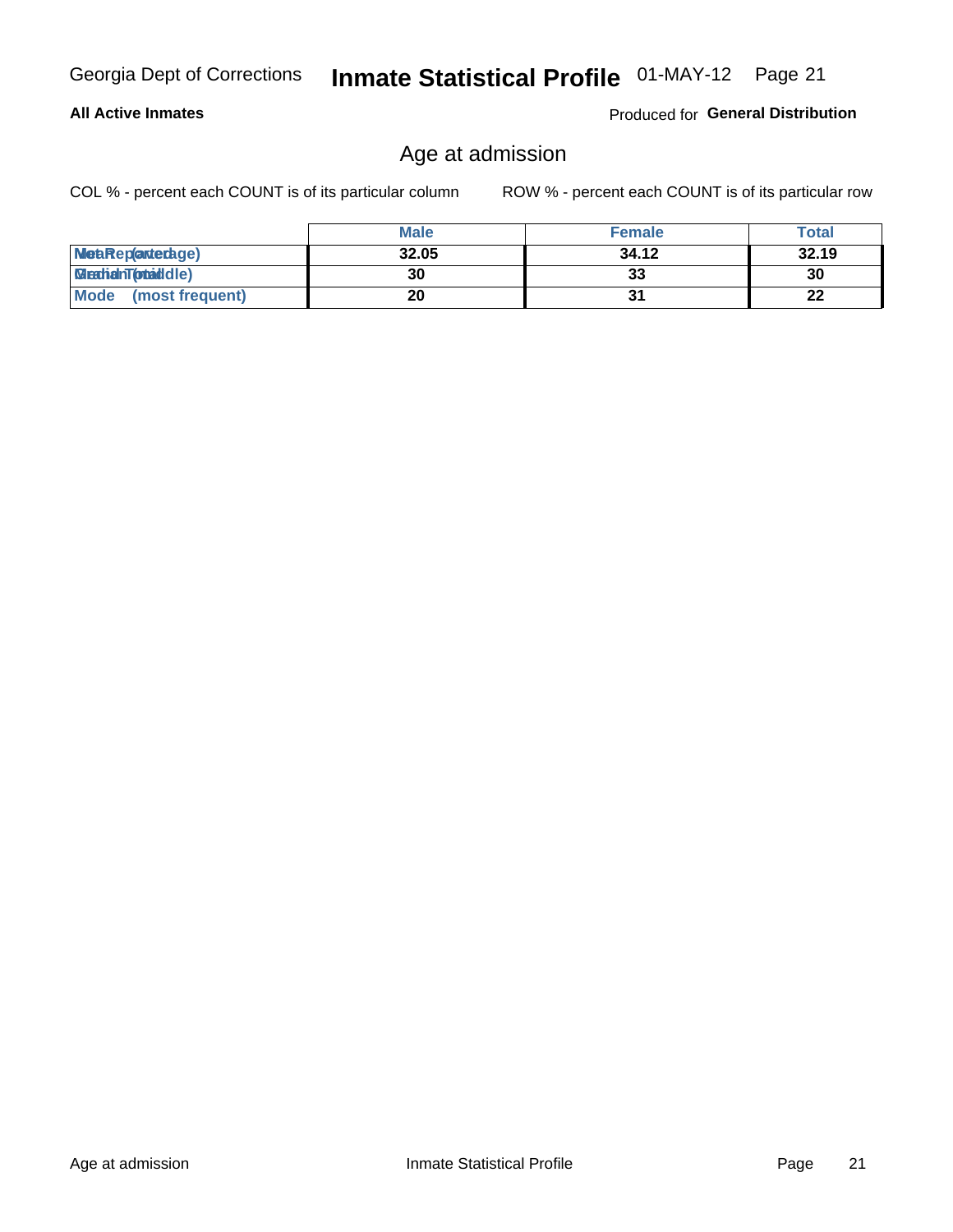### **All Active Inmates**

### Produced for General Distribution

### Height, measured at entry to prison

COL % - percent each COUNT is of its particular column

|                       |                         | <b>Male</b> |         |                  | <b>Female</b> |        | <b>Total</b>   |        |
|-----------------------|-------------------------|-------------|---------|------------------|---------------|--------|----------------|--------|
| <b>Height</b>         | <b>Count</b>            | Col %       | Row %   | <b>Count</b>     | Col %         | Row %  | <b>Total</b>   | Col %  |
| 4'10"                 | 3                       | 0.02%       | 18.75%  | 13               | 5.88%         | 81.25% | 16             | 0.13%  |
| 4'11''                | 14                      | 0.11%       | 17.28%  | 67               | 30.32%        | 82.72% | 81             | 0.65%  |
| 5'02''                | $\boldsymbol{2}$        | 0.02%       | 66.67%  | 1                | 0.45%         | 33.33% | 3              | 0.02%  |
| 5'03''                | $\overline{\mathbf{c}}$ | 0.02%       | 100.00% |                  |               |        | $\overline{2}$ | 0.02%  |
| 5'05''                | $\boldsymbol{9}$        | 0.07%       | 100.00% |                  |               |        | 9              | 0.07%  |
| 5'06''                | 13                      | 0.11%       | 92.86%  | 1                | 0.45%         | 7.14%  | 14             | 0.11%  |
| 5'07''                | 17                      | 0.14%       | 100.00% |                  |               |        | 17             | 0.14%  |
| 5'08''                | 17                      | 0.14%       | 100.00% |                  |               |        | 17             | 0.14%  |
| 5'09''                | 18                      | 0.15%       | 100.00% |                  |               |        | 18             | 0.14%  |
| 5'10''                | 6,008                   | 48.77%      | 98.60%  | 85               | 38.46%        | 1.40%  | 6,093          | 48.59% |
| 5'11''                | 6,157                   | 49.98%      | 99.13%  | 54               | 24.43%        | 0.87%  | 6,211          | 49.53% |
| 6'00''                | 16                      | 0.13%       | 100.00% |                  |               |        | 16             | 0.13%  |
| 6'01''                | 10                      | 0.08%       | 100.00% |                  |               |        | 10             | 0.08%  |
| 6'02''                | 7                       | 0.06%       | 100.00% |                  |               |        | 7              | 0.06%  |
| 6'03''                | $\overline{\mathbf{c}}$ | 0.02%       | 100.00% |                  |               |        | $\overline{2}$ | 0.02%  |
| 6'04''                | 3                       | 0.02%       | 100.00% |                  |               |        | 3              | 0.02%  |
| 6'05''                | $\overline{c}$          | 0.02%       | 100.00% |                  |               |        | $\overline{2}$ | 0.02%  |
| 6'10''                | 6                       | 0.05%       | 100.00% |                  |               |        | 6              | 0.05%  |
| 6'11''                | 12                      | 0.10%       | 100.00% |                  |               |        | 12             | 0.10%  |
| Seven feet +          | 1                       | 0.01%       | 100.00% |                  |               |        |                | 0.01%  |
| <b>Total Reported</b> | 12,319                  | 100%        | 98.24%  | $\overline{221}$ | 100%          | 1.76%  | 12,540         | 100%   |

| <b>Not</b><br>Reported | 40,683 | 3.691 | .271<br>л л |
|------------------------|--------|-------|-------------|
| <b>otal</b>            | 53,002 | 3,912 | 56.914      |

| <b>Mean</b><br>(average) | 5'10" | 5'06" | 5'10"        |
|--------------------------|-------|-------|--------------|
| Median (middle)          | 544"  | 5'10" |              |
| Mode<br>(most frequent)  | 5'11" | 5'10" | <b>5'44"</b> |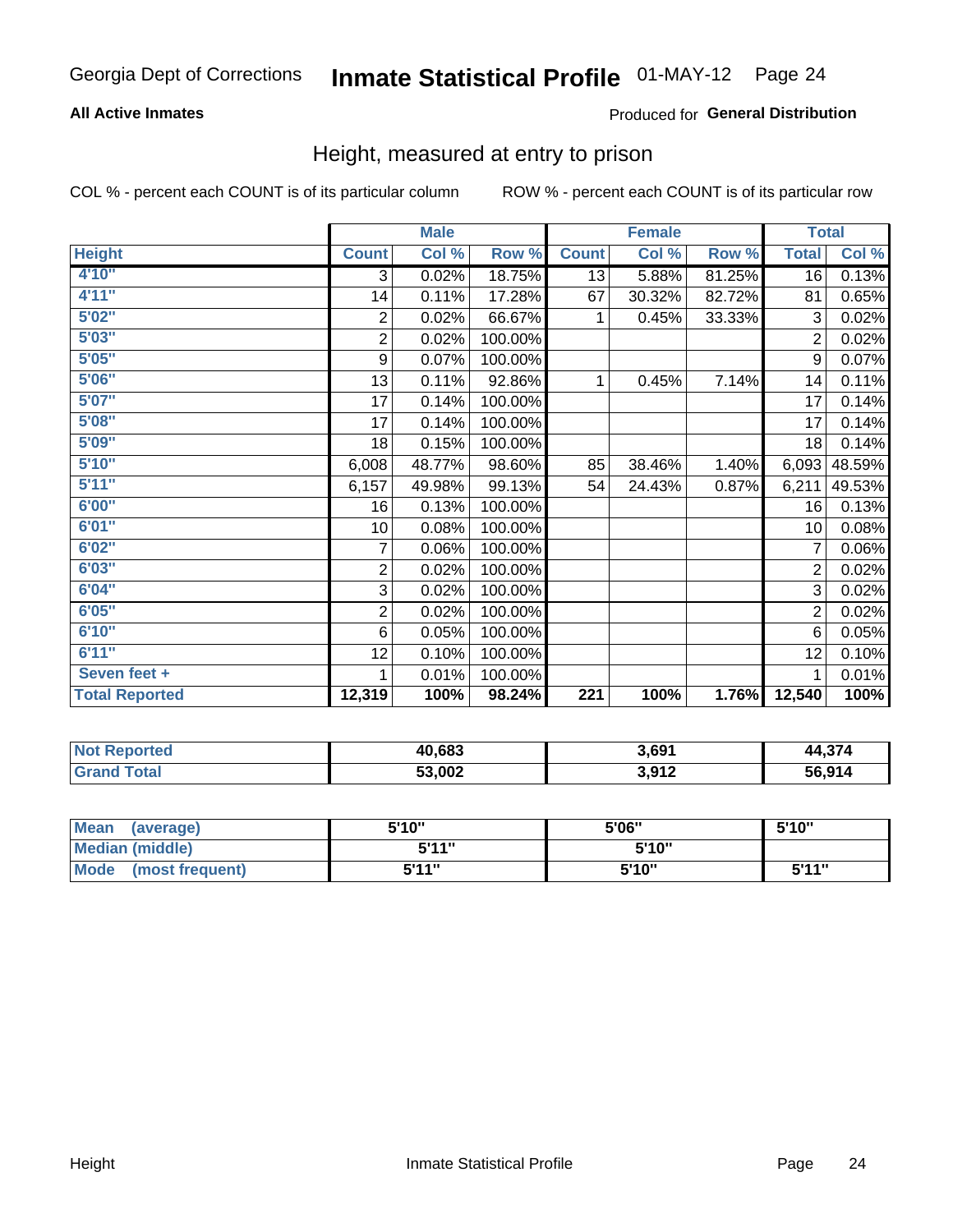### **All Active Inmates**

### Produced for General Distribution

### Weight, measured at entry to prison

COL % - percent each COUNT is of its particular column

|                        |                         | <b>Male</b> |                  |                         | <b>Female</b> |        | <b>Total</b>    |        |
|------------------------|-------------------------|-------------|------------------|-------------------------|---------------|--------|-----------------|--------|
| <b>Weight</b>          | <b>Count</b>            | Col %       | Row <sup>%</sup> | <b>Count</b>            | Col %         | Row %  | <b>Total</b>    | Col %  |
| <b>Under 80 pounds</b> | 29                      | 0.06%       | 100.00%          |                         |               |        | $\overline{29}$ | 0.05%  |
| 80 - 89 pounds         | 5                       | 0.01%       | 71.43%           | $\mathbf 2$             | 0.05%         | 28.57% | $\overline{7}$  | 0.01%  |
| 90 - 99 pounds         | $\overline{\mathbf{4}}$ | 0.01%       | 33.33%           | 8                       | 0.21%         | 66.67% | 12              | 0.02%  |
| 100 - 109 pounds       | 19                      | 0.04%       | 33.33%           | 38                      | 0.98%         | 66.67% | 57              | 0.10%  |
| 110 - 119 pounds       | 93                      | 0.18%       | 40.79%           | 135                     | 3.47%         | 59.21% | 228             | 0.41%  |
| 120 - 129 pounds       | 453                     | 0.87%       | 64.99%           | 244                     | 6.28%         | 35.01% | 697             | 1.25%  |
| 130 - 139 pounds       | 1,389                   | 2.67%       | 77.51%           | 403                     | 10.37%        | 22.49% | 1,792           | 3.21%  |
| 140 - 149 pounds       | 3,174                   | 6.10%       | 87.68%           | 446                     | 11.48%        | 12.32% | 3,620           | 6.48%  |
| 150 - 159 pounds       | 4,960                   | 9.54%       | 92.35%           | 411                     | 10.58%        | 7.65%  | 5,371           | 9.61%  |
| 160 - 169 pounds       | 7,040                   | 13.54%      | 93.93%           | 455                     | 11.71%        | 6.07%  | 7,495           | 13.41% |
| 170 - 179 pounds       | 6,617                   | 12.73%      | 95.25%           | 330                     | 8.49%         | 4.75%  | 6,947           | 12.43% |
| 180 - 189 pounds       | 7,014                   | 13.49%      | 95.35%           | 342                     | 8.80%         | 4.65%  | 7,356           | 13.16% |
| 190 - 199 pounds       | 4,849                   | 9.33%       | 95.66%           | 220                     | 5.66%         | 4.34%  | 5,069           | 9.07%  |
| 200 - 209 pounds       | 4,290                   | 8.25%       | 95.16%           | 218                     | 5.61%         | 4.84%  | 4,508           | 8.07%  |
| 210 - 219 pounds       | 3,264                   | 6.28%       | 95.92%           | 139                     | 3.58%         | 4.08%  | 3,403           | 6.09%  |
| 220 - 229 pounds       | 2,613                   | 5.03%       | 95.75%           | 116                     | 2.99%         | 4.25%  | 2,729           | 4.88%  |
| 230 - 239 pounds       | 1,774                   | 3.41%       | 95.22%           | 89                      | 2.29%         | 4.78%  | 1,863           | 3.33%  |
| 240 - 249 pounds       | 1,432                   | 2.75%       | 94.96%           | 76                      | 1.96%         | 5.04%  | 1,508           | 2.70%  |
| 250 - 259 pounds       | 936                     | 1.80%       | 93.32%           | 67                      | 1.72%         | 6.68%  | 1,003           | 1.79%  |
| 260 - 269 pounds       | 646                     | 1.24%       | 94.03%           | 41                      | 1.06%         | 5.97%  | 687             | 1.23%  |
| 270 - 279 pounds       | 419                     | 0.81%       | 94.80%           | 23                      | 0.59%         | 5.20%  | 442             | 0.79%  |
| 280 - 289 pounds       | 296                     | 0.57%       | 92.21%           | 25                      | 0.64%         | 7.79%  | 321             | 0.57%  |
| 290 - 299 pounds       | 175                     | 0.34%       | 92.59%           | 14                      | 0.36%         | 7.41%  | 189             | 0.34%  |
| 300 - 309 pounds       | 158                     | 0.30%       | 90.29%           | 17                      | 0.44%         | 9.71%  | 175             | 0.31%  |
| 310 - 319 pounds       | 87                      | 0.17%       | 95.60%           | 4                       | 0.10%         | 4.40%  | 91              | 0.16%  |
| 320 - 329 pounds       | 92                      | 0.18%       | 95.83%           | 4                       | 0.10%         | 4.17%  | 96              | 0.17%  |
| 330 - 339 pounds       | 31                      | 0.06%       | 91.18%           | 3                       | 0.08%         | 8.82%  | 34              | 0.06%  |
| 340 - 349 pounds       | 32                      | 0.06%       | 91.43%           | $\overline{3}$          | 0.08%         | 8.57%  | 35              | 0.06%  |
| 350 - 359 pounds       | 45                      | 0.09%       | 91.84%           | $\overline{\mathbf{4}}$ | 0.10%         | 8.16%  | 49              | 0.09%  |
| 360 - 369 pounds       | 13                      | 0.03%       | 86.67%           | $\overline{2}$          | 0.05%         | 13.33% | 15              | 0.03%  |
| 370 - 379 pounds       | 12                      | 0.02%       | 92.31%           | $\mathbf{1}$            | 0.03%         | 7.69%  | 13              | 0.02%  |
| 380 - 389 pounds       | 6                       | 0.01%       | 75.00%           | $\overline{2}$          | 0.05%         | 25.00% | 8               | 0.01%  |
| 390 - 399 pounds       | 6                       | 0.01%       | 100.00%          |                         |               |        | $6\phantom{1}6$ | 0.01%  |
| 400 pounds and over    | 23                      | 0.04%       | 88.46%           | 3                       | 0.08%         | 11.54% | 26              | 0.05%  |
| <b>Total Reported</b>  | 51,996                  | 100%        | 93.05%           | 3,885                   | 100%          | 6.95%  | 55,881          | 100%   |

| <b>Not</b><br>ported | ,006   | ^7<br>--             | ,033   |
|----------------------|--------|----------------------|--------|
| <sup>-</sup> otal    | 53,002 | 2012<br><b>JULIA</b> | 56,914 |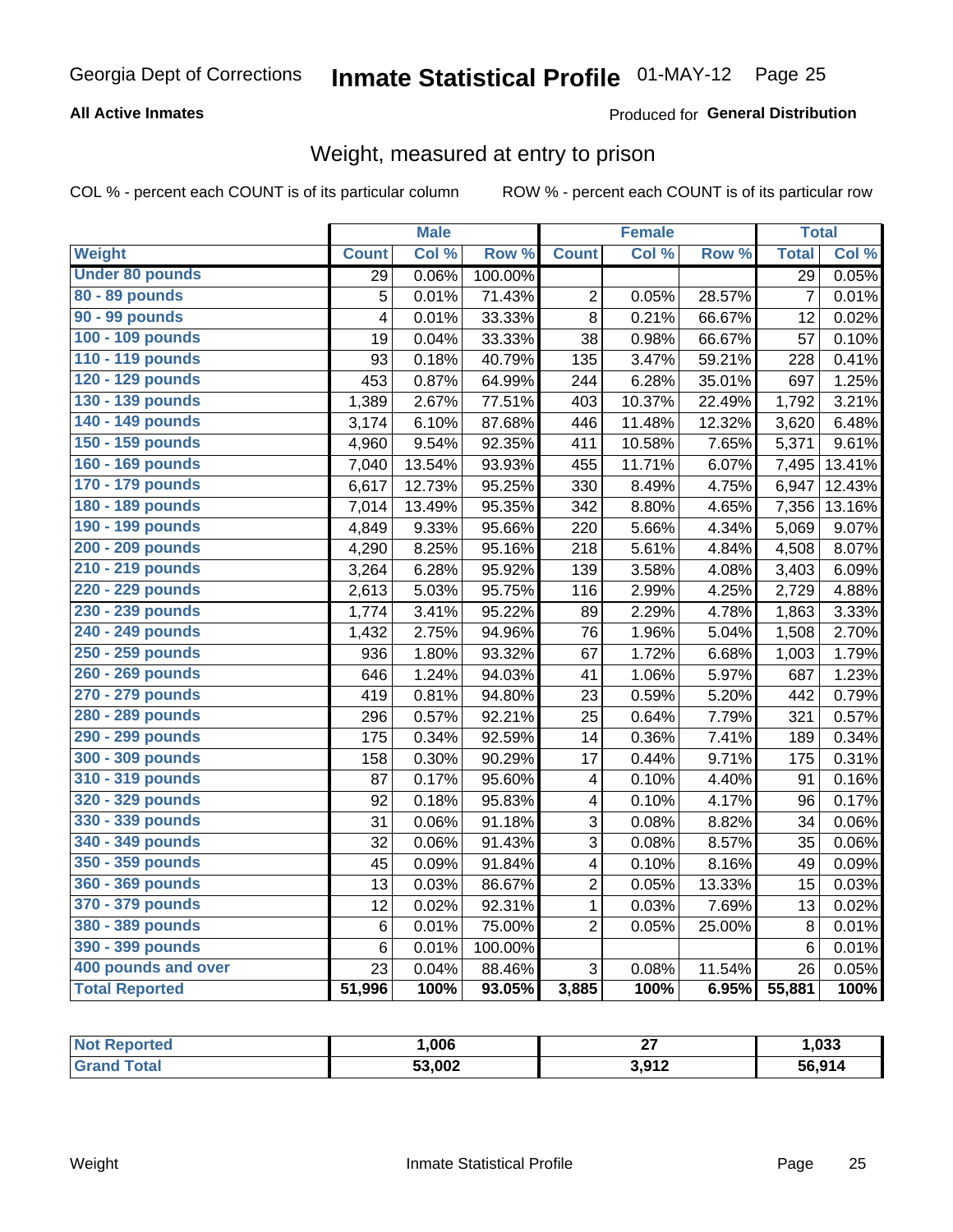### **All Active Inmates**

### Produced for General Distribution

### Weight, measured at entry to prison

COL % - percent each COUNT is of its particular column

|                                | <b>Male</b> | <b>Female</b> | Total |
|--------------------------------|-------------|---------------|-------|
| Mean<br>(average)              | 186         | 171           | 185   |
| <b>Median (middle)</b>         | 180         | 165           | 180   |
| <b>Mode</b><br>(most frequent) | 180         | 150           | 180   |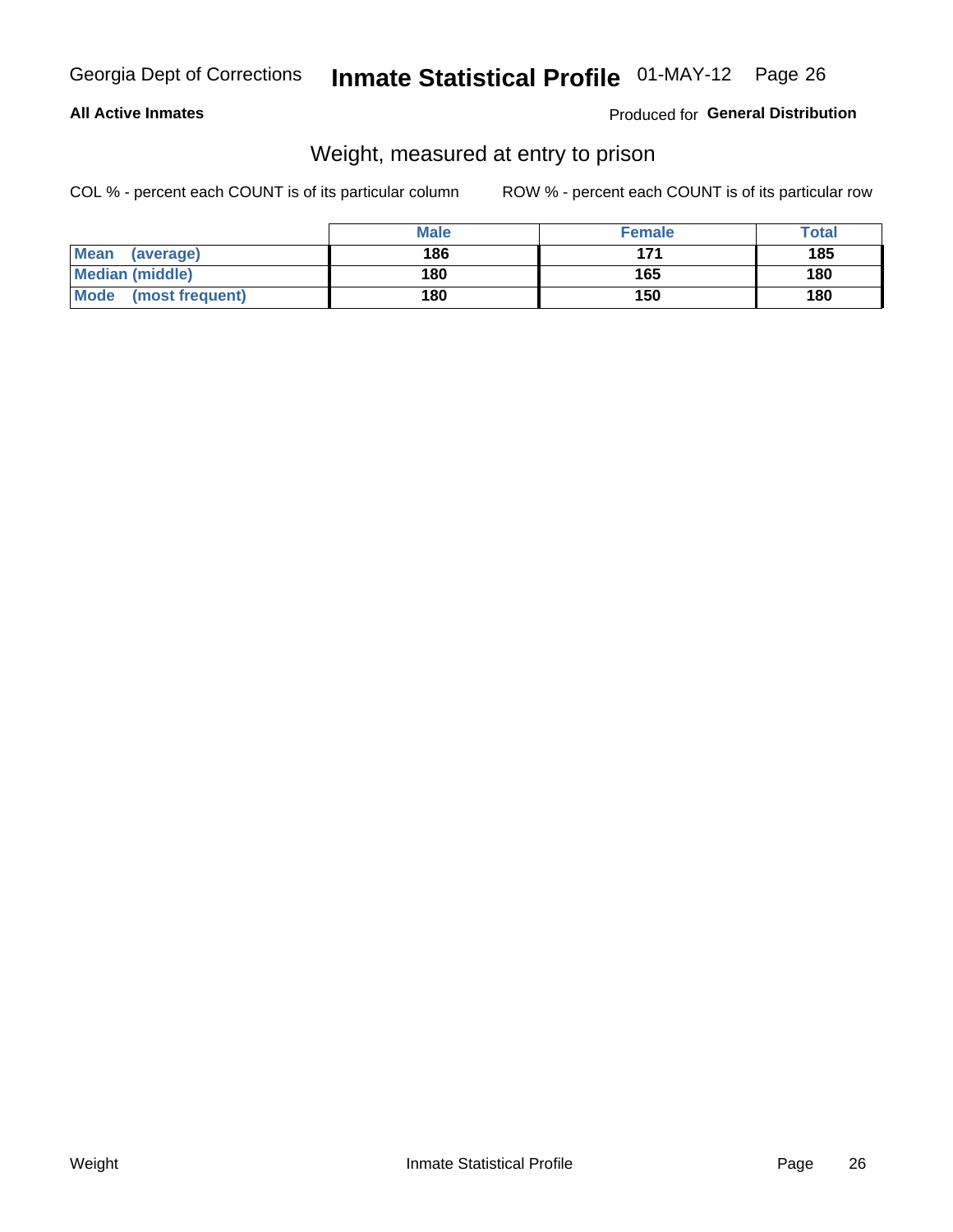# Inmate Statistical Profile 01-MAY-12 Page 27

**All Active Inmates** 

Produced for General Distribution

### Military service

COL % - percent each COUNT is of its particular column

|                          | <b>Male</b>  |          |                    | <b>Female</b> |        |         | <b>Total</b> |        |
|--------------------------|--------------|----------|--------------------|---------------|--------|---------|--------------|--------|
| <b>Military service</b>  | <b>Count</b> | Col %    | <b>Row % Count</b> |               | Col %  | Row %   | <b>Total</b> | Col %  |
| <b>Air Force</b>         | .665         | 6.83%    | 97.94%             | 35            | 2.33%  | 2.06%   | 1,700        | 6.57%  |
| $\mathbf{2}$<br>Army     | 275          | 1.13%    | 97.52%             |               | .47%   | 2.48%   | 282          | 1.09%  |
| <b>Navy</b><br>3         | 560          | $2.30\%$ | 99.12%             | 5             | .33%   | $.88\%$ | 565          | 2.18%  |
| <b>Marines</b><br>4      | 31           | .13%     | 100.00%            |               |        |         | 31           | .12%   |
| <b>Coast Guard</b><br>5. | 368          | 1.51%    | 99.46%             | 2             | .13%   | .54%    | 370          | 1.43%  |
| <b>None</b><br>96        | 21,482       | 88.11%   | 93.66%             | .453          | 96.74% | 6.34%   | 22,935       | 88.61% |
| <b>Total Reported</b>    | 24,381       | 100%     | 94.20%             | ,502          | 100%   | 5.80%   | 25,883       | 100%   |

| rted<br><b>Not</b> | 28,621 | 410              | 31,031 |
|--------------------|--------|------------------|--------|
| $\sim$             | 53,002 | 2.012<br>J.J I L | 56.914 |

| <b>Mode (most frequent)</b> | Force<br>Aır<br>_____ | <b>Force</b><br>Δır | orce |
|-----------------------------|-----------------------|---------------------|------|
|                             |                       |                     |      |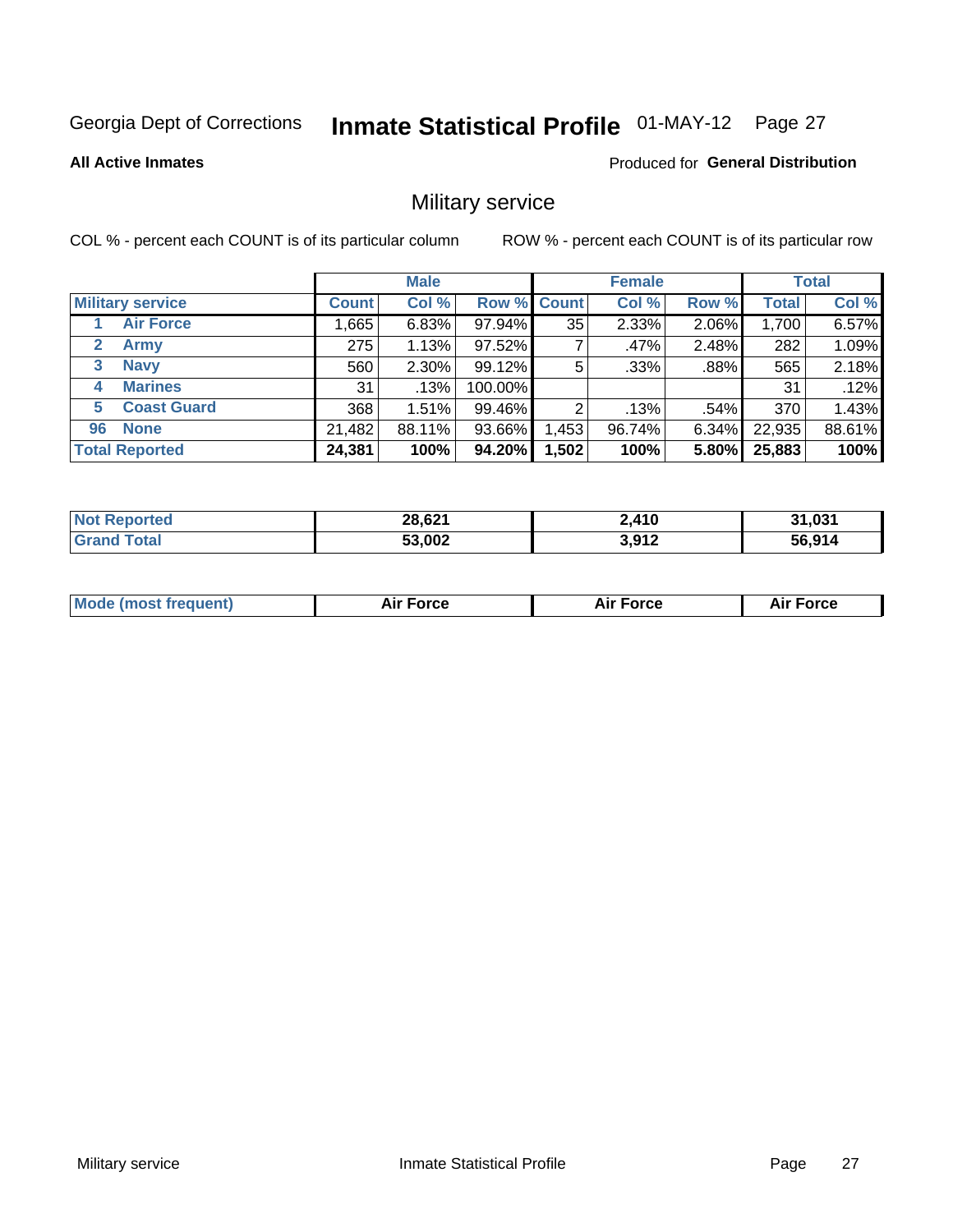# Inmate Statistical Profile 01-MAY-12 Page 28

**All Active Inmates** 

#### Produced for General Distribution

### Type of admission to prison

COL % - percent each COUNT is of its particular column

|                         |                             |                  | <b>Male</b> |                    |     | <b>Female</b> |        | <b>Total</b> |        |
|-------------------------|-----------------------------|------------------|-------------|--------------------|-----|---------------|--------|--------------|--------|
|                         | <b>Type of Admission</b>    | <b>Count</b>     | Col %       | <b>Row % Count</b> |     | Col %         | Row %  | <b>Total</b> | Col %  |
|                         | <b>Committed From Court</b> | 43,630           | 82.40%      | 93.42% 3,075       |     | 78.66%        | 6.58%  | 46,705       | 82.14% |
| $\mathbf{2}$            | <b>Return Appeal/Bond</b>   | 3                | .01%        | 100.00%            |     |               |        | 3            | .01%   |
| $\overline{\mathbf{3}}$ | <b>Parole Rev/New Sent</b>  | 3,076            | 5.81%       | 95.44%             | 147 | 3.76%         | 4.56%  | 3,223        | 5.67%  |
| 4                       | <b>Par Rev/No New Sent</b>  | 1,316            | 2.49%       | 95.71%             | 59  | 1.51%         | 4.29%  | 1,375        | 2.42%  |
| 5                       | <b>Prob Viol/Total Rev</b>  |                  | .01%        | 100.00%            |     |               |        |              | .01%   |
| 6                       | <b>Prob Viol/Partial</b>    | 2,028            | 3.83%       | 88.14%             | 273 | 6.98%         | 11.86% | 2,301        | 4.05%  |
| 7                       | <b>Admit Fm Other Cust</b>  | 8                | .02%        | 100.00%            |     |               |        | 8            | .01%   |
| 9                       | <b>Prob Rev/Remainder</b>   | 2,810            | 5.31%       | 88.78%             | 355 | 9.08%         | 11.22% | 3,165        | 5.57%  |
| 10                      | <b>New Sent/Par Rev Pnd</b> | 9                | .02%        | 100.00%            |     |               |        | 9            | .02%   |
| 11                      | <b>Life W/O Parole</b>      | 15 <sub>15</sub> | .03%        | 100.00%            |     |               |        | 15           | .03%   |
| 30                      | <b>Par Rev/Rsn Unknown</b>  | 43               | .08%        | 100.00%            |     |               |        | 43           | .08%   |
| 32                      | <b>Pb Parole Rescinded</b>  | 2                | .01%        | 100.00%            |     |               |        | 2            | .01%   |
| 33                      | <b>Prob Revoc/Spec Cond</b> | $\overline{2}$   | .01%        | 100.00%            |     |               |        | 2            | .01%   |
| 40                      | <b>Par Rev/Revoc Center</b> | 4                | .01%        | 100.00%            |     |               |        | 4            | .01%   |
| 50                      | <b>Dcys At Risk</b>         |                  | .01%        | 100.00%            |     |               |        |              | .01%   |
| 99                      | <b>Unknown</b>              |                  | .01%        | 100.00%            |     |               |        |              | .01%   |
|                         | <b>Total Reported</b>       | 52,949           | 100%        | 93.12% 3,909       |     | 100%          | 6.88%  | 56,858       | 100%   |

| <b>Not Reported</b>  | JJ.    |                | 56     |
|----------------------|--------|----------------|--------|
| <b>Total</b><br>Gran | 53,002 | 3.012<br>.J .L | 56.914 |

| <b>Mode (most frequent)</b><br>∖ Cmmt<br>∵ourtت |  | Court Cmmt | Cmmt<br>∶ourt |  |
|-------------------------------------------------|--|------------|---------------|--|
|                                                 |  |            |               |  |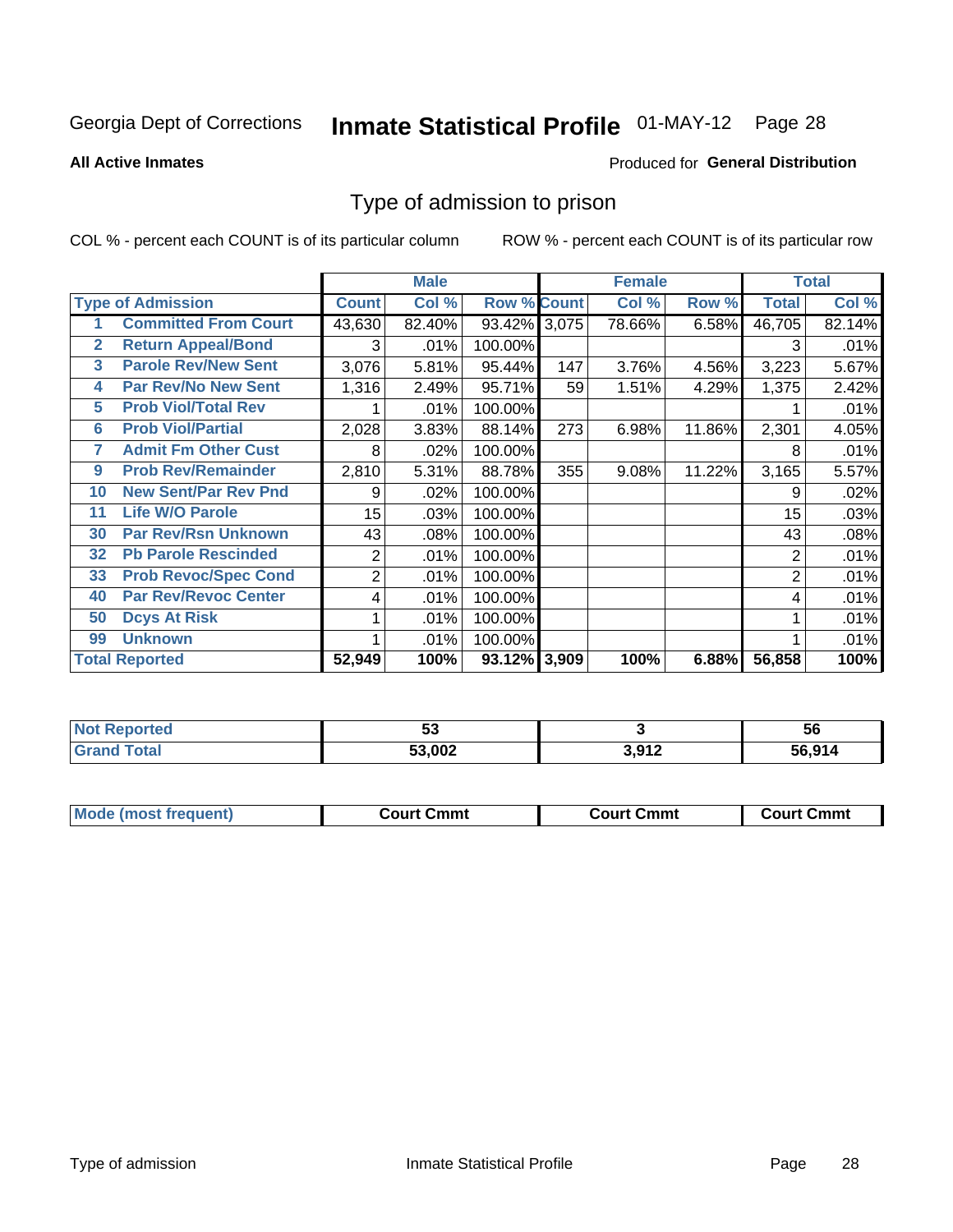# Inmate Statistical Profile 01-MAY-12 Page 29

**All Active Inmates** 

#### Produced for General Distribution

### Current / last security status

COL % - percent each COUNT is of its particular column

|                        | <b>Male</b>  |         |             | <b>Female</b> |         |        | <b>Total</b> |        |
|------------------------|--------------|---------|-------------|---------------|---------|--------|--------------|--------|
| <b>Security Status</b> | <b>Count</b> | Col %   | Row % Count |               | Col %   | Row %  | <b>Total</b> | Col %  |
| 1 Wrk Releas           | 2            | .01%    | 66.67%      |               | $.03\%$ | 33.33% | 3            | .01%   |
| 2 Trusty               | 5            | $.01\%$ | 100.00%     |               | .00%    |        | 5            | .01%   |
| 3 Minimum              | 11,723       | 23.31%  | 87.02%      | 1,748         | 50.20%  | 12.98% | 13,471       | 25.05% |
| 4 Medium               | 29,702       | 59.06%  | 95.17%      | .507          | 43.28%  | 4.83%  | 31,209       | 58.04% |
| 5 Close                | 8,767        | 17.43%  | 97.49%      | 226           | 6.49%   | 2.51%  | 8,993        | 16.72% |
| <b>6 Maximum</b>       | 91           | .18%    | 100.00%     |               | .00%    |        | 91           | .17%   |
| <b>Total Reported</b>  | 50,290       | 100%    | 93.52%      | 3,482         | 100%    | 6.48%  | 53,772       | 100%   |

| <b>Still being diagnosed</b> |        |       |        |
|------------------------------|--------|-------|--------|
| <b>Not Reported</b>          | つ フィつ  | 430   | 3,142  |
| <b>Grand Total</b>           | 53,002 | 3,912 | 56.914 |

| M | NЛ<br><br>dilim<br>_____ | ---<br>-- | . .<br>Medium<br>Me |
|---|--------------------------|-----------|---------------------|
|   |                          |           |                     |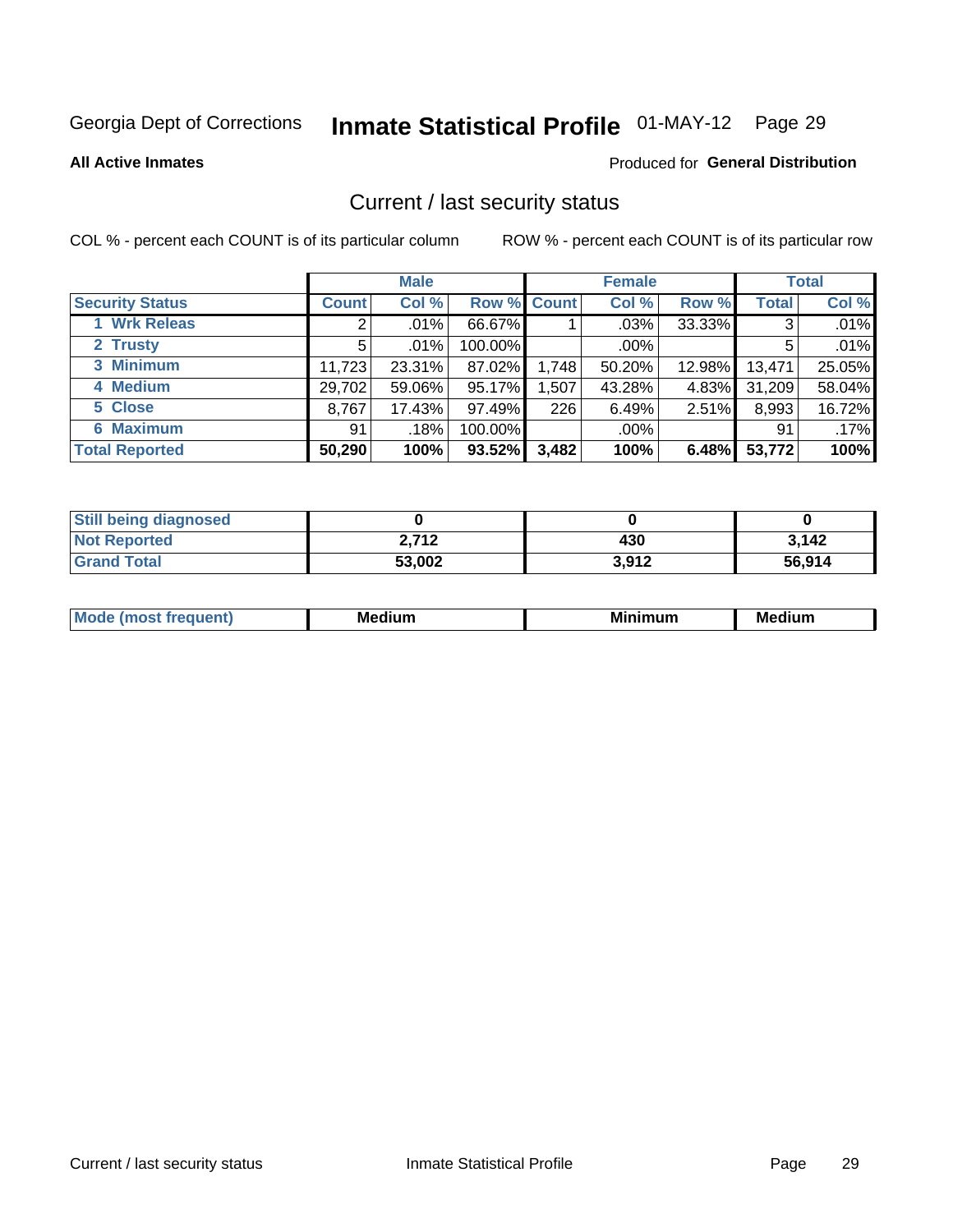# Inmate Statistical Profile 01-MAY-12 Page 30

**All Active Inmates** 

#### Produced for General Distribution

### Current / last type of institution

COL % - percent each COUNT is of its particular column

|                                   |                | <b>Male</b> |             |       | <b>Female</b> |        |              | <b>Total</b> |
|-----------------------------------|----------------|-------------|-------------|-------|---------------|--------|--------------|--------------|
| <b>Type of Institution</b>        | <b>Count</b>   | Col %       | Row % Count |       | Col %         | Row %  | <b>Total</b> | Col %        |
| <b>County Ci</b>                  | 4,851          | $9.57\%$    | 100.00%     |       |               |        | 4,851        | 8.92%        |
| <b>Probation Detention Center</b> | 3              | .01%        | 100.00%     |       |               |        | 3            | .01%         |
| <b>State Prison</b>               | 36,297         | 71.61%      | 91.73%      | 3,273 | 88.72%        | 8.27%  | 39,570       | 72.77%       |
| <b>Transitional Center</b>        | 1,992          | 3.93%       | 89.69%      | 229   | 6.21%         | 10.31% | 2,221        | 4.08%        |
| <b>Private Prison</b>             | 7,121          | 14.05%      | 100.00%     |       |               |        | 7,121        | 13.10%       |
| <b>Parole Revocation Center</b>   | 29             | .06%        | 100.00%     |       |               |        | 29           | .05%         |
| <b>Rsat - Probation</b>           | $\overline{2}$ | $.01\%$     | 100.00%     |       |               |        | 2            | .01%         |
| <b>Pre Release Center</b>         | 393            | .78%        | 67.76%      | 187   | $5.07\%$      | 32.24% | 580          | 1.07%        |
| <b>Total Reported</b>             | 50,688         | 100%        | $93.22\%$   | 3,689 | 100%          | 6.78%  | 54,377       | 100%         |

| <b>Not</b><br>Reported | 2,314  | ົາລາ<br>ZZJ<br>____ | 2,537  |
|------------------------|--------|---------------------|--------|
| Totai<br><b>Grand</b>  | 53,002 | 3,912               | 56,914 |

| <b>Mode (most frequent)</b> | <b>State Prison</b> | <b>State Prison</b> | <b>State Prison</b> |
|-----------------------------|---------------------|---------------------|---------------------|
|                             |                     |                     |                     |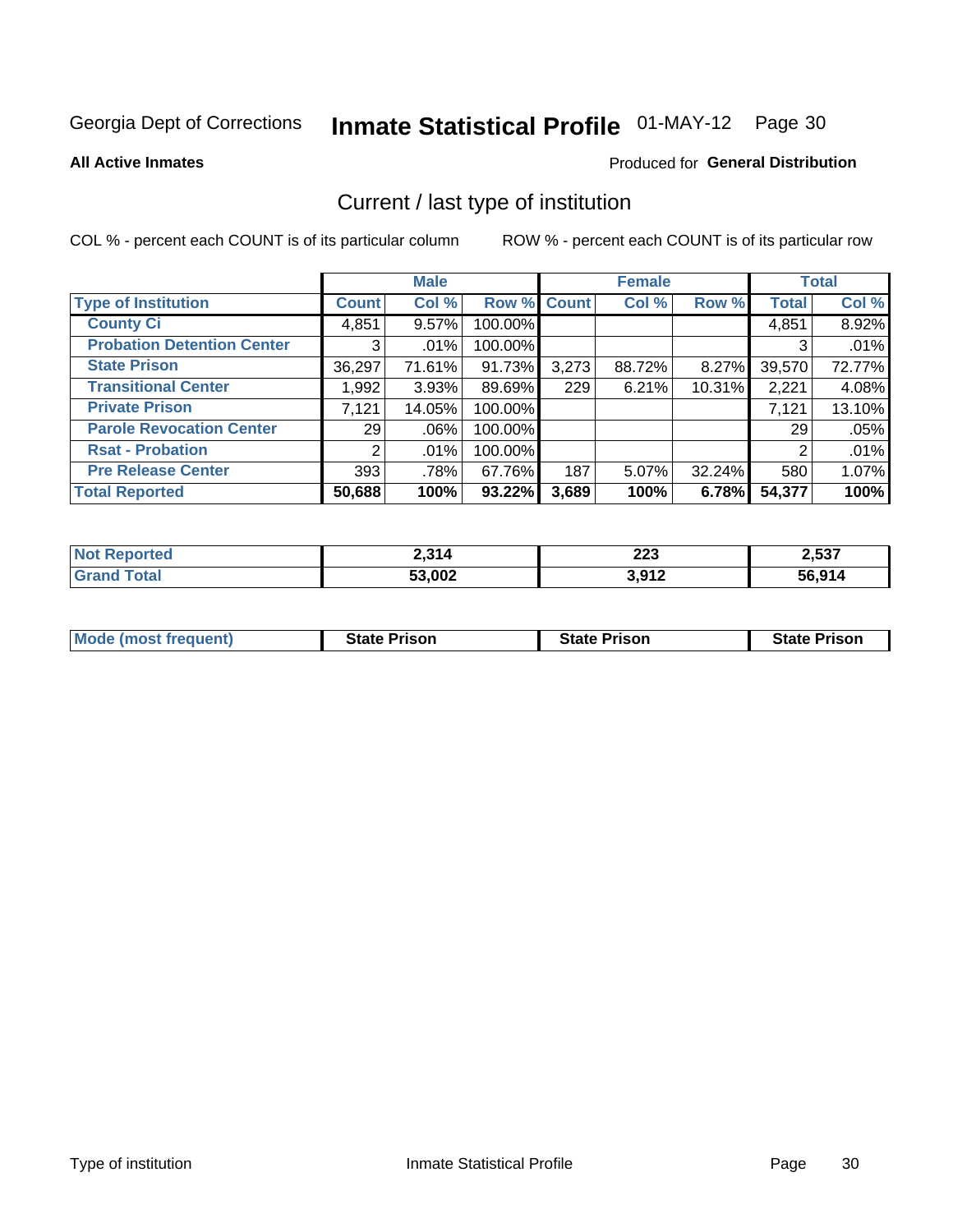# Inmate Statistical Profile 01-MAY-12 Page 31

#### **All Active Inmates**

### **Produced for General Distribution**

### Institution type - transitional centers

COL % - percent each COUNT is of its particular column

|                                          |              | <b>Male</b> |         |              | <b>Female</b> |         |              | <b>Total</b> |
|------------------------------------------|--------------|-------------|---------|--------------|---------------|---------|--------------|--------------|
| <b>Institution Type - Trans. Centers</b> | <b>Count</b> | Col %       | Row %   | <b>Count</b> | Col %         | Row %   | <b>Total</b> | Col %        |
| <b>Albany Transitional Ct</b>            | 147          | 6.44%       | 100.00% |              |               |         | 147          | 5.61%        |
| <b>Arrendale State Prison</b>            |              |             |         | 109          | 32.25%        | 100.00% | 109          | 4.16%        |
| <b>Atl. Transitional Ctr (M)</b>         | 255          | 11.16%      | 100.00% |              |               |         | 255          | 9.73%        |
| <b>Augusta Tc</b>                        | 202          | 8.84%       | 100.00% |              |               |         | 202          | 7.70%        |
| <b>Clayton Tc</b>                        | 345          | 15.11%      | 100.00% |              |               |         | 345          | 13.16%       |
| <b>Coastal Tc</b>                        | 255          | 11.16%      | 100.00% |              |               |         | 255          | 9.73%        |
| <b>Columbus Tc</b>                       | 181          | 7.92%       | 100.00% |              |               |         | 181          | 6.90%        |
| <b>Lagrange Tc</b>                       | 153          | 6.70%       | 100.00% |              |               |         | 153          | 5.84%        |
| <b>Macon Transitional Ctr (M)</b>        | 153          | 6.70%       | 100.00% |              |               |         | 153          | 5.84%        |
| <b>Metro Transitional Ctr</b>            |              |             |         | 229          | 67.75%        | 100.00% | 229          | 8.73%        |
| <b>Phillips State Prison</b>             | 292          | 12.78%      | 100.00% |              |               |         | 292          | 11.14%       |
| <b>Smith T.C</b>                         | 199          | 8.71%       | 100.00% |              |               |         | 199          | 7.59%        |
| <b>Valdosta Tc</b>                       | 102          | 4.47%       | 100.00% |              |               |         | 102          | 3.89%        |
| <b>Total Reported</b>                    | 2,284        | 100%        | 87.11%  | 338          | 100%          | 12.89%  | 2,622        | 100%         |

| N.<br>portea |       |            |      |
|--------------|-------|------------|------|
| _____        | 2,284 | つつく<br>ააი | ,622 |

| Mode (most frequent) | <b>Phillips State Prison</b> | Arrendale State Prison | <b>Phillips State</b><br>Prison |
|----------------------|------------------------------|------------------------|---------------------------------|
|                      |                              |                        |                                 |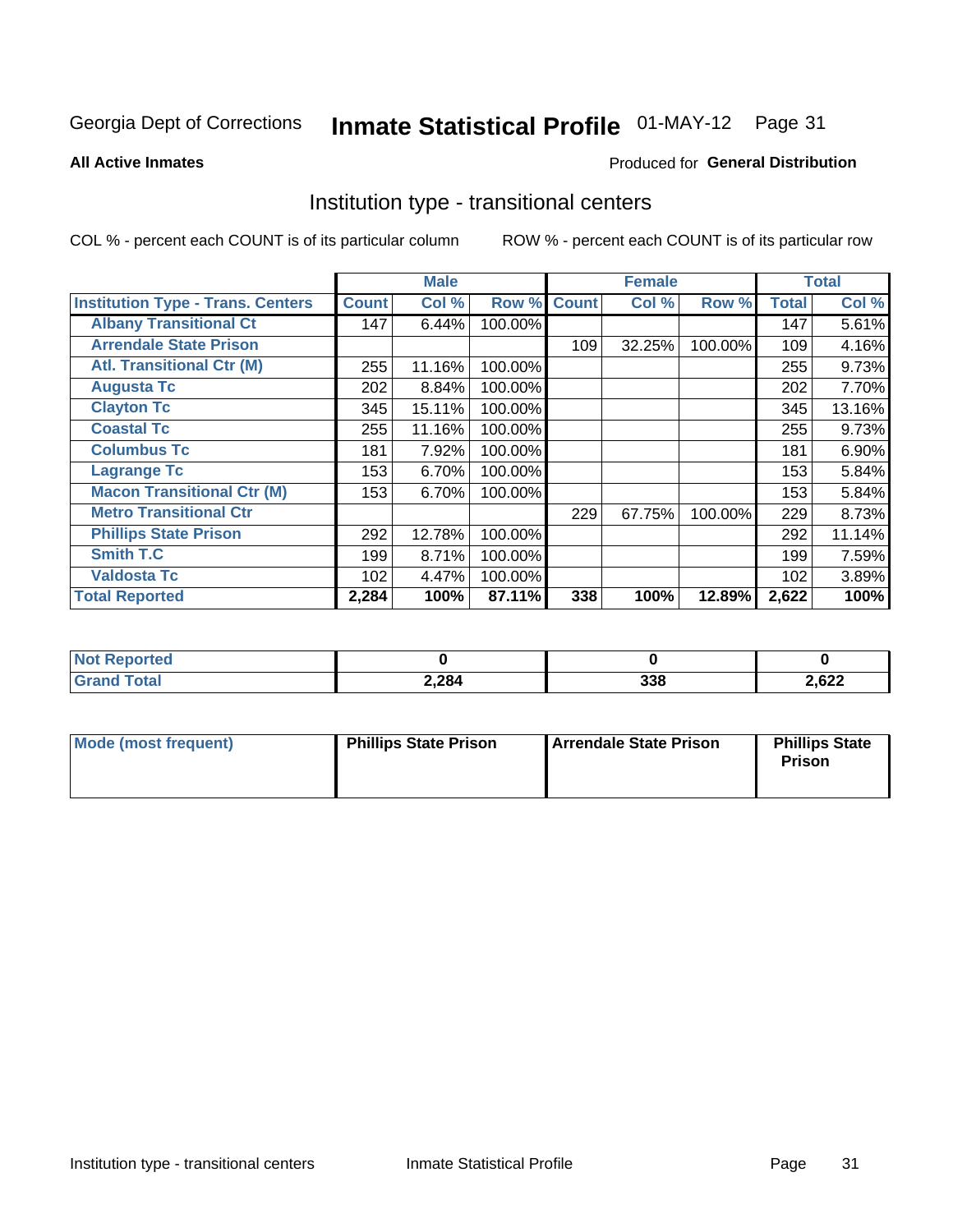# Inmate Statistical Profile 01-MAY-12 Page 32

#### **All Active Inmates**

### **Produced for General Distribution**

### Institution type - county prisons

COL % - percent each COUNT is of its particular column

|                                          |              | <b>Male</b> |         |              | <b>Female</b> |               |              | <b>Total</b> |
|------------------------------------------|--------------|-------------|---------|--------------|---------------|---------------|--------------|--------------|
| <b>Institution Type - County Prisons</b> | <b>Count</b> | Col %       | Row %   | <b>Count</b> | Col %         | Row %         | <b>Total</b> | Col %        |
| <b>Bulloch County Ci</b>                 | 128          | 2.64%       | 100.00% |              |               |               | 128          | 2.64%        |
| <b>Carroll County Ci</b>                 | 238          | 4.91%       | 100.00% |              |               |               | 238          | 4.91%        |
| <b>Clarke County Ci</b>                  | 107          | 2.21%       | 100.00% |              |               |               | 107          | 2.21%        |
| <b>Clayton County Ci</b>                 | 233          | 4.80%       | 100.00% |              |               |               | 233          | 4.80%        |
| <b>Colquitt County Ci</b>                | 175          | 3.61%       | 100.00% |              |               |               | 175          | 3.61%        |
| <b>Coweta County Ci</b>                  | 191          | 3.94%       | 100.00% |              |               |               | 191          | 3.94%        |
| <b>Decatur County Ci</b>                 | 217          | 4.47%       | 100.00% |              |               |               | 217          | 4.47%        |
| <b>Effingham County Ci</b>               | 208          | 4.29%       | 100.00% |              |               |               | 208          | 4.29%        |
| <b>Floyd County Ci</b>                   | 335          | 6.91%       | 100.00% |              |               |               | 335          | 6.91%        |
| <b>Gwinnett County Ci</b>                | 118          | 2.43%       | 100.00% |              |               |               | 118          | 2.43%        |
| <b>Hall County Ci</b>                    | 144          | 2.97%       | 100.00% |              |               |               | 144          | 2.97%        |
| <b>Harris County Ci</b>                  | 110          | 2.27%       | 100.00% |              |               |               | 110          | 2.27%        |
| <b>Jackson County Ci</b>                 | 187          | 3.85%       | 100.00% |              |               |               | 187          | 3.85%        |
| <b>Jefferson County Ci</b>               | 191          | 3.94%       | 100.00% |              |               |               | 191          | 3.94%        |
| <b>Mitchell County Ci</b>                | 112          | 2.31%       | 100.00% |              |               |               | 112          | 2.31%        |
| <b>Muscogee County Ci</b>                | 523          | 10.78%      | 100.00% |              |               |               | 523          | 10.78%       |
| <b>Richmond County Ci</b>                | 205          | 4.23%       | 100.00% |              |               |               | 205          | 4.23%        |
| <b>Screven County Ci</b>                 | 138          | 2.84%       | 100.00% |              |               |               | 138          | 2.84%        |
| <b>Spalding County Ci</b>                | 379          | 7.81%       | 100.00% |              |               |               | 379          | 7.81%        |
| <b>Sumter County Ci</b>                  | 338          | 6.97%       | 100.00% |              |               |               | 338          | 6.97%        |
| <b>Terrell County Ci</b>                 | 139          | 2.87%       | 100.00% |              |               |               | 139          | 2.87%        |
| <b>Thomas County Ci</b>                  | 171          | 3.53%       | 100.00% |              |               |               | 171          | 3.53%        |
| <b>Troup County Ci</b>                   | 264          | 5.44%       | 100.00% |              |               |               | 264          | 5.44%        |
| <b>Total Reported</b>                    | 4,851        | 100%        | 100%    |              |               | $\frac{9}{6}$ | 4,851        | 100%         |

| <b>Not Reported</b> |                |       |
|---------------------|----------------|-------|
| <b>Grand Total</b>  | 1 Q.R.4<br>oo, | 4,851 |

| Mode (most frequent) | Muscogee County Ci | <b>Null</b> | Muscogee County |
|----------------------|--------------------|-------------|-----------------|
|                      |                    |             |                 |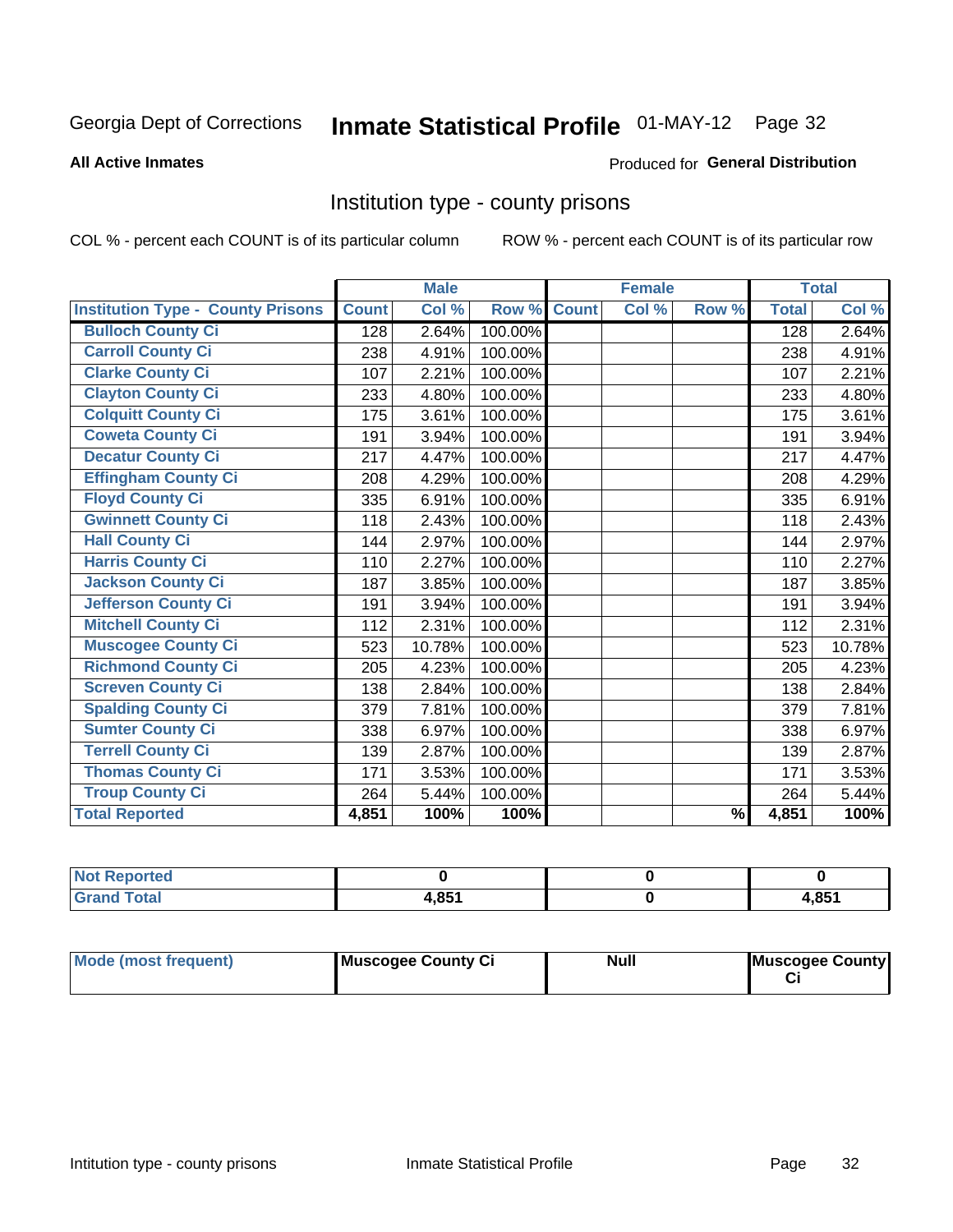# Inmate Statistical Profile 01-MAY-12 Page 33

#### **All Active Inmates**

#### Produced for General Distribution

### Institution type - state prisons

COL % - percent each COUNT is of its particular column

|                                         |              | <b>Male</b>             |         |              | <b>Female</b>           |         | <b>Total</b> |       |
|-----------------------------------------|--------------|-------------------------|---------|--------------|-------------------------|---------|--------------|-------|
| <b>Institution Type - State Prisons</b> | <b>Count</b> | Col %                   | Row %   | <b>Count</b> | Col %                   | Row %   | <b>Total</b> | Col % |
| <b>Arrendale State Prison</b>           |              |                         |         | 1,514        | 46.26%                  | 100.00% | 1,514        | 3.83% |
| <b>Augusta State Med. Prison</b>        | 1,320        | 3.64%                   | 99.62%  | 5            | .15%                    | .38%    | 1,325        | 3.35% |
| <b>Autry State Prison</b>               | 1,709        | 4.71%                   | 100.00% |              |                         |         | 1,709        | 4.32% |
| <b>Baldwin State Prison</b>             | 908          | 2.50%                   | 100.00% |              |                         |         | 908          | 2.29% |
| <b>Burrus Corr Trn Cntr</b>             | 660          | 1.82%                   | 100.00% |              |                         |         | 660          | 1.67% |
| <b>Calhoun State Prison</b>             | 1,653        | 4.55%                   | 100.00% |              |                         |         | 1,653        | 4.18% |
| <b>Central State Prison</b>             | 1,129        | 3.11%                   | 100.00% |              |                         |         | 1,129        | 2.85% |
| <b>Coastal State Prison</b>             | 1,576        | 4.34%                   | 100.00% |              |                         |         | 1,576        | 3.98% |
| <b>Dodge State Prison</b>               | 1,234        | 3.40%                   | 100.00% |              |                         |         | 1,234        | 3.12% |
| <b>Dooly State Prison</b>               | 1,681        | 4.63%                   | 100.00% |              |                         |         | 1,681        | 4.25% |
| <b>Emanuel - Swainsboro</b>             |              |                         |         | 564          | 17.23%                  | 100.00% | 564          | 1.43% |
| <b>Ga Diag Class Prison</b>             | 2,405        | 6.63%                   | 100.00% |              |                         |         | 2,405        | 6.08% |
| <b>Ga State Prison</b>                  | 1,492        | 4.11%                   | 100.00% |              |                         |         | 1,492        | 3.77% |
| <b>Hancock State Prison</b>             | 1,267        | 3.49%                   | 100.00% |              |                         |         | 1,267        | 3.20% |
| <b>Hays State Prison</b>                | 1,647        | 4.54%                   | 100.00% |              |                         |         | 1,647        | 4.16% |
| <b>Helms Facility</b>                   | 19           | .05%                    | 50.00%  | 19           | .58%                    | 50.00%  | 38           | .10%  |
| <b>Johnson State Prison</b>             | 1,588        | 4.38%                   | 100.00% |              |                         |         | 1,588        | 4.01% |
| <b>Lee State Prison</b>                 | 736          | 2.03%                   | 100.00% |              |                         |         | 736          | 1.86% |
| Long                                    | 226          | .62%                    | 100.00% |              |                         |         | 226          | .57%  |
| <b>Macon State Prison</b>               | 1,760        | 4.85%                   | 100.00% |              |                         |         | 1,760        | 4.45% |
| <b>Montgomery State Prison</b>          | 396          | 1.09%                   | 100.00% |              |                         |         | 396          | 1.00% |
| <b>Phillips State Prison</b>            | 1,130        | 3.11%                   | 100.00% |              |                         |         | 1,130        | 2.86% |
| <b>Pulaski State Prison</b>             |              |                         |         | 1,171        | 35.78%                  | 100.00% | 1,171        | 2.96% |
| <b>Rogers State Prison</b>              | 1,437        | 3.96%                   | 100.00% |              |                         |         | 1,437        | 3.63% |
| <b>Rutledge State Prison</b>            | 631          | 1.74%                   | 100.00% |              |                         |         | 631          | 1.59% |
| <b>Smith State Prison</b>               | 1,616        | 4.45%                   | 100.00% |              |                         |         | 1,616        | 4.08% |
| <b>Telfair State Prison</b>             | 1,405        | 3.87%                   | 100.00% |              |                         |         | 1,405        | 3.55% |
| <b>Valdosta Sp</b>                      | 1,392        | 3.84%                   | 100.00% |              |                         |         | 1,392        | 3.52% |
| <b>Walker State Prison</b>              | 349          | .96%                    | 100.00% |              |                         |         | 349          | .88%  |
| <b>Ware State Prison</b>                | 1,553        | 4.28%                   | 100.00% |              |                         |         | 1,553        | 3.92% |
| <b>Washington State Prison</b>          | 1,536        | 4.23%                   | 100.00% |              |                         |         | 1,536        | 3.88% |
| <b>Wilcox State Prison</b>              | 1,842        | 5.07%                   | 100.00% |              |                         |         | 1,842        | 4.66% |
| <b>Total Reported</b>                   | 36,297       | 100%                    | 91.73%  | 3,273        | 100%                    | 8.27%   | 39,570       | 100%  |
| <b>Not Reported</b>                     |              | $\overline{\mathbf{0}}$ |         |              | $\overline{\mathbf{0}}$ |         | $\pmb{0}$    |       |
| <b>Grand Total</b>                      |              | 36,297                  |         |              | 3,273                   |         | 39,570       |       |

| <b>NOT REPORTED</b>  |                      |                               |                                       |
|----------------------|----------------------|-------------------------------|---------------------------------------|
| <b>Grand Total</b>   | 36.297               | 3.273                         | 39.570                                |
| Mode (most frequent) | Ga Diag Class Prison | <b>Arrendale State Prison</b> | <b>Ga Diag Class</b><br><b>Prison</b> |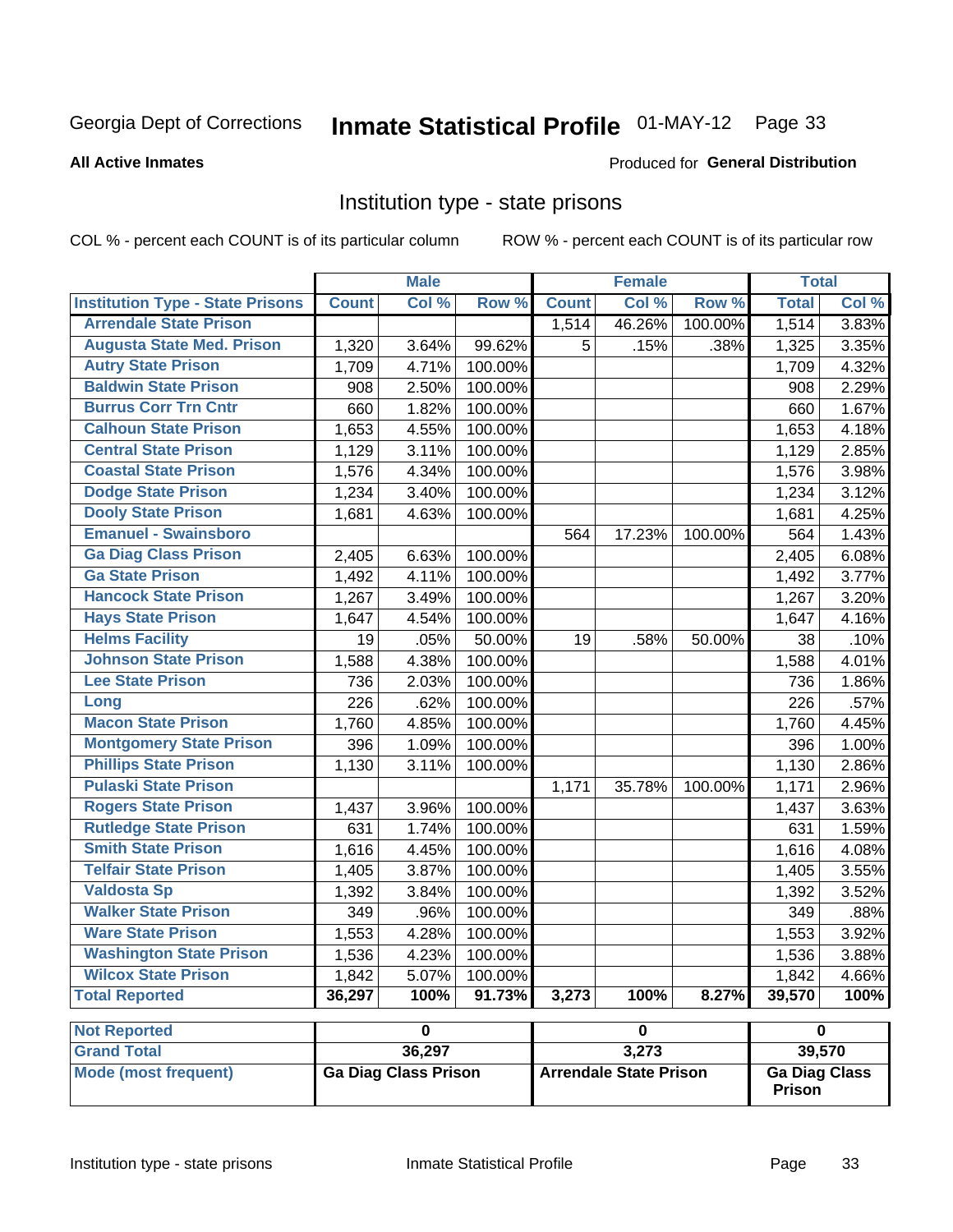# Inmate Statistical Profile 01-MAY-12 Page 34

**All Active Inmates** 

#### Produced for General Distribution

### Institution type - private prisons

COL % - percent each COUNT is of its particular column

|                                           |              | <b>Male</b> |                    | <b>Female</b> |       |       | <b>Total</b> |
|-------------------------------------------|--------------|-------------|--------------------|---------------|-------|-------|--------------|
| <b>Institution Type - Private Prisons</b> | <b>Count</b> | Col %       | <b>Row % Count</b> | Col %         | Row % | Total | Col %        |
| <b>Coffee Corr Facility</b>               | 2,595        | 36.44%      | 100.00%            |               |       | 2,595 | 36.44%       |
| <b>Jenkins Corr Facility</b>              | 387          | 5.43%       | 100.00%            |               |       | 387   | 5.43%        |
| <b>Riverbend Corr Facility</b>            | .355         | 19.03%      | 100.00%            |               |       | 1,355 | 19.03%       |
| <b>Wheeler Corr Facility</b>              | 2,784        | 39.10%      | 100.00%            |               |       | 2,784 | 39.10%       |
| <b>Total Reported</b>                     | 7,121        | 100%        | $100\%$            |               | %     | 7,121 | 100%         |

| <b>rted</b><br>N |      |        |
|------------------|------|--------|
| أحقت             | 7424 | 7.404  |
| _____            |      | ,,,,,, |

| Mode (most frequent) | <b>Wheeler Corr Facility</b> | <b>Null</b> | <b>Wheeler Corr</b><br><b>Facility</b> |
|----------------------|------------------------------|-------------|----------------------------------------|
|----------------------|------------------------------|-------------|----------------------------------------|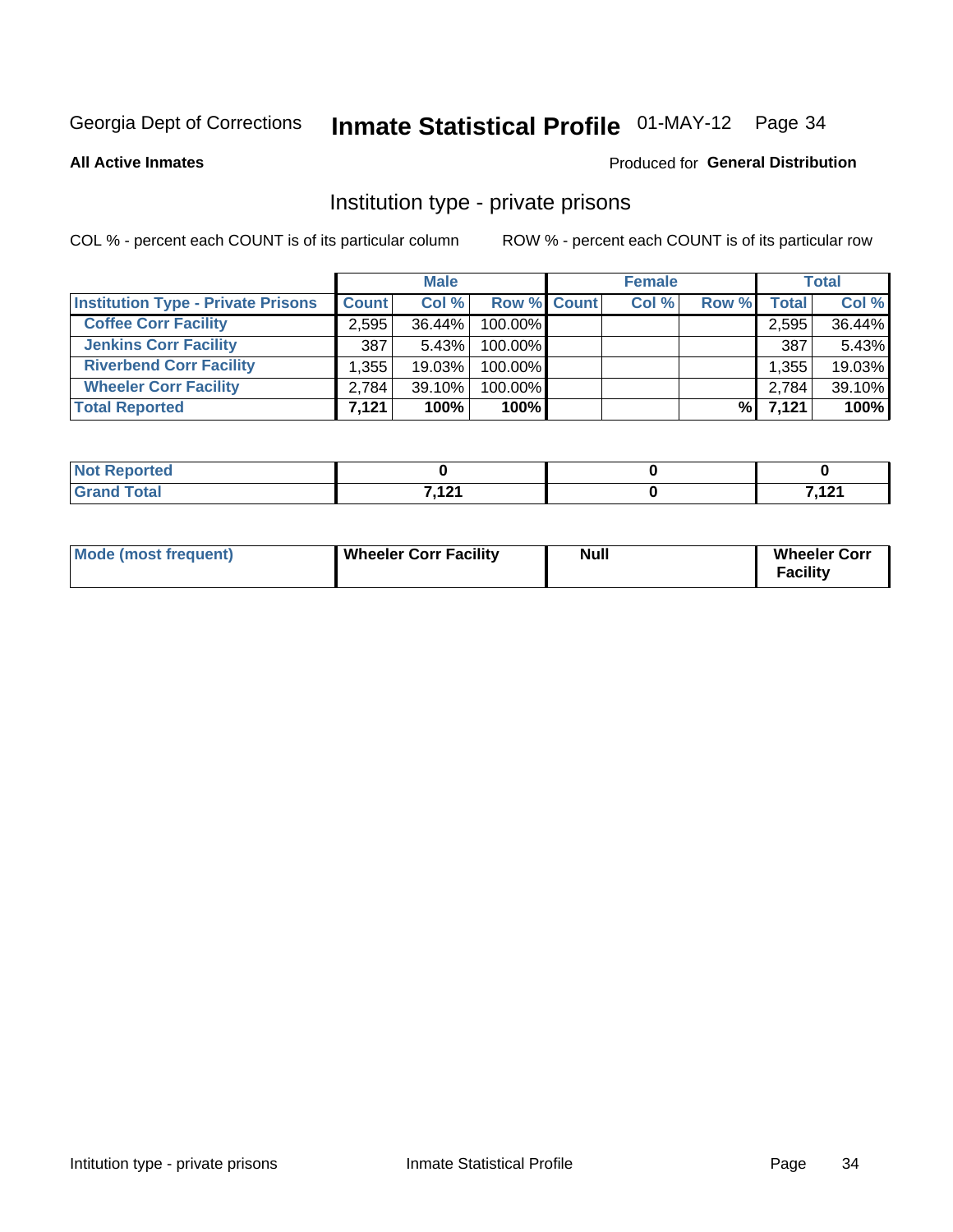# Inmate Statistical Profile 01-MAY-12 Page 35

**All Active Inmates** 

### **Produced for General Distribution**

# Institution type - pre-release centers

COL % - percent each COUNT is of its particular column

|                                                   |     | <b>Male</b> |         |              | <b>Female</b> |           |       | <b>Total</b> |
|---------------------------------------------------|-----|-------------|---------|--------------|---------------|-----------|-------|--------------|
| <b>Institution Type - Prison Annexe   Count  </b> |     | Col %       | Row %   | <b>Count</b> | Col %         | Row %     | Total | Col %        |
| <b>Appling Prc</b>                                | 213 | $54.20\%$   | 100.00% |              |               |           | 213   | 36.72%       |
| <b>Turner Prc</b>                                 | 180 | 45.80%      | 100.00% |              |               |           | 180   | 31.03%       |
| <b>West Central</b>                               |     |             |         | 187          | 100.00%       | 100.00%   | 187   | 32.24%       |
| <b>Total Reported</b>                             | 393 | 100%        | 67.76%I | 187          | 100%          | $32.24\%$ | 580   | 100%         |

| $\sim$<br>$- \cdot$ | າດ″<br>. | $\overline{10}$ | 580 |
|---------------------|----------|-----------------|-----|

| Mode (most frequent) | <b>Appling Prc</b> | <b>West Central</b> | <b>Appling Prc</b> |
|----------------------|--------------------|---------------------|--------------------|
|----------------------|--------------------|---------------------|--------------------|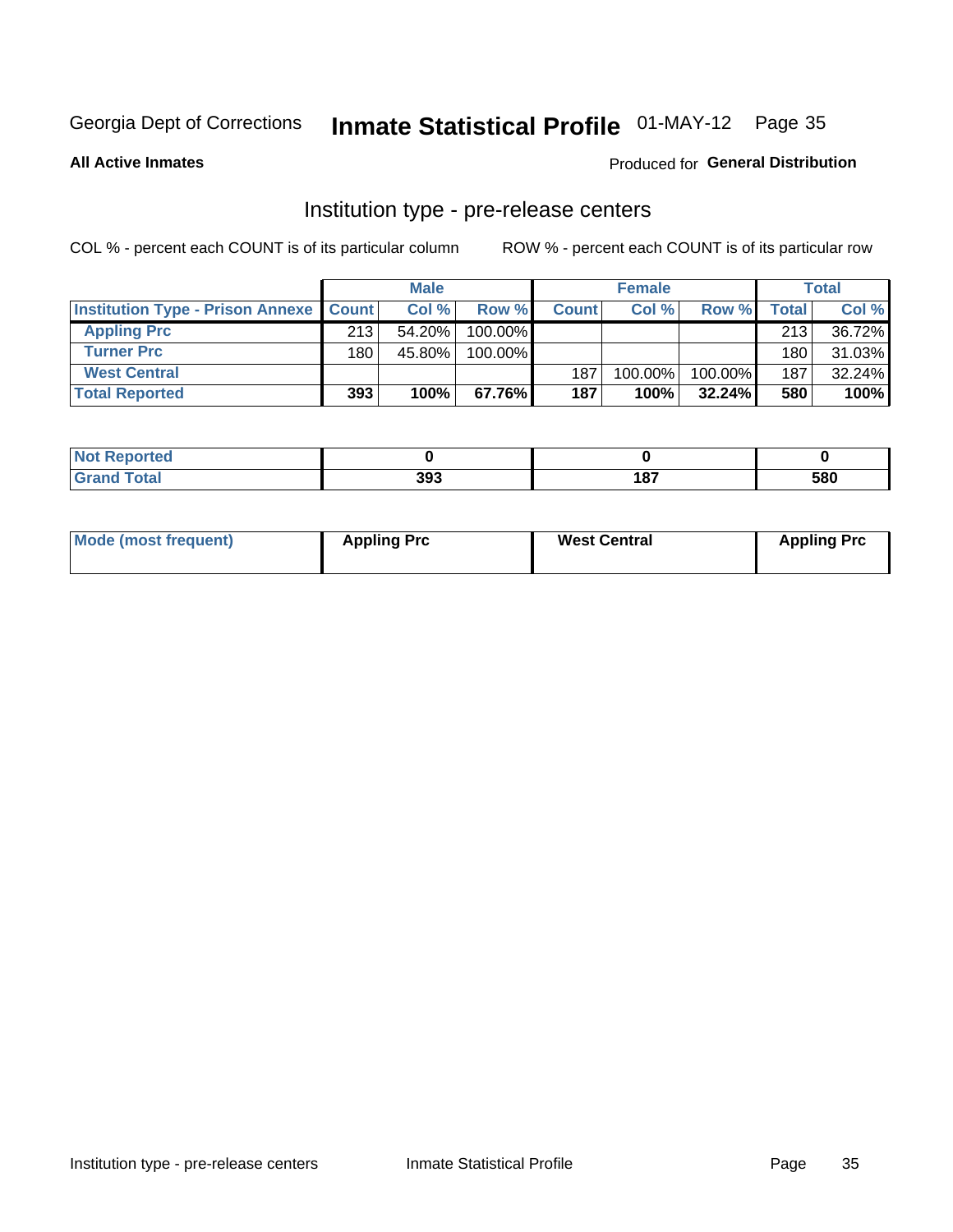# Inmate Statistical Profile 01-MAY-12 Page 36

**All Active Inmates** 

#### Produced for General Distribution

### Institution type - inmate boot camp

COL % - percent each COUNT is of its particular column

|                                      |              | <b>Male</b> |               |              | <b>Female</b> |             | <b>Total</b> |
|--------------------------------------|--------------|-------------|---------------|--------------|---------------|-------------|--------------|
| <b>Institution Type - Boot Camps</b> | <b>Count</b> | Col %       | <b>Row %I</b> | <b>Count</b> | Col %         | Row % Total | Col %        |
| <b>Total Rported</b>                 |              |             |               |              |               |             |              |

| <b>Not Reported</b>            |  |  |
|--------------------------------|--|--|
| <b>Total</b><br>C <sub>r</sub> |  |  |

| <b>I Mode (most frequent)</b> | <b>Null</b> | <b>Null</b> | <b>Null</b> |
|-------------------------------|-------------|-------------|-------------|
|                               |             |             |             |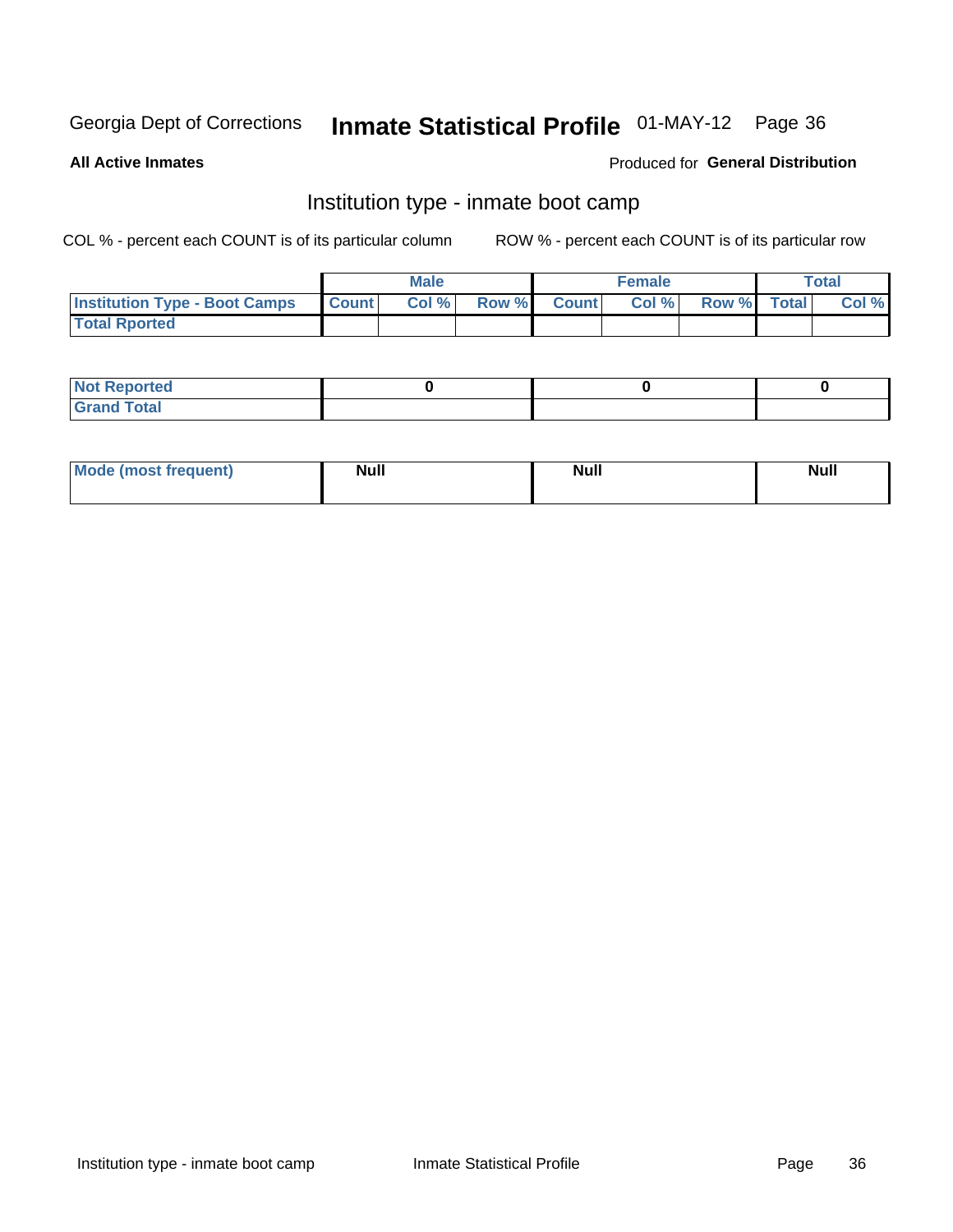# Inmate Statistical Profile 01-MAY-12 Page 37

#### **All Active Inmates**

### **Produced for General Distribution**

### Number of disciplinary reports

COL % - percent each COUNT is of its particular column

|                                       |              | <b>Male</b> |        |              | <b>Female</b> |          |              | <b>Total</b> |
|---------------------------------------|--------------|-------------|--------|--------------|---------------|----------|--------------|--------------|
| <b>Number of Disciplinary Reports</b> | <b>Count</b> | Col %       | Row %  | <b>Count</b> | Col %         | Row %    | <b>Total</b> | Col %        |
| $\bf{0}$                              | 24,375       | 45.99%      | 90.90% | 2,439        | 62.35%        | 9.10%    | 26,814       | 47.11%       |
|                                       | 6,115        | 11.54%      | 93.19% | 447          | 11.43%        | $6.81\%$ | 6,562        | 11.53%       |
| $\overline{2}$                        | 4,034        | 7.61%       | 93.90% | 262          | 6.70%         | $6.10\%$ | 4,296        | 7.55%        |
| 3                                     | 2,517        | 4.75%       | 95.05% | 131          | 3.35%         | 4.95%    | 2,648        | 4.65%        |
| 4                                     | 1,974        | 3.72%       | 95.32% | 97           | 2.48%         | 4.68%    | 2,071        | 3.64%        |
| 5                                     | 1,583        | 2.99%       | 95.77% | 70           | 1.79%         | 4.23%    | 1,653        | 2.90%        |
| <b>More Than 5</b>                    | 12,404       | 23.40%      | 96.38% | 466          | 11.91%        | 3.62%    | 12,870       | 22.61%       |
| <b>Total Reported</b>                 | 53,002       | 100%        | 93.13% | 3,912        | 100.0%        | 6.87%    | 56,914       | 100%         |

| Reported<br>Not <b>F</b> |        |             |              |
|--------------------------|--------|-------------|--------------|
| Total                    | 53,002 | 2012<br>. . | 56.914<br>hh |

| Mean (average)       | 5.34 | 2.63 | 5.16 |
|----------------------|------|------|------|
| Median (middle)      |      |      |      |
| Mode (most frequent) |      |      |      |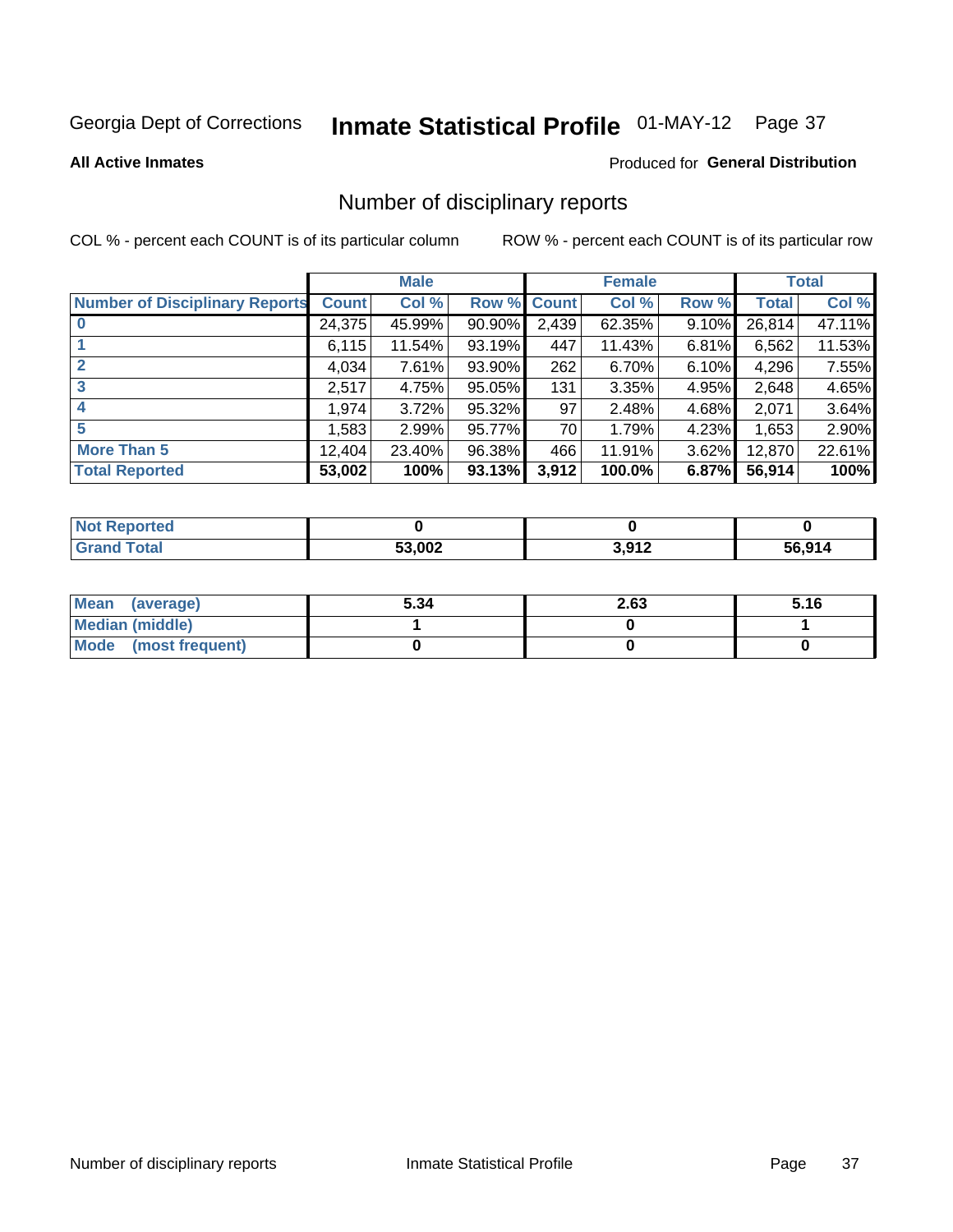# Inmate Statistical Profile 01-MAY-12 Page 38

#### **All Active Inmates**

### **Produced for General Distribution**

### Number of transfers

COL % - percent each COUNT is of its particular column

|                            |              | <b>Male</b> |        |              | <b>Female</b> |           |              | <b>Total</b> |
|----------------------------|--------------|-------------|--------|--------------|---------------|-----------|--------------|--------------|
| <b>Number of Transfers</b> | <b>Count</b> | Col %       | Row %  | <b>Count</b> | Col %         | Row %     | <b>Total</b> | Col %        |
|                            | 4,442        | $8.38\%$    | 84.30% | 827          | 21.14%        | 15.70%    | 5,269        | 9.26%        |
|                            | 686          | 1.29%       | 93.59% | 47           | 1.20%         | 6.41%     | 733          | 1.29%        |
| $\mathbf{2}$               | 14,461       | 27.28%      | 91.20% | 1,395        | 35.66%        | $8.80\%$  | 15,856       | 27.86%       |
| 3                          | 3,596        | 6.78%       | 89.47% | 423          | 10.81%        | $10.53\%$ | 4,019        | 7.06%        |
| 4                          | 5,827        | 10.99%      | 94.24% | 356          | 9.10%         | 5.76%     | 6,183        | 10.86%       |
| 5                          | 3,840        | 7.25%       | 94.53% | 222          | 5.67%         | 5.47%     | 4,062        | 7.14%        |
| <b>More Than 5</b>         | 20,150       | 38.02%      | 96.91% | 642          | 16.41%        | $3.09\%$  | 20,792       | 36.53%       |
| <b>Total Reported</b>      | 53,002       | 100%        | 93.13% | 3,912        | 100%          | 6.87%     | 56,914       | 100%         |

| <b>Not Reported</b> |        |                  |              |
|---------------------|--------|------------------|--------------|
| <b>Total</b>        | 53,002 | 3.912<br>J.J I 4 | 56.914<br>5b |

| Mean (average)       | 5.94 | 3.09 | 5.74 |
|----------------------|------|------|------|
| Median (middle)      |      |      |      |
| Mode (most frequent) |      |      |      |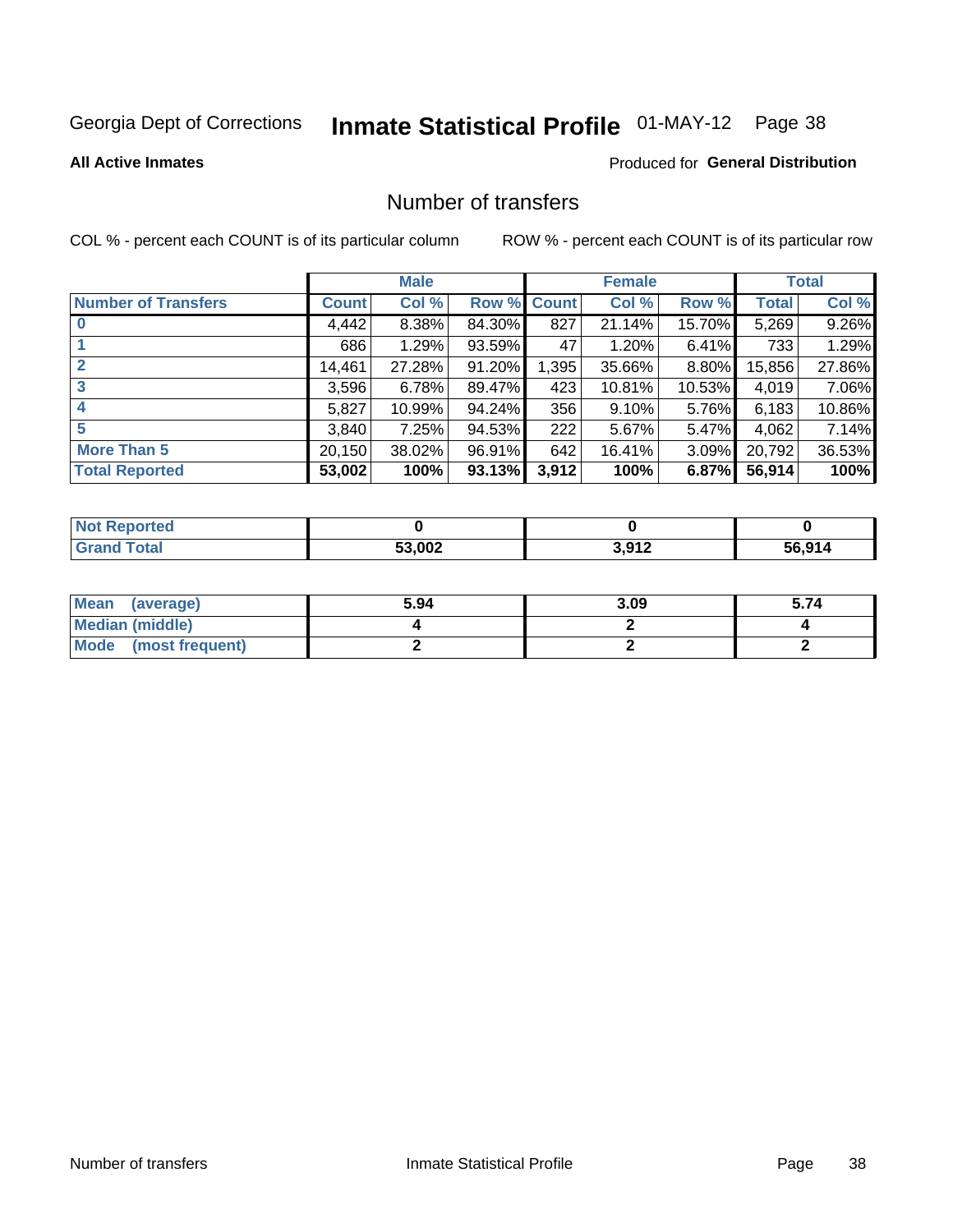## Inmate Statistical Profile 01-MAY-12 Page 39

**All Active Inmates** 

#### Produced for General Distribution

## Number of escapes

COL % - percent each COUNT is of its particular column

|                          |              | <b>Male</b> |             |       | <b>Female</b> |          |        | <b>Total</b> |
|--------------------------|--------------|-------------|-------------|-------|---------------|----------|--------|--------------|
| <b>Number of Escapes</b> | <b>Count</b> | Col %       | Row % Count |       | Col %         | Row %    | Total  | Col %        |
|                          | 52,050       | 98.20%      | 93.04%      | 3,894 | 99.54%        | $6.96\%$ | 55,944 | 98.30%       |
|                          | 854          | 1.61%       | 98.27%      | 15    | 0.38%         | 1.73%    | 869    | 1.53%        |
|                          | 88           | 0.17%       | 96.70%      | 3     | 0.08%         | 3.30%    | 91     | 0.16%        |
|                          | 8            | 0.02%       | 100.00%     |       |               |          |        | 0.01%        |
|                          |              | 0.01%       | 100.00%     |       |               |          |        | 0.01%        |
| <b>Total Reported</b>    | 53,002       | 100%        | 93.13%      | 3,912 | 100%          | 6.87%    | 56,914 | 100.0%       |

| <b>Not Reported</b> |        |       |        |
|---------------------|--------|-------|--------|
| Total               | 53,002 | 3,912 | 56.914 |

| Mean (average)       | .vz | .02 |
|----------------------|-----|-----|
| Median (middle)      |     |     |
| Mode (most frequent) |     |     |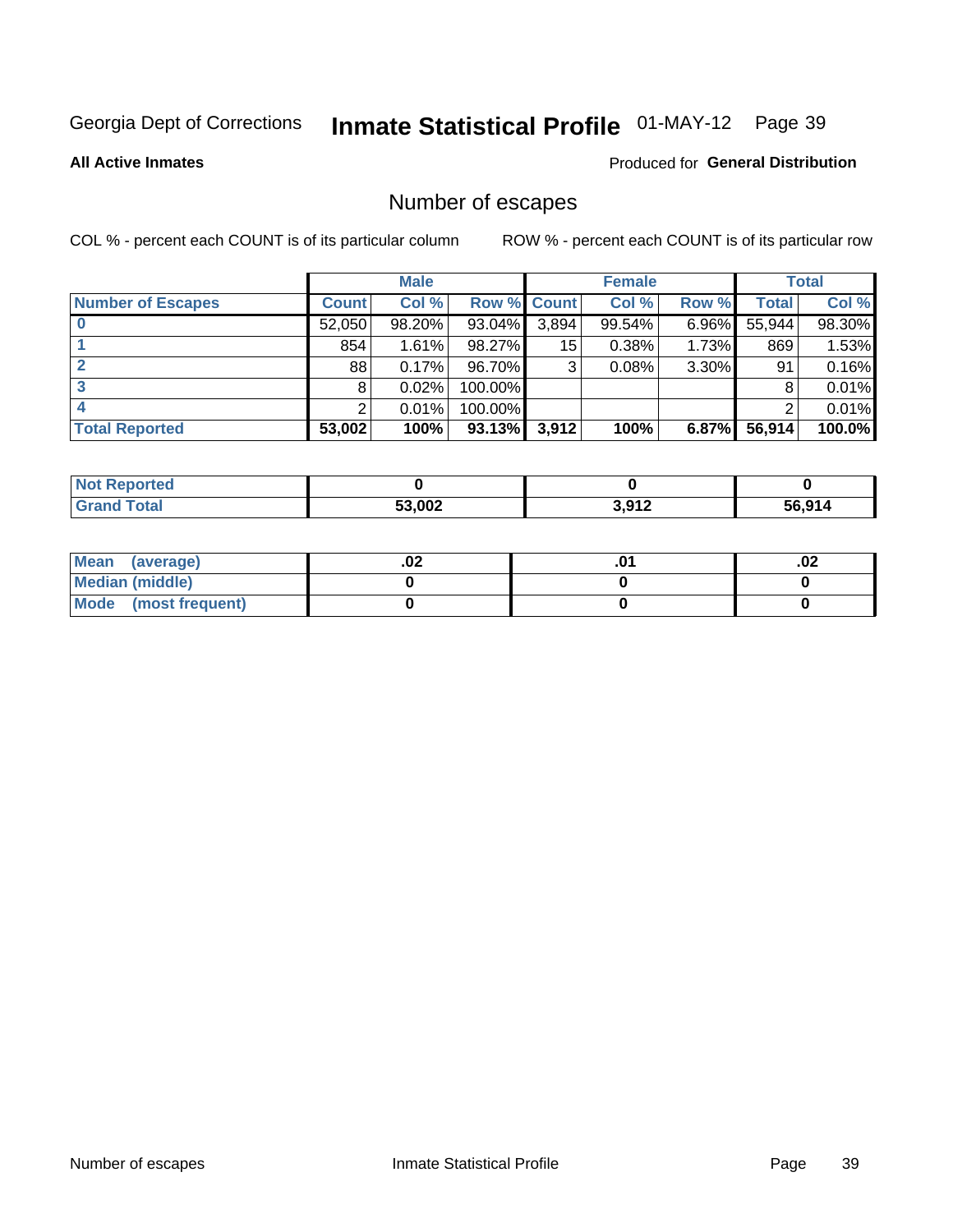## Inmate Statistical Profile 01-MAY-12 Page 40

**All Active Inmates** 

#### Produced for General Distribution

## Split sentences - Probation to follow

COL % - percent each COUNT is of its particular column

|                            |              | <b>Male</b> |                    |       | <b>Female</b> |       |                 | <b>Total</b> |
|----------------------------|--------------|-------------|--------------------|-------|---------------|-------|-----------------|--------------|
| <b>Probation to follow</b> | <b>Count</b> | Col%        | <b>Row % Count</b> |       | Col %         | Row % | Total           | Col %        |
| <b>Yes</b>                 | 29.545       | 55.74%      | $92.53\%$   2,385  |       | $60.97\%$     |       | 7.47% 31,930    | 56.10%       |
| <b>No</b>                  | 23,457       | 44.26%      | 93.89%             | 1,527 | 39.03%        |       | $6.11\%$ 24,984 | 43.90%       |
| <b>Total Reported</b>      | 53,002       | 100%        | $93.13\%$ 3,912    |       | 100%          |       | 6.87% 56,914    | 100%         |

| _______ | 53.002 | : 912<br>8 € | iፍ 91⊿<br>.<br>hh |
|---------|--------|--------------|-------------------|
|         |        |              |                   |

| reauent)<br>Yes<br>v^c<br>0٥<br>.<br>. .<br>$\sim$ |  | <b>Mode</b> |  |  |  |
|----------------------------------------------------|--|-------------|--|--|--|
|----------------------------------------------------|--|-------------|--|--|--|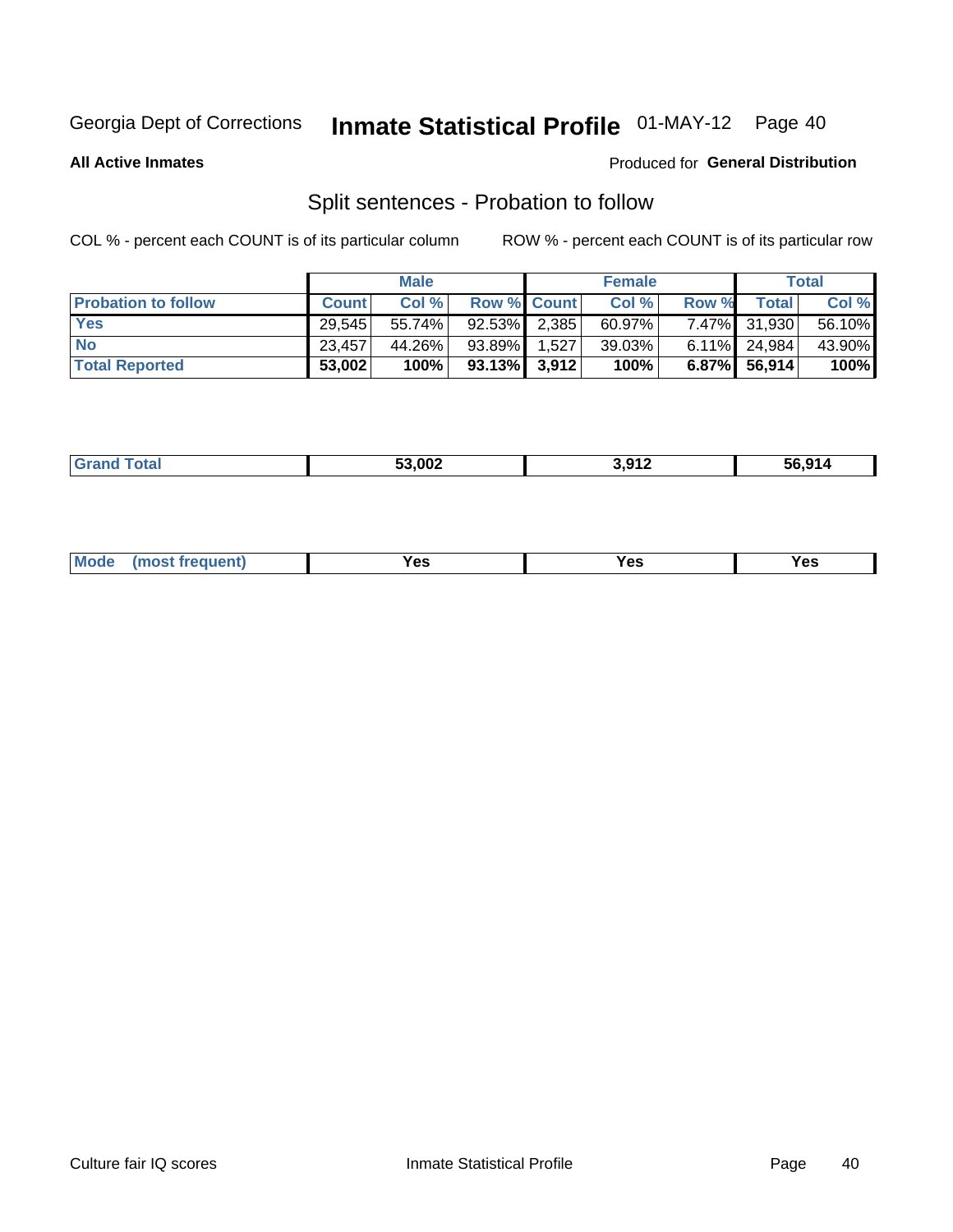## Inmate Statistical Profile 01-MAY-12 Page 41

**All Active Inmates** 

#### Produced for General Distribution

## Probable future release type of still active inmates

COL % - percent each COUNT is of its particular column

|                                         |              | <b>Male</b> |                    |       | <b>Female</b> |          | <b>Total</b> |        |
|-----------------------------------------|--------------|-------------|--------------------|-------|---------------|----------|--------------|--------|
| <b>Probable Future Release Type</b>     | <b>Count</b> | Col %       | <b>Row % Count</b> |       | Col %         | Row %    | <b>Total</b> | Col %  |
| <b>Paroled with probation to follow</b> | 6,403        | 12.14%      | 92.34%             | 531   | 13.62%        | 7.66%    | 6,934        | 12.24% |
| Paroled w/o probation to follow         | 3,798        | 7.20%       | 93.09%             | 282   | 7.23%         | $6.91\%$ | 4,080        | 7.20%  |
| <b>Maxout with probation to follow</b>  | 22.573       | 42.80%      | 92.48%             | 1.836 | 47.10%        | 7.52%    | 24,409       | 43.10% |
| <b>Maxout w/o probation to follow</b>   | 12,357       | 23.43%      | 93.11%             | 915   | 23.47%        | 6.89%    | 13,272       | 23.43% |
| Life, LWOP or death sentence            | 7,605        | 14.42%      | 95.79%             | 334   | 8.57%         | $4.21\%$ | 7,939        | 14.02% |
| <b>Total Reported</b>                   | 52,736       | 100%        | $93.12\%$ 3,898    |       | 100%          | 6.88%    | 56,634       | 100%   |

| eleased              |        |       |        |
|----------------------|--------|-------|--------|
| <b><i>i</i></b> otal | 52,736 | 3.898 | 56,634 |

| <b>Mode (most frequent)</b> | Maxout with PROB follow   Maxout with PROB follow   Maxout with PROB |        |
|-----------------------------|----------------------------------------------------------------------|--------|
|                             |                                                                      | follow |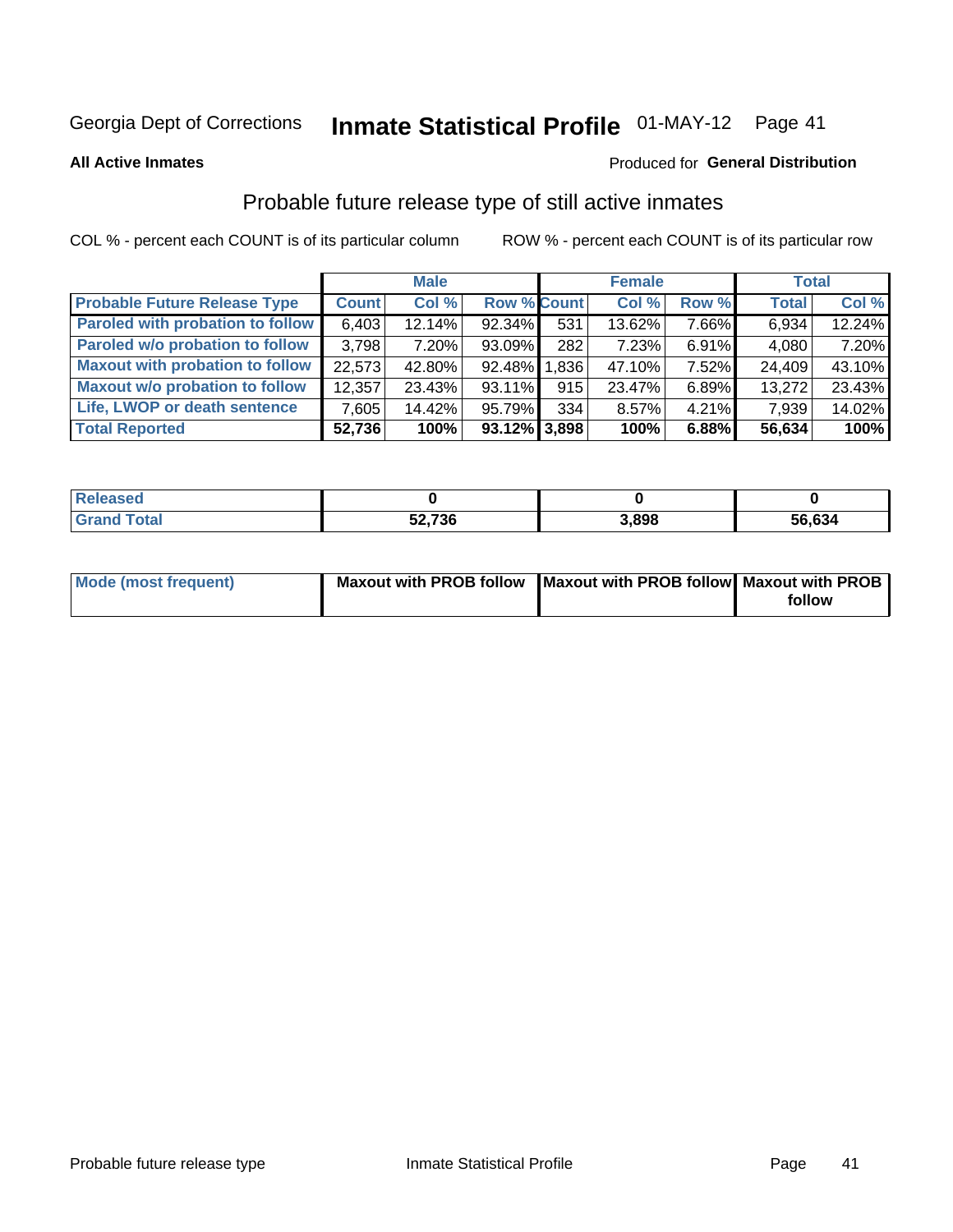### **All Active Inmates**

### **Produced for General Distribution**

## Time served in current (or last) institution

COL % - percent each COUNT is of its particular column

|                            |              | <b>Male</b> |        |              | <b>Female</b> |        |              | <b>Total</b> |
|----------------------------|--------------|-------------|--------|--------------|---------------|--------|--------------|--------------|
| <b>Time In Institution</b> | <b>Count</b> | Col %       | Row %  | <b>Count</b> | Col %         | Row %  | <b>Total</b> | Col %        |
| 0 to 3 months              | 16,354       | 30.86%      | 93.15% | 1,203        | 30.75%        | 6.85%  | 17,557       | 30.85%       |
| 3.01 to 6 months           | 7,501        | 14.15%      | 93.89% | 488          | 12.47%        | 6.11%  | 7,989        | 14.04%       |
| 6.01 to 9 months           | 6,551        | 12.36%      | 94.04% | 415          | 10.61%        | 5.96%  | 6,966        | 12.24%       |
| 9.01 to 12 months          | 4,452        | 8.40%       | 91.60% | 408          | 10.43%        | 8.40%  | 4,860        | 8.54%        |
| 12.01 to 18 months         | 5,285        | 9.97%       | 88.20% | 707          | 18.07%        | 11.80% | 5,992        | 10.53%       |
| <b>18.01 to 24 months</b>  | 3,712        | 7.00%       | 94.31% | 224          | 5.73%         | 5.69%  | 3,936        | 6.92%        |
| 2.01 to 3 years            | 3,544        | 6.69%       | 95.35% | 173          | 4.42%         | 4.65%  | 3,717        | 6.53%        |
| $3.01$ to 4 years          | 2,119        | 4.00%       | 95.15% | 108          | 2.76%         | 4.85%  | 2,227        | 3.91%        |
| 4.01 to 5 years            | 882          | 1.66%       | 96.50% | 32           | 0.82%         | 3.50%  | 914          | 1.61%        |
| 5.01 to 6 years            | 525          | 0.99%       | 93.58% | 36           | 0.92%         | 6.42%  | 561          | 0.99%        |
| 6.01 to 7 years            | 426          | 0.80%       | 93.42% | 30           | 0.77%         | 6.58%  | 456          | 0.80%        |
| 7.01 to 8 years            | 237          | 0.45%       | 85.56% | 40           | 1.02%         | 14.44% | 277          | 0.49%        |
| 8.01 to 9 years            | 196          | 0.37%       | 96.08% | 8            | 0.20%         | 3.92%  | 204          | 0.36%        |
| 9.01 to 10 years           | 146          | 0.28%       | 97.33% | 4            | 0.10%         | 2.67%  | 150          | 0.26%        |
| Over 10 years              | 1,072        | 2.02%       | 96.75% | 36           | 0.92%         | 3.25%  | 1,108        | 1.95%        |
| <b>Total Reported</b>      | 53,002       | 100%        | 93.13% | 3,912        | 100%          | 6.87%  | 56,914       | 100.0%       |

| <b>Not</b><br>Reported |        |       |        |
|------------------------|--------|-------|--------|
| <b>otal</b>            | 53,002 | 2 Q12 | 56.914 |

| <b>Mean</b><br>(average) | 23 months | 14 months | 23 months |
|--------------------------|-----------|-----------|-----------|
| Median (middle)          | ' months  | 8 months  | 7 months  |
| Mode<br>(most frequent)  | 0 months  | months    | ∖ months  |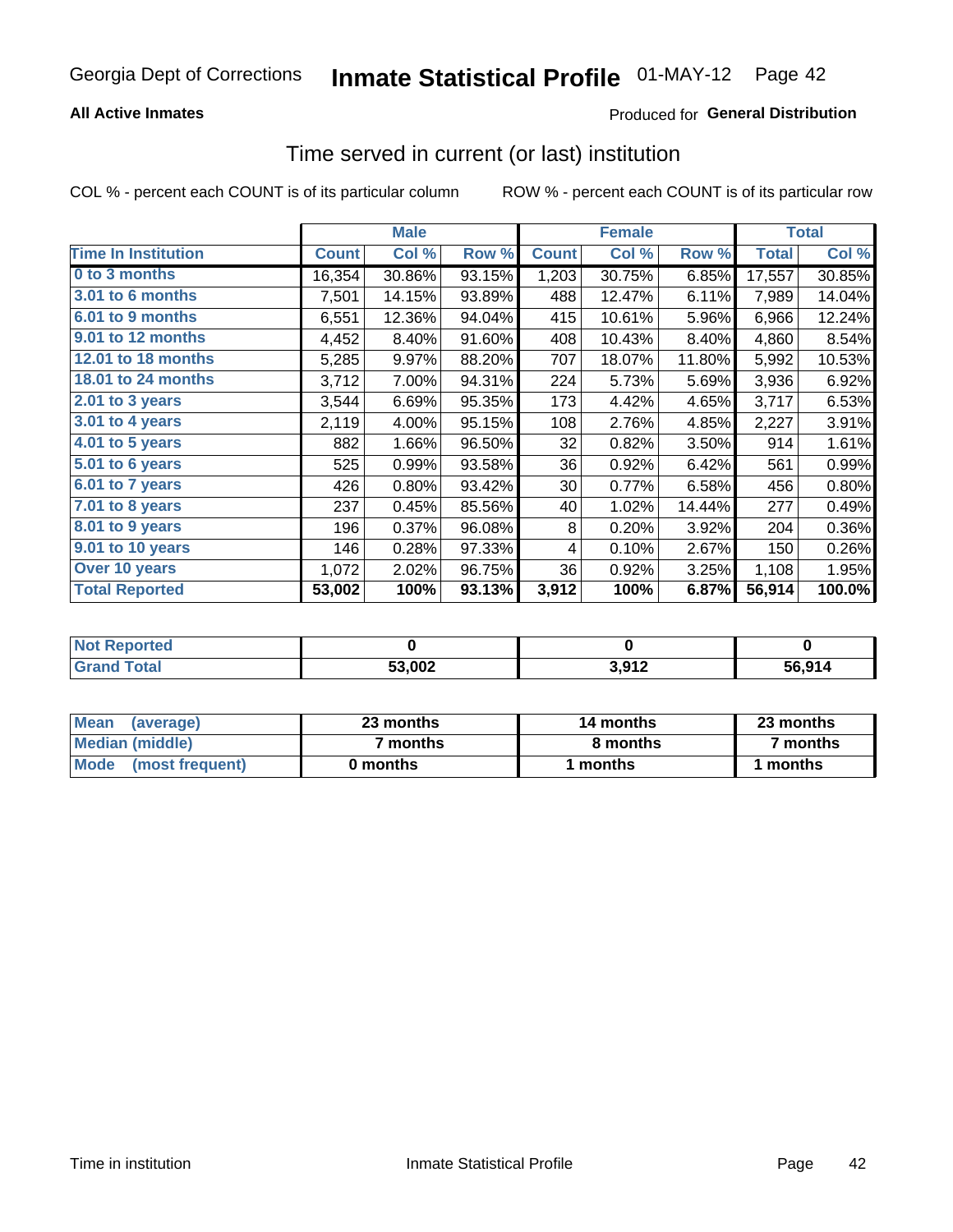# Inmate Statistical Profile 01-MAY-12 Page 43

#### **All Active Inmates**

#### Produced for General Distribution

## Highest grade level attained

COL % - percent each COUNT is of its particular column

|                              |              | <b>Male</b> |         |                | <b>Female</b> |        |              | <b>Total</b> |
|------------------------------|--------------|-------------|---------|----------------|---------------|--------|--------------|--------------|
| <b>Grade Level</b>           | <b>Count</b> | Col %       | Row %   | <b>Count</b>   | Col %         | Row %  | <b>Total</b> | Col %        |
| No school at all             | 26           | 0.05%       | 100.00% |                |               |        | 26           | 0.05%        |
| Grade 1                      | 37           | 0.07%       | 94.87%  | $\overline{2}$ | 0.05%         | 5.13%  | 39           | 0.07%        |
| <b>Grade 2</b>               | 90           | 0.18%       | 95.74%  | 4              | 0.11%         | 4.26%  | 94           | 0.17%        |
| Grade 3                      | 132          | 0.26%       | 97.06%  | 4              | 0.11%         | 2.94%  | 136          | 0.25%        |
| Grade 4                      | 143          | 0.29%       | 95.33%  | $\overline{7}$ | 0.19%         | 4.67%  | 150          | 0.28%        |
| Grade 5                      | 191          | 0.38%       | 93.63%  | 13             | 0.35%         | 6.37%  | 204          | 0.38%        |
| Grade 6                      | 712          | 1.42%       | 95.83%  | 31             | 0.83%         | 4.17%  | 743          | 1.38%        |
| <b>Grade 7</b>               | 987          | 1.97%       | 94.00%  | 63             | 1.68%         | 6.00%  | 1,050        | 1.95%        |
| Grade 8                      | 3,465        | 6.91%       | 93.22%  | 252            | 6.72%         | 6.78%  | 3,717        | 6.89%        |
| Grade 9                      | 6,260        | 12.48%      | 94.68%  | 352            | 9.39%         | 5.32%  | 6,612        | 12.26%       |
| Grade 10                     | 8,479        | 16.90%      | 94.94%  | 452            | 12.06%        | 5.06%  | 8,931        | 16.56%       |
| Grade 11                     | 8,299        | 16.54%      | 95.08%  | 429            | 11.44%        | 4.92%  | 8,728        | 16.19%       |
| <b>Grade 12 or GED</b>       | 16,060       | 32.01%      | 92.73%  | 1,260          | 33.61%        | 7.27%  | 17,320       | 32.12%       |
| Some tech school             | 329          | 0.66%       | 75.46%  | 107            | 2.85%         | 24.54% | 436          | 0.81%        |
| <b>Completed tech school</b> | 326          | 0.65%       | 79.51%  | 84             | 2.24%         | 20.49% | 410          | 0.76%        |
| College, 1 year              | 1,377        | 2.74%       | 85.96%  | 225            | 6.00%         | 14.04% | 1,602        | 2.97%        |
| College, 2 year              | 1,934        | 3.85%       | 87.16%  | 285            | 7.60%         | 12.84% | 2,219        | 4.12%        |
| College, 3 year              | 497          | 0.99%       | 89.39%  | 59             | 1.57%         | 10.61% | 556          | 1.03%        |
| <b>Bachelor's degree</b>     | 663          | 1.32%       | 87.58%  | 94             | 2.51%         | 12.42% | 757          | 1.40%        |
| <b>Master's degree</b>       | 120          | 0.24%       | 85.11%  | 21             | 0.56%         | 14.89% | 141          | 0.26%        |
| Ph.D. degree                 | 17           | 0.03%       | 94.44%  | 1              | 0.03%         | 5.56%  | 18           | 0.03%        |
| Law degree                   | 19           | 0.04%       | 90.48%  | 2              | 0.05%         | 9.52%  | 21           | 0.04%        |
| <b>Medical degree</b>        | 8            | 0.02%       | 80.00%  | $\overline{2}$ | 0.05%         | 20.00% | 10           | 0.02%        |
| <b>Total Reported</b>        | 50,171       | 100%        | 93.05%  | 3,749          | 100%          | 6.95%  | 53,920       | 100%         |

| <b>Not Reported</b>          | 2.831  | .<br>טט | 2,994  |
|------------------------------|--------|---------|--------|
| <b>Fotal</b><br><b>Grand</b> | 53,002 | 3,912   | 56,914 |

| <b>Mean</b><br>(average)       | 10.79           | 11.37           | 10.83             |
|--------------------------------|-----------------|-----------------|-------------------|
| Median (middle)                | Grade 11        | Grade 12 or GED | Grade 11          |
| <b>Mode</b><br>(most frequent) | Grade 12 or GED | Grade 12 or GED | I Grade 12 or GED |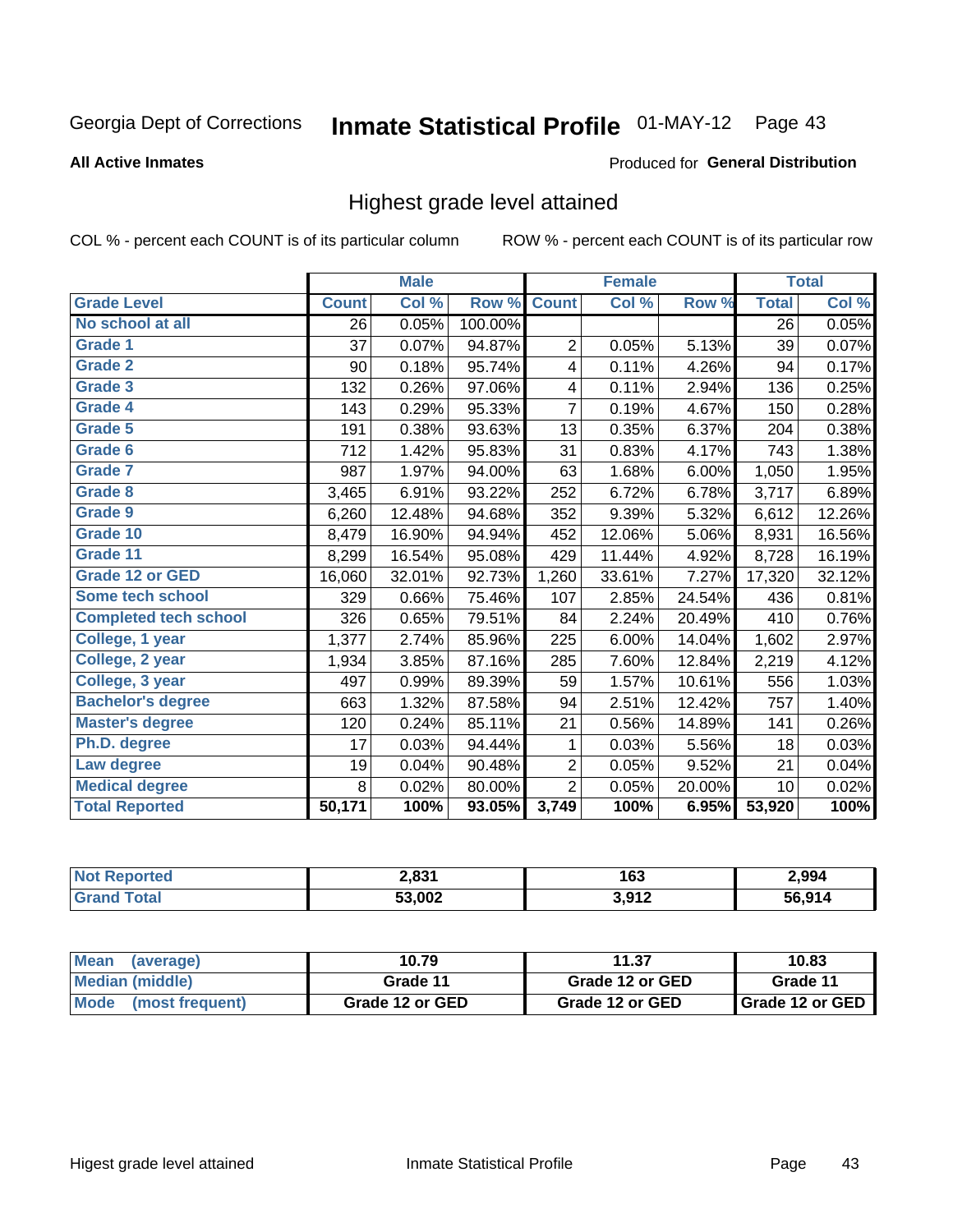# Inmate Statistical Profile 01-MAY-12 Page 44

#### **All Active Inmates**

### **Produced for General Distribution**

## Culture fair IQ scores

COL % - percent each COUNT is of its particular column

|                       |              | <b>Male</b> |             |       | <b>Female</b> |        |              | <b>Total</b> |
|-----------------------|--------------|-------------|-------------|-------|---------------|--------|--------------|--------------|
| <b>IQ Scores</b>      | <b>Count</b> | Col %       | Row % Count |       | Col %         | Row %  | <b>Total</b> | Col %        |
| $60 - 69$             | 990          | 3.19%       | 96.77%      | 33    | 2.14%         | 3.23%  | 1,023        | 3.14%        |
| $70 - 79$             | 2,477        | 7.98%       | 95.12%      | 127   | 8.24%         | 4.88%  | 2,604        | 7.99%        |
| $80 - 89$             | 4,725        | 15.22%      | 92.47%      | 385   | 24.98%        | 7.53%  | 5,110        | 15.68%       |
| $90 - 99$             | 8,111        | 26.13%      | 94.07%      | 511   | 33.16%        | 5.93%  | 8,622        | 26.46%       |
| $100 - 109$           | 8,299        | 26.73%      | 97.43%      | 219   | 14.21%        | 2.57%  | 8,518        | 26.14%       |
| $110 - 119$           | 5,299        | 17.07%      | 97.93%      | 112   | 7.27%         | 2.07%  | 5,411        | 16.61%       |
| $120 - 129$           | 1,082        | 3.49%       | 92.72%      | 85    | 5.52%         | 7.28%  | 1,167        | 3.58%        |
| $130 - 139$           | 51           | 0.16%       | 49.51%      | 52    | 3.37%         | 50.49% | 103          | 0.32%        |
| 140 & Up              | 11           | 0.04%       | 39.29%      | 17    | 1.10%         | 60.71% | 28           | 0.09%        |
| <b>Total Reported</b> | 31,045       | 100%        | 95.27%      | 1,541 | 100%          | 4.73%  | 32,586       | 100.0%       |

| <b>Not Reported</b>         | 21,410 | 2,240 | 23,650 |
|-----------------------------|--------|-------|--------|
| <b>Not Valid (under 60)</b> | 547    | 131   | 678    |
| <b>Grand Total</b>          | 53,002 | 3,912 | 56,914 |

| Mean<br>(average)       | 98  | כח | 98 |
|-------------------------|-----|----|----|
| <b>Median (middle)</b>  | 99  | 94 | 99 |
| Mode<br>(most frequent) | 103 |    | 99 |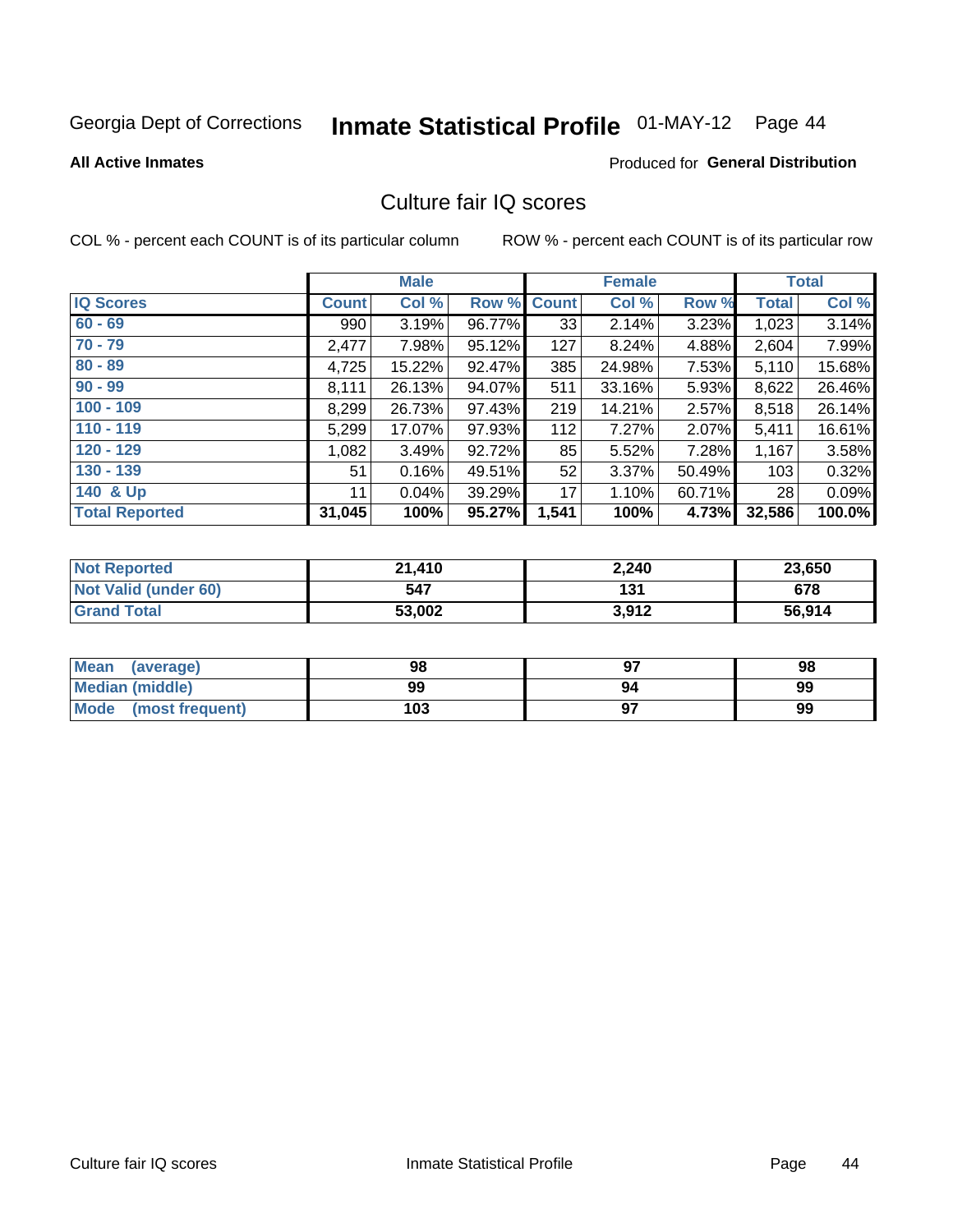# Inmate Statistical Profile 01-MAY-12 Page 45

#### **All Active Inmates**

### Produced for General Distribution

## Wide Range Achievement Test (WRAT) reading score

COL % - percent each COUNT is of its particular column

|                           |              | <b>Male</b> |        |              | <b>Female</b> |        |              | <b>Total</b> |
|---------------------------|--------------|-------------|--------|--------------|---------------|--------|--------------|--------------|
| <b>WRAT Reading Score</b> | <b>Count</b> | Col %       | Row %  | <b>Count</b> | Col %         | Row %  | <b>Total</b> | Col %        |
| 0.1 to 0.9                | 676          | 2.14%       | 98.54% | 10           | 0.60%         | 1.46%  | 686          | 2.07%        |
| 1.0 to 1.9                | 781          | 2.48%       | 97.87% | 17           | 1.02%         | 2.13%  | 798          | 2.40%        |
| 2.0 to 2.9                | 1,410        | 4.47%       | 97.51% | 36           | 2.15%         | 2.49%  | 1,446        | 4.36%        |
| 3.0 to 3.9                | 2,609        | 8.28%       | 96.88% | 84           | 5.02%         | 3.12%  | 2,693        | 8.11%        |
| 4.0 to 4.9                | 3,012        | 9.56%       | 95.74% | 134          | 8.01%         | 4.26%  | 3,146        | 9.48%        |
| 5.0 to 5.9                | 2,627        | 8.33%       | 96.47% | 96           | 5.74%         | 3.53%  | 2,723        | 8.20%        |
| 6.0 to 6.9                | 2,714        | 8.61%       | 95.66% | 123          | 7.36%         | 4.34%  | 2,837        | 8.55%        |
| 7.0 to 7.9                | 1,273        | 4.04%       | 95.28% | 63           | 3.77%         | 4.72%  | 1,336        | 4.02%        |
| 8.0 to 8.9                | 2,547        | 8.08%       | 95.64% | 116          | 6.94%         | 4.36%  | 2,663        | 8.02%        |
| 9.0 to 9.9                | 1,967        | 6.24%       | 96.09% | 80           | 4.78%         | 3.91%  | 2,047        | 6.17%        |
| 10.0 to 10.9              | 1,747        | 5.54%       | 94.38% | 104          | 6.22%         | 5.62%  | 1,851        | 5.58%        |
| 11.0 to 11.9              | 2,231        | 7.08%       | 94.02% | 142          | 8.49%         | 5.98%  | 2,373        | 7.15%        |
| 12.0 to 12.9              | 6,558        | 20.80%      | 92.82% | 507          | 30.32%        | 7.18%  | 7,065        | 21.28%       |
| 13                        | 1,370        | 4.35%       | 89.54% | 160          | 9.57%         | 10.46% | 1,530        | 4.61%        |
| <b>Total Reported</b>     | 31,522       | 100%        | 94.96% | 1,672        | 100%          | 5.04%  | 33,194       | 100%         |

| <b>ortea</b><br>NO | 21,480 | 2,240            | חרד רר<br>72 V |
|--------------------|--------|------------------|----------------|
| int                | 53,002 | 3.012<br>J,J I Z | 56,914         |

| <b>Mean</b><br>(average)       | 8.05       | 9.45 | 8.12 |
|--------------------------------|------------|------|------|
| <b>Median (middle)</b>         | י ה<br>0.Z | 10.8 | O.A  |
| <b>Mode</b><br>(most frequent) | 12.8       | 12.9 | 12.9 |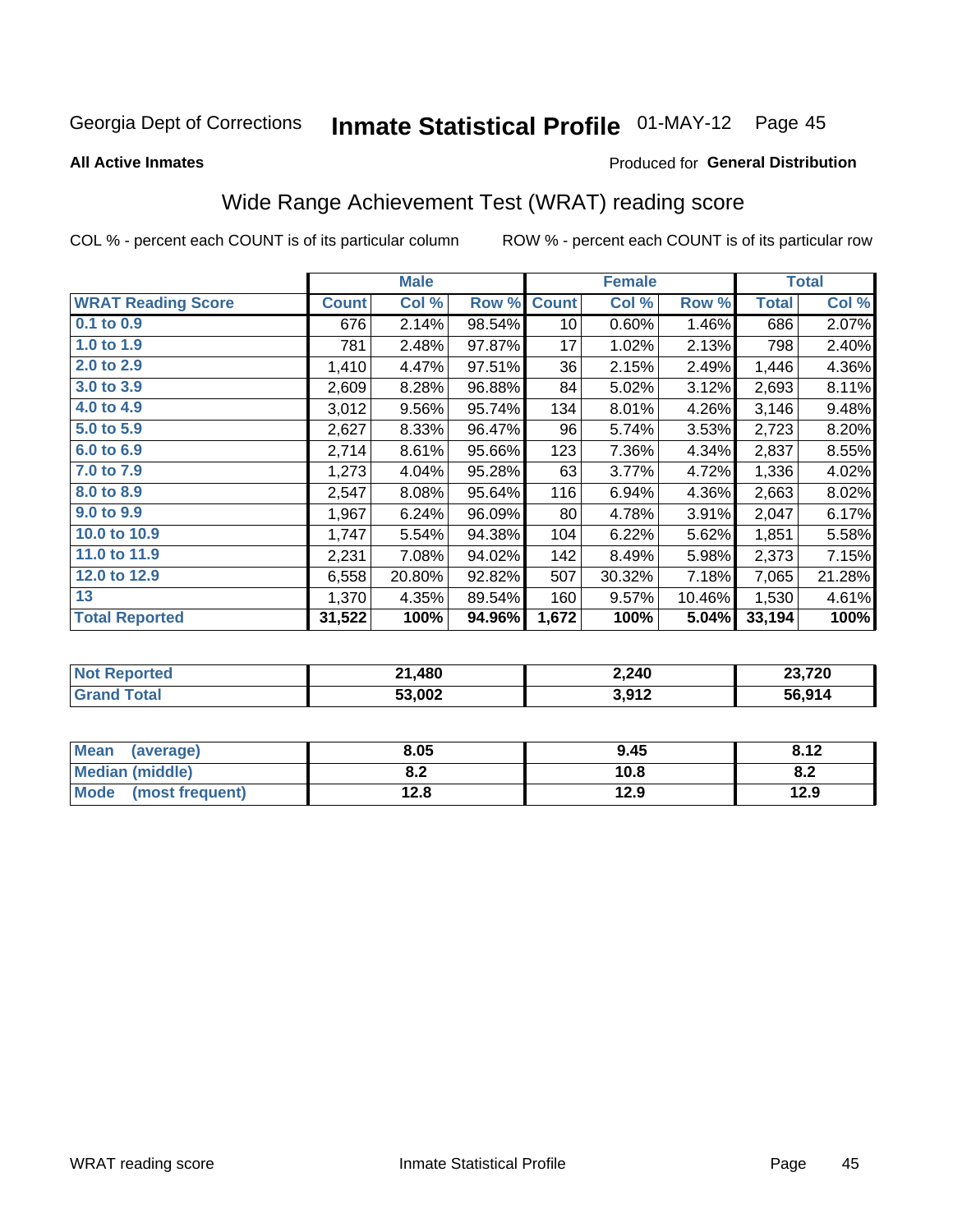# Inmate Statistical Profile 01-MAY-12 Page 46

**All Active Inmates** 

#### Produced for General Distribution

## Wide Range Achievement Test (WRAT) math score

COL % - percent each COUNT is of its particular column

| <b>WRAT Mathematic Score</b><br>$0.1$ to $0.9$ | <b>Count</b> | Col %  |        |              |        |        |              |        |
|------------------------------------------------|--------------|--------|--------|--------------|--------|--------|--------------|--------|
|                                                |              |        | Row %  | <b>Count</b> | Col %  | Row %  | <b>Total</b> | Col %  |
|                                                | 100          | 0.32%  | 99.01% | 1            | 0.06%  | 0.99%  | 101          | 0.30%  |
| 1.0 to 1.9                                     | 231          | 0.73%  | 97.88% | 5            | 0.30%  | 2.12%  | 236          | 0.71%  |
| 2.0 to 2.9                                     | 762          | 2.42%  | 95.49% | 36           | 2.15%  | 4.51%  | 798          | 2.40%  |
| 3.0 to 3.9                                     | 1,895        | 6.01%  | 96.88% | 61           | 3.65%  | 3.12%  | 1,956        | 5.89%  |
| 4.0 to 4.9                                     | 3,752        | 11.90% | 96.33% | 143          | 8.55%  | 3.67%  | 3,895        | 11.73% |
| 5.0 to 5.9                                     | 4,652        | 14.76% | 95.94% | 197          | 11.78% | 4.06%  | 4,849        | 14.61% |
| 6.0 to 6.9                                     | 6,961        | 22.08% | 95.47% | 330          | 19.73% | 4.53%  | 7,291        | 21.96% |
| 7.0 to 7.9                                     | 3,536        | 11.22% | 95.93% | 150          | 8.97%  | 4.07%  | 3,686        | 11.10% |
| 8.0 to 8.9                                     | 2,756        | 8.74%  | 93.65% | 187          | 11.18% | 6.35%  | 2,943        | 8.86%  |
| 9.0 to 9.9                                     | 2,099        | 6.66%  | 94.17% | 130          | 7.77%  | 5.83%  | 2,229        | 6.71%  |
| 10.0 to 10.9                                   | 960          | 3.05%  | 96.58% | 34           | 2.03%  | 3.42%  | 994          | 2.99%  |
| 11.0 to 11.9                                   | 1,119        | 3.55%  | 91.42% | 105          | 6.28%  | 8.58%  | 1,224        | 3.69%  |
| 12.0 to 12.9                                   | 2,536        | 8.04%  | 90.51% | 266          | 15.90% | 9.49%  | 2,802        | 8.44%  |
| 13                                             | 166          | 0.53%  | 85.57% | 28           | 1.67%  | 14.43% | 194          | 0.58%  |
| <b>Total Reported</b>                          | 31,525       | 100%   | 94.96% | 1,673        | 100.0% | 5.04%  | 33,198       | 100%   |

| <b>Not Reported</b>                  | 21,477 | 2,239 | 22.74C<br>29.I IO |
|--------------------------------------|--------|-------|-------------------|
| $\mathop{\mathsf{Total}}$<br>' Grand | 53,002 | 3,912 | 56,914            |

| <b>Mean</b><br>(average)       | 7.10 | 8.02 | 7.15 |
|--------------------------------|------|------|------|
| <b>Median (middle)</b>         | כ.ס  |      | o.o  |
| <b>Mode</b><br>(most frequent) | 6.9  | 12.9 | 6.9  |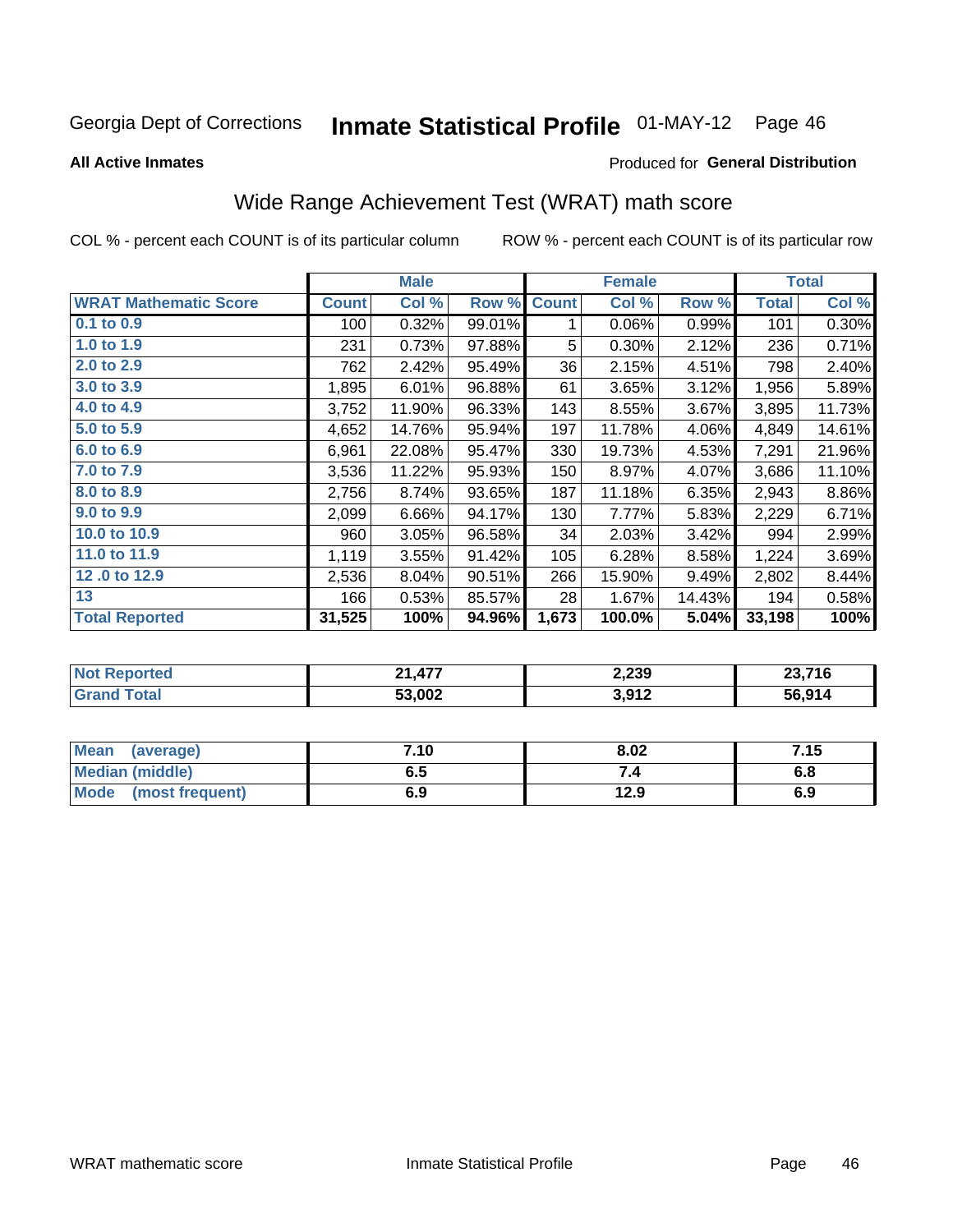#### Inmate Statistical Profile 01-MAY-12 Page 47

Produced for General Distribution

#### **All Active Inmates**

## Wide Range Achievement Test (WRAT) spelling score

COL % - percent each COUNT is of its particular column

|                            |              | <b>Male</b> |        |                 | <b>Female</b> |        |              | <b>Total</b> |
|----------------------------|--------------|-------------|--------|-----------------|---------------|--------|--------------|--------------|
| <b>WRAT Spelling Score</b> | <b>Count</b> | Col %       | Row %  | <b>Count</b>    | Col %         | Row %  | <b>Total</b> | Col %        |
| $0.1$ to $0.9$             | 729          | 2.31%       | 98.65% | 10 <sup>1</sup> | 0.60%         | 1.35%  | 739          | 2.23%        |
| 1.0 to 1.9                 | 1,197        | 3.80%       | 98.84% | 14              | 0.84%         | 1.16%  | 1,211        | 3.65%        |
| 2.0 to 2.9                 | 2,026        | 6.43%       | 98.21% | 37              | 2.21%         | 1.79%  | 2,063        | 6.21%        |
| 3.0 to 3.9                 | 2,595        | 8.23%       | 97.78% | 59              | 3.53%         | 2.22%  | 2,654        | 8.00%        |
| 4.0 to 4.9                 | 2,638        | 8.37%       | 97.27% | 74              | 4.43%         | 2.73%  | 2,712        | 8.17%        |
| 5.0 to 5.9                 | 3,708        | 11.76%      | 96.41% | 138             | 8.25%         | 3.59%  | 3,846        | 11.59%       |
| 6.0 to 6.9                 | 3,314        | 10.51%      | 95.95% | 140             | 8.37%         | 4.05%  | 3,454        | 10.41%       |
| 7.0 to 7.9                 | 2,687        | 8.52%       | 94.51% | 156             | 9.33%         | 5.49%  | 2,843        | 8.56%        |
| 8.0 to 8.9                 | 2,485        | 7.88%       | 94.77% | 137             | 8.19%         | 5.23%  | 2,622        | 7.90%        |
| 9.0 to 9.9                 | 1,895        | 6.01%       | 95.18% | 96              | 5.74%         | 4.82%  | 1,991        | 6.00%        |
| 10.0 to 10.9               | 1,745        | 5.54%       | 95.36% | 85              | 5.08%         | 4.64%  | 1,830        | 5.51%        |
| 11.0 to 11.9               | 1,711        | 5.43%       | 92.79% | 133             | 7.95%         | 7.21%  | 1,844        | 5.56%        |
| 12.0 to 12.9               | 4,171        | 13.23%      | 89.41% | 494             | 29.55%        | 10.59% | 4,665        | 14.05%       |
| 13                         | 622          | 1.97%       | 86.27% | 99              | 5.92%         | 13.73% | 721          | 2.17%        |
| <b>Total Reported</b>      | 31,523       | 100%        | 94.96% | 1,672           | 100%          | 5.04%  | 33,195       | 100.0%       |

| <b>orteg</b><br><b>NOT</b> | 1,479<br>ኅብ | 2,240 | 23,719 |
|----------------------------|-------------|-------|--------|
| $T$ otol                   | 53,002      | 3,912 | 56,914 |

| <b>Mean</b><br>(average)       | ר ד<br>د | 9.30 | - פר<br>دد. |
|--------------------------------|----------|------|-------------|
| Median (middle)                | ν.,      | 9.6  | o.o         |
| <b>Mode</b><br>(most frequent) | 12.9     | 12.9 | 12.9        |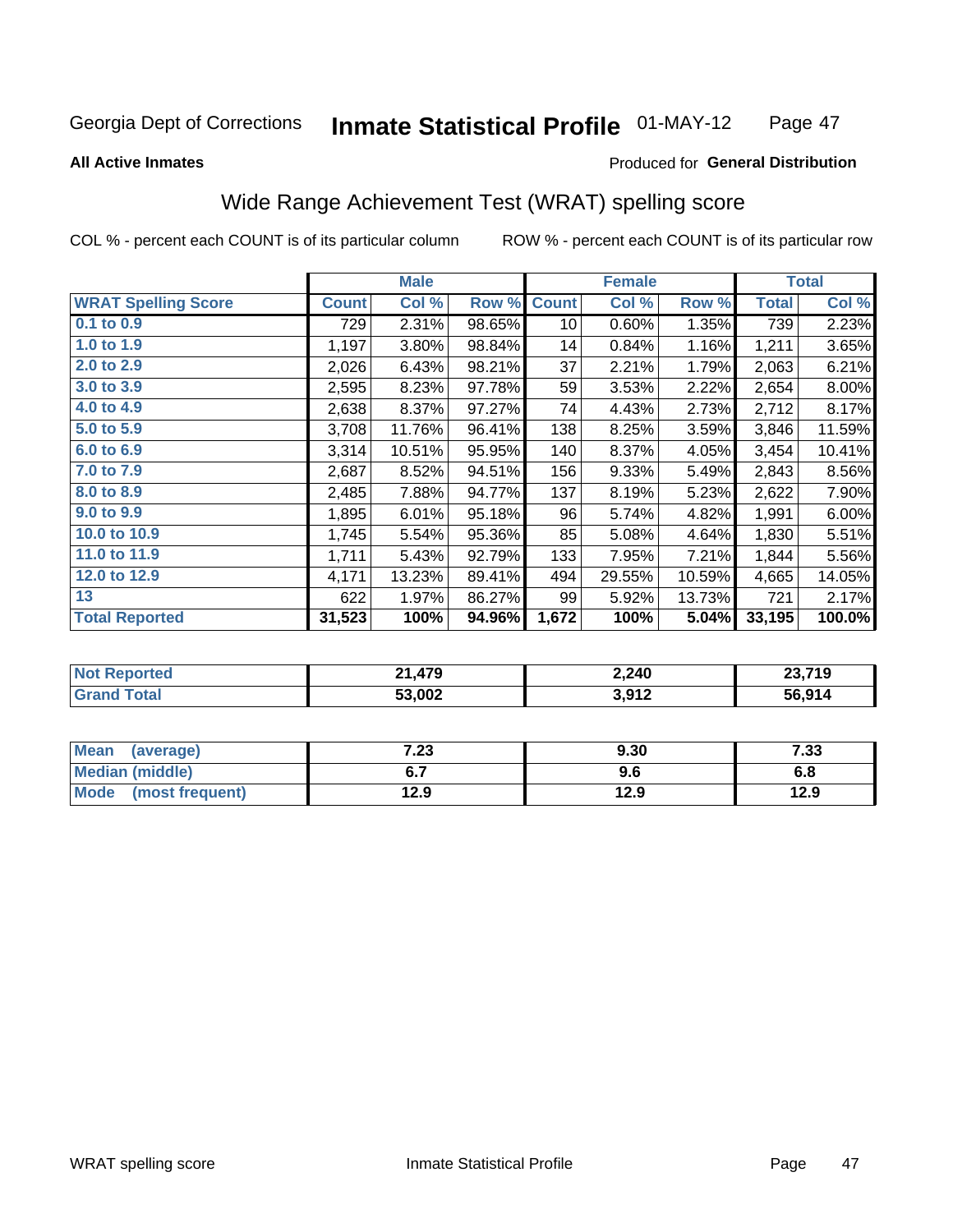#### **All Active Inmates**

#### Produced for General Distribution

### Scope of substance abuse - summary

COL % - percent each COUNT is of its particular column

|                        |              | <b>Male</b> |        |              | <b>Female</b> |       |        | <b>Total</b> |
|------------------------|--------------|-------------|--------|--------------|---------------|-------|--------|--------------|
| <b>Substance Abuse</b> | <b>Count</b> | Col %       | Row %  | <b>Count</b> | Col %         | Row % | Total  | Col %        |
| <b>None</b>            | 37,437       | 70.63%      | 91.96% | 3,272        | 83.64%        | 8.04% | 40,709 | 71.53%       |
| <b>Drugs only</b>      | 8,433        | $15.91\%$   | 94.41% | 499          | 12.76%        | 5.59% | 8,932  | 15.69%       |
| <b>Alcohol only</b>    | .781         | $3.36\%$    | 98.18% | 33           | 0.84%         | 1.82% | 1,814  | 3.19%        |
| Drugs and alcohol      | 5,351        | $10.10\%$   | 98.02% | 108          | 2.76%         | 1.98% | 5,459  | 9.59%        |
| <b>Total Reported</b>  | 53,002       | 100%        | 93.13% | 3,912        | 100%          | 6.87% | 56,914 | 100%         |

| <b>Not Reported</b> |        |       |        |
|---------------------|--------|-------|--------|
| <b>Grand Total</b>  | 53,002 | 3,912 | 56,914 |

| nuem | <b>Mo</b> | None | <b>None</b> | None |
|------|-----------|------|-------------|------|
|------|-----------|------|-------------|------|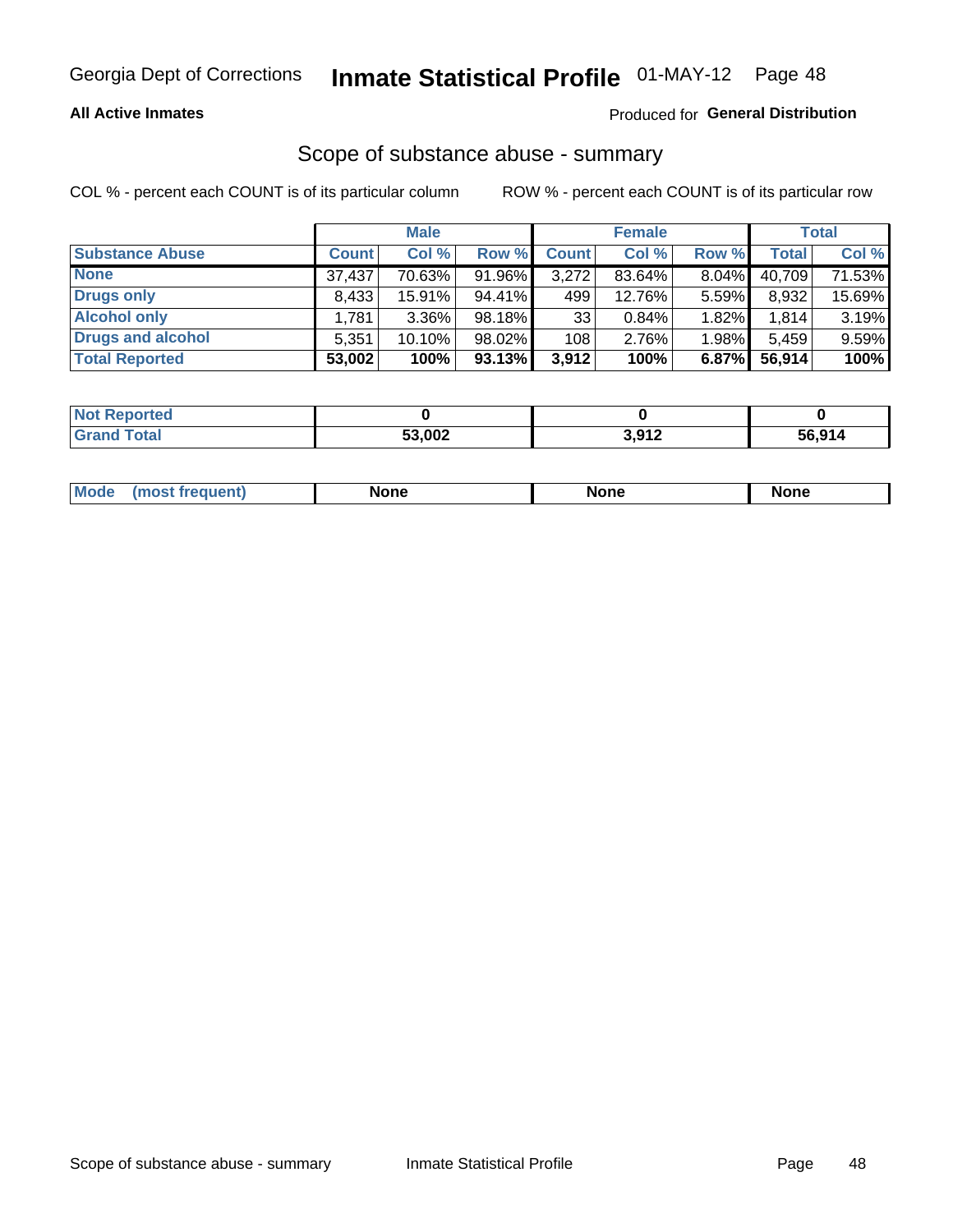#### **All Active Inmates**

### **Produced for General Distribution**

### Scope of substance abuse - detail

COL % - percent each COUNT is of its particular column

|                                      |              | <b>Male</b> |        |              | <b>Female</b> |       |              | <b>Total</b> |
|--------------------------------------|--------------|-------------|--------|--------------|---------------|-------|--------------|--------------|
| <b>Substance Abuse</b>               | <b>Count</b> | Col %       | Row %  | <b>Count</b> | Col %         | Row % | <b>Total</b> | Col %        |
| No drug or alcohol problems          | 37,437       | 70.63%      | 91.96% | 3,272        | 83.64%        | 8.04% | 40,709       | 71.53%       |
| Drug addiction but no alcohol        | 147          | 0.28%       | 91.88% | 13           | 0.33%         | 8.13% | 160          | 0.28%        |
| <b>Drug addiction and alcohol</b>    | 68           | 0.13%       | 98.55% |              | 0.03%         | 1.45% | 69           | 0.12%        |
| abuse                                |              |             |        |              |               |       |              |              |
| <b>Drug addiction and alcoholism</b> | 50           | 0.09%       | 98.04% |              | 0.03%         | 1.96% | 51           | 0.09%        |
| No drug problem but alcohol          | 1,481        | 2.79%       | 99.06% | 14           | 0.36%         | 0.94% | 1,495        | 2.63%        |
| <b>labuse</b>                        |              |             |        |              |               |       |              |              |
| No drug problem but alcoholism       | 300          | 0.57%       | 94.04% | 19           | 0.49%         | 5.96% | 319          | 0.56%        |
| Drug experiment but no alcohol       | 4,222        | 7.97%       | 97.08% | 127          | 3.25%         | 2.92% | 4,349        | 7.64%        |
| Drug experiment & alcohol            | 843          | 1.59%       | 98.71% | 11           | 0.28%         | 1.29% | 854          | 1.50%        |
| <b>labuse</b>                        |              |             |        |              |               |       |              |              |
| Drug experiment & alcoholism         | 268          | 0.51%       | 95.71% | 12           | 0.31%         | 4.29% | 280          | 0.49%        |
| Drug abuse but no alcohol            | 4,064        | 7.67%       | 91.88% | 359          | 9.18%         | 8.12% | 4,423        | 7.77%        |
| Drug abuse and alcohol abuse         | 3,478        | 6.56%       | 98.81% | 42           | 1.07%         | 1.19% | 3,520        | 6.18%        |
| Drug abuse and alcoholism            | 644          | 1.22%       | 94.01% | 41           | 1.05%         | 5.99% | 685          | 1.20%        |
| <b>Total Reported</b>                | 53,002       | 100%        | 93.13% | 3,912        | 100%          | 6.87% | 56,914       | 100%         |

| <b>ported</b><br><b>NOT</b> |        |       |        |
|-----------------------------|--------|-------|--------|
| otal                        | 53,002 | 3,912 | 56,914 |

| Mode (most frequent) | No drug or alcohol problems No drug or alcohol problems No drug or alcohol |          |
|----------------------|----------------------------------------------------------------------------|----------|
|                      |                                                                            | problems |
|                      |                                                                            |          |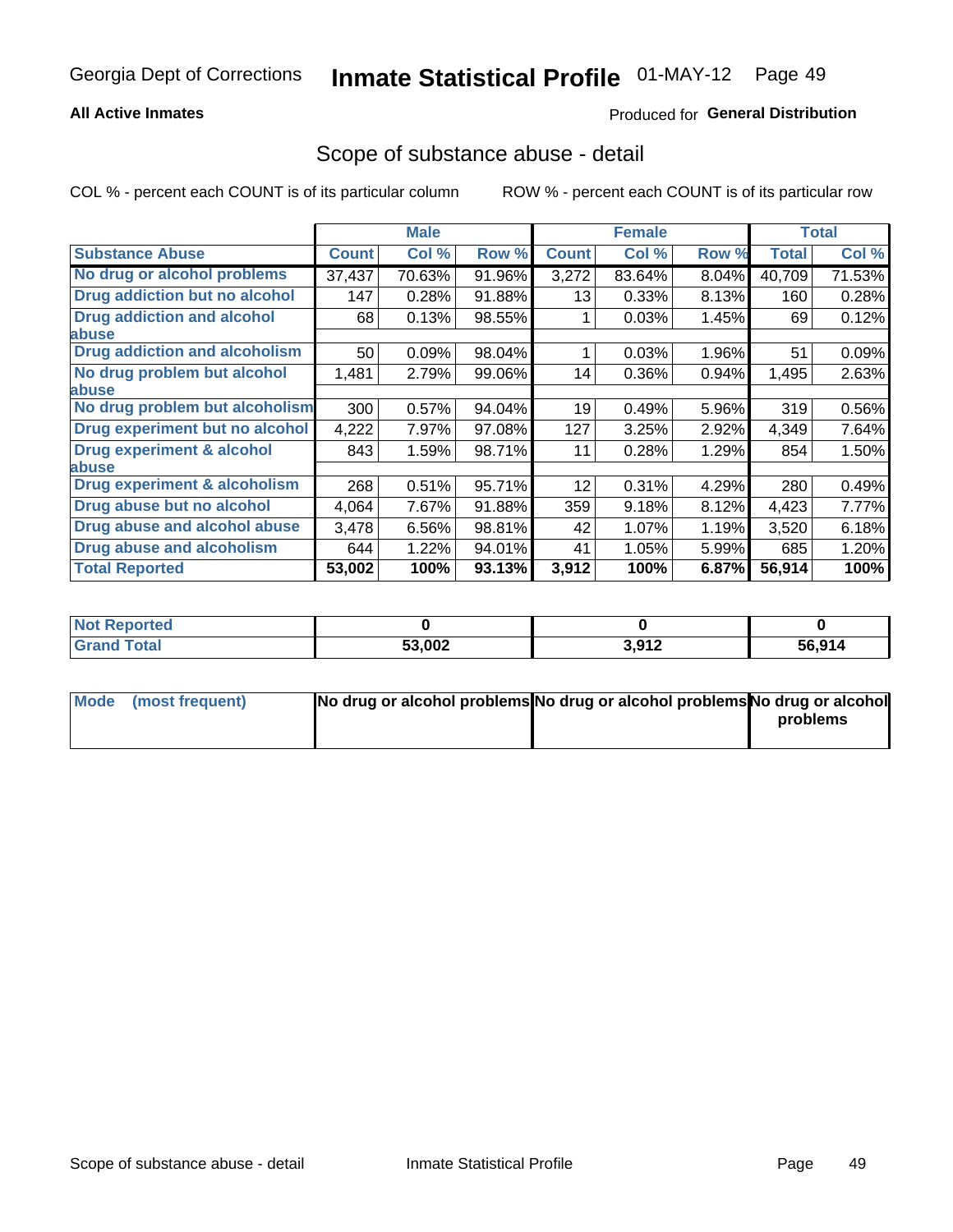# Inmate Statistical Profile 01-MAY-12 Page 50

#### **All Active Inmates**

#### **Produced for General Distribution**

## Current / last mental health treatment level

COL % - percent each COUNT is of its particular column

|                                    |              | <b>Male</b> |         |                 | <b>Female</b> |          |              | <b>Total</b> |
|------------------------------------|--------------|-------------|---------|-----------------|---------------|----------|--------------|--------------|
| <b>Mental Health Treatment Lev</b> | <b>Count</b> | Col %       | Row %   | <b>Count</b>    | Col %         | Row %    | <b>Total</b> | Col %        |
| 1 No problem at current time       | 7,456        | 49.79%      | 90.72%  | 763             | 30.30%        | 9.28%    | 8,219        | 46.99%       |
| 2 Receiving outpatient             | 5,392        | 36.01%      | 76.00%  | 1,703           | 67.63%        | 24.00%   | 7,095        | 40.56%       |
| <b>Treatment</b>                   |              |             |         |                 |               |          |              |              |
| 3 Inpatient, moderate              | 1,746        | 11.66%      | 97.87%  | 38              | 1.51%         | 2.13%    | 1,784        | 10.20%       |
| Treatment                          |              |             |         |                 |               |          |              |              |
| 4 Inpatient, intensive             | 354          | 2.36%       | 96.20%  | 14 <sub>1</sub> | 0.56%         | $3.80\%$ | 368          | 2.10%        |
| <b>Treatment</b>                   |              |             |         |                 |               |          |              |              |
| <b>5 Undergoing crisis</b>         | 21           | 0.14%       | 100.00% |                 |               |          | 21           | 0.12%        |
| <b>stabilization</b>               |              |             |         |                 |               |          |              |              |
| <b>6 Hospital for criminally</b>   | 5            | 0.03%       | 100.00% |                 |               |          | 5            | 0.03%        |
| <b>Tinsane</b>                     |              |             |         |                 |               |          |              |              |
| <b>Total Evaluated</b>             | 14,974       | 100%        | 85.60%  | 2,518           | 100%          | 14.40%   | 17,492       | 100%         |

| Never had MH evaluation | 38,028 | ,394  | 39,422 |
|-------------------------|--------|-------|--------|
| <b>Grand Total</b>      | 53,002 | 3,912 | 56,914 |

| Median (middle) | <b>Receiving outpatient</b><br>treatment | <b>Receiving outpatient</b><br>treatment | <b>Receiving</b><br>outpatient<br>treatment |  |  |
|-----------------|------------------------------------------|------------------------------------------|---------------------------------------------|--|--|
| <b>Mode</b>     | No problem at current time               | <b>Receiving outpatient</b>              | No problem at                               |  |  |
| (most frequent) |                                          | treatment                                | current time                                |  |  |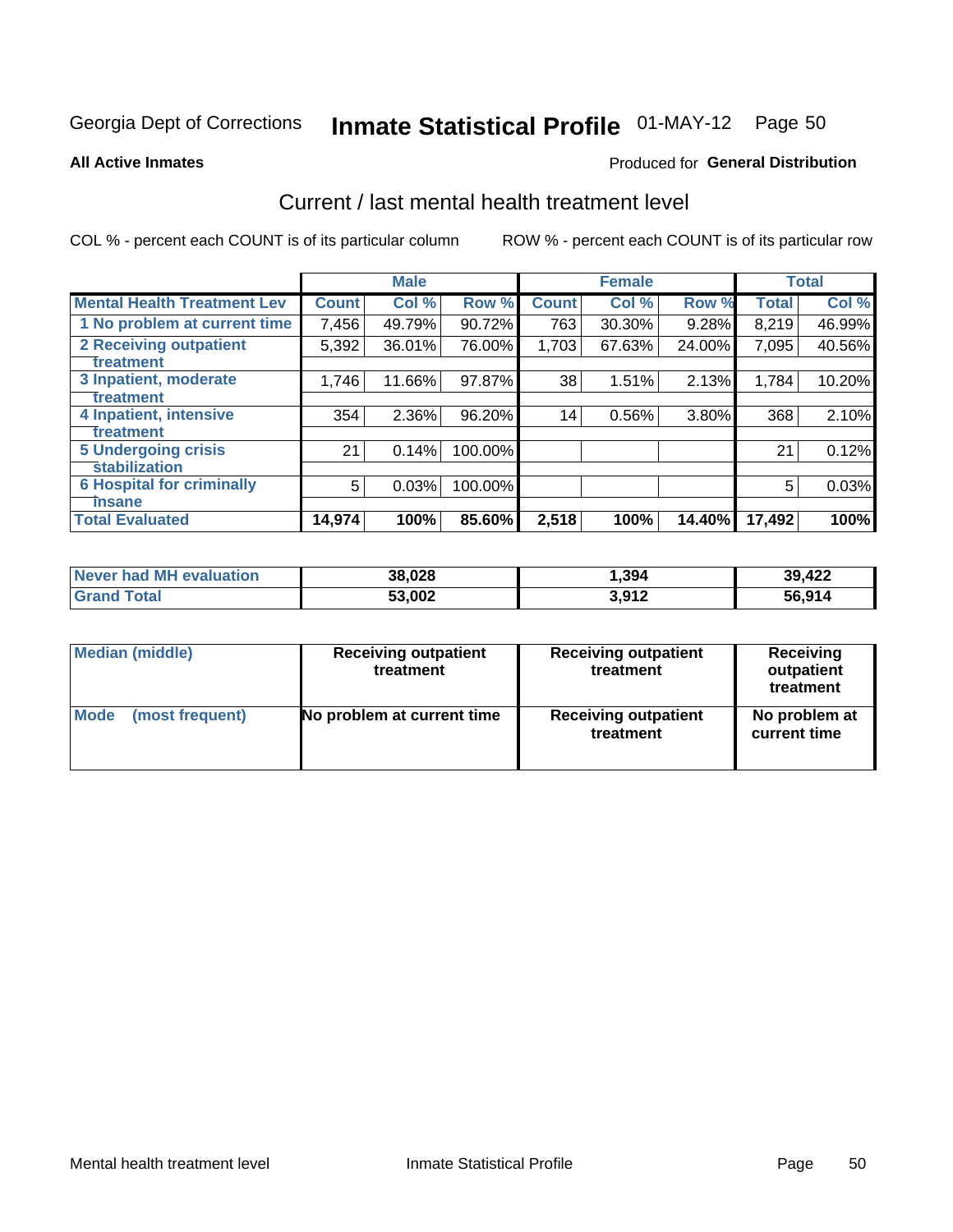#### **All Active Inmates**

### Produced for General Distribution

## PULHESDWIT medical scale - 'P' overall condition ('P'hysical)

COL % - percent each COUNT is of its particular column

|                                  |                 | <b>Male</b> |        |              | <b>Female</b> |         |              | <b>Total</b> |
|----------------------------------|-----------------|-------------|--------|--------------|---------------|---------|--------------|--------------|
| <b>P' Overall Condition</b>      | <b>Count</b>    | Col %       | Row %  | <b>Count</b> | Col %         | Row %   | <b>Total</b> | Col %        |
| 1 No medical illness             | 35,553          | 74.84%      | 94.65% | 2,010        | 57.84%        | 5.35%   | 37,563       | 73.68%       |
| 2 Well-controlled chronic        | 10,722          | 22.57%      | 88.82% | 1,349        | 38.82%        | 11.18%  | 12,071       | 23.68%       |
| <b>lillness</b>                  |                 |             |        |              |               |         |              |              |
| 3 Poorly-controlled chronic      | 1,134           | 2.39%       | 95.78% | 50           | 1.44%         | 4.22%   | 1,184        | 2.32%        |
| <b>illness</b>                   |                 |             |        |              |               |         |              |              |
| 4 Significant problems requiring | 90 <sub>1</sub> | 0.19%       | 90.00% | 10           | 0.29%         | 10.00%  | 100          | 0.20%        |
| special housing                  |                 |             |        |              |               |         |              |              |
| 5 Terminal illness, $< 6$ months | 8               | 0.02%       | 88.89% |              | 0.03%         | 11.11%  | 9            | 0.02%        |
| to live                          |                 |             |        |              |               |         |              |              |
| 6 Inmate is pregnant             |                 |             |        | 55           | 1.58%         | 100.00% | 55           | 0.11%        |
| <b>Total Reported</b>            | 47,507          | 100%        | 93.18% | 3,475        | 100%          | 6.82%   | 50,982       | 100.0%       |

| orted<br>. | 5,495         | 107<br>49,    | 5,932  |
|------------|---------------|---------------|--------|
|            | ca nna<br>VVŁ | . ര∢ ാ<br>. . | 56,914 |

| Mode | (most frequent) | 1 No medical illness | 1 No medical illness | 1 No medical<br>illness |
|------|-----------------|----------------------|----------------------|-------------------------|
|------|-----------------|----------------------|----------------------|-------------------------|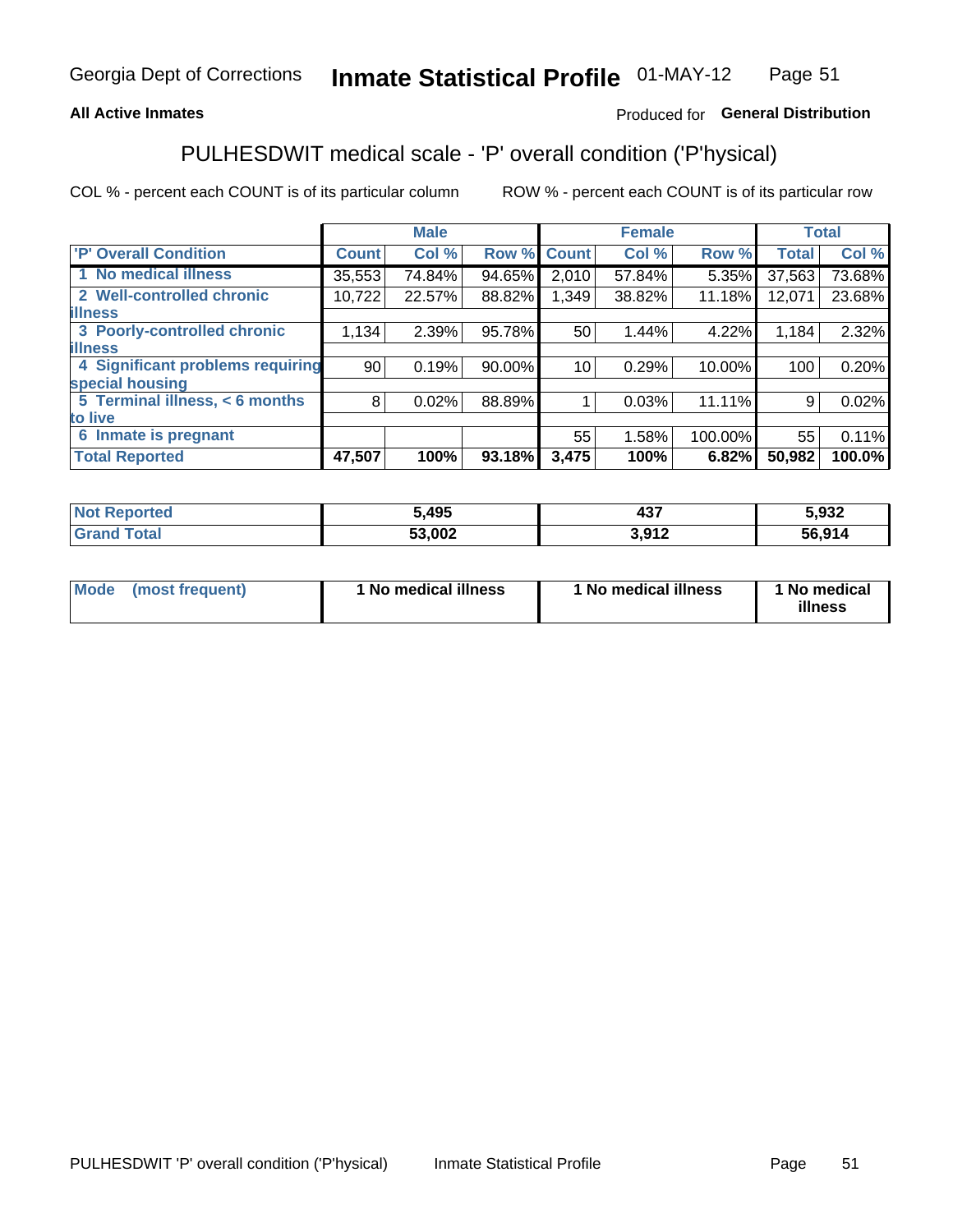#### **All Active Inmates**

### Produced for General Distribution

## PULHESDWIT medical scale - 'U' upper body

COL % - percent each COUNT is of its particular column

|                              |              | <b>Male</b> |         |              | <b>Female</b> |        |              | <b>Total</b> |
|------------------------------|--------------|-------------|---------|--------------|---------------|--------|--------------|--------------|
| <b>U' Upper Body</b>         | <b>Count</b> | Col %       | Row %   | <b>Count</b> | Col %         | Row %  | <b>Total</b> | Col %        |
| 1 Upper bones, joints,       | 45,233       | 95.36%      | 93.23%  | 3,286        | 94.56%        | 6.77%  | 48,519       | 95.30%       |
| muscles all OK               |              |             |         |              |               |        |              |              |
| 2 One or both arms minimally | 1,854        | 3.91%       | 91.56%  | 171          | 4.92%         | 8.44%  | 2,025        | 3.98%        |
| limited                      |              |             |         |              |               |        |              |              |
| 3 One or both arms           | 302          | 0.64%       | 95.87%  | 13           | 0.37%         | 4.13%  | 315          | 0.62%        |
| <b>moderately limited</b>    |              |             |         |              |               |        |              |              |
| 4 One arm disabled,          | 42           | 0.09%       | 89.36%  | 5            | 0.14%         | 10.64% | 47           | 0.09%        |
| paralyzed, or amputated      |              |             |         |              |               |        |              |              |
| 5 Both arms disabled,        | 5            | 0.01%       | 100.00% |              |               |        | 5            | 0.01%        |
| paralyzed, or amputated      |              |             |         |              |               |        |              |              |
| <b>Total Reported</b>        | 47,436       | 100%        | 93.17%  | 3,475        | 100%          | 6.83%  | 50,911       | 100%         |

| <b>Not Reported</b>          | 5,566  | ,,,<br>4د4 | 6,003  |
|------------------------------|--------|------------|--------|
| <b>Total</b><br><b>Grand</b> | 53,002 | 3,912      | 56,914 |

| Mode (most frequent) | 1 Upper bones, joints,<br>muscles all OK | 1 Upper bones, joints,<br>muscles all OK | 1 Upper bones,<br>joints, muscles all<br>ΟK |
|----------------------|------------------------------------------|------------------------------------------|---------------------------------------------|
|----------------------|------------------------------------------|------------------------------------------|---------------------------------------------|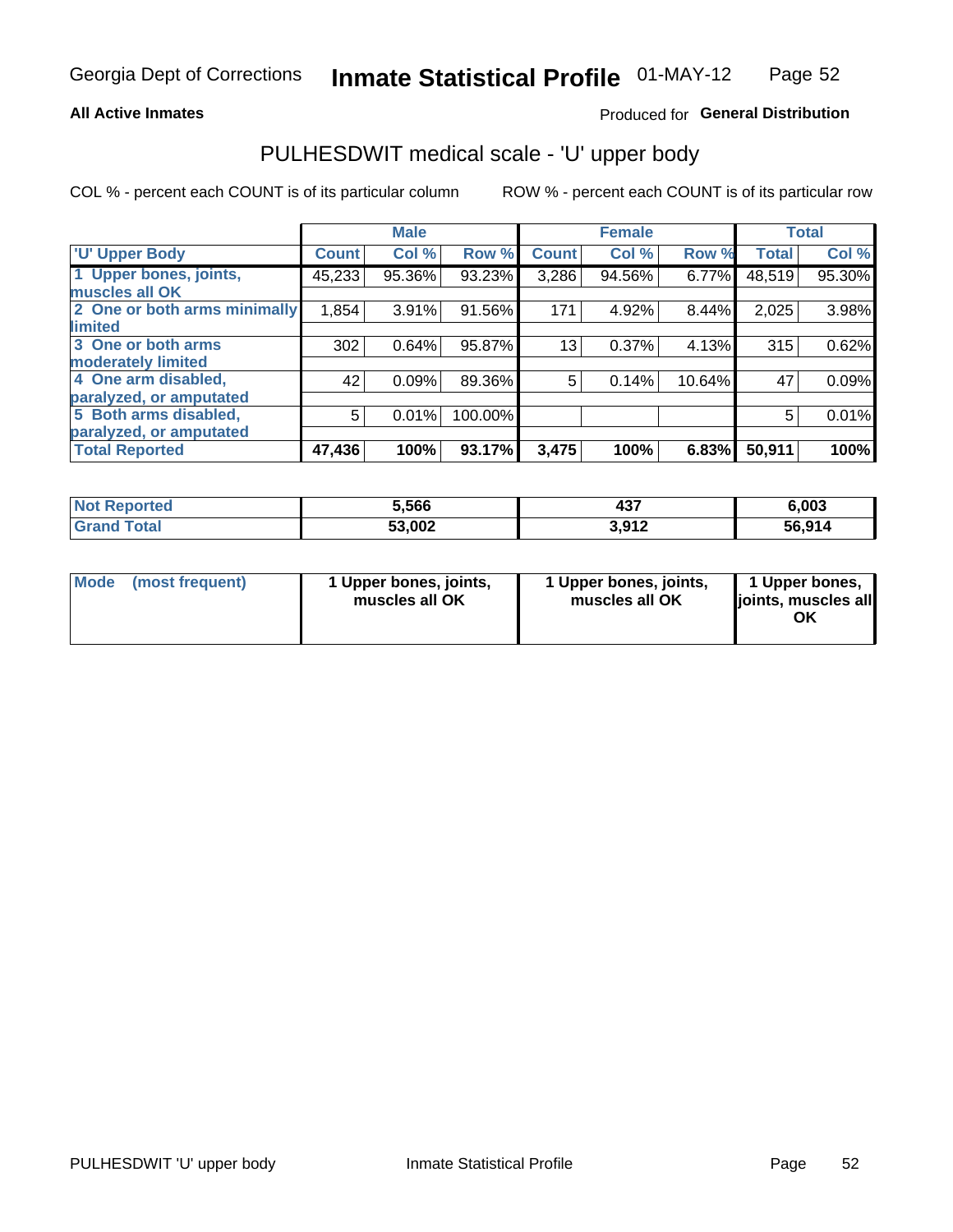#### **All Active Inmates**

### Produced for General Distribution

## PULHESDWIT medical scale - 'L' lower body

COL % - percent each COUNT is of its particular column

|                                |              | <b>Male</b> |        |              | <b>Female</b> |        |              | <b>Total</b> |
|--------------------------------|--------------|-------------|--------|--------------|---------------|--------|--------------|--------------|
| 'L' Lower Body                 | <b>Count</b> | Col %       | Row %  | <b>Count</b> | Col %         | Row %  | <b>Total</b> | Col %        |
| 1 Lower bones, joints,         | 42,008       | 88.56%      | 93.62% | 2,865        | 82.45%        | 6.38%  | 44,873       | 88.14%       |
| muscles all OK                 |              |             |        |              |               |        |              |              |
| 2 One or both legs minimally   | 4,616        | 9.73%       | 88.85% | 579          | 16.66%        | 11.15% | 5,195        | 10.20%       |
| limited                        |              |             |        |              |               |        |              |              |
| 3 One or both legs             | 690          | 1.45%       | 97.18% | 20           | 0.58%         | 2.82%  | 710          | 1.39%        |
| moderately limited             |              |             |        |              |               |        |              |              |
| 4 One leg disabled, paralyzed, | 112          | 0.24%       | 91.80% | 10           | 0.29%         | 8.20%  | 122          | 0.24%        |
| or amputated                   |              |             |        |              |               |        |              |              |
| 5 Both legs disabled,          | 9            | 0.02%       | 90.00% |              | 0.03%         | 10.00% | 10           | 0.02%        |
| paralyzed, or amputated        |              |             |        |              |               |        |              |              |
| <b>Total Reported</b>          | 47,435       | 100%        | 93.17% | 3,475        | 100%          | 6.83%  | 50,910       | 100%         |

| <b>Not Reported</b>          | 5,567  | ,,,<br>4د4 | 6.004  |
|------------------------------|--------|------------|--------|
| <b>Total</b><br><b>Grand</b> | 53,002 | 3,912      | 56,914 |

| Mode | (most frequent) | 1 Lower bones, joints,<br>muscles all OK | I Lower bones, joints,<br>muscles all OK | 1 Lower bones,<br>joints, muscles all<br>ΟK |
|------|-----------------|------------------------------------------|------------------------------------------|---------------------------------------------|
|------|-----------------|------------------------------------------|------------------------------------------|---------------------------------------------|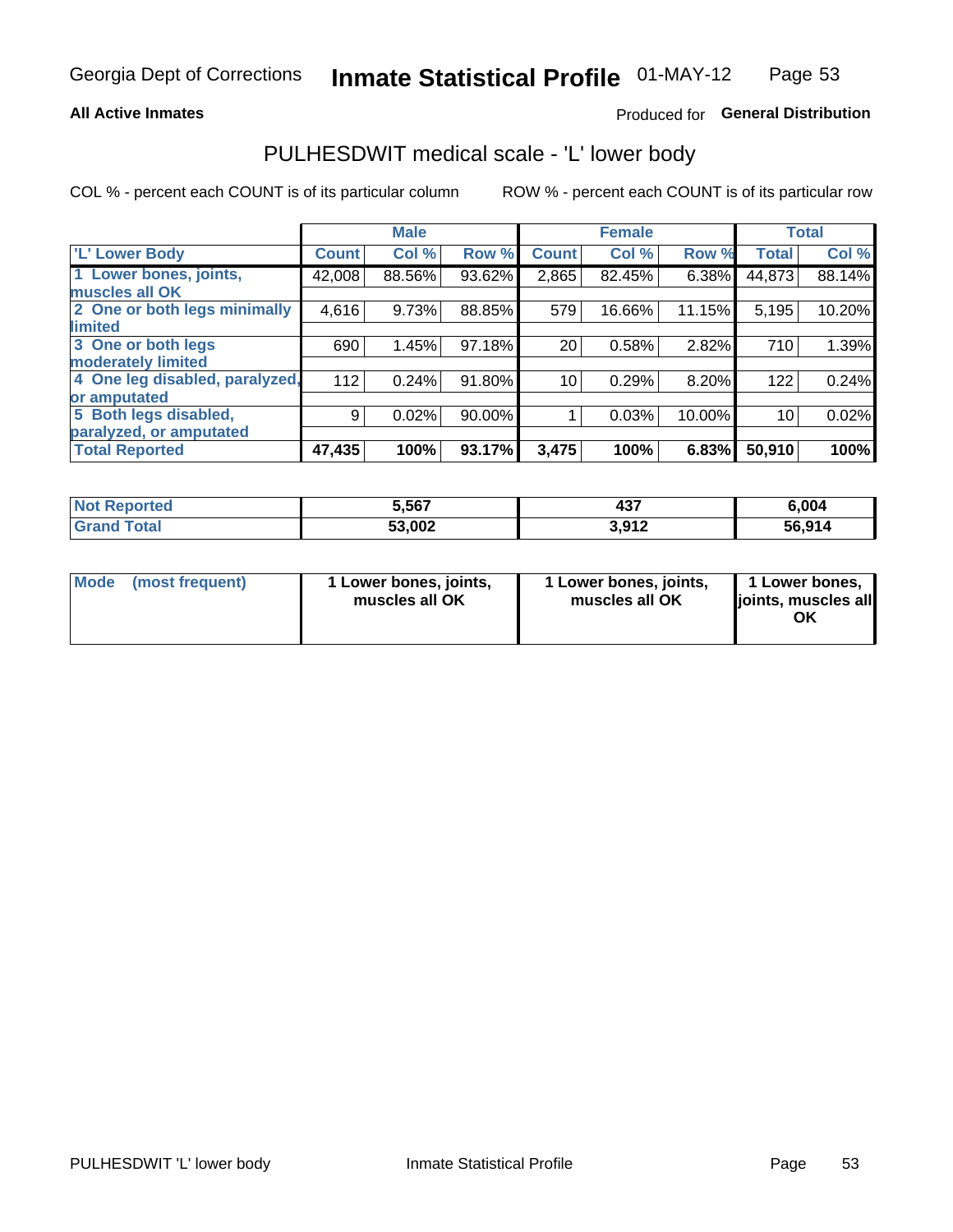#### **All Active Inmates**

### Produced for General Distribution

## PULHESDWIT medical scale - 'H' hearing

COL % - percent each COUNT is of its particular column

|                                |              | <b>Male</b> |         |             | <b>Female</b> |       | <b>Total</b> |        |
|--------------------------------|--------------|-------------|---------|-------------|---------------|-------|--------------|--------|
| <b>'H' Hearing</b>             | <b>Count</b> | Col %       |         | Row % Count | Col %         | Row % | <b>Total</b> | Col %  |
| 1 Normal hearing both ears     | 46,803       | 98.69%      | 93.16%  | 3,437       | 98.96%        | 6.84% | 50,240       | 98.71% |
| 2 Some loss in one ear with    | 488          | 1.03%       | 93.85%  | 32          | 0.92%         | 6.15% | 520          | 1.02%  |
| other OK, or mild loss in both |              |             |         |             |               |       |              |        |
| 3 Total loss in one ear with   | 103          | 0.22%       | 97.17%  | 3           | 0.09%         | 2.83% | 106          | 0.21%  |
| mild loss in other             |              |             |         |             |               |       |              |        |
| 4 Severe loss in both ears     | 19           | 0.04%       | 100.00% |             |               |       | 19           | 0.04%  |
| 5 Total loss in both ears,     | 12           | 0.03%       | 92.31%  |             | 0.03%         | 7.69% | 13           | 0.03%  |
| requiring special housing      |              |             |         |             |               |       |              |        |
| <b>Total Reported</b>          | 47,425       | 100%        | 93.18%  | 3,473       | 100%          | 6.82% | 50,898       | 100.0% |

| <b>Not Reno</b> | ----   | n o   | 04C     |
|-----------------|--------|-------|---------|
| anorted and     | 5,57.  | 435   | 0.U I 0 |
| Γotal           | 53,002 | 3,912 | 56,914  |

| Mode (most frequent) | 1 Normal hearing both ears 1 Normal hearing both ears 1 Normal hearing | both ears |
|----------------------|------------------------------------------------------------------------|-----------|
|                      |                                                                        |           |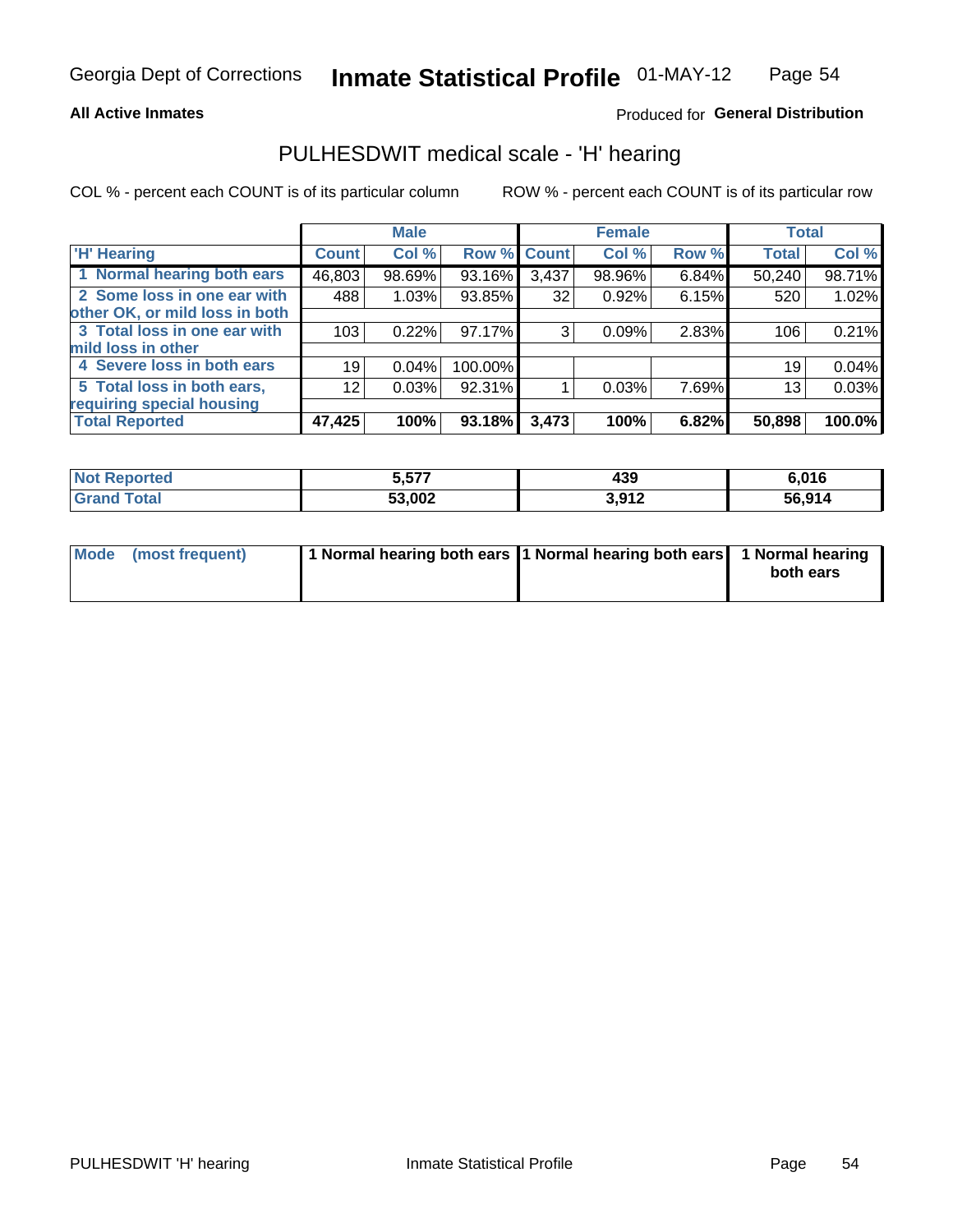#### **All Active Inmates**

### Produced for General Distribution

## PULHESDWIT medical scale - 'E' vision

COL % - percent each COUNT is of its particular column

|                                 |                    | <b>Male</b> |         |              | <b>Female</b> |        |              | <b>Total</b> |
|---------------------------------|--------------------|-------------|---------|--------------|---------------|--------|--------------|--------------|
| 'E' Vision                      | Count <sup>'</sup> | Col %       | Row %   | <b>Count</b> | Col %         | Row %  | <b>Total</b> | Col %        |
| 1 Correctable to 20/40 in both  | 38,045             | 81.76%      | 95.32%  | .870         | 53.95%        | 4.68%  | 39,915       | 79.83%       |
| eyes                            |                    |             |         |              |               |        |              |              |
| 2 Correctable to 20/70 in one   | 7,485              | 16.09%      | 83.48%  | .481         | 42.73%        | 16.52% | 8,966        | 17.93%       |
| eye, may be blind in other      |                    |             |         |              |               |        |              |              |
| 3 Correctable to 20/200 in one  | 858                | 1.84%       | 89.00%  | 106          | 3.06%         | 11.00% | 964          | 1.93%        |
| eye, may be blind in other      |                    |             |         |              |               |        |              |              |
| 4 One eye not correctable to    | 130                | 0.28%       | 93.53%  | 9            | 0.26%         | 6.47%  | 139          | 0.28%        |
| 20/200, other may be blind      |                    |             |         |              |               |        |              |              |
| 5 Blind in both eyes, requiring | 13                 | 0.03%       | 100.00% |              |               |        | 13           | 0.03%        |
| special housing                 |                    |             |         |              |               |        |              |              |
| <b>Total Reported</b>           | 46,531             | 100%        | 93.07%  | 3,466        | 100%          | 6.93%  | 49,997       | 100%         |

| <b>Not Reported</b> | A7 <sup>4</sup> | 446             | 6,917  |
|---------------------|-----------------|-----------------|--------|
| Total               | 53,002          | 2012<br>J.J I Z | 56,914 |

| Mode (most frequent) | 1 Correctable to 20/40 in both<br>eves | 1 Correctable to 20/40 in   1 Correctable to  <br>both eves | 20/40 in both eyes |  |
|----------------------|----------------------------------------|-------------------------------------------------------------|--------------------|--|
|                      |                                        |                                                             |                    |  |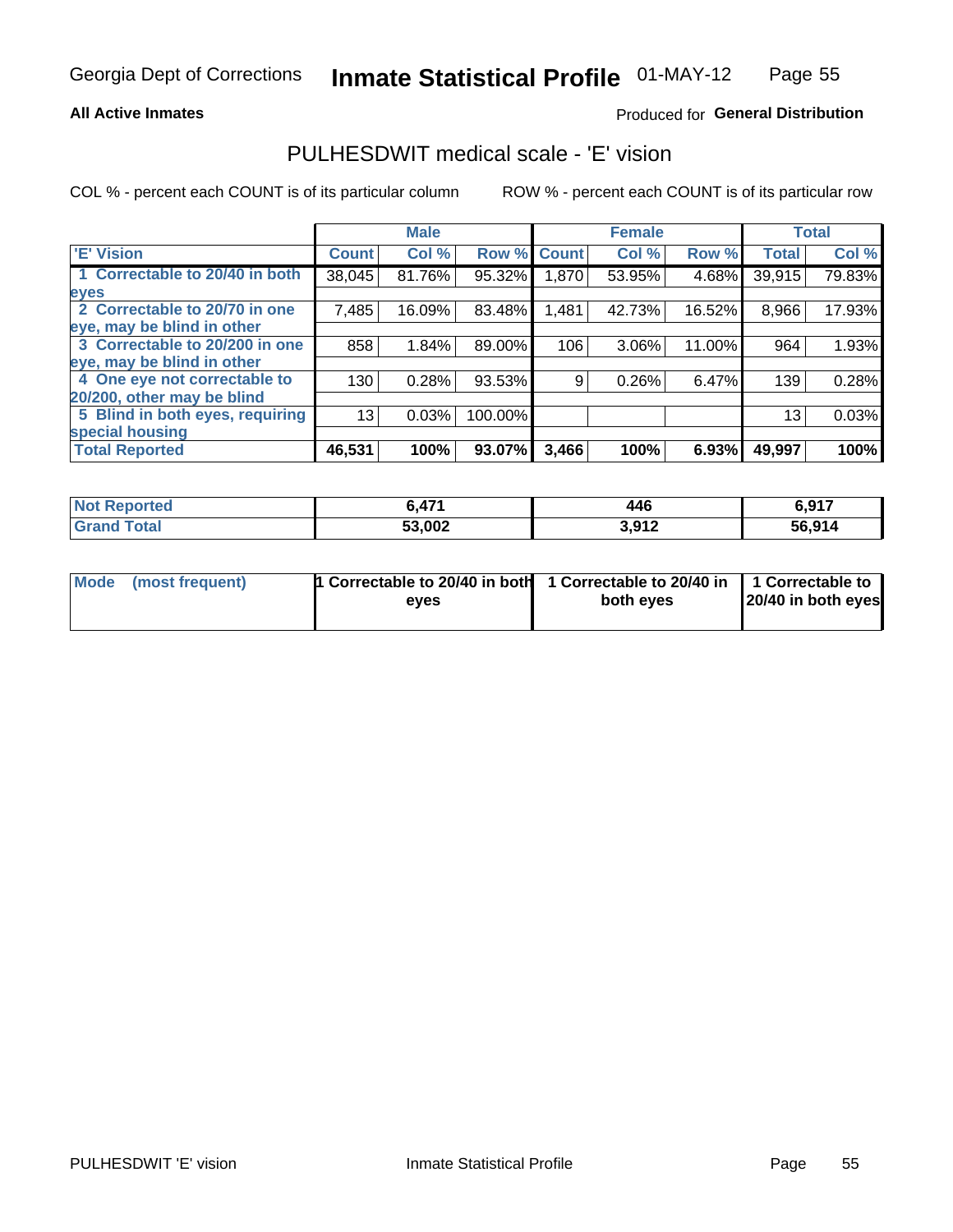#### **All Active Inmates**

### Produced for General Distribution

## PULHESDWIT medical scale - 'S' pSychiatric

COL % - percent each COUNT is of its particular column

|                                        |              | <b>Male</b> |        |              | <b>Female</b> |        |              | <b>Total</b> |
|----------------------------------------|--------------|-------------|--------|--------------|---------------|--------|--------------|--------------|
| 'S' pSychiatric                        | <b>Count</b> | Col %       | Row %  | <b>Count</b> | Col %         | Row %  | <b>Total</b> | Col %        |
| 1 No impairment or disorders           | 40,519       | 86.29%      | 95.42% | 1,944        | 56.91%        | 4.58%  | 42,463       | 84.30%       |
| 2 Stable, or in remission, or          | 4,941        | 10.52%      | 77.35% | 1,447        | 42.36%        | 22.65% | 6,388        | 12.68%       |
| mild impairment or retardation         |              |             |        |              |               |        |              |              |
| 3 Requires moderate inpatient          | 1,240        | 2.64%       | 98.57% | 18           | 0.53%         | 1.43%  | 1,258        | 2.50%        |
| treatment                              |              |             |        |              |               |        |              |              |
| 4 Requires intensive inpatient         | 235          | 0.50%       | 97.51% | 6            | 0.18%         | 2.49%  | 241          | 0.48%        |
| treatment                              |              |             |        |              |               |        |              |              |
| <b>5 Requires Crisis Stabilization</b> | 23           | 0.05%       | 95.83% |              | 0.03%         | 4.17%  | 24           | 0.05%        |
| Unit (CSU) inpatient care              |              |             |        |              |               |        |              |              |
| <b>Total Reported</b>                  | 46,958       | 100%        | 93.22% | 3,416        | 100%          | 6.78%  | 50,374       | 100.0%       |

| <b>Not Reported</b>   | 044.ة  | 496              | 6,540  |
|-----------------------|--------|------------------|--------|
| Total<br><b>Grand</b> | 53,002 | 2.012<br>J.J I 4 | 56,914 |

| Mode<br>1 No impairment or disorders<br>(most frequent) | 1 No impairment or<br>disorders | 1 No impairment or<br>disorders |
|---------------------------------------------------------|---------------------------------|---------------------------------|
|---------------------------------------------------------|---------------------------------|---------------------------------|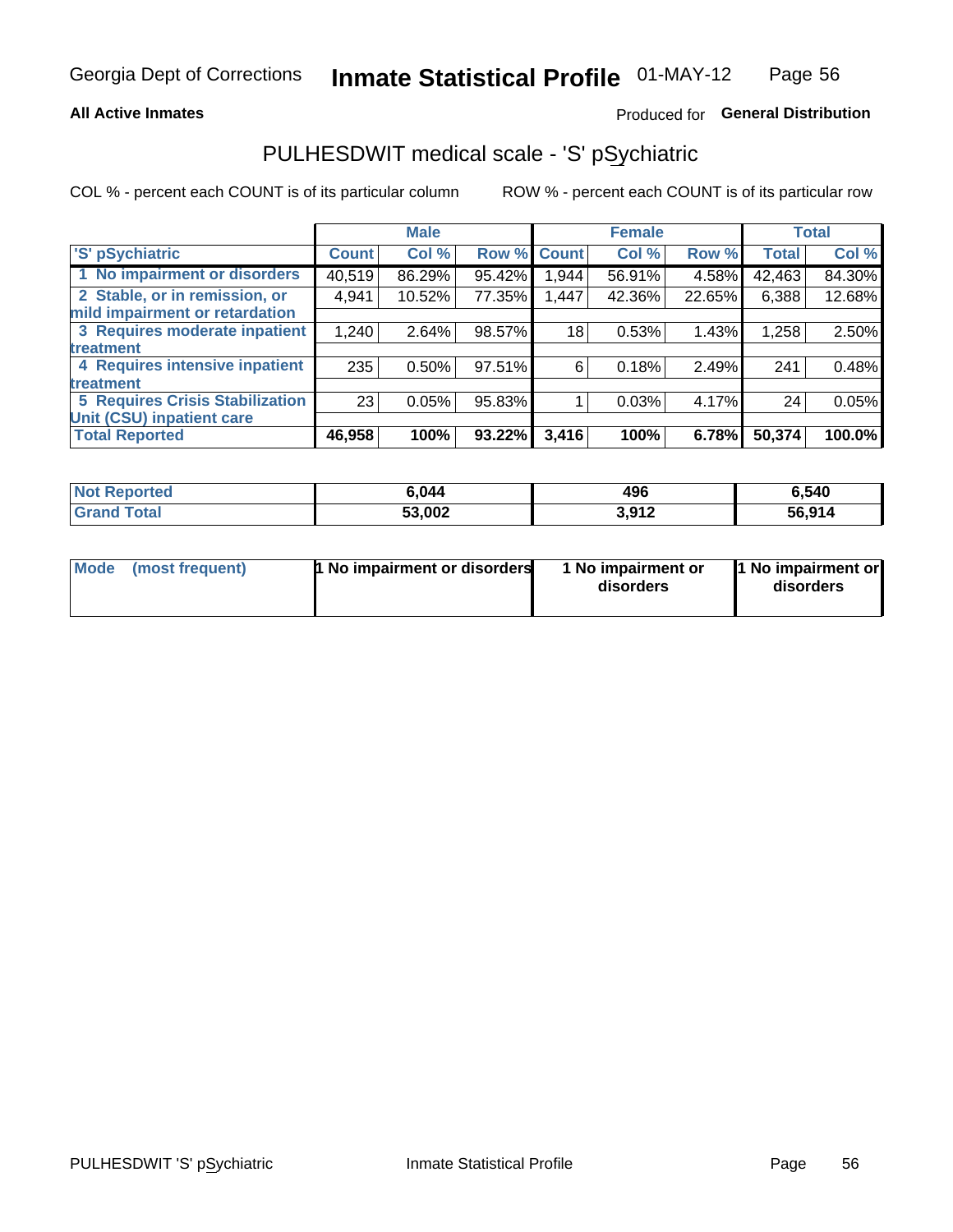#### **All Active Inmates**

### Produced for General Distribution

## PULHESDWIT medical scale - 'D' dental

COL % - percent each COUNT is of its particular column

|                                 |              | <b>Male</b> |         |             | <b>Female</b> |       |              | <b>Total</b> |
|---------------------------------|--------------|-------------|---------|-------------|---------------|-------|--------------|--------------|
| <b>D'</b> Dental                | <b>Count</b> | Col %       |         | Row % Count | Col %         | Row % | <b>Total</b> | Col %        |
| 1 Minimal routine dental health | 23,361       | 52.17%      | 91.65%  | 2,128       | 62.04%        | 8.35% | 25,489       | 52.87%       |
| <b>needs</b>                    |              |             |         |             |               |       |              |              |
| 2 Moderate cavities and/or gum  | 16,019       | 35.77%      | 93.71%  | 1,076       | 31.37%        | 6.29% | 17,095       | 35.46%       |
| disease                         |              |             |         |             |               |       |              |              |
| 3 Extensive gum disease         | 5,386        | 12.03%      | 95.97%  | 226         | 6.59%         | 4.03% | 5,612        | 11.64%       |
| and/or widespread decay         |              |             |         |             |               |       |              |              |
| 4 Urgent need for dental        | 11           | 0.02%       | 100.00% |             |               |       | 11           | 0.02%        |
| <b>services</b>                 |              |             |         |             |               |       |              |              |
| 5 Life-threatening disease or   | 2            | 0.01%       | 100.00% |             |               |       | 2            | 0.01%        |
| extreme pain or infection       |              |             |         |             |               |       |              |              |
| <b>Total Reported</b>           | 44,779       | 100%        | 92.89%  | 3,430       | 100%          | 7.11% | 48,209       | 100%         |

| <b>Not Reported</b>     | 8,223  | 482   | 8,705  |
|-------------------------|--------|-------|--------|
| <b>Total</b><br>' Grand | 53,002 | 3,912 | 56,914 |

| 1 Minimal routine dental<br>Mode<br>(most frequent)<br>health needs | 1 Minimal routine dental 1 Minimal routine<br>health needs | dental health<br>needs |
|---------------------------------------------------------------------|------------------------------------------------------------|------------------------|
|---------------------------------------------------------------------|------------------------------------------------------------|------------------------|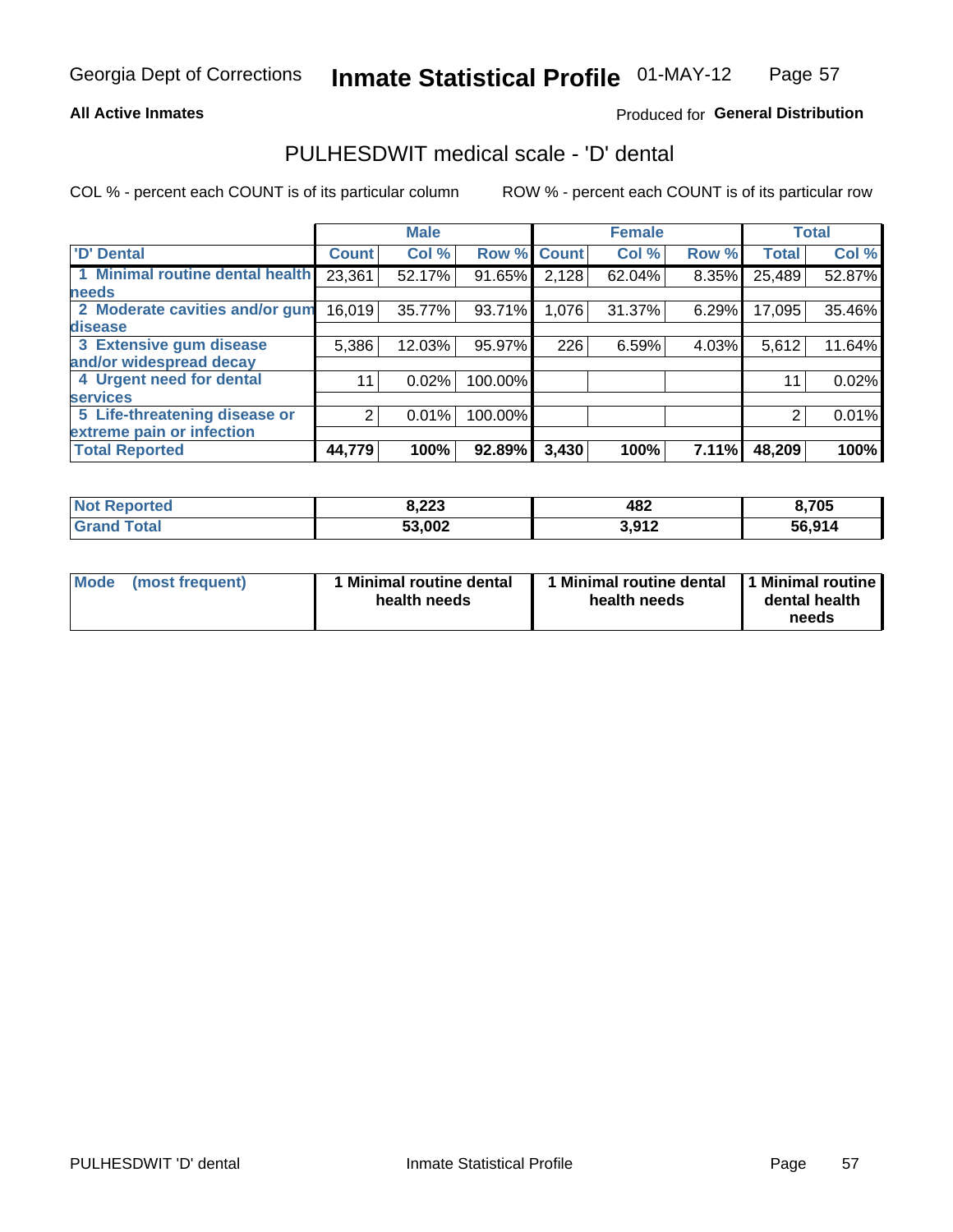#### **All Active Inmates**

### Produced for General Distribution

## PULHESDWIT medical scale - 'W' work ability

COL % - percent each COUNT is of its particular column

|                                 |              | <b>Male</b> |           |              | <b>Female</b> |        |              | <b>Total</b> |
|---------------------------------|--------------|-------------|-----------|--------------|---------------|--------|--------------|--------------|
| <b>W'</b> work ability          | <b>Count</b> | Col %       | Row %     | <b>Count</b> | Col %         | Row %  | <b>Total</b> | Col %        |
| 1 Unrestricted work or activity | 39,479       | 83.24%      | 93.31%    | 2,829        | 81.41%        | 6.69%  | 42,308       | 83.12%       |
| 2 Minor restrictions on type of | 6,299        | 13.28%      | 92.25%    | 529          | 15.22%        | 7.75%  | 6,828        | 13.41%       |
| <b>work</b>                     |              |             |           |              |               |        |              |              |
| 3 Moderate restrictions on type | 1,066        | 2.25%       | 95.09%    | 55           | 1.58%         | 4.91%  | 1,121        | 2.20%        |
| lof work                        |              |             |           |              |               |        |              |              |
| 4 Major restrictions on type of | 396          | 0.83%       | $90.83\%$ | 40           | 1.15%         | 9.17%  | 436          | 0.86%        |
| <b>work</b>                     |              |             |           |              |               |        |              |              |
| 5 Cannot work under any         | 187          | 0.39%       | 89.47%    | 22           | 0.63%         | 10.53% | 209          | 0.41%        |
| <b>circumstances</b>            |              |             |           |              |               |        |              |              |
| <b>Total Reported</b>           | 47,427       | 100%        | 93.17%    | 3,475        | 100%          | 6.83%  | 50,902       | 100%         |

| <b>Not Reported</b>   | 5,575  | 437   | 6,012  |
|-----------------------|--------|-------|--------|
| Total<br><b>Grand</b> | 53,002 | 3,912 | 56,914 |

| Mode            | 1 Unrestricted work or | 1 Unrestricted work or | 1 Unrestricted   |
|-----------------|------------------------|------------------------|------------------|
| (most frequent) | activity               | activity               | work or activity |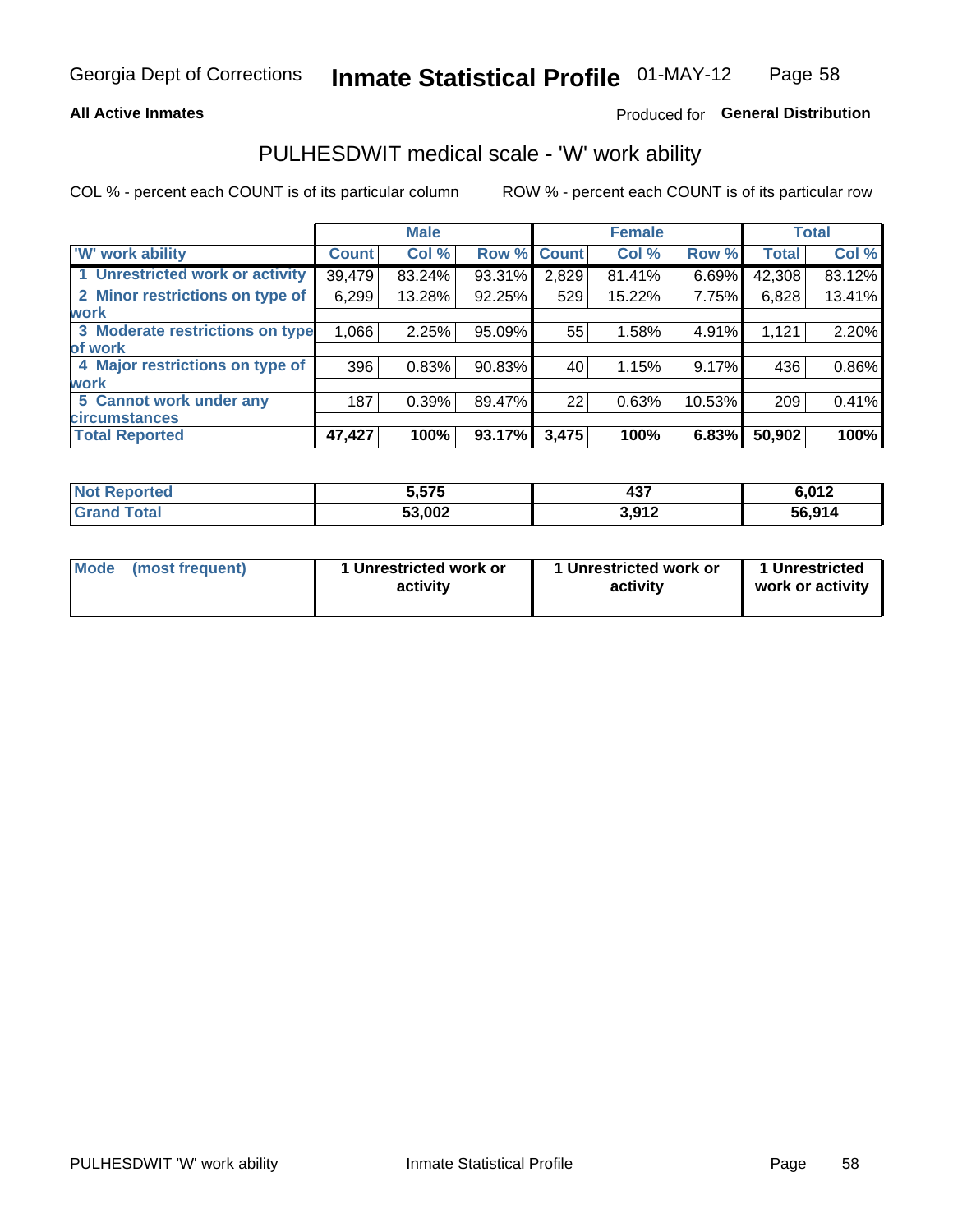#### **All Active Inmates**

### Produced for General Distribution

## PULHESDWIT medical scale - 'I' impairment

COL % - percent each COUNT is of its particular column

|                                   |              | <b>Male</b> |         |             | <b>Female</b> |       |              | <b>Total</b> |
|-----------------------------------|--------------|-------------|---------|-------------|---------------|-------|--------------|--------------|
| 'l' Impairment                    | <b>Count</b> | Col %       |         | Row % Count | Col %         | Row % | <b>Total</b> | Col %        |
| 1 No impairments or               | 47,097       | 99.33%      | 93.19%  | 3,441       | 99.11%        | 6.81% | 50,538       | 99.31%       |
| disabilities                      |              |             |         |             |               |       |              |              |
| 2 Wheelchair-bound but            | 230          | 0.49%       | 90.55%  | 24          | 0.69%         | 9.45% | 254          | 0.50%        |
| otherwise OK                      |              |             |         |             |               |       |              |              |
| <b>3 Needs low-level Assisted</b> | 42           | 0.09%       | 93.33%  | 3           | 0.09%         | 6.67% | 45           | 0.09%        |
| Living (level I)                  |              |             |         |             |               |       |              |              |
| 4 Needs moderate Assisted         |              | 0.01%       | 100.00% |             |               |       |              | 0.01%        |
| Living (level II)                 |              |             |         |             |               |       |              |              |
| <b>5 Needs maximal Assisted</b>   | 41           | 0.09%       | 91.11%  | 4           | 0.12%         | 8.89% | 45           | 0.09%        |
| <b>Living (level III)</b>         |              |             |         |             |               |       |              |              |
| <b>Total Reported</b>             | 47,417       | 100%        | 93.18%  | 3,472       | 100%          | 6.82% | 50,889       | 100%         |

| orted             | 5,585  | 440                     | 6,025  |
|-------------------|--------|-------------------------|--------|
| <sup>™</sup> ota⊾ | 53,002 | <b>042</b> י<br>J.J I L | 56.914 |

| Mode | (most frequent) | 1 No impairments or<br>disabilities | 1 No impairments or<br>disabilities | 1 No impairments<br>or disabilities |
|------|-----------------|-------------------------------------|-------------------------------------|-------------------------------------|
|------|-----------------|-------------------------------------|-------------------------------------|-------------------------------------|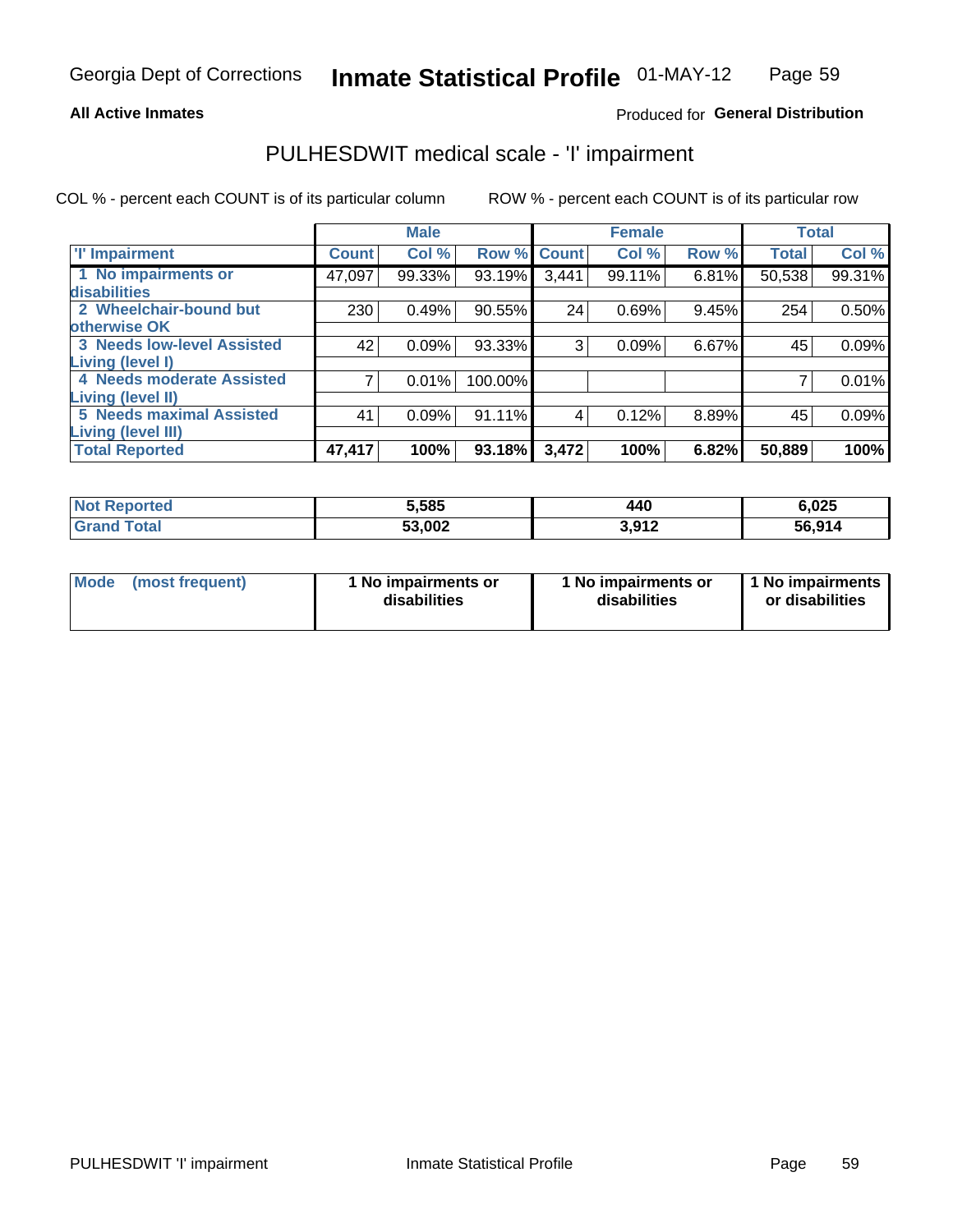#### **All Active Inmates**

### Produced fo General Distribution

## PULHESDWIT medical scale - 'T' transportability

COL % - percent each COUNT is of its particular column

|                              |              | <b>Male</b> |         |              | <b>Female</b> |        |              | <b>Total</b> |
|------------------------------|--------------|-------------|---------|--------------|---------------|--------|--------------|--------------|
| <b>T' Transportability</b>   | <b>Count</b> | Col %       | Row %   | <b>Count</b> | Col %         | Row %  | <b>Total</b> | Col %        |
| 1 Can be transported in any  | 47,221       | 99.57%      | 93.20%  | 3,443        | 99.57%        | 6.80%  | 50,664       | 99.57%       |
| ordinary approved vehicle    |              |             |         |              |               |        |              |              |
| 2 Wheelchair-bound, not      | 51           | 0.11%       | 86.44%  | 8            | 0.23%         | 13.56% | 59           | 0.12%        |
| needing special vehicle      |              |             |         |              |               |        |              |              |
| 3 Wheelchair-bound, requires | 9            | 0.02%       | 100.00% |              |               |        | 9            | 0.02%        |
| special vehicle              |              |             |         |              |               |        |              |              |
| 4 Needs specially-equipped   | 4            | 0.01%       | 100.00% |              |               |        | 4            | 0.01%        |
| medical vehicle              |              |             |         |              |               |        |              |              |
| <b>5 Requires ambulance</b>  | 140          | 0.30%       | 95.24%  | 7            | 0.20%         | 4.76%  | 147          | 0.29%        |
| transport                    |              |             |         |              |               |        |              |              |
| <b>Total Reported</b>        | 47,425       | 100%        | 93.20%  | 3,458        | 100%          | 6.80%  | 50,883       | 100.0%       |

| orted       | 5,577  | 454  | 6,031  |
|-------------|--------|------|--------|
| <b>otal</b> | 53,002 | 2012 | 56.914 |

|  | Mode (most frequent) | 1 Can be transported in any 1 Can be transported in any<br>ordinary approved vehicle   ordinary approved vehicle   transported in any |  | 1 Can be<br>  ordinary approved  <br>vehicle |
|--|----------------------|---------------------------------------------------------------------------------------------------------------------------------------|--|----------------------------------------------|
|--|----------------------|---------------------------------------------------------------------------------------------------------------------------------------|--|----------------------------------------------|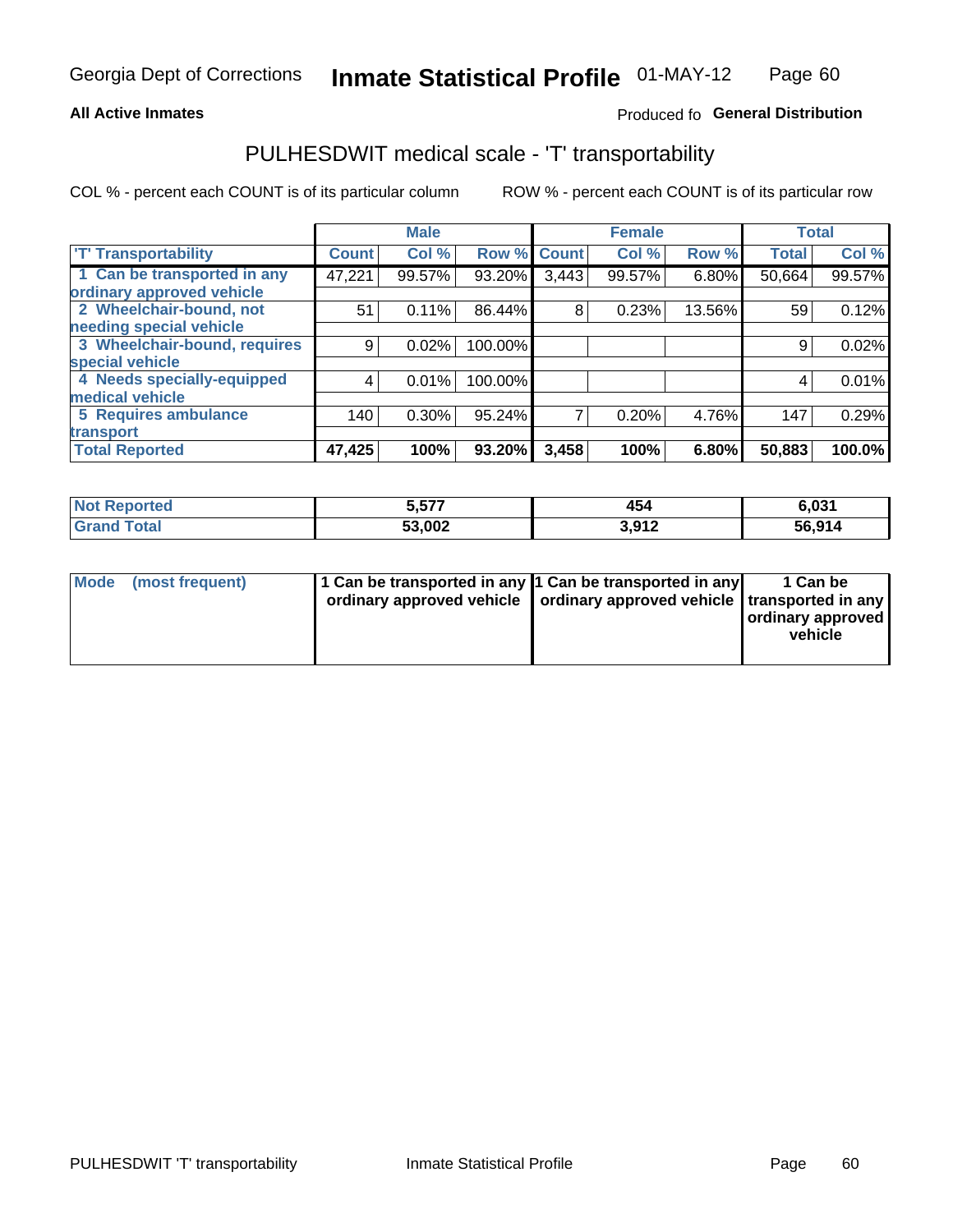### **All Active Inmates**

### Produced for General Distribution

### Criminality in family, self-reported

COL % - percent each COUNT is of its particular column

|                              |              | <b>Male</b> |        |              | <b>Female</b> |          |                    | <b>Total</b> |
|------------------------------|--------------|-------------|--------|--------------|---------------|----------|--------------------|--------------|
| <b>Criminality In Family</b> | <b>Count</b> | Col %       | Row %  | <b>Count</b> | Col %         | Row %    | Total <sub>1</sub> | Col %        |
| Yes, criminality in family   | 5.765        | $22.84\%$   | 93.38% | 409'         | 38.58%        | $6.62\%$ | 6.174              | 23.48%       |
| No criminality in family     | 19.473       | 77.16%      | 96.77% | 651          | 61.42%        |          | 3.23% 20,124       | 76.52%       |
| <b>Total Reported</b>        | 25,238       | 100%        | 95.97% | 1,060        | 100%          |          | 4.03% 26,298       | 100%         |

| <b>Not Reported</b> | 27.764 | 2,852 | 30.616 |
|---------------------|--------|-------|--------|
| <b>Total</b>        | 53,002 | 3,912 | 56.914 |

|  | Mode (most frequent) | No criminality in family | No criminality in family | No criminality in<br>family |
|--|----------------------|--------------------------|--------------------------|-----------------------------|
|--|----------------------|--------------------------|--------------------------|-----------------------------|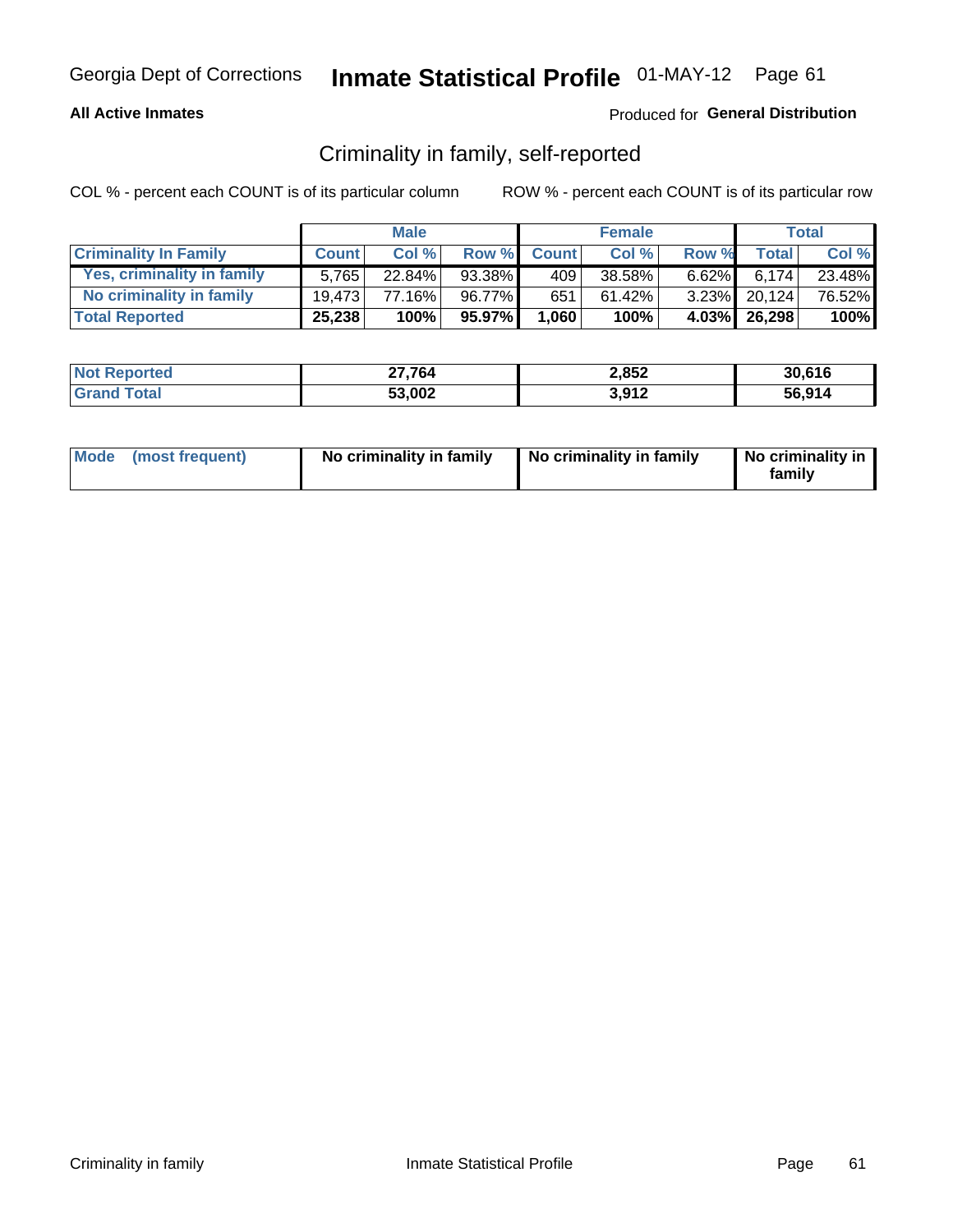#### **All Active Inmates**

### Produced for General Distribution

### Alcoholism in family, self-reported

COL % - percent each COUNT is of its particular column

|                             |              | <b>Male</b> |        |              | <b>Female</b> |          |                 | Total   |
|-----------------------------|--------------|-------------|--------|--------------|---------------|----------|-----------------|---------|
| <b>Alcoholism In Family</b> | <b>Count</b> | Col%        | Row %  | <b>Count</b> | Col%          | Row %    | <b>Total</b>    | Col %   |
| Yes, alcoholism in family   | 3.633        | $14.39\%$   | 93.54% | 251          | 23.68%        | $6.46\%$ | 3.884           | 14.77%  |
| No alcoholism in family     | 21.605       | $85.61\%$   | 96.39% | 809          | 76.32%        |          | $3.61\%$ 22.414 | 85.23%  |
| <b>Total Reported</b>       | 25,238       | 100%        | 95.97% | 1,060        | 100%          |          | 4.03% 26,298    | $100\%$ |

| <b>Not Reported</b> | 27,764 | 2,852 | 30.616 |
|---------------------|--------|-------|--------|
| Гоtа                | 53,002 | 3,912 | 56.914 |

|  | Mode (most frequent) | No alcoholism in family | No alcoholism in family | No alcoholism in<br>family |
|--|----------------------|-------------------------|-------------------------|----------------------------|
|--|----------------------|-------------------------|-------------------------|----------------------------|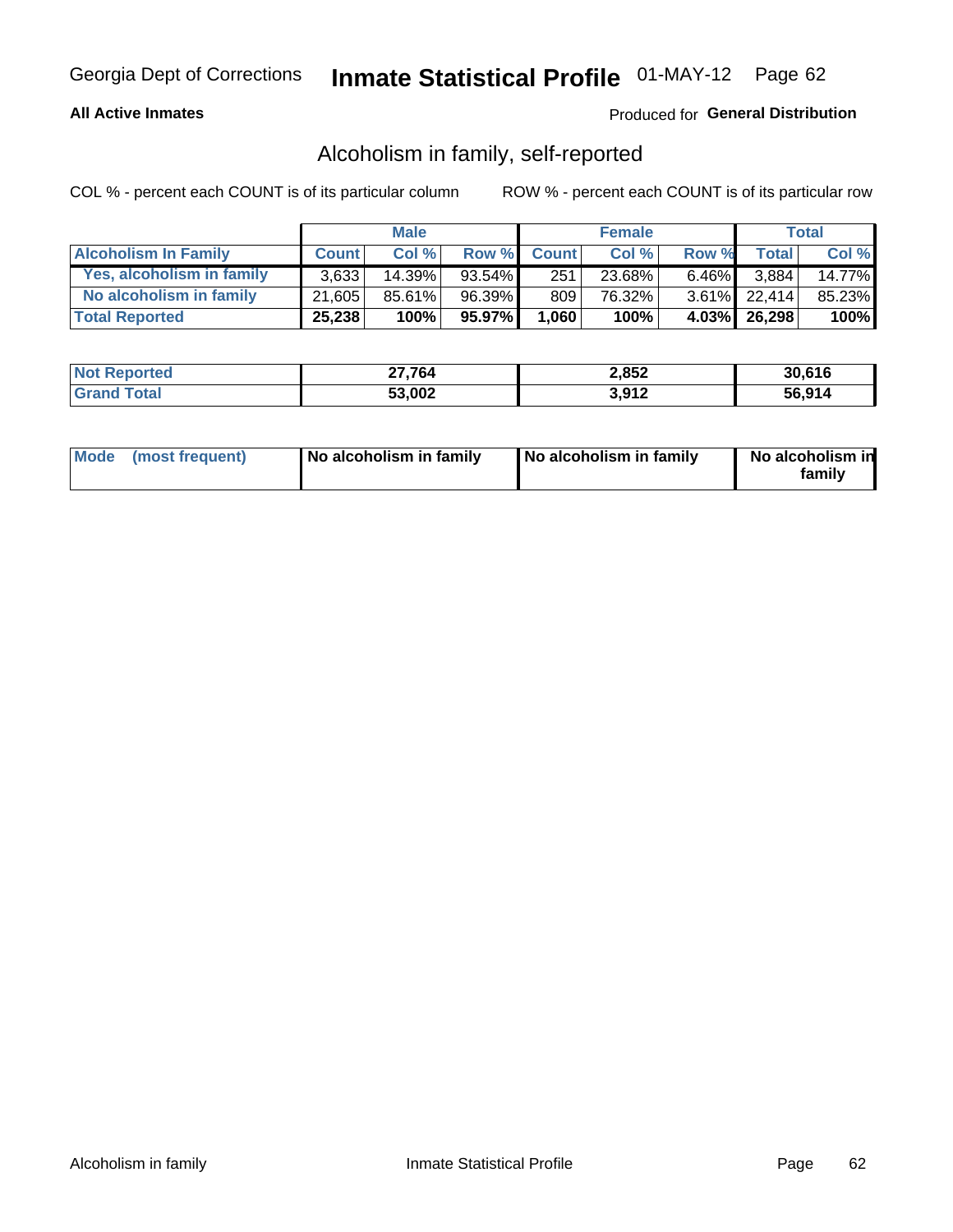#### **All Active Inmates**

### Produced for General Distribution

### Drug abuse in family, self-reported

COL % - percent each COUNT is of its particular column

|                           |              | <b>Male</b> |        |              | <b>Female</b> |           |              | <b>Total</b> |
|---------------------------|--------------|-------------|--------|--------------|---------------|-----------|--------------|--------------|
| Drug Abuse In Family      | <b>Count</b> | Col%        | Row %  | <b>Count</b> | Col%          | Row %     | <b>Total</b> | Col %        |
| Yes, drug abuse in family | 2,035        | $8.06\%$    | 89.81% | 231          | 21.79%        | $10.19\%$ | 2,266        | 8.62%        |
| No drug abuse in family   | 23,203       | $91.94\%$   | 96.55% | 829          | 78.21%        | $3.45\%$  | 24,032       | 91.38%       |
| <b>Total Reported</b>     | 25,238       | 100%        | 95.97% | 1.060        | 100%          | $4.03\%$  | 26,298       | 100%         |

| <b>Not Reported</b> | 27,764 | 2,852 | 30.616 |
|---------------------|--------|-------|--------|
| Гоtа                | 53,002 | 3,912 | 56.914 |

|  | Mode (most frequent) | No drug abuse in family | No drug abuse in family | No drug abuse in<br>familv |
|--|----------------------|-------------------------|-------------------------|----------------------------|
|--|----------------------|-------------------------|-------------------------|----------------------------|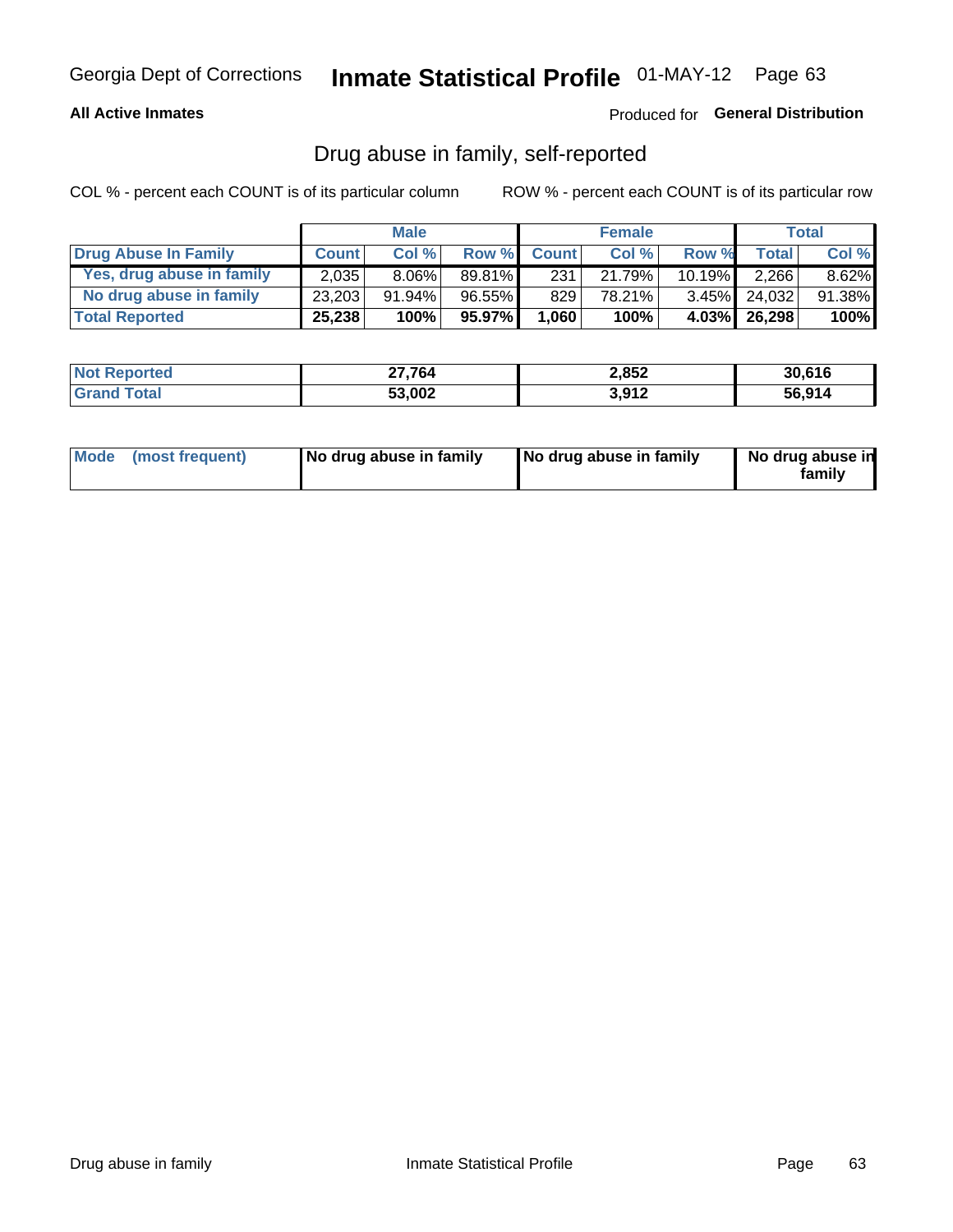#### **All Active Inmates**

### Produced for General Distribution

## Subjected to frequent beatings, self-reported

COL % - percent each COUNT is of its particular column

|                                   |              | <b>Male</b> |        |              | <b>Female</b> |           |              | Total  |
|-----------------------------------|--------------|-------------|--------|--------------|---------------|-----------|--------------|--------|
| <b>Frequent beatings</b>          | <b>Count</b> | Col %       | Row %  | <b>Count</b> | Col %         | Row %     | <b>Total</b> | Col%   |
| <b>Yes, subjected to frequent</b> | 1,134        | 4.49%       | 86.56% | 176          | 16.60%        | $13.44\%$ | 1,310        | 4.98%  |
| <b>beatings</b>                   |              |             |        |              |               |           |              |        |
| Not subjected to frequent         | 24.104       | 95.51%      | 96.46% | 884          | 83.40%        | $3.54\%$  | 24,988       | 95.02% |
| <b>beatings</b>                   |              |             |        |              |               |           |              |        |
| <b>Total Reported</b>             | 25,238       | 100%        | 95.97% | 1,060        | 100%          | $4.03\%$  | 26,298       | 100%   |

| <b>Not Reported</b> | 27.764 | 2,852 | 30,616 |
|---------------------|--------|-------|--------|
| <b>Grand Total</b>  | 53,002 | 3,912 | 56,914 |

| Mode (most frequent) | Not subjected to frequent<br>beatings | Not subjected to frequent<br>beatings | Not subjected to<br><b>frequent beatings</b> |
|----------------------|---------------------------------------|---------------------------------------|----------------------------------------------|
|                      |                                       |                                       |                                              |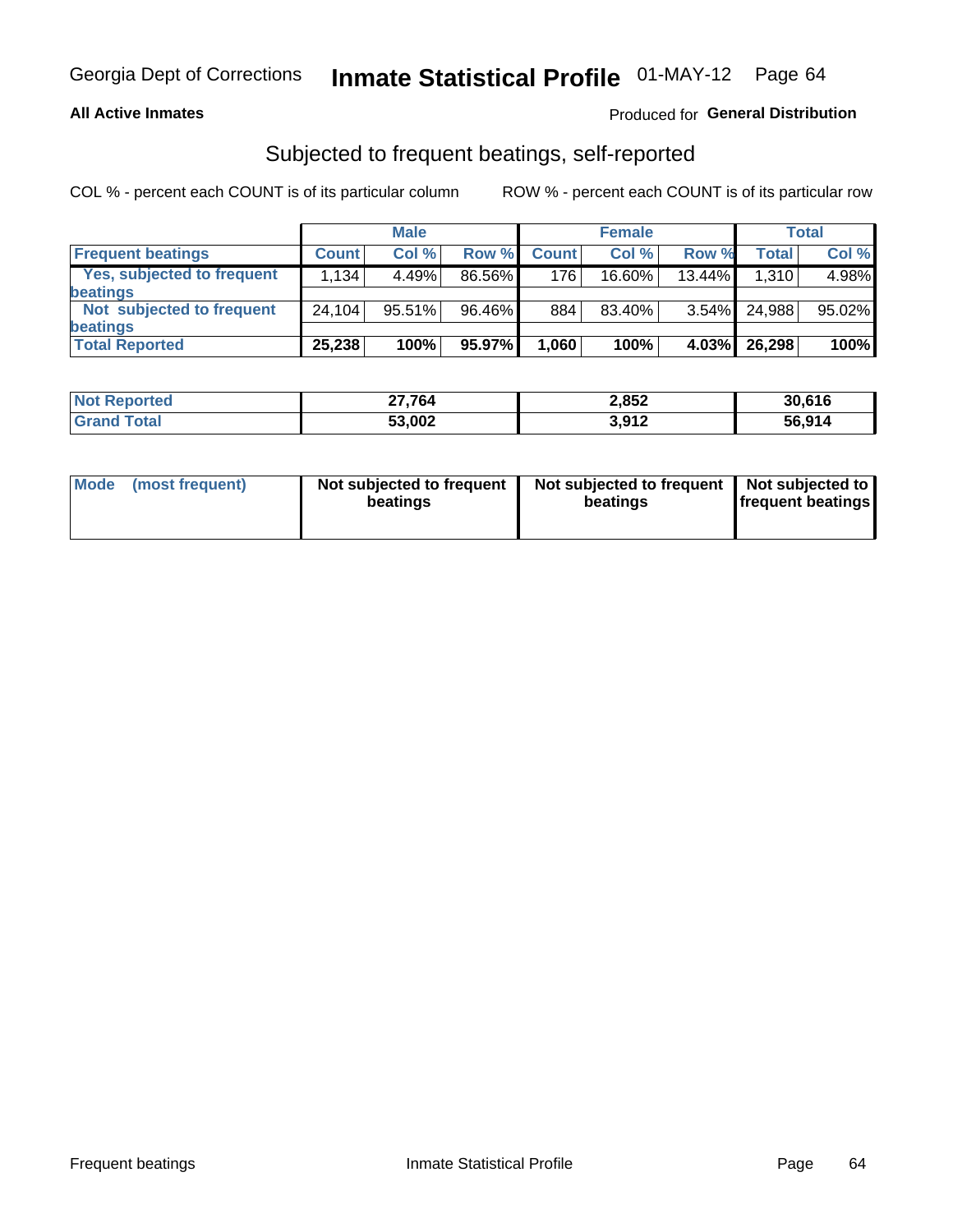#### **All Active Inmates**

### Produced for General Distribution

### Father absent during inmate's childhood

COL % - percent each COUNT is of its particular column

|                           |              | <b>Male</b> |           |              | <b>Female</b> |          |              | Total  |
|---------------------------|--------------|-------------|-----------|--------------|---------------|----------|--------------|--------|
| <b>Father Absent</b>      | <b>Count</b> | Col%        | Row %     | <b>Count</b> | Col %         | Row %    | <b>Total</b> | Col %  |
| Yes, father was absent    | 11.999       | 47.54%      | 96.84%    | 391          | 36.89%        | $3.16\%$ | 12.390       | 47.11% |
| No, father was not absent | 13.239       | 52.46%      | $95.19\%$ | 669          | 63.11%        | $4.81\%$ | 13.908       | 52.89% |
| <b>Total Reported</b>     | 25,238       | 100%        | 95.97%    | 1,060        | 100%          | $4.03\%$ | 26,298       | 100%   |

| <b>Not Reported</b> | ∠7,764 | 2,852 | 30,616 |
|---------------------|--------|-------|--------|
| <b>Srand Total</b>  | 53,002 | 3,912 | 56,914 |

|  | Mode (most frequent) | No, father was not absent No, father was not absent |  | No, father was not<br>absent |
|--|----------------------|-----------------------------------------------------|--|------------------------------|
|--|----------------------|-----------------------------------------------------|--|------------------------------|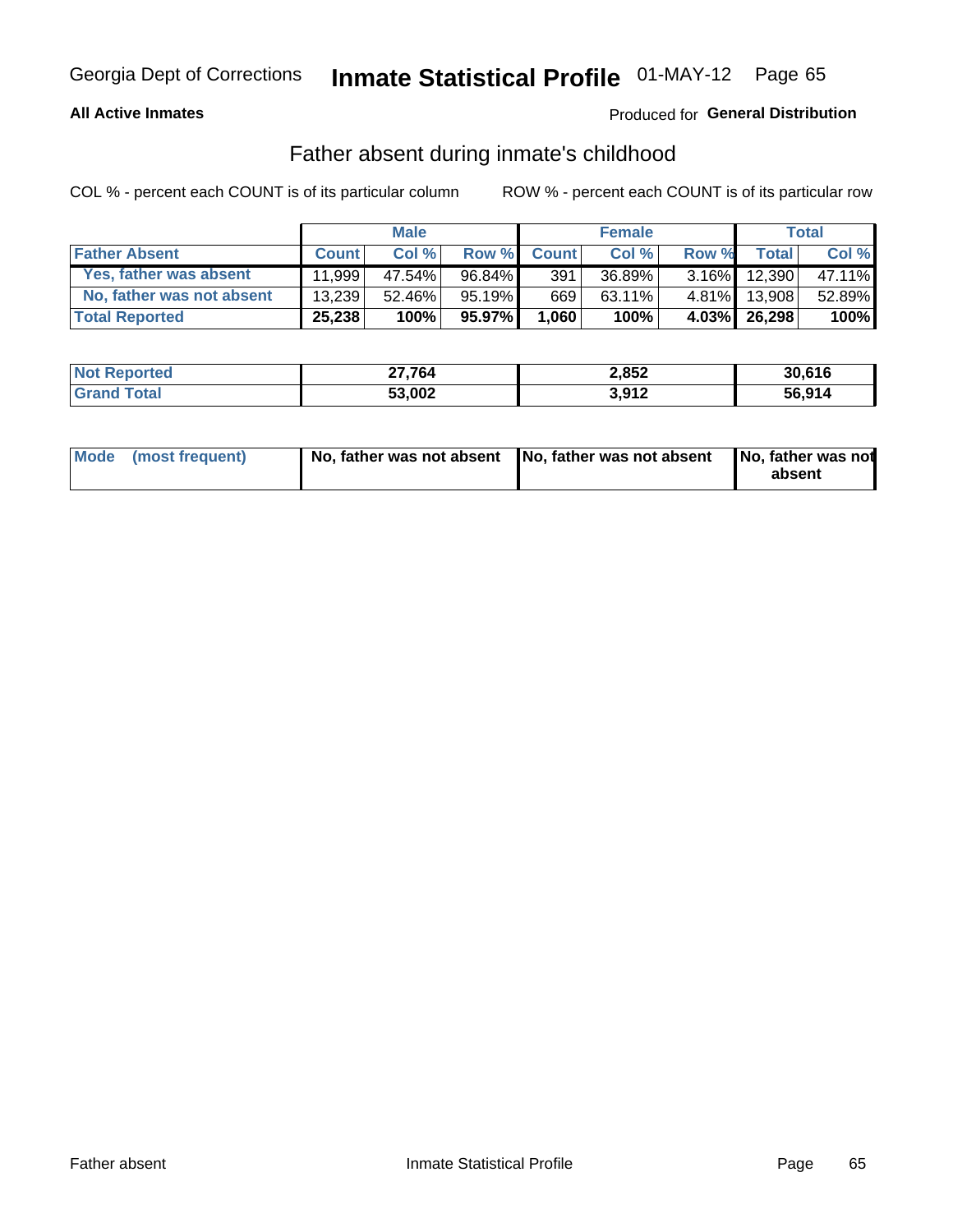#### **All Active Inmates**

### Produced for General Distribution

### Mother absent during inmate's childhood

COL % - percent each COUNT is of its particular column

|                           |              | <b>Male</b> |           |              | <b>Female</b> |          |                | Total  |
|---------------------------|--------------|-------------|-----------|--------------|---------------|----------|----------------|--------|
| <b>Mother Absent</b>      | <b>Count</b> | Col%        | Row %     | <b>Count</b> | Col %         | Row %    | <b>Total</b> I | Col %  |
| Yes, mother was absent    | 3.165        | $12.54\%$   | $95.94\%$ | 134          | 12.64%        | $4.06\%$ | 3,299          | 12.54% |
| No, mother was not absent | 22.073       | 87.46%      | 95.97%    | 926          | 87.36%        | $4.03\%$ | 22,999         | 87.46% |
| <b>Total Reported</b>     | 25,238       | 100%        | 95.97%    | 1,060        | 100%          |          | 4.03% 26,298   | 100%   |

| <b>Not Reported</b> | 27.764 | 2,852 | 30.616 |
|---------------------|--------|-------|--------|
| <b>Total</b>        | 53,002 | 3,912 | 56.914 |

| Mode (most frequent) | No, mother was not absent   No, mother was not absent   No, mother was | not absent |
|----------------------|------------------------------------------------------------------------|------------|
|                      |                                                                        |            |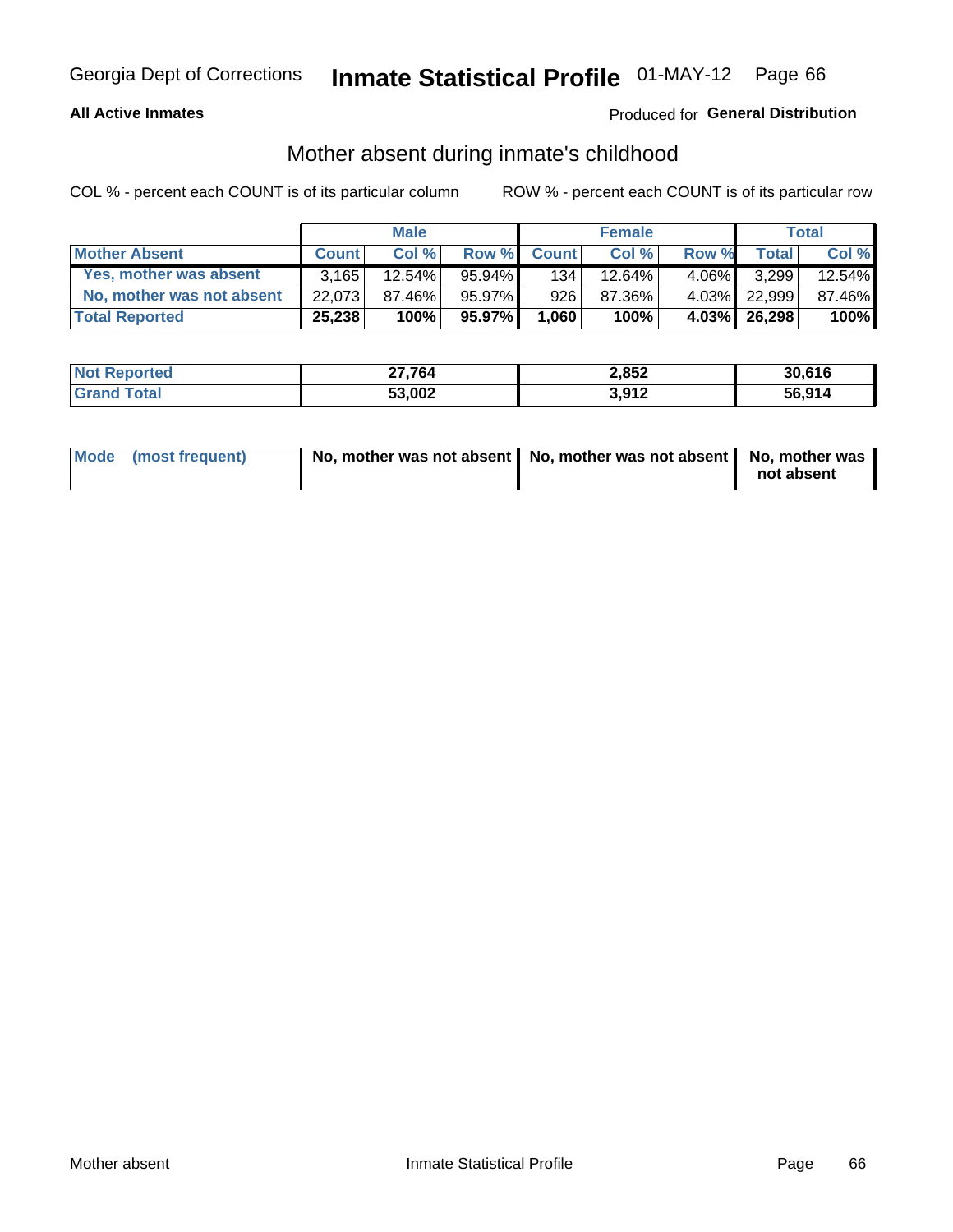#### **All Active Inmates**

### Produced for General Distribution

### Inmate diagnosed as manipulative

COL % - percent each COUNT is of its particular column

|                       |              | <b>Male</b> |           |              | <b>Female</b> |          |              | Total  |
|-----------------------|--------------|-------------|-----------|--------------|---------------|----------|--------------|--------|
| <b>Manipulative</b>   | <b>Count</b> | Col %       | Row %     | <b>Count</b> | Col%          | Row %    | <b>Total</b> | Col %  |
| Yes, manipulative     | 4.800        | $20.01\%$   | $99.65\%$ | 17           | $.60\%$       | $0.35\%$ | 4.817        | 19.23% |
| No, not manipulative  | 19.188       | 79.99%      | 94.84%    | 1,043        | 98.40%        | $5.16\%$ | 20.231       | 80.77% |
| <b>Total Reported</b> | 23,988       | 100%        | 95.77%    | 1,060        | 100%          | $4.23\%$ | 25,048       | 100%   |

| <b>Not</b><br>Reported | 29,014 | 2,852 | 31,866 |
|------------------------|--------|-------|--------|
| .'otal                 | 53,002 | 3,912 | 56.914 |

|  | Mode (most frequent) | No, not manipulative | No, not manipulative | No. not<br><b>I</b> manipulative |
|--|----------------------|----------------------|----------------------|----------------------------------|
|--|----------------------|----------------------|----------------------|----------------------------------|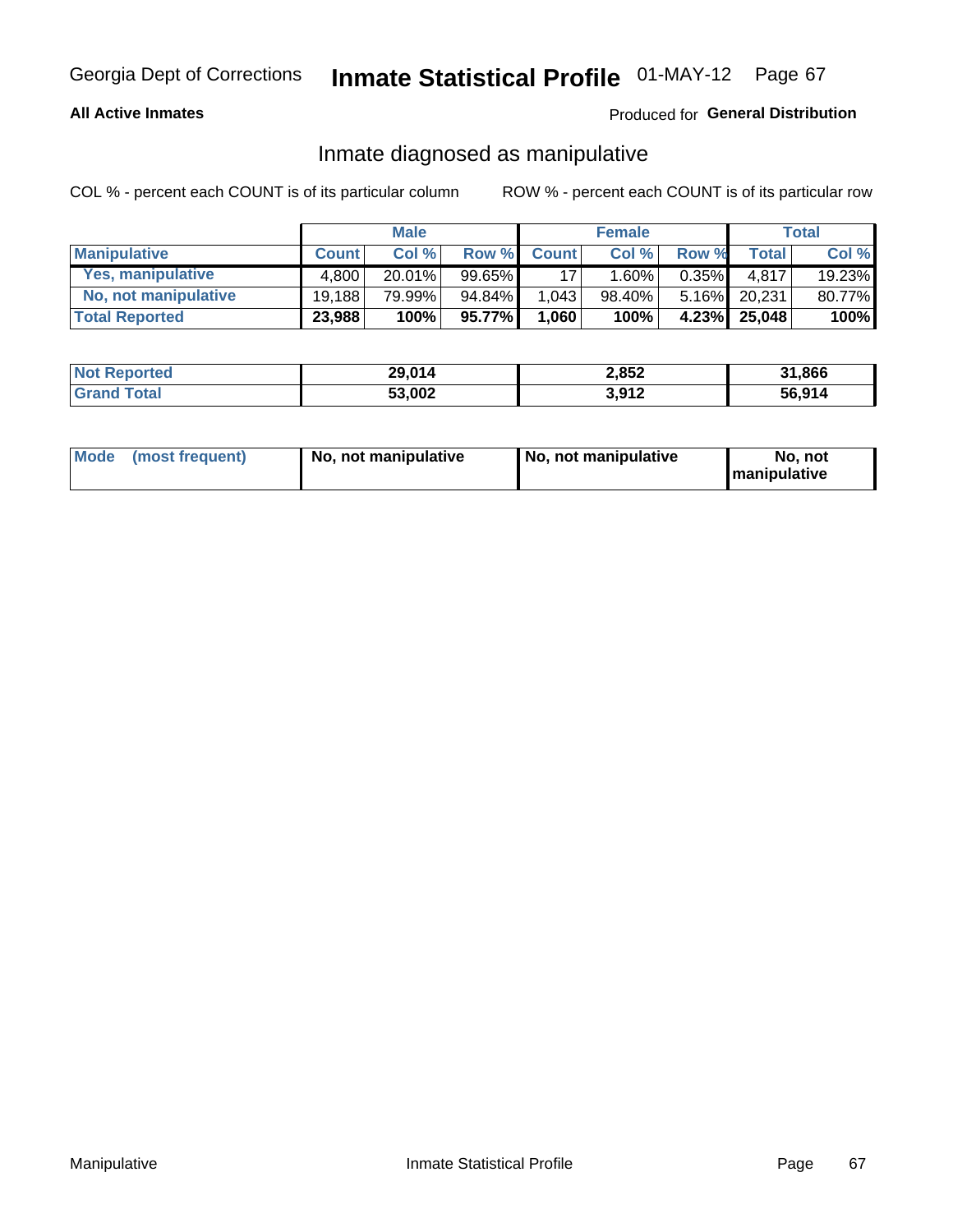#### **All Active Inmates**

#### Produced for General Distribution

### Inmate diagnosed as assaultive

COL % - percent each COUNT is of its particular column

|                           |              | <b>Male</b> |        |              | <b>Female</b> |          |              | Total  |
|---------------------------|--------------|-------------|--------|--------------|---------------|----------|--------------|--------|
| <b>Assaultive</b>         | <b>Count</b> | Col%        | Row %  | <b>Count</b> | Col %         | Row %    | Total        | Col %  |
| Yes, assaultive           | 13.116       | 54.68%      | 95.78% | 578          | 54.53%        | $4.22\%$ | 13.694       | 54.67% |
| <b>No, not assaultive</b> | 10.872       | 45.32%      | 95.75% | 482          | 45.47%        | $4.25\%$ | 11,354       | 45.33% |
| <b>Total Reported</b>     | 23,988       | 100%        | 95.77% | 1,060        | 100%          |          | 4.23% 25,048 | 100%   |

| <b>Not Reported</b> | 29,014 | 2,852 | 31,866 |
|---------------------|--------|-------|--------|
| <b>fotal</b>        | 53,002 | 3,912 | 56.914 |

| <b>Mode</b><br>(most frequent)<br>Yes, assaultive | Yes, assaultive | <b>Yes, assaultive</b> |
|---------------------------------------------------|-----------------|------------------------|
|---------------------------------------------------|-----------------|------------------------|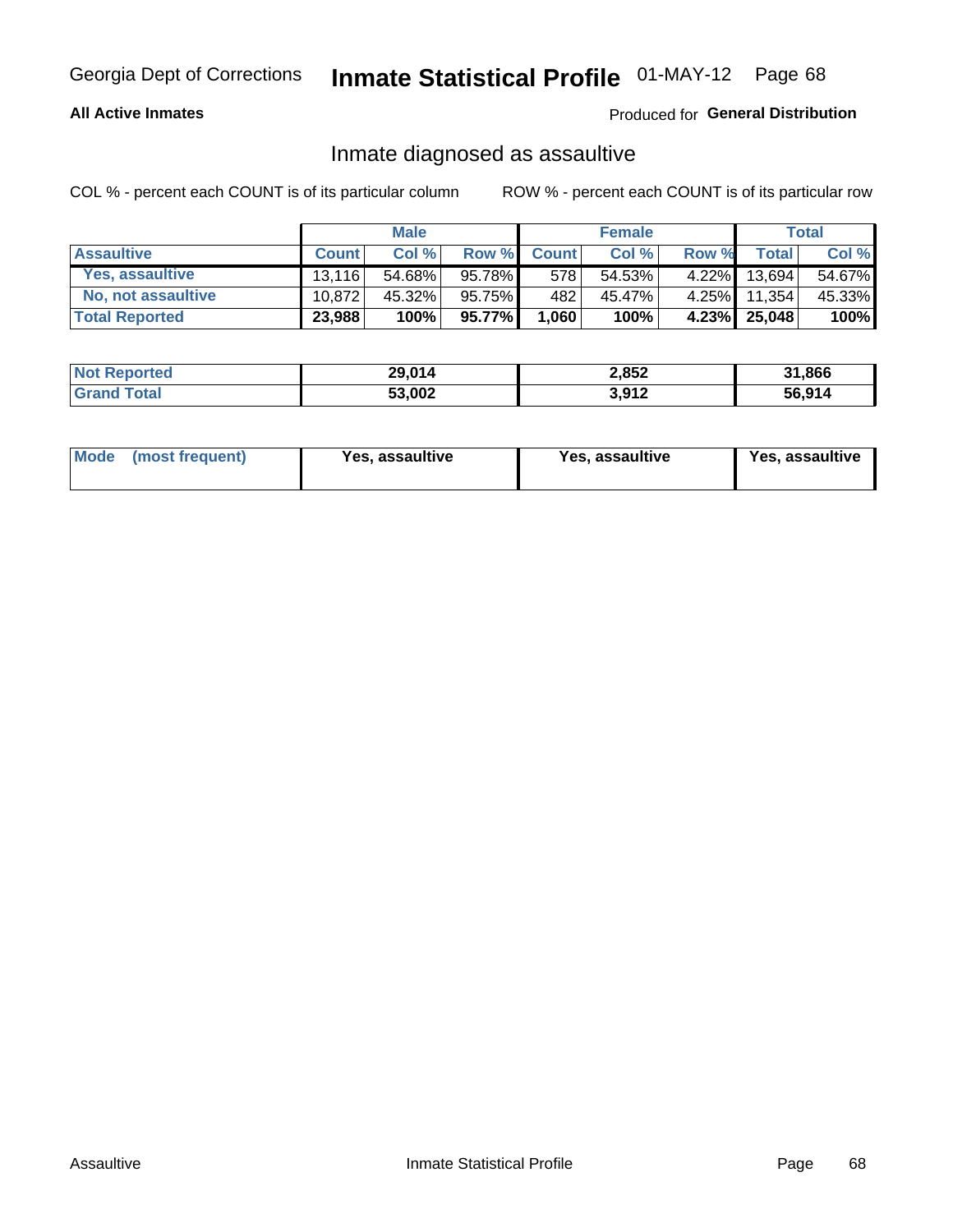# Inmate Statistical Profile 01-MAY-12 Page 69

**All Active Inmates** 

#### **Produced for General Distribution**

## Number of prior Georgia incarcerations

COL % - percent each COUNT is of its particular column

|                                       |              | <b>Male</b> |                    |       | <b>Female</b> |       |        | <b>Total</b> |
|---------------------------------------|--------------|-------------|--------------------|-------|---------------|-------|--------|--------------|
| <b>Num of Prior GA Incarcerations</b> | <b>Count</b> | Col %       | <b>Row % Count</b> |       | Col %         | Row % | Total  | Col %        |
| $\bf{0}$                              | 30,917       | 58.33%      | 91.75%             | 2,779 | 71.04%        | 8.25% | 33,696 | 59.21%       |
|                                       | 9,338        | 17.62%      | 94.79%             | 513   | 13.11%        | 5.21% | 9,851  | 17.31%       |
| $\mathbf{2}$                          | 5,121        | 9.66%       | 94.87%             | 277   | 7.08%         | 5.13% | 5,398  | 9.48%        |
| 3                                     | 3,067        | 5.79%       | 95.55%             | 143   | 3.66%         | 4.45% | 3,210  | 5.64%        |
| 4                                     | 1,863        | 3.51%       | 95.39%             | 90    | 2.30%         | 4.61% | 1,953  | 3.43%        |
| 5                                     | 1,146        | 2.16%       | 96.46%             | 42'   | 1.07%         | 3.54% | 1,188  | 2.09%        |
| <b>More Than 5</b>                    | 1,550        | 2.92%       | 95.80%             | 68    | 1.74%         | 4.20% | 1,618  | 2.84%        |
| <b>Total Reported</b>                 | 53,002       | 100%        | 93.13%             | 3,912 | 100%          | 6.87% | 56,914 | 100%         |

| <b>Not</b><br>Reported |        |                |        |  |
|------------------------|--------|----------------|--------|--|
| Total<br>'Grand        | 53,002 | 1 04 מ<br>- 14 | 56,914 |  |

| Mean (average)       | .00 | .oa | .98 |
|----------------------|-----|-----|-----|
| Median (middle)      |     |     |     |
| Mode (most frequent) |     |     |     |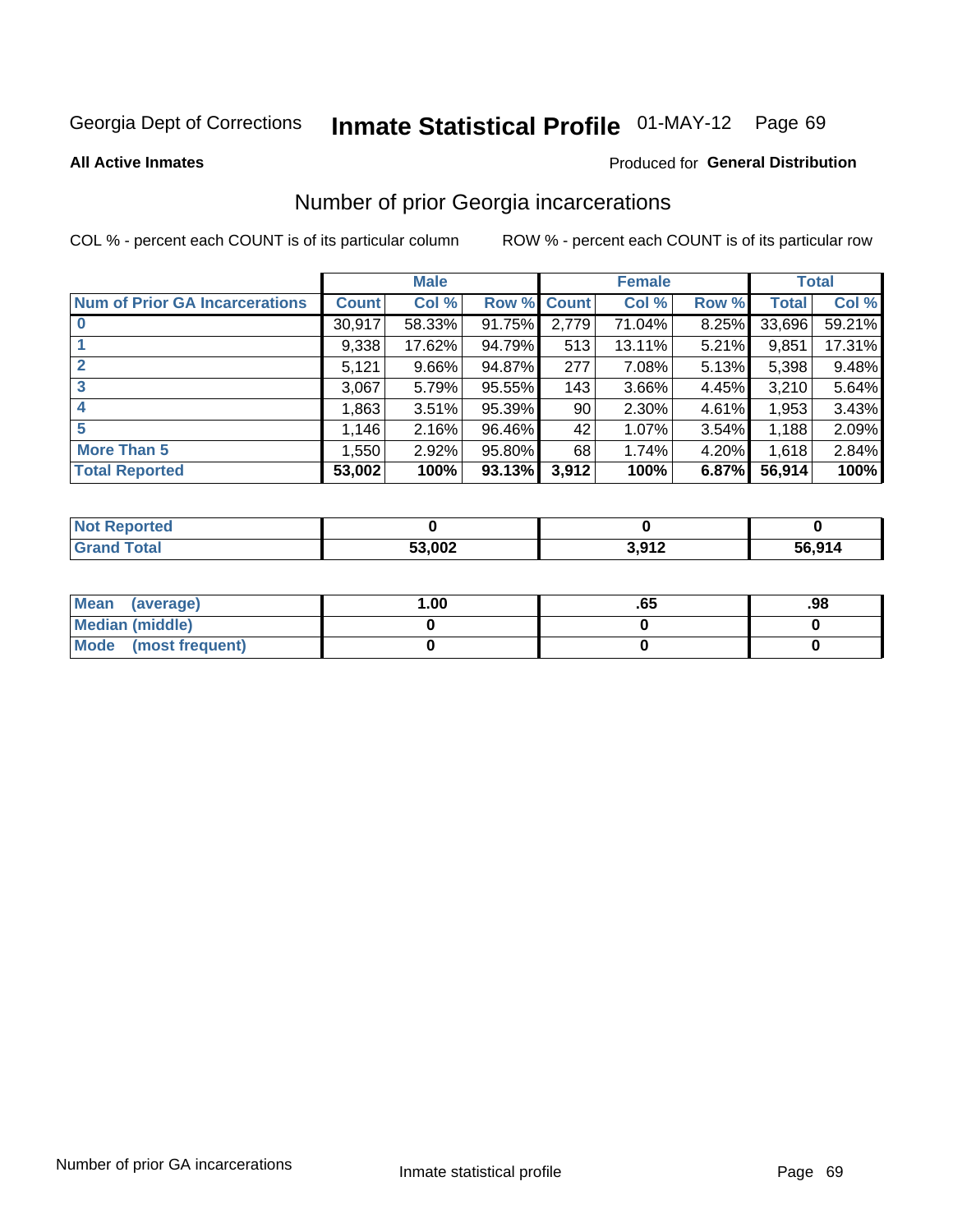#### Inmate Statistical Profile 01-MAY-12 Page 70

#### **All Active Inmates**

#### Produced for General Distribution

### Prison sentence in years

COL % - percent each COUNT is of its particular column

ROW % - percent each COUNT is of its particular row

|                                 |              | <b>Male</b> |         |              | <b>Female</b> |        |              | <b>Total</b> |
|---------------------------------|--------------|-------------|---------|--------------|---------------|--------|--------------|--------------|
| <b>Prison Sentence In Years</b> | <b>Count</b> | Col %       | Row %   | <b>Count</b> | Col %         | Row %  | <b>Total</b> | Col %        |
| $0 - 1$                         | 1,786        | 3.37%       | 92.68%  | 141          | 3.60%         | 7.32%  | 1,927        | 3.39%        |
| $1.1 - 2$                       | 3,285        | 6.20%       | 89.85%  | 371          | 9.48%         | 10.15% | 3,656        | 6.42%        |
| $2.1 - 3$                       | 3,941        | 7.44%       | 89.06%  | 484          | 12.37%        | 10.94% | 4,425        | 7.77%        |
| $3.1 - 4$                       | 3,042        | 5.74%       | 89.50%  | 357          | 9.13%         | 10.50% | 3,399        | 5.97%        |
| $4.1 - 5$                       | 5,439        | 10.26%      | 90.97%  | 540          | 13.80%        | 9.03%  | 5,979        | 10.51%       |
| $5.1 - 6$                       | 2,407        | 4.54%       | 90.59%  | 250          | 6.39%         | 9.41%  | 2,657        | 4.67%        |
| $6.1 - 7$                       | 2,348        | 4.43%       | 91.86%  | 208          | 5.32%         | 8.14%  | 2,556        | 4.49%        |
| $7.1 - 8$                       | 2,093        | 3.95%       | 92.08%  | 180          | 4.60%         | 7.92%  | 2,273        | 3.99%        |
| $8.1 - 9$                       | 1,299        | 2.45%       | 93.25%  | 94           | 2.40%         | 6.75%  | 1,393        | 2.45%        |
| $9.1 - 10$                      | 5,895        | 11.12%      | 93.97%  | 378          | 9.66%         | 6.03%  | 6,273        | 11.02%       |
| $10.1 - 12$                     | 2,658        | 5.01%       | 94.69%  | 149          | 3.81%         | 5.31%  | 2,807        | 4.93%        |
| $12.1 - 15$                     | 3,976        | 7.50%       | 95.65%  | 181          | 4.63%         | 4.35%  | 4,157        | 7.30%        |
| $15.1 - 20$                     | 3,937        | 7.43%       | 96.26%  | 153          | 3.91%         | 3.74%  | 4,090        | 7.19%        |
| 20.1 - Over                     | 3,283        | 6.19%       | 97.27%  | 92           | 2.35%         | 2.73%  | 3,375        | 5.93%        |
| <b>Life</b>                     | 6,809        | 12.85%      | 95.51%  | 320          | 8.18%         | 4.49%  | 7,129        | 12.53%       |
| <b>Life Without Parole</b>      | 706          | 1.33%       | 98.19%  | 13           | 0.33%         | 1.81%  | 719          | 1.26%        |
| <b>Death</b>                    | 95           | 0.18%       | 98.96%  |              | 0.03%         | 1.04%  | 96           | 0.17%        |
| <b>Youthful Offenders</b>       | 3            | 0.01%       | 100.00% |              |               |        | 3            | 0.01%        |
| <b>Total Reported</b>           | 53,002       | 100%        | 93.13%  | 3,912        | 100%          | 6.87%  | 56,914       | 100%         |

| <b>Not Reported</b>     |        |                |        |
|-------------------------|--------|----------------|--------|
| $\sim$<br>$CT^{\prime}$ | 53,002 | 201c<br>⊾ו ט,∪ | 56.914 |

#### **Determinate (numeric) sentences only**

| <b>Mos</b> | $\sim$<br>14.18 | $\sim$ $\sim$<br>14.V4<br>__________ | . <b>11</b><br>a.<br>. . L |
|------------|-----------------|--------------------------------------|----------------------------|
|            |                 |                                      |                            |

All sentences (including determinate), with life, life without parole, and death sentences figured at 45 years

| Me | <b>22.70</b><br>---- | $\sim$<br>- 14<br>.<br>----- | $\sim$ $\sim$<br>-4.65<br>___ |
|----|----------------------|------------------------------|-------------------------------|
|    |                      |                              |                               |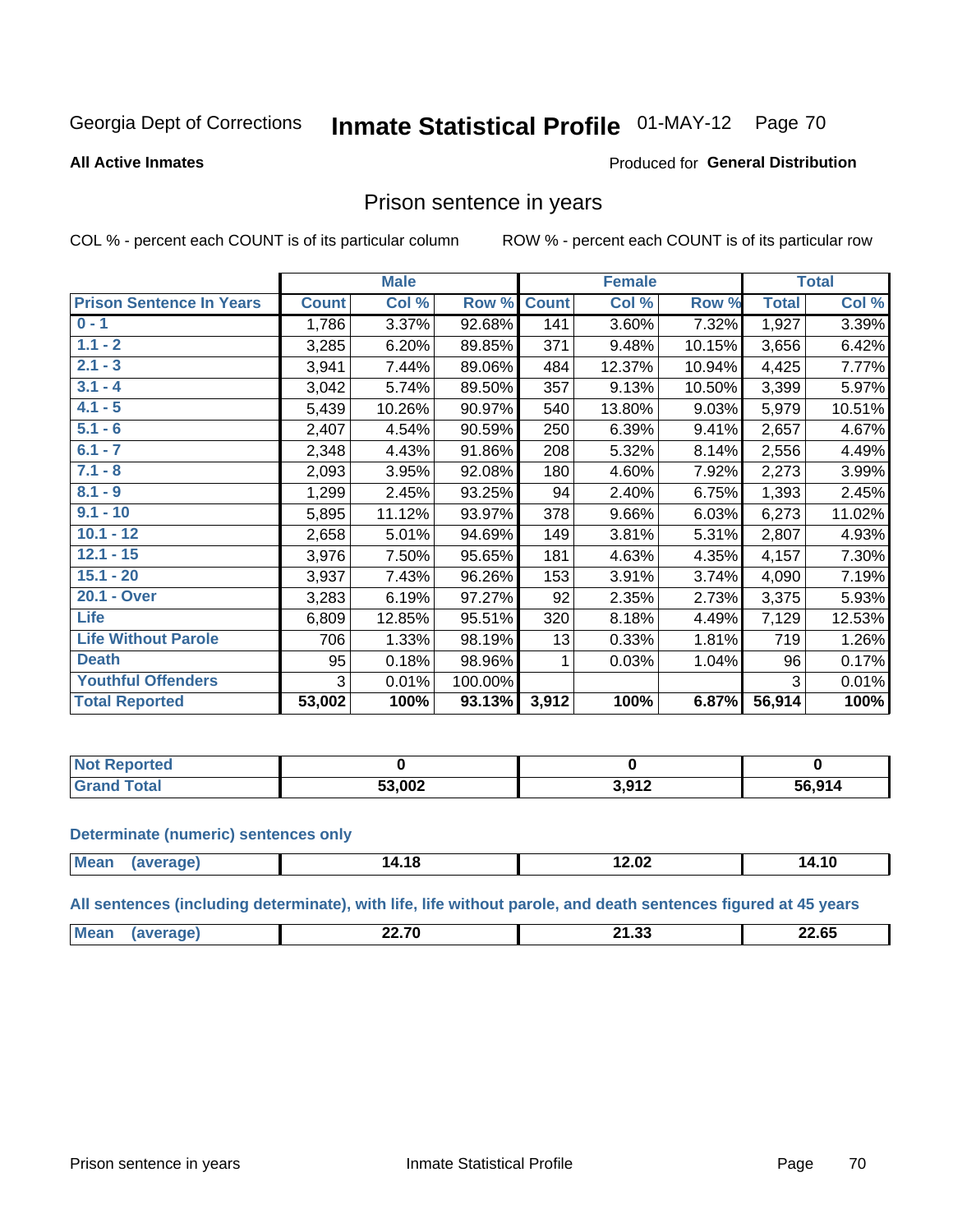#### Inmate Statistical Profile 01-MAY-12 Page 71 Georgia Dept of Corrections

#### **All Active Inmates**

#### **Produced for General Distribution**

## Primary offense, broken out into felonies vs misdemeanors

COL % - percent each COUNT is of its particular column

|                                  | <b>Male</b>  |         |                 |                    | <b>Female</b> |       | Total  |        |  |
|----------------------------------|--------------|---------|-----------------|--------------------|---------------|-------|--------|--------|--|
| <b>Felonies and Misdemeanors</b> | <b>Count</b> | Col%    |                 | <b>Row % Count</b> | Col%          | Row % | Total, | Col %  |  |
| <b>Felonies</b>                  | 52,669       | 99.65%  | 93.10%          | 3.904              | 99.87%        | 6.90% | 56.573 | 99.67% |  |
| <b>Misdemeanors</b>              | 184          | $.35\%$ | 97.35%          |                    | .13% '        | 2.65% | 189    | .33%   |  |
| <b>Total Reported</b>            | 52,853       | 100%    | $93.11\%$ 3.909 |                    | 100%          | 6.89% | 56,762 | 100%   |  |

| <b>Not Reported</b>   | 49،    |        | 152    |
|-----------------------|--------|--------|--------|
| <b>Grano</b><br>™otaï | 53.002 | 52.856 | 56,914 |

| Mo | ____ | 11 C.S<br>. | onies<br>. |
|----|------|-------------|------------|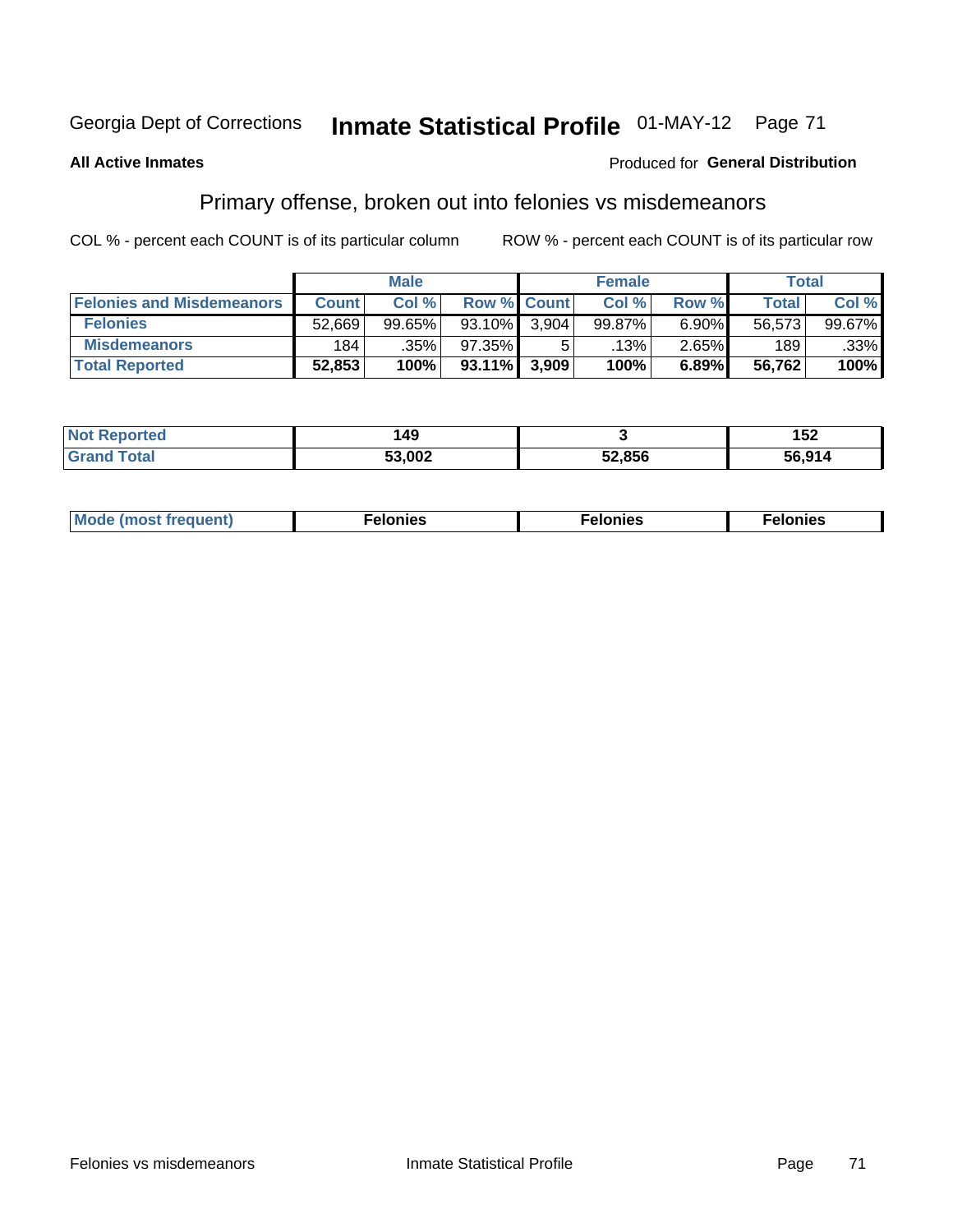## Georgia Dept of Corrections **Inmate Statistical Profile** 01-MAY-12 Page 72

#### **All Active Inmates**

#### Produced for **General Distribution**

## Primary offense, broken out into six broad crime categories

COL % - percent each COUNT is of its particular column ROW % - percent each COUNT is of its particular row

|                         |                  | <b>Male</b>  |        |             |       | <b>Female</b> | <b>Total</b> |              |        |
|-------------------------|------------------|--------------|--------|-------------|-------|---------------|--------------|--------------|--------|
| <b>Crime Categories</b> |                  | <b>Count</b> | Col %  | Row % Count |       | Col %         | Row %        | <b>Total</b> | Col %  |
|                         | <b>Violent</b>   | 24,687       | 46.86% | 94.27%      | 1,501 | 38.52%        | 5.73%        | 26,188       | 46.28% |
| $\mathbf{2}$            | <b>Sex Crime</b> | 8,011        | 15.21% | 98.62%      | 112   | 2.87%         | 1.38%        | 8,123        | 14.36% |
| 3                       | <b>Property</b>  | 10,729       | 20.37% | 89.00%      | 1,326 | 34.03%        | 11.00%       | 12,055       | 21.31% |
| <b>Drug</b><br>4        |                  | 7,005        | 13.30% | 89.56%      | 817   | 20.96%        | 10.44%       | 7,822        | 13.82% |
| 5                       | <b>Habit/DUI</b> | 116          | .22%   | 94.31%      |       | .18%          | 5.69%        | 123          | .22%   |
| <b>Other</b><br>6       |                  | 2,135        | 4.05%  | 94.09%      | 134   | $3.44\%$      | 5.91%        | 2,269        | 4.01%  |
| <b>Total Reported</b>   |                  | 52,683       | 100%   | 93.11%      | 3,897 | 100%          | 6.89%        | 56,580       | 100%   |

| <b>Not</b><br><b>Reported</b> | 210<br>JIJ | יי               | 334    |
|-------------------------------|------------|------------------|--------|
| <b>Total</b>                  | 53,002     | 3.017<br>◡,◡ ! ∠ | 56,914 |

| <b>Mode (most frequent)</b> | .<br><b>iolent</b> | 'iolent | ---<br>Violent |
|-----------------------------|--------------------|---------|----------------|
|                             |                    |         |                |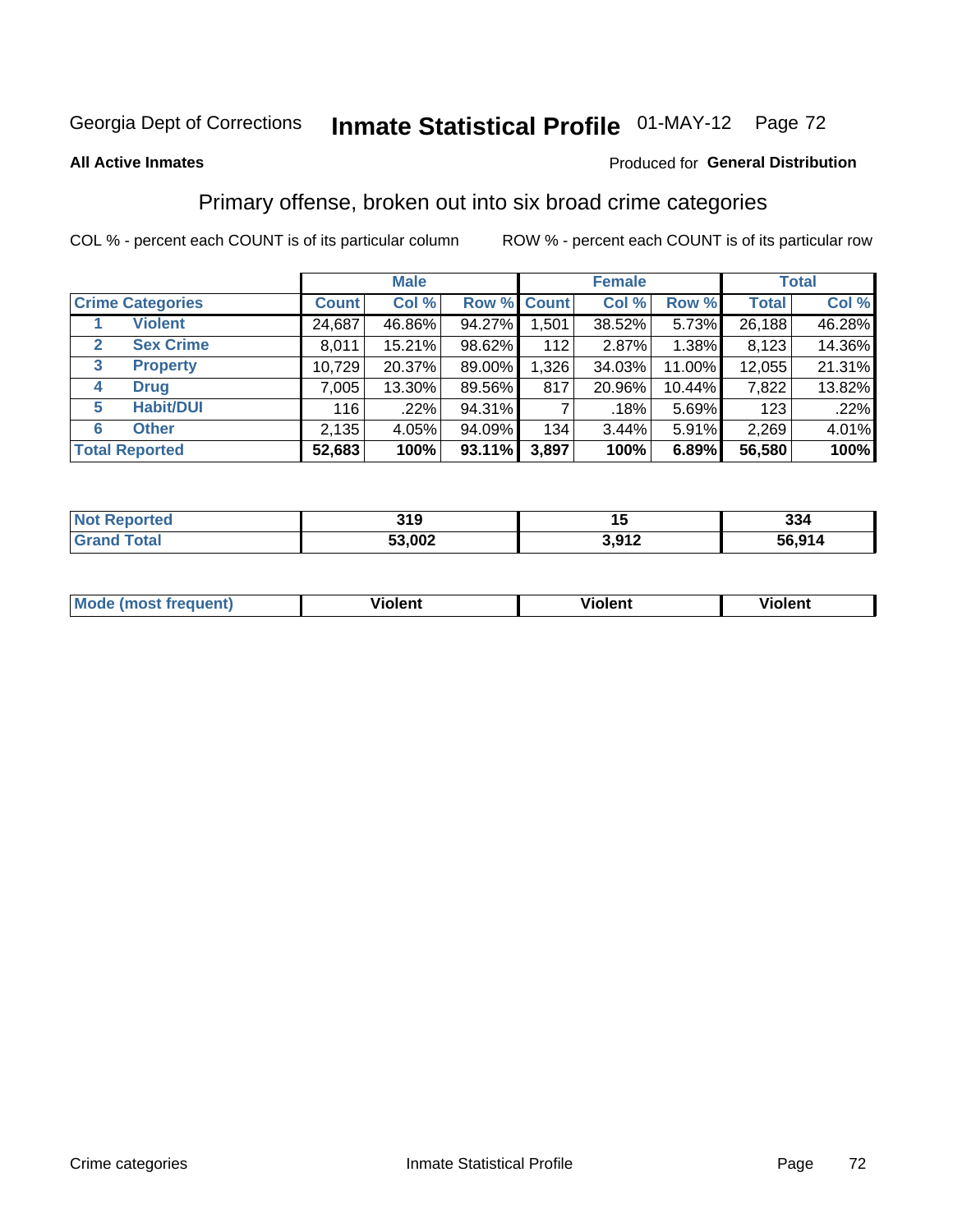## Georgia Dept of Corrections **Inmate Statistical Profile** 01-MAY-12 Page 73

#### **All Active Inmates**

#### Produced for **General Distribution**

## Primary offense, detailed offense code

COL % - percent each COUNT is of its particular column ROW % - percent each COUNT is of its particular row

|   |                                             |                | <b>Male</b> |         |                         | <b>Female</b> |        |                | <b>Total</b> |
|---|---------------------------------------------|----------------|-------------|---------|-------------------------|---------------|--------|----------------|--------------|
|   | <b>Primary Offense</b>                      | <b>Count</b>   | Col %       | Row %   | <b>Count</b>            | Col %         | Row %  | <b>Total</b>   | Col %        |
| F | <b>Abandonment Of Child</b>                 | 1.             | .01%        | 100.00% |                         |               |        | $\mathbf 1$    | .01%         |
| F | <b>Abuse, Neglect</b><br><b>Elder/Disab</b> | 1              | .01%        | 100.00% |                         |               |        | $\mathbf{1}$   | .01%         |
| F | <b>Agg Aslt W Intnt To Rape</b>             | 50             | .09%        | 100.00% |                         |               |        | 50             | .09%         |
| F | <b>Agg Sex Battery Atmpt</b>                |                | .01%        | 100.00% |                         |               |        |                | .01%         |
| F | <b>Aggrav Assault</b>                       | 5,020          | 9.50%       | 94.84%  | 273                     | 6.98%         | 5.16%  | 5,293          | 9.32%        |
| F | <b>Aggrav Assault Peace</b><br><b>Ofcr</b>  | 298            | .56%        | 94.30%  | 18                      | .46%          | 5.70%  | 316            | .56%         |
| F | <b>Aggrav Battery</b>                       | 1,048          | 1.98%       | 93.40%  | 74                      | 1.89%         | 6.60%  | 1,122          | 1.98%        |
| F | <b>Aggrav Battery Peace</b><br><b>Ofcr</b>  | 22             | .04%        | 91.67%  | $\overline{2}$          | .05%          | 8.33%  | 24             | .04%         |
| F | <b>Aggrav Ch Molest, Atmpt</b>              | 3              | .01%        | 100.00% |                         |               |        | 3              | .01%         |
| F | <b>Aggrav Child Molestation</b>             | 1,287          | 2.44%       | 98.39%  | 21                      | .54%          | 1.61%  | 1,308          | 2.30%        |
| F | <b>Aggrav Cruelty To</b><br><b>Animals</b>  | 10             | .02%        | 90.91%  | 1                       | .03%          | 9.09%  | 11             | .02%         |
| F | <b>Aggrav Sexual Battery</b>                | 182            | .34%        | 99.45%  | 1                       | .03%          | .55%   | 183            | .32%         |
| F | <b>Aggrav Sodomy</b>                        | 210            | .40%        | 99.06%  | $\overline{2}$          | .05%          | .94%   | 212            | .37%         |
| F | <b>Aggrav Stalking</b>                      | 281            | .53%        | 95.58%  | 13                      | .33%          | 4.42%  | 294            | .52%         |
| F | <b>Aggravated Assault On</b><br>$65+$       | 4              | .01%        | 100.00% |                         |               |        | 4              | .01%         |
| F | <b>Aiding Escape</b>                        | 1              | .01%        | 100.00% |                         |               |        | 1              | .01%         |
| F | <b>Aircraft Hijacking</b>                   | 1              | .01%        | 100.00% |                         |               |        | $\mathbf 1$    | .01%         |
| F | <b>Alter Id</b>                             | $\overline{2}$ | .01%        | 100.00% |                         |               |        | $\overline{2}$ | .01%         |
| F | <b>Armed Robbery</b>                        | 5,458          | 10.33%      | 96.81%  | 180                     | 4.60%         | 3.19%  | 5,638          | 9.93%        |
| F | <b>Arson 1st Degree</b>                     | 85             | .16%        | 82.52%  | 18                      | .46%          | 17.48% | 103            | .18%         |
| F | <b>Arson 2nd Degree</b>                     | 12             | .02%        | 100.00% |                         |               |        | 12             | .02%         |
| F | <b>Arson 3rd Degree</b>                     | 4              | .01%        | 100.00% |                         |               |        | 4              | .01%         |
| F | <b>Arson Misc</b>                           | 3              | .01%        | 100.00% |                         |               |        | 3              | .01%         |
| F | <b>Atmpt Aggrav Assault</b>                 | 11             | .02%        | 84.62%  | $\overline{2}$          | .05%          | 15.38% | 13             | .02%         |
| F | <b>Atmpt Aggrav Sodomy</b>                  | 3              | .01%        | 100.00% |                         |               |        | 3              | .01%         |
| F | <b>Atmpt Armed Robbery</b>                  | 93             | .18%        | 95.88%  | $\overline{\mathbf{4}}$ | .10%          | 4.12%  | 97             | .17%         |
| F | <b>Atmpt Burglary</b>                       | 34             | .06%        | 100.00% |                         |               |        | 34             | .06%         |
| F | <b>Atmpt Child Molestation</b>              | 22             | .04%        | 100.00% |                         |               |        | 22             | .04%         |
| F | <b>Atmpt Cruelty To</b><br><b>Children</b>  | 1              | .01%        | 100.00% |                         |               |        | $\mathbf{1}$   | .01%         |
| F | <b>Atmpt Escape</b>                         | 1              | .01%        | 100.00% |                         |               |        | $\mathbf{1}$   | .01%         |
| F | <b>Atmpt Forgery</b>                        | 1              | .01%        | 100.00% |                         |               |        | 1              | .01%         |
| F | <b>Atmpt Kidnap</b>                         | $\,6$          | .01%        | 100.00% |                         |               |        | 6              | .01%         |
| F | <b>Atmpt Murder</b>                         | 39             | .07%        | 92.86%  | 3                       | .08%          | 7.14%  | 42             | .07%         |
| F | <b>Atmpt Rape</b>                           | 31             | .06%        | 96.88%  | $\mathbf{1}$            | .03%          | 3.13%  | 32             | .06%         |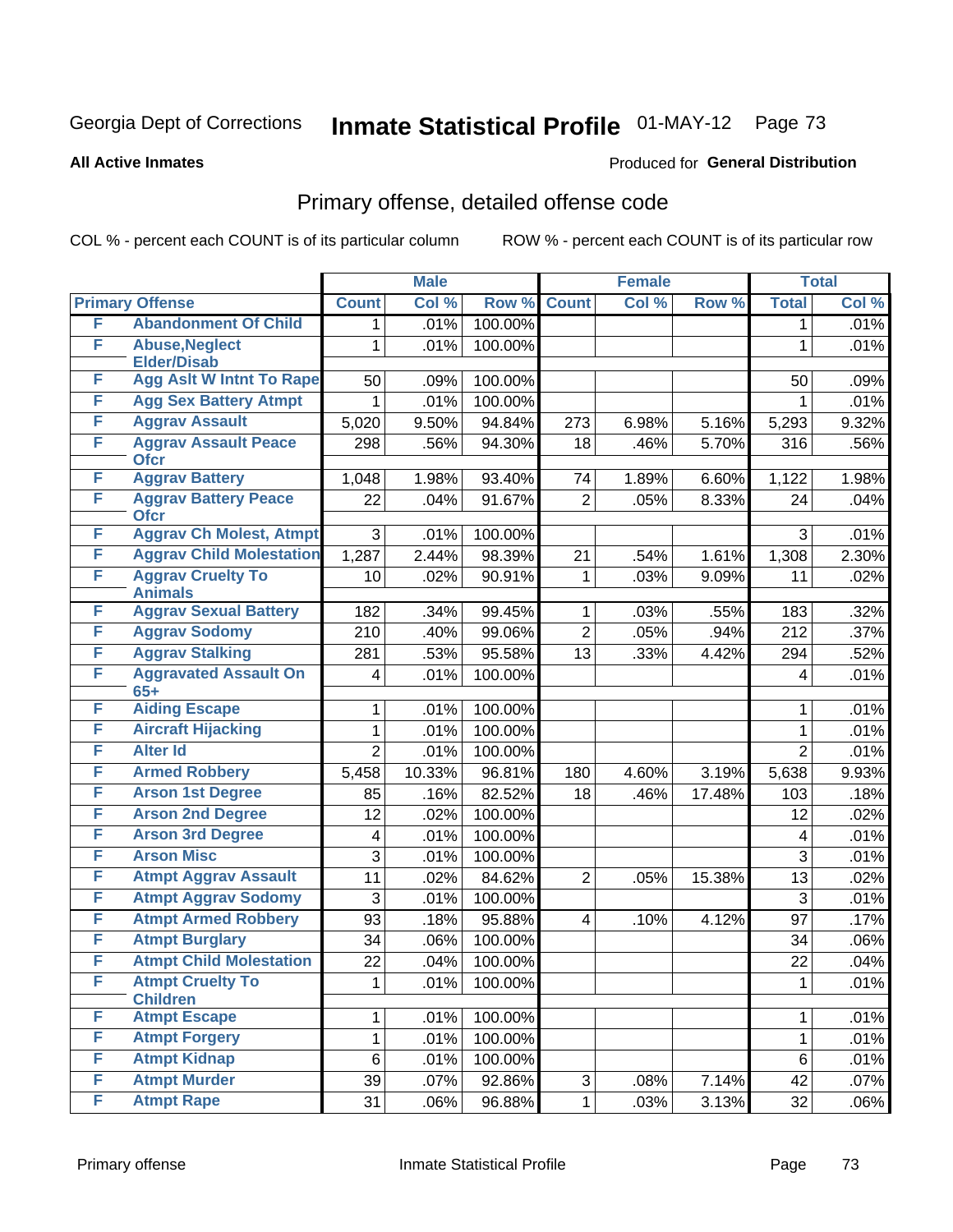## Georgia Dept of Corrections **Inmate Statistical Profile** 01-MAY-12 Page 74

#### **All Active Inmates**

#### Produced for **General Distribution**

## Primary offense, detailed offense code

COL % - percent each COUNT is of its particular column ROW % - percent each COUNT is of its particular row

|   |                                                           | <b>Male</b>             |        |         | <b>Female</b>  | <b>Total</b> |         |                         |        |
|---|-----------------------------------------------------------|-------------------------|--------|---------|----------------|--------------|---------|-------------------------|--------|
|   | <b>Primary Offense</b>                                    | <b>Count</b>            | Col %  | Row %   | <b>Count</b>   | Col %        | Row %   | <b>Total</b>            | Col %  |
| F | <b>Atmpt Robbery</b>                                      | 48                      | .09%   | 94.12%  | $\overline{3}$ | .08%         | 5.88%   | $\overline{51}$         | .09%   |
| F | <b>Atmpt Theft By Taking</b>                              | 6                       | .01%   | 100.00% |                |              |         | 6                       | .01%   |
| F | <b>Atmpt Viol Substance</b>                               | 29                      | .05%   | 93.55%  | $\overline{2}$ | .05%         | 6.45%   | 31                      | .05%   |
| F | Act<br><b>Att/Consprcy Commt</b>                          |                         |        |         |                |              |         |                         |        |
|   | C/S/Of                                                    | 50                      | .09%   | 89.29%  | 6              | .15%         | 10.71%  | 56                      | .10%   |
| F | <b>Bad Checks</b>                                         | 3                       | .01%   | 37.50%  | 5              | .13%         | 62.50%  | 8                       | .01%   |
| F | <b>Bail Jumping</b>                                       | $\overline{\mathbf{4}}$ | .01%   | 100.00% |                |              |         | $\overline{\mathbf{4}}$ | .01%   |
| F | <b>Barratry</b>                                           | 1                       | .01%   | 100.00% |                |              |         | 1                       | .01%   |
| F | <b>Bestiality</b>                                         | 1                       | .01%   | 50.00%  | $\mathbf{1}$   | .03%         | 50.00%  | $\overline{2}$          | .01%   |
| F | <b>Bigamy</b>                                             | 3                       | .01%   | 100.00% |                |              |         | 3                       | .01%   |
| F | <b>Bribery Govt Officer</b>                               | $\mathbf{1}$            | .01%   | 100.00% |                |              |         | $\mathbf{1}$            | .01%   |
| F | <b>Burglary</b>                                           | 6,308                   | 11.93% | 96.29%  | 243            | 6.22%        | 3.71%   | 6,551                   | 11.54% |
| F | <b>Carry Concealed Weapon</b>                             | 11                      | .02%   | 100.00% |                |              |         | 11                      | .02%   |
| F | <b>Carry Weapon At School</b>                             | $\overline{\mathbf{4}}$ | .01%   | 100.00% |                |              |         | $\overline{4}$          | .01%   |
| F | <b>Child Molestation</b>                                  | 2,573                   | 4.87%  | 97.87%  | 56             | 1.43%        | 2.13%   | 2,629                   | 4.63%  |
| F | <b>Chop Shop Violation</b>                                | 1                       | .01%   | 100.00% |                |              |         | 1                       | .01%   |
| F | <b>Cnspire Traffic Cntrl Sub</b>                          | 15                      | .03%   | 83.33%  | 3              | .08%         | 16.67%  | 18                      | .03%   |
| F | <b>Cntrbtng Delingency</b>                                |                         |        |         | $\mathbf{1}$   | .03%         | 100.00% | 1                       | .01%   |
| F | <b>Minor</b><br><b>Computer Pornography</b>               | 58                      | .11%   | 100.00% |                |              |         | 58                      | .10%   |
| F | <b>Computer Theft</b>                                     | $\overline{7}$          | .01%   | 33.33%  | 14             | .36%         | 66.67%  | 21                      | .04%   |
| F | <b>Conceal Death Of</b>                                   | 7                       | .01%   | 77.78%  | $\overline{2}$ | .05%         | 22.22%  | 9                       | .02%   |
|   | <b>Another</b>                                            |                         |        |         |                |              |         |                         |        |
| F | <b>Conspiracy</b>                                         | 49                      | .09%   | 89.09%  | 6              | .15%         | 10.91%  | 55                      | .10%   |
| F | <b>Convsn Paymnts Real</b>                                | $\mathbf{1}$            | .01%   | 100.00% |                |              |         | 1                       | .01%   |
|   | <b>Propy</b>                                              |                         |        |         |                |              |         |                         |        |
| F | <b>Crmnl Atmpt</b>                                        | $\overline{2}$          | .01%   | 100.00% |                |              |         | $\overline{2}$          | .01%   |
| F | <b>Crmnl Damage 1st</b><br><b>Degree</b>                  | 43                      | .08%   | 93.48%  | 3              | .08%         | 6.52%   | 46                      | .08%   |
| F | <b>Crmnl Damage 2nd</b>                                   | 94                      | .18%   | 94.00%  | 6              | .15%         | 6.00%   | 100                     | .18%   |
|   | <b>Degree</b>                                             |                         |        |         |                |              |         |                         |        |
| F | <b>Crmnl Interfere Govt</b>                               | 22                      | .04%   | 88.00%  | 3              | .08%         | 12.00%  | 25                      | .04%   |
| F | <b>Prop</b>                                               |                         |        |         |                |              |         |                         |        |
| F | <b>Crmnl Poss Explosives</b><br><b>Crmnl Solicitation</b> | 1                       | .01%   | 100.00% |                |              |         | 1                       | .01%   |
| F |                                                           | 1                       | .01%   | 100.00% |                |              |         | $\mathbf 1$             | .01%   |
| F | <b>Cruelty To Animals</b><br><b>Cruelty To Children</b>   | 3                       | .01%   | 100.00% |                |              |         | 3                       | .01%   |
| F | <b>Cruelty To Elder Person</b>                            | 258                     | .49%   | 72.27%  | 99             | 2.53%        | 27.73%  | 357                     | .63%   |
| F | <b>Defrauding State</b>                                   | 16                      | .03%   | 61.54%  | 10             | .26%         | 38.46%  | 26                      | .05%   |
| F | <b>Destroy/Injur Police Dog</b>                           | $\overline{c}$          | .01%   | 100.00% |                |              |         | $\overline{2}$          | .01%   |
|   |                                                           | $\mathbf 1$             | .01%   | 100.00% |                |              |         | $\mathbf{1}$            | .01%   |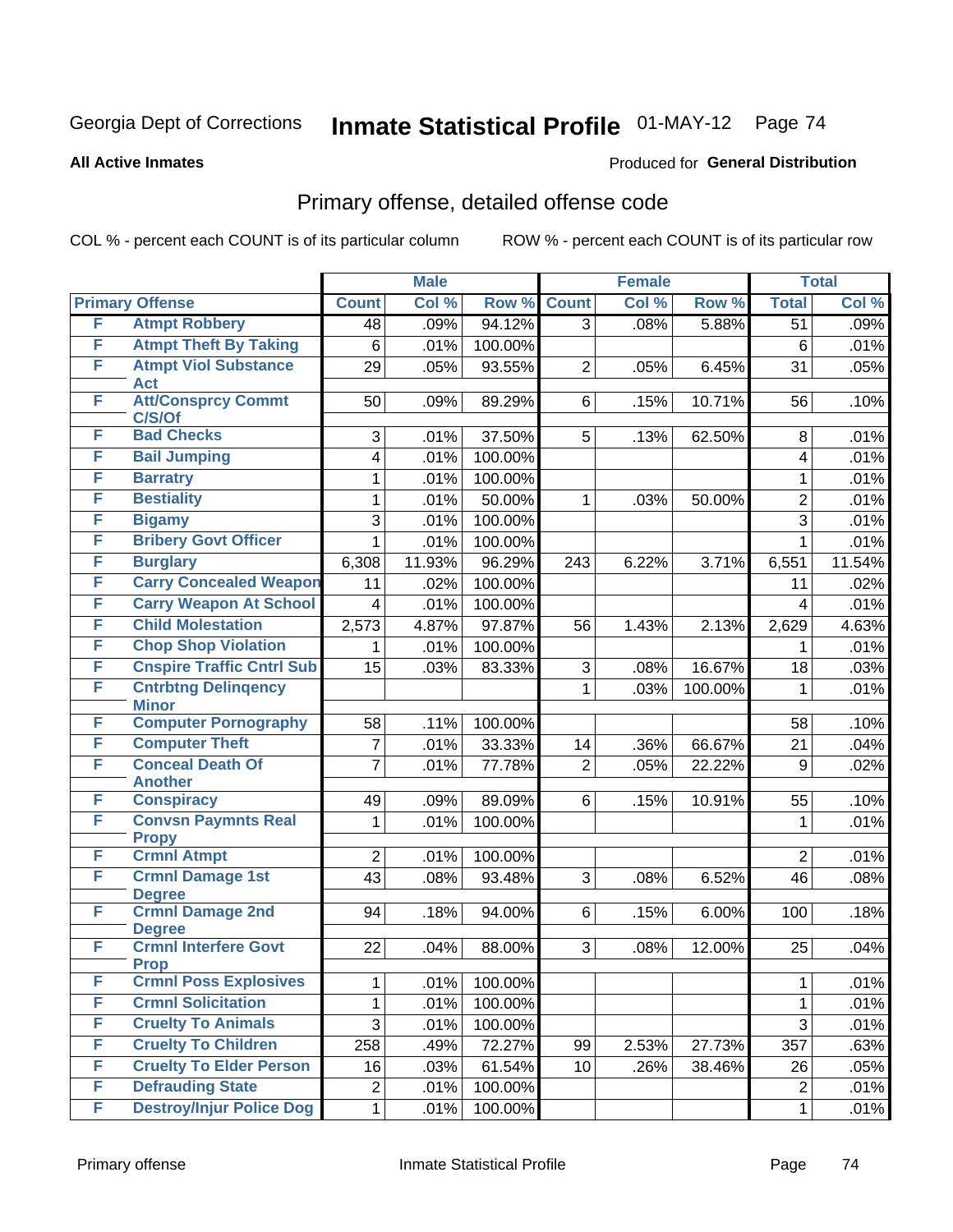#### **All Active Inmates**

#### Produced for **General Distribution**

## Primary offense, detailed offense code

|   |                                            | <b>Male</b>    |       |         | <b>Female</b>  |         |        | <b>Total</b>   |       |
|---|--------------------------------------------|----------------|-------|---------|----------------|---------|--------|----------------|-------|
|   | <b>Primary Offense</b>                     | <b>Count</b>   | Col % | Row %   | <b>Count</b>   | Col %   | Row %  | <b>Total</b>   | Col % |
| F | <b>Distr Mat Depict Nudity</b>             | 1              | .01%  | 100.00% |                |         |        | 1              | .01%  |
| F | <b>Dogfighting</b>                         | 1              | .01%  | 100.00% |                |         |        | $\mathbf{1}$   | .01%  |
| F | <b>Drvng Habtl Violator</b>                | 15             | .03%  | 88.24%  | $\overline{2}$ | .05%    | 11.76% | 17             | .03%  |
| F | Eavesdrop &                                | 1              | .01%  | 100.00% |                |         |        | 1              | .01%  |
|   | <b>Surveillance</b>                        |                |       |         |                |         |        |                |       |
| F | <b>Entering Vehicle</b>                    | 115            | .22%  | 100.00% |                |         |        | 115            | .20%  |
| F | <b>Entice Child, Attempted</b>             | 3              | .01%  | 100.00% |                |         |        | 3              | .01%  |
| F | <b>Enticing Child-Indec</b>                | 77             | .15%  | 96.25%  | 3              | .08%    | 3.75%  | 80             | .14%  |
| F | <b>Purp</b><br><b>Escape</b>               | 32             | .06%  | 86.49%  | 5              | .13%    | 13.51% | 37             | .07%  |
| F | <b>False Certificates</b>                  | 1              | .01%  | 50.00%  | $\mathbf{1}$   | .03%    | 50.00% | $\overline{2}$ | .01%  |
| F | <b>False Impris Color Legal</b>            | 1              | .01%  | 100.00% |                |         |        | 1              | .01%  |
| F | <b>False Imprisonment</b>                  |                |       |         |                |         |        |                |       |
|   | <b>False Statements Govt</b>               | 178            | .34%  | 96.22%  | 7              | .18%    | 3.78%  | 185            | .33%  |
| F |                                            | 22             | .04%  | 75.86%  | 7              | .18%    | 24.14% | 29             | .05%  |
| F | <b>False Swearing</b>                      | 4              | .01%  | 57.14%  | 3              | .08%    | 42.86% | $\overline{7}$ | .01%  |
| F | <b>False Swearng Writtn</b><br><b>Stmt</b> | 6              | .01%  | 85.71%  | 1              | .03%    | 14.29% | $\overline{7}$ | .01%  |
| F | <b>Family Violence Battery</b>             | 123            | .23%  | 97.62%  | 3              | .08%    | 2.38%  | 126            | .22%  |
| F | <b>Feticide</b>                            | 1              | .01%  | 100.00% |                |         |        | 1              | .01%  |
| F | <b>Feticide By Vehicle</b>                 | $\overline{2}$ | .01%  | 40.00%  | 3              | .08%    | 60.00% | 5              | .01%  |
| F | <b>Financial Identity Fraud</b>            | 33             |       | 52.38%  | 30             |         | 47.62% | 63             |       |
| F | <b>Fleeing/Eluding Police</b>              |                | .06%  |         |                | .77%    |        |                | .11%  |
| F |                                            | 188            | .36%  | 94.47%  | 11             | .28%    | 5.53%  | 199            | .35%  |
|   | <b>Forgery 1st Degree</b>                  | 1,212          | 2.29% | 70.55%  | 506            | 12.94%  | 29.45% | 1,718          | 3.03% |
| F | <b>Forgery 2nd Degree</b>                  | 23             | .04%  | 85.19%  | 4              | .10%    | 14.81% | 27             | .05%  |
| F | <b>Forgery Credit Card</b>                 | 1              | .01%  | 100.00% |                |         |        | 1              | .01%  |
| F | <b>Fraudulent Access</b>                   | 3              | .01%  | 75.00%  | 1              | .03%    | 25.00% | 4              | .01%  |
| F | <b>Compute</b><br><b>Fraudulent Checks</b> | 3              | .01%  | 60.00%  | $\overline{2}$ | .05%    | 40.00% | 5              | .01%  |
| F | <b>Fraudulent Credit Card</b>              | 55             | .10%  | 66.27%  | 28             | .72%    | 33.73% | 83             | .15%  |
| F | <b>Gang Participation</b>                  | 33             | .06%  | 100.00% |                |         |        | 33             | .06%  |
| F | <b>Guard Line</b>                          |                | .01%  | 57.14%  | 3              | .08%    | 42.86% | $\overline{7}$ | .01%  |
|   | <b>W/Weapon/Drugs</b>                      | 4              |       |         |                |         |        |                |       |
| F | <b>Habit Traf Viol/Impaired</b>            | 23             | .04%  | 92.00%  | 2 <sup>1</sup> | $.05\%$ | 8.00%  | 25             | .04%  |
| F | <b>Habit Traf Viol/Other</b>               | 25             | .05%  | 96.15%  |                | .03%    | 3.85%  | 26             | .05%  |
| F | <b>Hijacking Motor Vehicle</b>             | 37             | .07%  | 100.00% |                |         |        | 37             | .07%  |
| F | <b>Hindering Appreh Or Pun</b>             | $\mathbf 5$    | .01%  | 83.33%  | 1              | .03%    | 16.67% | 6              | .01%  |
| F | <b>Hit-Run W/Injury/Fatality</b>           | $\bf 8$        | .02%  | 88.89%  | 1              | .03%    | 11.11% | 9              | .02%  |
| F | <b>Homicide By Vessel</b>                  | 19             | .04%  | 82.61%  | 4              | .10%    | 17.39% | 23             | .04%  |
| F | <b>Illegal Attm To Obt Drugs</b>           | $\sqrt{3}$     | .01%  | 33.33%  | 6              | .15%    | 66.67% | 9              | .02%  |
| F | <b>Illegal Poss/Manf Liquor</b>            | 1              | .01%  | 100.00% |                |         |        | 1              | .01%  |
|   |                                            |                |       |         |                |         |        |                |       |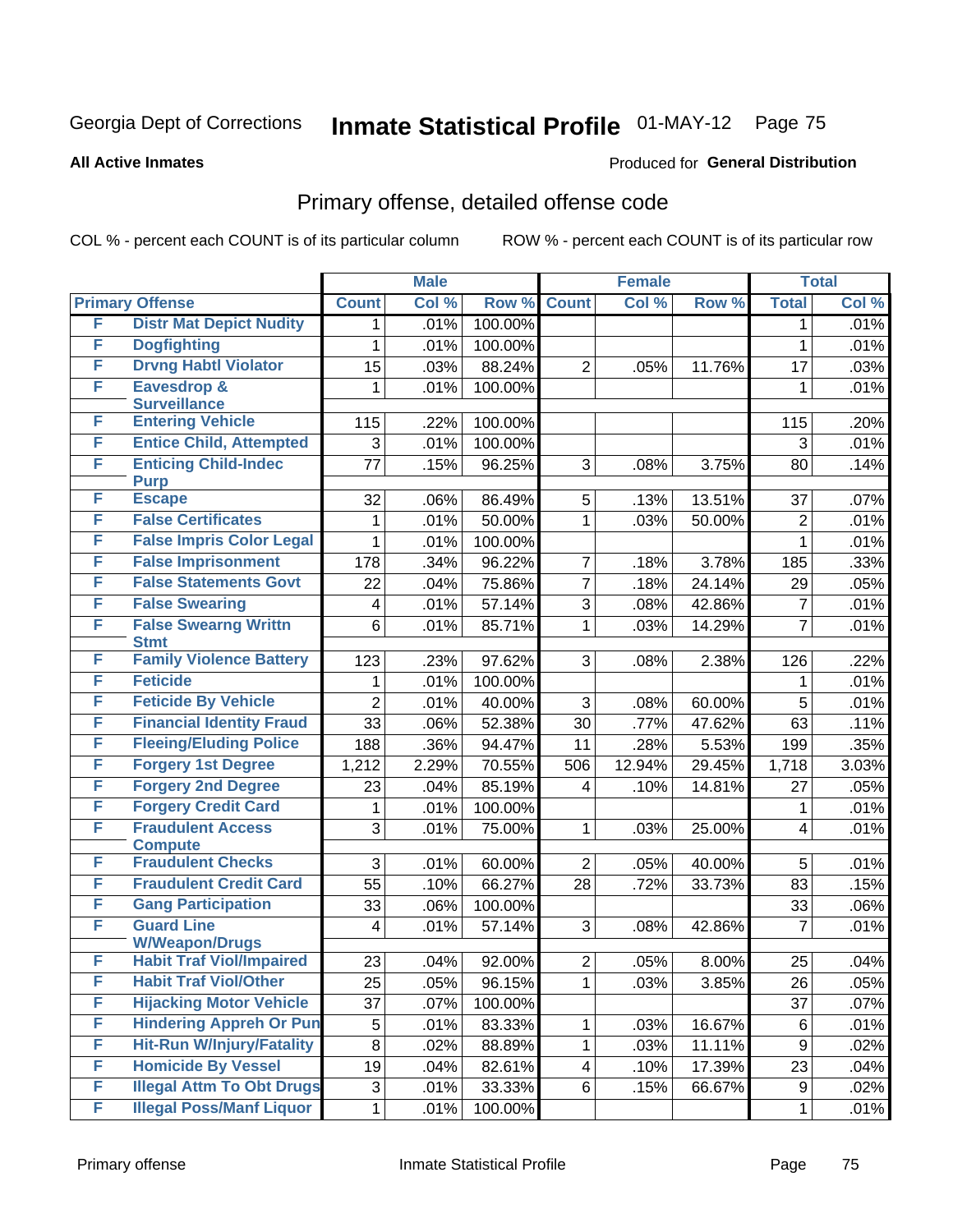#### **All Active Inmates**

#### Produced for **General Distribution**

## Primary offense, detailed offense code

|   |                                   | <b>Male</b>    |       |         | <b>Female</b>           |       |        | <b>Total</b>              |       |
|---|-----------------------------------|----------------|-------|---------|-------------------------|-------|--------|---------------------------|-------|
|   | <b>Primary Offense</b>            | <b>Count</b>   | Col % | Row %   | <b>Count</b>            | Col % | Row %  | <b>Total</b>              | Col % |
| F | <b>Impersntng In Legal</b>        | $\mathbf 1$    | .01%  | 100.00% |                         |       |        | $\mathbf 1$               | .01%  |
|   | <b>Procd</b>                      |                |       |         |                         |       |        |                           |       |
| F | <b>Impersonating Officer</b>      | 1              | .01%  | 100.00% |                         |       |        | 1                         | .01%  |
| F | <b>Impersonation</b>              | $\overline{2}$ | .01%  | 50.00%  | $\overline{2}$          | .05%  | 50.00% | 4                         | .01%  |
| F | <b>Incest</b>                     | 182            | .34%  | 97.85%  | $\overline{4}$          | .10%  | 2.15%  | 186                       | .33%  |
| F | <b>Incest, Atmpt</b>              | 1              | .01%  | 100.00% |                         |       |        | 1                         | .01%  |
| F | <b>Influencing Witness</b>        | 3              | .01%  | 100.00% |                         |       |        | 3                         | .01%  |
| F | <b>Injury By Vehicle</b>          | 101            | .19%  | 89.38%  | 12                      | .31%  | 10.62% | 113                       | .20%  |
| F | <b>Interference With</b>          | 13             | .02%  | 81.25%  | 3                       | .08%  | 18.75% | 16                        | .03%  |
|   | <b>Custody</b>                    |                |       |         |                         |       |        |                           |       |
| F | <b>Involuntary Manslaughter</b>   | 120            | .23%  | 84.51%  | 22                      | .56%  | 15.49% | 142                       | .25%  |
| F | <b>Kidnapping</b>                 | 1,549          | 2.93% | 96.99%  | 48                      | 1.23% | 3.01%  | 1,597                     | 2.81% |
| F | <b>Livestock Theft</b>            | 5              | .01%  | 100.00% |                         |       |        | 5                         | .01%  |
| F | <b>Manf Methamph 200-399</b>      | 4              | .01%  | 100.00% |                         |       |        | 4                         | .01%  |
| F | Gm<br><b>Manf Methamph 28-199</b> | 31             | .06%  | 81.58%  | $\overline{7}$          | .18%  | 18.42% | 38                        | .07%  |
|   | Gm                                |                |       |         |                         |       |        |                           |       |
| F | Manf Methamph 400+ Gm             | $\overline{2}$ | .01%  | 100.00% |                         |       |        | $\overline{2}$            | .01%  |
| F | <b>Manf Methamph Unspec</b>       | 215            | .41%  | 88.84%  | 27                      | .69%  | 11.16% | 242                       | .43%  |
|   | <b>Amt</b>                        |                |       |         |                         |       |        |                           |       |
| F | <b>Manufact Meth Near</b>         | 11             | .02%  | 73.33%  | $\overline{\mathbf{4}}$ | .10%  | 26.67% | 15                        | .03%  |
|   | <b>Child</b>                      |                |       |         |                         |       |        |                           |       |
| F | <b>Misc Assault/Battery</b>       | 18             | .03%  | 100.00% |                         |       |        | 18                        | .03%  |
| F | <b>Misc CorrectionI Inst Off</b>  | 1              | .01%  | 33.33%  | $\overline{2}$          | .05%  | 66.67% | 3                         | .01%  |
| F | <b>Misc Criminal Damage</b>       | 1              | .01%  | 100.00% |                         |       |        | 1                         | .01%  |
| F | <b>Misc Drugs Trafficking</b>     | 29             | .05%  | 96.67%  | 1                       | .03%  | 3.33%  | 30                        | .05%  |
| F | <b>Misc Forgery</b>               | 3              | .01%  | 100.00% |                         |       |        | $\ensuremath{\mathsf{3}}$ | .01%  |
| F | <b>Misc Fraud</b>                 | 13             | .02%  | 72.22%  | 5                       | .13%  | 27.78% | 18                        | .03%  |
| F | <b>Misc Homicide Offense</b>      | 12             | .02%  | 92.31%  | $\mathbf{1}$            | .03%  | 7.69%  | 13                        | .02%  |
| F | <b>Misc Invasion Of Privacy</b>   | 1              | .01%  | 100.00% |                         |       |        | 1                         | .01%  |
| F | <b>Misc Mrals/Pblic H/Safty</b>   | 4              | .01%  | 100.00% |                         |       |        | 4                         | .01%  |
| F | <b>Misc Obscenity</b>             | 2              | .01%  | 100.00% |                         |       |        | $\overline{c}$            | .01%  |
| F | <b>Misc Public Order</b>          | $\overline{2}$ | .01%  | 100.00% |                         |       |        | $\overline{2}$            | .01%  |
| F | <b>Misc Sexual Offense</b>        | 24             | .05%  | 100.00% |                         |       |        | 24                        | .04%  |
| F | <b>Murder</b>                     | 5,168          | 9.78% | 94.39%  | 307                     | 7.85% | 5.61%  | 5,475                     | 9.65% |
| F | <b>Murder, Conspire To</b>        | 6              | .01%  | 85.71%  | $\mathbf{1}$            | .03%  | 14.29% | $\overline{7}$            | .01%  |
|   | <b>Commit</b>                     |                |       |         |                         |       |        |                           |       |
| F | <b>Mutiny In Penal Inst</b>       | 1              | .01%  | 100.00% |                         |       |        | 1                         | .01%  |
| F | <b>Obstr Of Law Enf Officer</b>   | 531            | 1.00% | 92.35%  | 44                      | 1.13% | 7.65%  | 575                       | 1.01% |
| F | <b>Pandering By</b>               | 1              | .01%  | 100.00% |                         |       |        | 1                         | .01%  |
|   | <b>Compulsion</b>                 |                |       |         |                         |       |        |                           |       |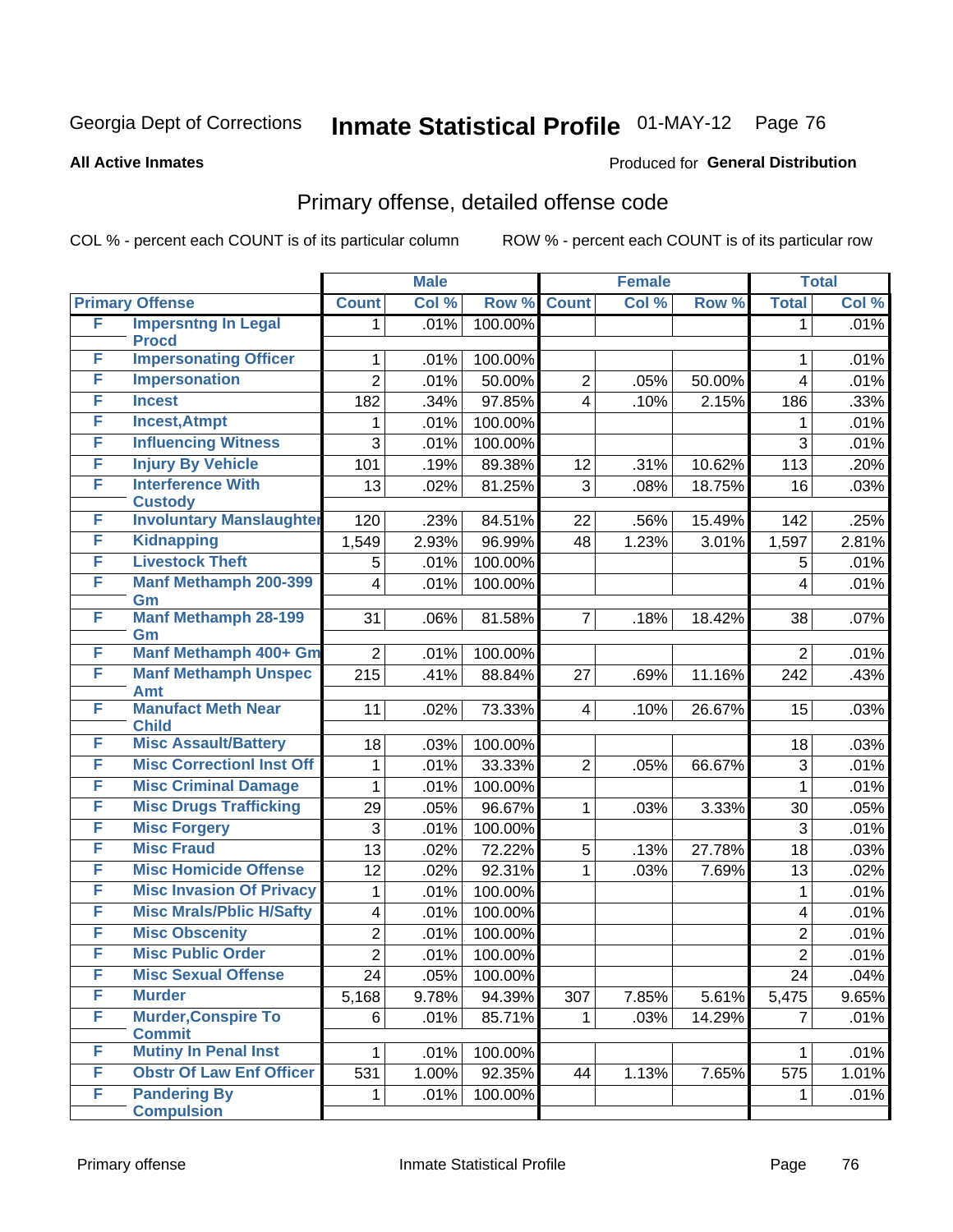**All Active Inmates**

#### Produced for **General Distribution**

## Primary offense, detailed offense code

|   |                                               |                | <b>Male</b> |         |                         | <b>Female</b> |        |                | <b>Total</b> |
|---|-----------------------------------------------|----------------|-------------|---------|-------------------------|---------------|--------|----------------|--------------|
|   | <b>Primary Offense</b>                        | <b>Count</b>   | Col %       | Row %   | <b>Count</b>            | Col %         | Row %  | <b>Total</b>   | Col %        |
| F | <b>Party To A Crime</b>                       | 1              | .01%        | 100.00% |                         |               |        | 1              | .01%         |
| F | <b>Peeping Tom</b>                            | 21             | .04%        | 100.00% |                         |               |        | 21             | .04%         |
| F | <b>Perjury</b>                                | $\overline{2}$ | .01%        | 100.00% |                         |               |        | $\overline{c}$ | .01%         |
| F | <b>Pimping A Minor Under</b>                  | 9              | .02%        | 100.00% |                         |               |        | 9              | .02%         |
|   | 18<br><b>Poss Contraband</b>                  |                |             |         |                         |               |        |                |              |
| F | <b>Articles</b>                               | $\overline{2}$ | .01%        | 100.00% |                         |               |        | $\overline{2}$ | .01%         |
| F | <b>Poss Dep Stim Cntrf</b>                    | 53             | .10%        | 74.65%  | 18                      | .46%          | 25.35% | 71             | .13%         |
|   | <b>Drugs</b>                                  |                |             |         |                         |               |        |                |              |
| F | <b>Poss Drug Related Matri</b>                | 11             | .02%        | 84.62%  | $\overline{2}$          | .05%          | 15.38% | 13             | .02%         |
| F | <b>Poss Ephedrine</b>                         | 9              | .02%        | 69.23%  | $\overline{\mathbf{4}}$ | .10%          | 30.77% | 13             | .02%         |
| F | <b>Poss Firearm 1st</b>                       | 92             | .17%        | 96.84%  | 3                       | .08%          | 3.16%  | 95             | .17%         |
| F | <b>Offender</b><br><b>Poss Firearm Convct</b> | 915            |             | 97.13%  | 27                      |               |        | 942            | 1.66%        |
|   | <b>Felon</b>                                  |                | 1.73%       |         |                         | .69%          | 2.87%  |                |              |
| F | <b>Poss Knife During Crime</b>                | 3              | .01%        | 100.00% |                         |               |        | 3              | .01%         |
| F | <b>Poss Mda/Extsy</b>                         | 10             | .02%        | 90.91%  | 1                       | .03%          | 9.09%  | 11             | .02%         |
| F | <b>Poss Methamphetamine</b>                   | 417            | .79%        | 77.94%  | 118                     | 3.02%         | 22.06% | 535            | .94%         |
| F | <b>Poss Narcotics Opiates</b>                 | 65             | .12%        | 79.27%  | 17                      | .43%          | 20.73% | 82             | .14%         |
| F | <b>Poss Of Certain</b>                        | 26             | .05%        | 96.30%  | 1                       | .03%          | 3.70%  | 27             | .05%         |
|   | <b>Weapons</b>                                |                |             |         |                         |               |        |                |              |
| F | <b>Poss Of Cocaine</b>                        | 864            | 1.63%       | 85.21%  | 150                     | 3.84%         | 14.79% | 1,014          | 1.79%        |
| F | <b>Poss Of Firearm Dur</b><br><b>Crime</b>    | 455            | .86%        | 95.19%  | 23                      | .59%          | 4.81%  | 478            | .84%         |
| F | <b>Poss Of Lsd</b>                            | 1              | .01%        | 100.00% |                         |               |        | 1              | .01%         |
| F | <b>Poss Of Marijuana</b>                      | 104            | .20%        | 93.69%  | $\overline{7}$          | .18%          | 6.31%  | 111            | .20%         |
| F | <b>Poss Tools Commit</b>                      | 41             | .08%        | 100.00% |                         |               |        | 41             | .07%         |
|   | <b>Crime</b>                                  |                |             |         |                         |               |        |                |              |
| F | <b>Poss W Int Dis Other</b>                   | 88             | .17%        | 82.24%  | 19                      | .49%          | 17.76% | 107            | .19%         |
| F | <b>Drug</b><br><b>Poss W Int Dist Cocaine</b> | 514            | .97%        | 95.01%  | 27                      |               | 4.99%  | 541            | .95%         |
| F | <b>Poss W Int Dist</b>                        | 833            | 1.58%       | 95.53%  | 39                      | .69%<br>1.00% | 4.47%  | 872            | 1.54%        |
|   | <b>Marijuana</b>                              |                |             |         |                         |               |        |                |              |
| F | <b>Poss W Int Dist Meth</b>                   | 267            | .51%        | 82.92%  | 55                      | 1.41%         | 17.08% | 322            | .57%         |
| F | <b>Poss Wpn, Drugs By</b>                     | 43             | .08%        | 93.48%  | 3                       | .08%          | 6.52%  | 46             | .08%         |
|   | <b>Prisnr</b>                                 |                |             |         |                         |               |        |                |              |
| F | <b>Racketeering</b>                           | 43             | .08%        | 71.67%  | 17                      | .43%          | 28.33% | 60             | .11%         |
| F | Rape                                          | 1,783          | 3.37%       | 99.78%  | 4                       | .10%          | .22%   | 1,787          | 3.15%        |
| F | <b>Reck Cond Infected</b>                     | 11             | .02%        | 91.67%  | 1                       | .03%          | 8.33%  | 12             | .02%         |
| F | <b>Person</b><br><b>Reckless Abandonment</b>  | $\overline{2}$ | .01%        | 100.00% |                         |               |        | $\overline{2}$ | .01%         |
| F | <b>Recv Gds, Srvs Fraud</b>                   | 1              | .01%        | 50.00%  | 1                       | .03%          | 50.00% | $\overline{2}$ | .01%         |
|   |                                               |                |             |         |                         |               |        |                |              |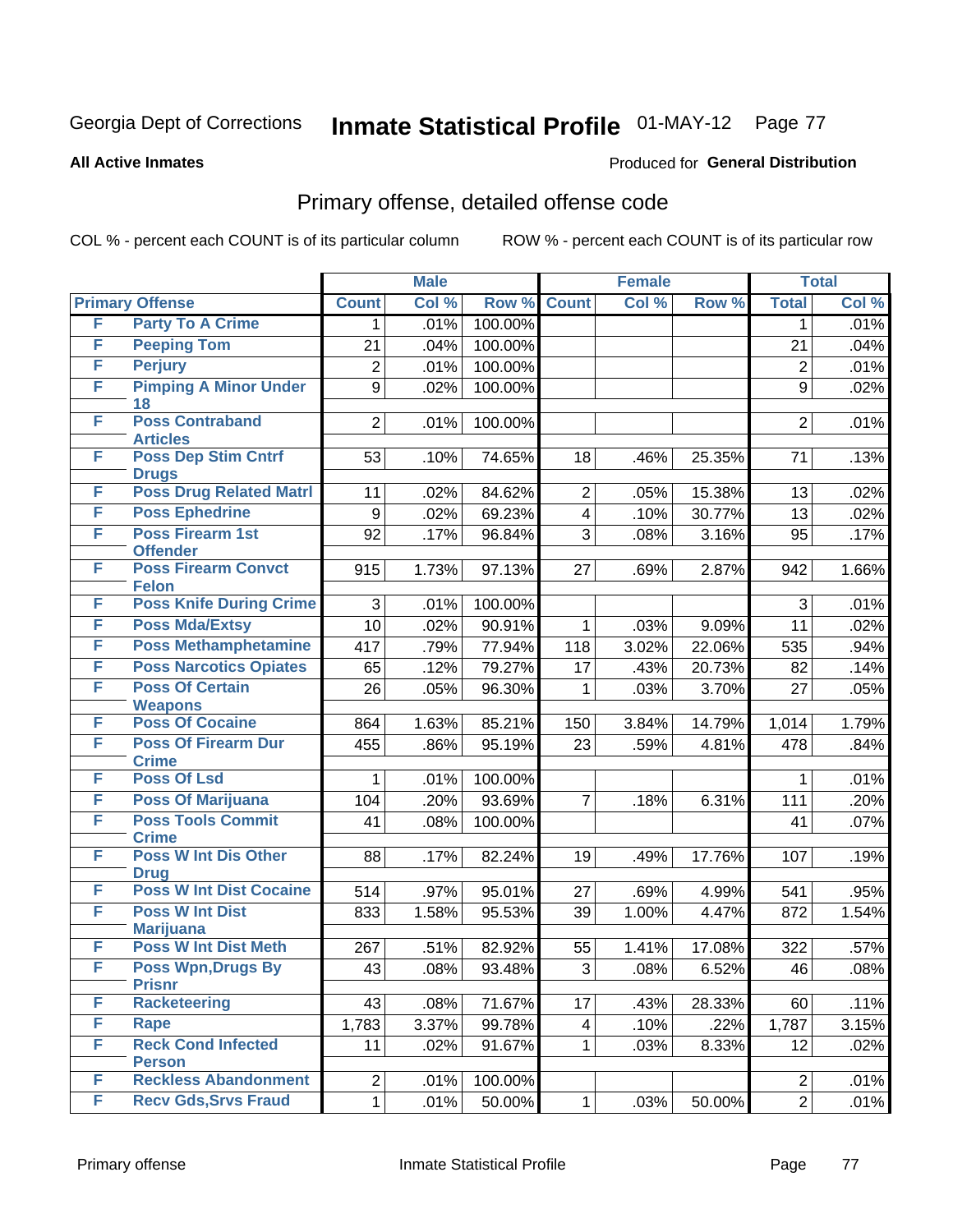#### **All Active Inmates**

#### Produced for **General Distribution**

## Primary offense, detailed offense code

|   |                                                | <b>Male</b>  |       |         | <b>Female</b>  |       |         | <b>Total</b> |                     |
|---|------------------------------------------------|--------------|-------|---------|----------------|-------|---------|--------------|---------------------|
|   | <b>Primary Offense</b>                         | <b>Count</b> | Col % | Row %   | <b>Count</b>   | Col % | Row %   | <b>Total</b> | Col %               |
|   | <b>Obtnd</b>                                   |              |       |         |                |       |         |              |                     |
| F | <b>Removal Baggage, Cargo</b><br><b>Etc</b>    |              |       |         | $\mathbf 1$    | .03%  | 100.00% | 1            | .01%                |
| F | <b>Robbery</b>                                 | 1,778        | 3.36% | 93.43%  | 125            | 3.20% | 6.57%   | 1,903        | 3.35%               |
| F | <b>Robbery By Force</b>                        | 277          | .52%  | 89.64%  | 32             | .82%  | 10.36%  | 309          | .54%                |
| F | <b>Robbery By Intimidation</b>                 | 274          | .52%  | 92.57%  | 22             | .56%  | 7.43%   | 296          | .52%                |
| F | <b>Robbery By Sudden</b>                       | 124          | .23%  | 88.57%  | 16             | .41%  | 11.43%  | 140          | .25%                |
|   | <b>Snatch</b><br><b>S/D Of Alcoholic Intox</b> |              |       |         |                |       |         |              |                     |
| F |                                                | 1.           | .01%  | 100.00% |                |       |         | 1            | .01%                |
| F | <b>S/D Cocaine</b>                             | 1,008        | 1.91% | 94.21%  | 62             | 1.59% | 5.79%   | 1,070        | 1.89%               |
| F | <b>S/D Cont Sub Public</b>                     | 53           | .10%  | 100.00% |                |       |         | 53           | .09%                |
| F | <b>S/D Cont Sub School</b>                     | 46           | .09%  | 97.87%  | $\mathbf 1$    | .03%  | 2.13%   | 47           | .08%                |
| F | <b>S/D Dep Stim Cntrf Drugs</b>                | 67           | .13%  | 72.83%  | 25             | .64%  | 27.17%  | 92           | .16%                |
| F | <b>S/D Narcotics Opiates</b>                   | 28           | .05%  | 77.78%  | 8              | .20%  | 22.22%  | 36           | .06%                |
| F | <b>S/D Of Marijuana</b>                        | 365          | .69%  | 95.55%  | 17             | .43%  | 4.45%   | 382          | .67%                |
| F | <b>Sale Mda/Extsy</b>                          | 6            | .01%  | 100.00% |                |       |         | 6            | .01%                |
| F | <b>Sale Methamphetamine</b>                    | 104          | .20%  | 74.82%  | 35             | .90%  | 25.18%  | 139          | .24%                |
| F | <b>Sex Exploitation Child</b>                  | 125          | .24%  | 99.21%  | $\mathbf{1}$   | .03%  | .79%    | 126          | .22%                |
| F | <b>Sex Offender Fail Registr</b>               | 353          | .67%  | 99.44%  | $\overline{2}$ | .05%  | .56%    | 355          | .63%                |
| F | <b>Sex Offender Fail To</b><br><b>Move</b>     | 10           | .02%  | 100.00% |                |       |         | 10           | .02%                |
| F | Sexl/Asslt/Agn/Pers/Cstd                       | 6            | .01%  | 100.00% |                |       |         | 6            | .01%                |
| F | <b>Sexual Battery</b>                          | 177          | .33%  | 100.00% |                |       |         | 177          | .31%                |
| F | <b>Simple Battery</b>                          | 19           | .04%  | 95.00%  | $\mathbf 1$    | .03%  | 5.00%   | 20           | .04%                |
| F | <b>Sodomy</b>                                  | 23           | .04%  | 100.00% |                |       |         | 23           | .04%                |
| F | <b>Solicit Sodomy From</b>                     | 3            | .01%  | 100.00% |                |       |         | 3            | .01%                |
|   | <b>Minor</b>                                   |              |       |         |                |       |         |              |                     |
| F | <b>Stalking</b>                                | 5            | .01%  | 100.00% |                |       |         | 5            | .01%                |
| F | <b>Statutory Rape</b>                          | 829          | 1.57% | 98.22%  | 15             | .38%  | 1.78%   | 844          | 1.49%               |
| F | <b>Statutory Rape, Atmpt</b>                   | 1            | .01%  | 100.00% |                |       |         | 1            | .01%                |
| F | <b>Tampering With</b><br><b>Evidence</b>       | 11           | .02%  | 84.62%  | $\overline{2}$ | .05%  | 15.38%  | 13           | .02%                |
| F | <b>Terrorist Threats &amp; Acts</b>            | 430          | .81%  | 96.41%  | 16             | .41%  | 3.59%   | 446          | .79%                |
| F | <b>Theft Bring Prop In State</b>               | 10           | .02%  | 100.00% |                |       |         | 10           | .02%                |
| F | <b>Theft By Conversion</b>                     | 29           | .05%  | 82.86%  | 6              | .15%  | 17.14%  | 35           | .06%                |
| F | <b>Theft By Deception</b>                      | 44           | .08%  | 75.86%  | 14             | .36%  | 24.14%  | 58           |                     |
| F | <b>Theft By Extortion</b>                      |              |       |         |                |       |         |              | .10%                |
| F | <b>Theft By Rec Stolen Prop</b>                | 3            | .01%  | 100.00% |                |       |         | 3            | .01%                |
| F | <b>Theft By Shoplifting</b>                    | 889          | 1.68% | 94.37%  | 53             | 1.36% | 5.63%   | 942          | 1.66%               |
|   |                                                | 372          | .70%  | 67.39%  | 180            | 4.60% | 32.61%  | 552          | .97%                |
| F | <b>Theft By Taking</b>                         | 1,046        | 1.98% | 85.18%  | 182            | 4.66% | 14.82%  | 1,228        | $\overline{2.16\%}$ |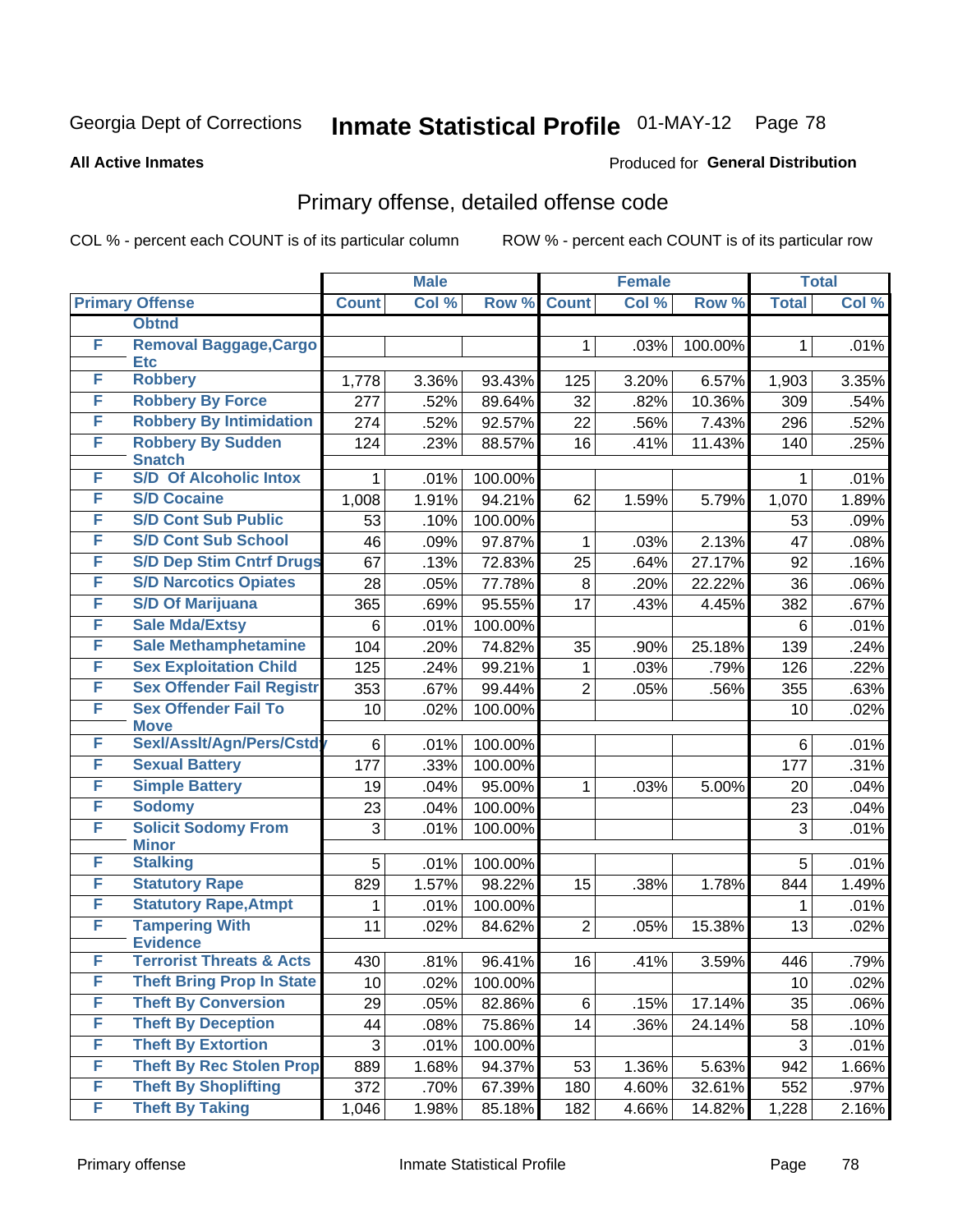Produced for **General Distribution**

#### **All Active Inmates**

## Primary offense, detailed offense code

|   |                                             | <b>Male</b>             |       |         | <b>Female</b>  |       | <b>Total</b> |                |       |
|---|---------------------------------------------|-------------------------|-------|---------|----------------|-------|--------------|----------------|-------|
|   | <b>Primary Offense</b>                      | <b>Count</b>            | Col % | Row %   | <b>Count</b>   | Col % | Row %        | <b>Total</b>   | Col % |
| F | <b>Theft Credit Card</b>                    | $\overline{12}$         | .02%  | 63.16%  | $\overline{7}$ | .18%  | 36.84%       | 19             | .03%  |
| F | <b>Theft Motorveh Or Part</b>               | 101                     | .19%  | 97.12%  | 3              | .08%  | 2.88%        | 104            | .18%  |
| F | <b>Theft Of Lost Property</b>               | 2                       | .01%  | 100.00% |                |       |              | $\overline{2}$ | .01%  |
| F | <b>Theft Of Services</b>                    | $6\phantom{1}6$         | .01%  | 85.71%  | 1              | .03%  | 14.29%       | $\overline{7}$ | .01%  |
| F | <b>Theft Recv Prop Out</b><br><b>State</b>  |                         |       |         | $\mathbf{1}$   | .03%  | 100.00%      | $\mathbf{1}$   | .01%  |
| F | <b>Traf Amphtmine 200-399</b><br>Gm         | $\overline{2}$          | .01%  | 100.00% |                |       |              | $\overline{2}$ | .01%  |
| F | <b>Traf Amphtmine 28-199</b><br>Gm          | $\overline{4}$          | .01%  | 100.00% |                |       |              | 4              | .01%  |
| F | <b>Traf Amphtmine 400+ Gm</b>               | 3                       | .01%  | 100.00% |                |       |              | 3              | .01%  |
| F | <b>Traf Cocaine 201-400</b><br>Gm           | 226                     | .43%  | 93.78%  | 15             | .38%  | 6.22%        | 241            | .42%  |
| F | <b>Traf Cocaine 401+ Gm</b>                 | 156                     | .30%  | 93.98%  | 10             | .26%  | 6.02%        | 166            | .29%  |
| F | <b>Traf Cocaine Less 200</b><br>Gm          | 426                     | .81%  | 97.48%  | 11             | .28%  | 2.52%        | 437            | .77%  |
| F | Traf Marijna 10-2000 Lb                     | 109                     | .21%  | 96.46%  | 4              | .10%  | 3.54%        | 113            | .20%  |
| F | Traf Marijna 10001+ Lb                      | 4                       | .01%  | 80.00%  | 1              | .03%  | 20.00%       | 5              | .01%  |
| F | <b>Traf Marijna 2001-10k Lb</b>             | 4                       | .01%  | 100.00% |                |       |              | 4              | .01%  |
| F | <b>Traf Mda/Extsy 200-</b><br><b>399gm</b>  | 10                      | .02%  | 83.33%  | $\overline{2}$ | .05%  | 16.67%       | 12             | .02%  |
| F | <b>Traf Mda/Extsy 28-199gm</b>              | 20                      | .04%  | 90.91%  | $\overline{2}$ | .05%  | 9.09%        | 22             | .04%  |
| F | Traf Mda/Extsy 400+Gm                       | 5                       | .01%  | 100.00% |                |       |              | 5              | .01%  |
| F | <b>Traf Methamph 200-399</b><br>Gm          | 68                      | .13%  | 89.47%  | 8              | .20%  | 10.53%       | 76             | .13%  |
| F | <b>Traf Methamph 28-199</b><br>Gm           | 206                     | .39%  | 84.43%  | 38             | .97%  | 15.57%       | 244            | .43%  |
| F | Traf Methamph 400+ Gm                       | 53                      | .10%  | 92.98%  | 4              | .10%  | 7.02%        | 57             | .10%  |
| F | <b>Traf Methamph Unspec</b>                 | 79                      | .15%  | 89.77%  | 9              | .23%  | 10.23%       | 88             | .16%  |
| F | <b>Amt</b><br><b>Traf Narcotic 15-28 Gm</b> | 10                      | .02%  | 100.00% |                |       |              | 10             | .02%  |
| F | <b>Traf Narcotic 29+ Gm</b>                 | $\overline{7}$          | .01%  | 100.00% |                |       |              | $\overline{7}$ | .01%  |
| F | <b>Traf Narcotic Less 14 Gm</b>             | $\overline{\mathbf{7}}$ | .01%  | 87.50%  | 1              | .03%  | 12.50%       | 8              | .01%  |
| F | <b>Unauth Dist Recrd</b>                    | $\sqrt{5}$              | .01%  | 100.00% |                |       |              | 5              | .01%  |
|   | <b>Devices</b>                              |                         |       |         |                |       |              |                |       |
| F | <b>Unauth Represtn Peace</b>                | 1                       | .01%  | 100.00% |                |       |              | $\mathbf{1}$   | .01%  |
| F | <b>Unknown Offense</b>                      | 20                      | .04%  | 83.33%  | 4              | .10%  | 16.67%       | 24             | .04%  |
| F | <b>Uniwfl Mfg/Del/Dist N-C S</b>            | 17                      | .03%  | 94.44%  | 1              | .03%  | 5.56%        | 18             | .03%  |
| F | <b>Use Comm Facity Vio C</b><br><b>Sub</b>  | 3                       | .01%  | 75.00%  | 1              | .03%  | 25.00%       | 4              | .01%  |
| F | <b>Vehicular Homicide</b>                   | 328                     | .62%  | 87.94%  | 45             | 1.15% | 12.06%       | 373            | .66%  |
| F | <b>Viol Dngrous Drgs Act</b>                | 151                     | .29%  | 85.80%  | 25             | .64%  | 14.20%       | 176            | .31%  |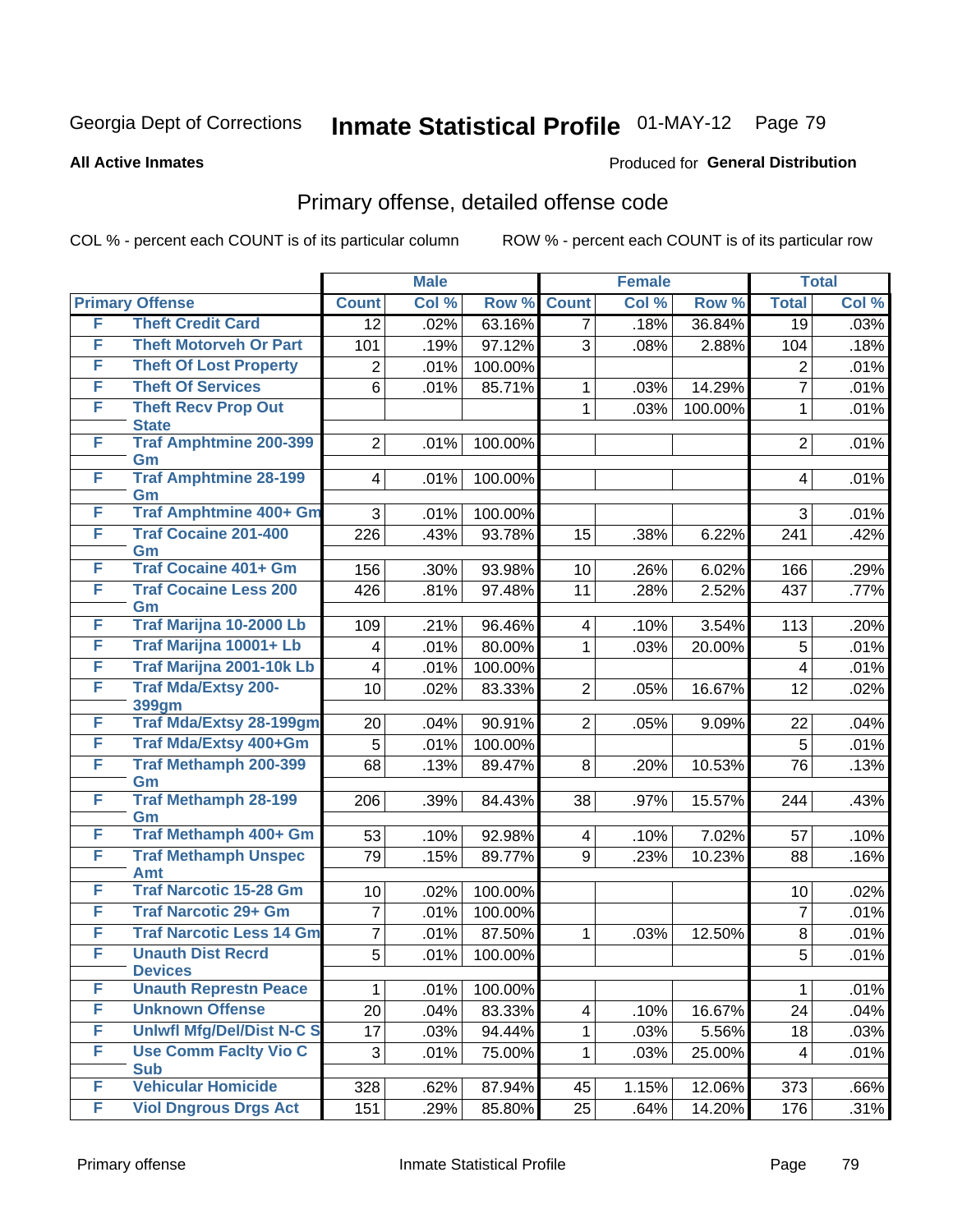#### **All Active Inmates**

#### Produced for **General Distribution**

## Primary offense, detailed offense code

| Col %<br>Col %<br><b>Total</b><br><b>Primary Offense</b><br><b>Count</b><br>Row %<br><b>Count</b><br>Row %<br>F<br><b>Viol Ga Cntrl Sbst Act</b><br>.29%<br>85.64%<br>155<br>$\overline{26}$<br>.67%<br>14.36%<br>181<br>F<br><b>Viol Ga Securities Act</b><br>100.00%<br>.01%<br>1<br>1<br>F<br><b>Viol Motor Vehicle Laws</b><br>33<br>.06%<br>100.00%<br>33<br>F<br><b>Viol Oath Public Offcr</b><br>.01%<br>50.00%<br>$\overline{2}$<br>.03%<br>50.00%<br>1<br>1<br>F<br><b>Violatn Othr States Law</b><br>83.33%<br>5<br>.01%<br>$\mathbf 1$<br>.03%<br>16.67%<br>6<br>F<br>Vol Manslaughter Of<br>$\overline{2}$<br>100.00%<br>$\overline{2}$<br>.01%<br><b>Fetus</b><br><b>Voluntary Manslaughter</b><br>F<br>1,059<br>2.00%<br>89.14%<br>129<br>3.30%<br>1,188<br>10.86%<br><b>Abandonment Of Dep</b><br>M<br>100.00%<br>6<br>.01%<br>6<br><b>Child</b><br><b>Abusive Language</b><br>M<br>$\overline{2}$<br>.01%<br>100.00%<br>$\overline{2}$ |   |                         | <b>Male</b> |      | <b>Female</b> |  | <b>Total</b> |         |
|--------------------------------------------------------------------------------------------------------------------------------------------------------------------------------------------------------------------------------------------------------------------------------------------------------------------------------------------------------------------------------------------------------------------------------------------------------------------------------------------------------------------------------------------------------------------------------------------------------------------------------------------------------------------------------------------------------------------------------------------------------------------------------------------------------------------------------------------------------------------------------------------------------------------------------------------------------|---|-------------------------|-------------|------|---------------|--|--------------|---------|
|                                                                                                                                                                                                                                                                                                                                                                                                                                                                                                                                                                                                                                                                                                                                                                                                                                                                                                                                                        |   |                         |             |      |               |  |              | Col %   |
|                                                                                                                                                                                                                                                                                                                                                                                                                                                                                                                                                                                                                                                                                                                                                                                                                                                                                                                                                        |   |                         |             |      |               |  |              | .32%    |
|                                                                                                                                                                                                                                                                                                                                                                                                                                                                                                                                                                                                                                                                                                                                                                                                                                                                                                                                                        |   |                         |             |      |               |  |              | .01%    |
|                                                                                                                                                                                                                                                                                                                                                                                                                                                                                                                                                                                                                                                                                                                                                                                                                                                                                                                                                        |   |                         |             |      |               |  |              | .06%    |
|                                                                                                                                                                                                                                                                                                                                                                                                                                                                                                                                                                                                                                                                                                                                                                                                                                                                                                                                                        |   |                         |             |      |               |  |              | .01%    |
|                                                                                                                                                                                                                                                                                                                                                                                                                                                                                                                                                                                                                                                                                                                                                                                                                                                                                                                                                        |   |                         |             |      |               |  |              | .01%    |
|                                                                                                                                                                                                                                                                                                                                                                                                                                                                                                                                                                                                                                                                                                                                                                                                                                                                                                                                                        |   |                         |             |      |               |  |              | .01%    |
|                                                                                                                                                                                                                                                                                                                                                                                                                                                                                                                                                                                                                                                                                                                                                                                                                                                                                                                                                        |   |                         |             |      |               |  |              | 2.09%   |
|                                                                                                                                                                                                                                                                                                                                                                                                                                                                                                                                                                                                                                                                                                                                                                                                                                                                                                                                                        |   |                         |             |      |               |  |              | .01%    |
|                                                                                                                                                                                                                                                                                                                                                                                                                                                                                                                                                                                                                                                                                                                                                                                                                                                                                                                                                        |   |                         |             |      |               |  |              |         |
|                                                                                                                                                                                                                                                                                                                                                                                                                                                                                                                                                                                                                                                                                                                                                                                                                                                                                                                                                        |   |                         |             |      |               |  |              | .01%    |
| <b>Firearm</b>                                                                                                                                                                                                                                                                                                                                                                                                                                                                                                                                                                                                                                                                                                                                                                                                                                                                                                                                         | M | <b>Agg Assault With</b> | 1           | .01% | 100.00%       |  | $\mathbf{1}$ | .01%    |
| <b>Agg Assault With Knife</b><br>M<br>.01%<br>100.00%<br>1<br>1                                                                                                                                                                                                                                                                                                                                                                                                                                                                                                                                                                                                                                                                                                                                                                                                                                                                                        |   |                         |             |      |               |  |              | .01%    |
| <b>Assault &amp; Battery</b><br>M<br>10<br>.02%<br>100.00%<br>10                                                                                                                                                                                                                                                                                                                                                                                                                                                                                                                                                                                                                                                                                                                                                                                                                                                                                       |   |                         |             |      |               |  |              | .02%    |
| <b>Bad Checks</b><br>M<br>$\overline{2}$<br>66.67%<br>.01%<br>3<br>.03%<br>33.33%<br>1                                                                                                                                                                                                                                                                                                                                                                                                                                                                                                                                                                                                                                                                                                                                                                                                                                                                 |   |                         |             |      |               |  |              | .01%    |
| M<br><b>Burglary</b><br>100.00%<br>14<br>.03%<br>14                                                                                                                                                                                                                                                                                                                                                                                                                                                                                                                                                                                                                                                                                                                                                                                                                                                                                                    |   |                         |             |      |               |  |              | .02%    |
| <b>Cheating &amp; Swindling</b><br>M<br>.01%<br>100.00%<br>4<br>4                                                                                                                                                                                                                                                                                                                                                                                                                                                                                                                                                                                                                                                                                                                                                                                                                                                                                      |   |                         |             |      |               |  |              | .01%    |
| <b>Cpwl &amp; Concealed</b><br>M<br>$\overline{7}$<br>$\overline{7}$<br>100.00%<br>.01%                                                                                                                                                                                                                                                                                                                                                                                                                                                                                                                                                                                                                                                                                                                                                                                                                                                                |   |                         |             |      |               |  |              | .01%    |
| <b>Weapon</b>                                                                                                                                                                                                                                                                                                                                                                                                                                                                                                                                                                                                                                                                                                                                                                                                                                                                                                                                          |   |                         |             |      |               |  |              |         |
| <b>Crmnl Attempt</b><br>M<br>100.00%<br>$\overline{2}$<br>.01%<br>$\overline{2}$                                                                                                                                                                                                                                                                                                                                                                                                                                                                                                                                                                                                                                                                                                                                                                                                                                                                       |   |                         |             |      |               |  |              | .01%    |
| <b>Crmnl Intfer Govt Prop</b><br>M<br>100.00%<br>1<br>.01%<br>$\mathbf{1}$                                                                                                                                                                                                                                                                                                                                                                                                                                                                                                                                                                                                                                                                                                                                                                                                                                                                             |   |                         |             |      |               |  |              | .01%    |
| <b>Cruelty To Children</b><br>M<br>$\overline{2}$<br>.01%<br>50.00%<br>.03%<br>50.00%<br>1<br>1                                                                                                                                                                                                                                                                                                                                                                                                                                                                                                                                                                                                                                                                                                                                                                                                                                                        |   |                         |             |      |               |  |              | .01%    |
| <b>Dui</b><br>M<br>92.86%<br>13<br>.02%<br>1<br>.03%<br>7.14%<br>14                                                                                                                                                                                                                                                                                                                                                                                                                                                                                                                                                                                                                                                                                                                                                                                                                                                                                    |   |                         |             |      |               |  |              | .02%    |
| M<br><b>Escape</b><br>.01%<br>100.00%<br>6<br>6                                                                                                                                                                                                                                                                                                                                                                                                                                                                                                                                                                                                                                                                                                                                                                                                                                                                                                        |   |                         |             |      |               |  |              | .01%    |
| M<br><b>Forgery</b><br>100.00%<br>4<br>.01%<br>4                                                                                                                                                                                                                                                                                                                                                                                                                                                                                                                                                                                                                                                                                                                                                                                                                                                                                                       |   |                         |             |      |               |  |              | .01%    |
| <b>Fraudulent Checks</b><br>M<br>.01%<br>100.00%<br>1<br>1                                                                                                                                                                                                                                                                                                                                                                                                                                                                                                                                                                                                                                                                                                                                                                                                                                                                                             |   |                         |             |      |               |  |              | .01%    |
| 100.00%<br>M<br>.01%<br><b>Lottery</b><br>1<br>1                                                                                                                                                                                                                                                                                                                                                                                                                                                                                                                                                                                                                                                                                                                                                                                                                                                                                                       |   |                         |             |      |               |  |              | .01%    |
| <b>Misc Misdemeanor</b><br>M<br>.01%<br>100.00%<br>$\mathbf{1}$<br>1                                                                                                                                                                                                                                                                                                                                                                                                                                                                                                                                                                                                                                                                                                                                                                                                                                                                                   |   |                         |             |      |               |  |              | .01%    |
| <b>Other Misdemeanor</b><br>M<br>24<br>96.00%<br>.05%<br>$\mathbf 1$<br>.03%<br>4.00%<br>25                                                                                                                                                                                                                                                                                                                                                                                                                                                                                                                                                                                                                                                                                                                                                                                                                                                            |   |                         |             |      |               |  |              | .04%    |
| <b>Pointing Gun At Another</b><br>M<br>100.00%<br>$\overline{2}$<br>$\overline{2}$<br>.01%                                                                                                                                                                                                                                                                                                                                                                                                                                                                                                                                                                                                                                                                                                                                                                                                                                                             |   |                         |             |      |               |  |              | .01%    |
| <b>Poss Ntp Whiskey</b><br>M<br>3<br>100.00%<br>3<br>.01%                                                                                                                                                                                                                                                                                                                                                                                                                                                                                                                                                                                                                                                                                                                                                                                                                                                                                              |   |                         |             |      |               |  |              | .01%    |
| M<br><b>Prostitution</b><br>$\mathbf{1}$<br>$\mathbf{1}$<br>.03%<br>100.00%                                                                                                                                                                                                                                                                                                                                                                                                                                                                                                                                                                                                                                                                                                                                                                                                                                                                            |   |                         |             |      |               |  |              | .01%    |
| $\overline{7}$<br>M<br><b>Public Drunkenness</b><br>7<br>.01%<br>100.00%                                                                                                                                                                                                                                                                                                                                                                                                                                                                                                                                                                                                                                                                                                                                                                                                                                                                               |   |                         |             |      |               |  |              | .01%    |
| M<br><b>Public Indecency</b><br>3<br>.01%<br>3<br>100.00%                                                                                                                                                                                                                                                                                                                                                                                                                                                                                                                                                                                                                                                                                                                                                                                                                                                                                              |   |                         |             |      |               |  |              | .01%    |
| <b>Simple Assault</b><br>M<br>1<br>.01%<br>100.00%<br>$\mathbf{1}$                                                                                                                                                                                                                                                                                                                                                                                                                                                                                                                                                                                                                                                                                                                                                                                                                                                                                     |   |                         |             |      |               |  |              | .01%    |
| <b>Simple Battery</b><br>M<br>$\overline{2}$<br>.01%<br>$\overline{2}$<br>100.00%                                                                                                                                                                                                                                                                                                                                                                                                                                                                                                                                                                                                                                                                                                                                                                                                                                                                      |   |                         |             |      |               |  |              | .01%    |
| <b>Theft By Taking -</b><br>M<br>54<br>100.00%<br>54<br>.10%<br><b>Larceny</b>                                                                                                                                                                                                                                                                                                                                                                                                                                                                                                                                                                                                                                                                                                                                                                                                                                                                         |   |                         |             |      |               |  |              | .10%    |
| <b>Theft Motor Vehicle, Parts</b><br>M<br>$\mathbf{1}$<br>.01%<br>100.00%<br>$\mathbf{1}$                                                                                                                                                                                                                                                                                                                                                                                                                                                                                                                                                                                                                                                                                                                                                                                                                                                              |   |                         |             |      |               |  |              | $.01\%$ |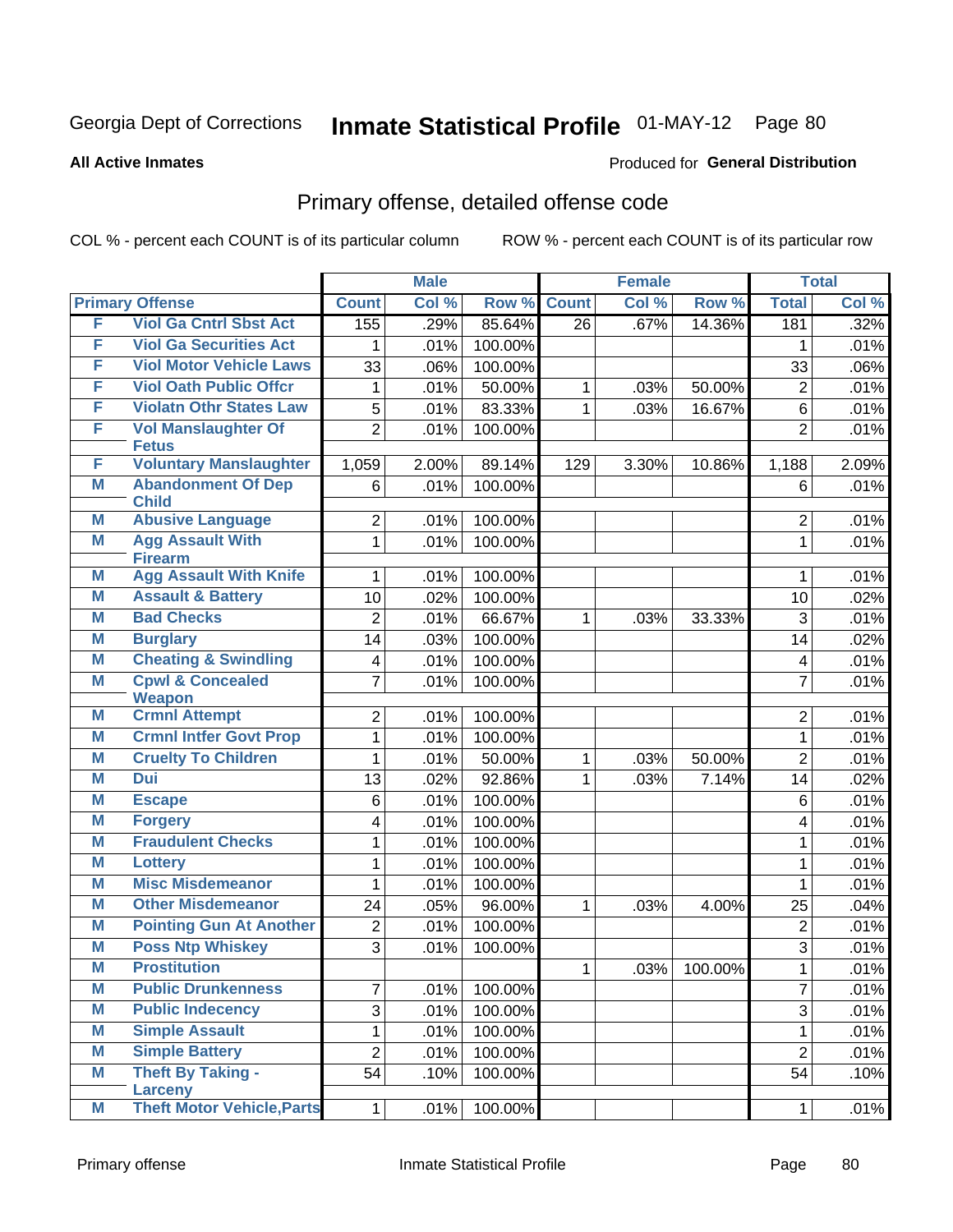**All Active Inmates**

#### Produced for **General Distribution**

## Primary offense, detailed offense code

|                        |                           |              | <b>Male</b> |                    |       | <b>Female</b> |       |                    | <b>Total</b> |
|------------------------|---------------------------|--------------|-------------|--------------------|-------|---------------|-------|--------------------|--------------|
| <b>Primary Offense</b> |                           | <b>Count</b> | Col %       | <b>Row % Count</b> |       | Col %         | Row % | Total <sub>1</sub> | Col %        |
| М                      | <b>Vagrancy</b>           | 3            | .01% l      | 100.00%            |       |               |       |                    | .01%         |
| M                      | <b>Viol Motor Veh Law</b> |              | .01%        | 100.00%            |       |               |       |                    | .01%         |
| М                      | <b>Wife Beating</b>       |              | $.01\%$     | 100.00%            |       |               |       |                    | .01%         |
| M                      | <b>Worthless Checks</b>   |              | .01%        | 100.00%            |       |               |       |                    | .01%         |
| <b>Total Rported</b>   |                           | 52,853       | 101%        | $93.11\%$          | 3,909 | 100%          | 6.89% | 56,762             | 101%         |

| ported<br>NOT<br> | 149    |       | 45 <sup>o</sup><br>IJZ. |
|-------------------|--------|-------|-------------------------|
| <b>Tota</b>       | 53,002 | 3,912 | 56.914                  |

| Mode (most frequent) | 1601 Burglary | 1701 Forgery 1st Degree | 1601 Burglary |
|----------------------|---------------|-------------------------|---------------|
|----------------------|---------------|-------------------------|---------------|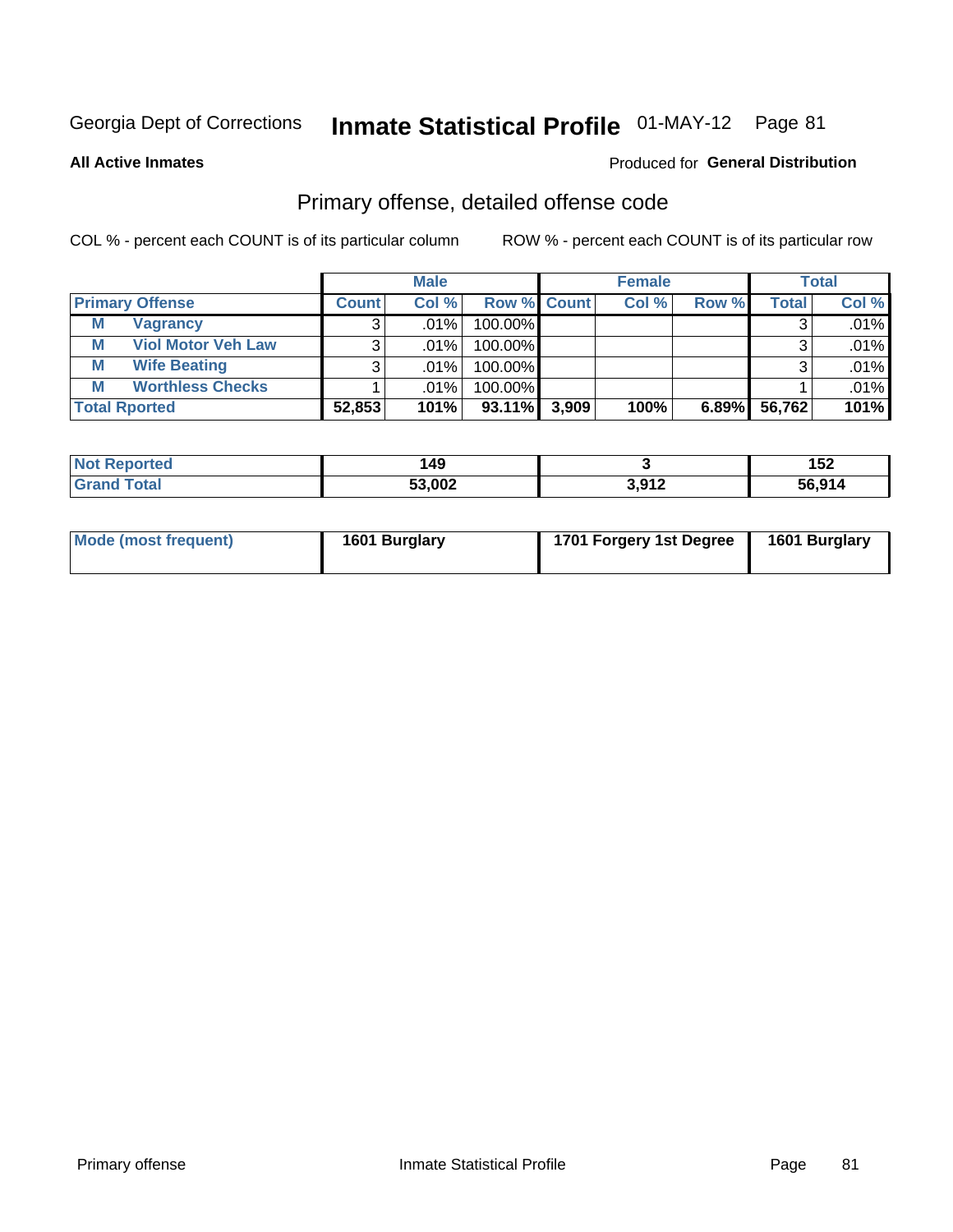#### **All Active Inmates**

#### Produced for **General Distribution**

## County of conviction of primary offense

|     |                             |                  | <b>Male</b> |         |                         | <b>Female</b> |        |              | <b>Total</b> |
|-----|-----------------------------|------------------|-------------|---------|-------------------------|---------------|--------|--------------|--------------|
|     | <b>County of Conviction</b> | <b>Count</b>     | Col %       | Row %   | <b>Count</b>            | Col %         | Row %  | <b>Total</b> | Col %        |
| 000 | <b>Unknown</b>              | $\overline{319}$ | .60%        | 95.51%  | 15                      | .38%          | 4.49%  | 334          | .59%         |
| 001 | <b>Appling County</b>       | 106              | .20%        | 97.25%  | 3                       | .08%          | 2.75%  | 109          | .19%         |
| 002 | <b>Atkinson County</b>      | 53               | .10%        | 91.38%  | $\sqrt{5}$              | .13%          | 8.62%  | 58           | .10%         |
| 003 | <b>Bacon County</b>         | 64               | .12%        | 96.97%  | $\overline{2}$          | .05%          | 3.03%  | 66           | .12%         |
| 004 | <b>Baker County</b>         | 11               | .02%        | 100.00% |                         |               |        | 11           | .02%         |
| 005 | <b>Baldwin County</b>       | 339              | .64%        | 93.13%  | 25                      | .64%          | 6.87%  | 364          | .64%         |
| 006 | <b>Banks County</b>         | 63               | .12%        | 94.03%  | $\overline{\mathbf{4}}$ | .10%          | 5.97%  | 67           | .12%         |
| 007 | <b>Barrow County</b>        | 261              | .49%        | 92.88%  | 20                      | .51%          | 7.12%  | 281          | .49%         |
| 008 | <b>Bartow County</b>        | 681              | 1.28%       | 88.79%  | 86                      | 2.20%         | 11.21% | 767          | 1.35%        |
| 009 | <b>Ben Hill County</b>      | 224              | .42%        | 92.95%  | 17                      | .43%          | 7.05%  | 241          | .42%         |
| 010 | <b>Berrien County</b>       | 89               | .17%        | 95.70%  | $\overline{\mathbf{4}}$ | .10%          | 4.30%  | 93           | .16%         |
| 011 | <b>Bibb County</b>          | 1,136            | 2.14%       | 94.90%  | 61                      | 1.56%         | 5.10%  | 1,197        | 2.10%        |
| 012 | <b>Bleckley County</b>      | 70               | .13%        | 90.91%  | $\overline{7}$          | .18%          | 9.09%  | 77           | .14%         |
| 013 | <b>Brantley County</b>      | 72               | .14%        | 92.31%  | 6                       | .15%          | 7.69%  | 78           | .14%         |
| 014 | <b>Brooks County</b>        | 62               | .12%        | 95.38%  | 3                       | .08%          | 4.62%  | 65           | .11%         |
| 015 | <b>Bryan County</b>         | 110              | .21%        | 99.10%  | $\mathbf{1}$            | .03%          | .90%   | 111          | .20%         |
| 016 | <b>Bulloch County</b>       | 500              | .94%        | 91.74%  | 45                      | 1.15%         | 8.26%  | 545          | .96%         |
| 017 | <b>Burke County</b>         | 227              | .43%        | 97.84%  | $\mathbf 5$             | .13%          | 2.16%  | 232          | .41%         |
| 018 | <b>Butts County</b>         | 181              | .34%        | 96.28%  | $\overline{7}$          | .18%          | 3.72%  | 188          | .33%         |
| 019 | <b>Calhoun County</b>       | 38               | .07%        | 82.61%  | 8                       | .20%          | 17.39% | 46           | .08%         |
| 020 | <b>Camden County</b>        | 164              | .31%        | 94.25%  | 10                      | .26%          | 5.75%  | 174          | .31%         |
| 021 | <b>Candler County</b>       | 99               | .19%        | 88.39%  | 13                      | .33%          | 11.61% | 112          | .20%         |
| 022 | <b>Carroll County</b>       | 618              | 1.17%       | 90.35%  | 66                      | 1.69%         | 9.65%  | 684          | 1.20%        |
| 023 | <b>Catoosa County</b>       | 347              | .65%        | 91.32%  | 33                      | .84%          | 8.68%  | 380          | .67%         |
| 024 | <b>Charlton County</b>      | 50               | .09%        | 90.91%  | 5                       | .13%          | 9.09%  | 55           | .10%         |
| 025 | <b>Chatham County</b>       | 2,512            | 4.74%       | 95.55%  | 117                     | 2.99%         | 4.45%  | 2,629        | 4.62%        |
| 026 | <b>Chattahoochee County</b> | 32               | .06%        | 91.43%  | 3                       | .08%          | 8.57%  | 35           | .06%         |
| 027 | <b>Chattooga County</b>     | 268              | .51%        | 88.74%  | 34                      | .87%          | 11.26% | 302          | .53%         |
| 028 | <b>Cherokee County</b>      | 575              | 1.08%       | 92.00%  | 50                      | 1.28%         | 8.00%  | 625          | 1.10%        |
| 029 | <b>Clarke County</b>        | 472              | .89%        | 94.02%  | 30                      | .77%          | 5.98%  | 502          | .88%         |
| 030 | <b>Clay County</b>          | 35               | .07%        | 92.11%  | 3                       | .08%          | 7.89%  | 38           | .07%         |
| 031 | <b>Clayton County</b>       | 1,530            | 2.89%       | 92.90%  | 117                     | 2.99%         | 7.10%  | 1,647        | 2.89%        |
| 032 | <b>Clinch County</b>        | 69               | .13%        | 97.18%  | $\overline{2}$          | .05%          | 2.82%  | 71           | .12%         |
| 033 | <b>Cobb County</b>          | 2,728            | 5.15%       | 90.90%  | 273                     | 6.98%         | 9.10%  | 3,001        | 5.27%        |
| 034 | <b>Coffee County</b>        | 236              | .45%        | 92.55%  | 19                      | .49%          | 7.45%  | 255          | .45%         |
| 035 | <b>Colquitt County</b>      | 285              | .54%        | 93.44%  | 20                      | .51%          | 6.56%  | 305          | .54%         |
| 036 | <b>Columbia County</b>      | 339              | .64%        | 90.88%  | 34                      | .87%          | 9.12%  | 373          | .66%         |
| 037 | <b>Cook County</b>          | 134              | .25%        | 95.71%  | 6                       | .15%          | 4.29%  | 140          | .25%         |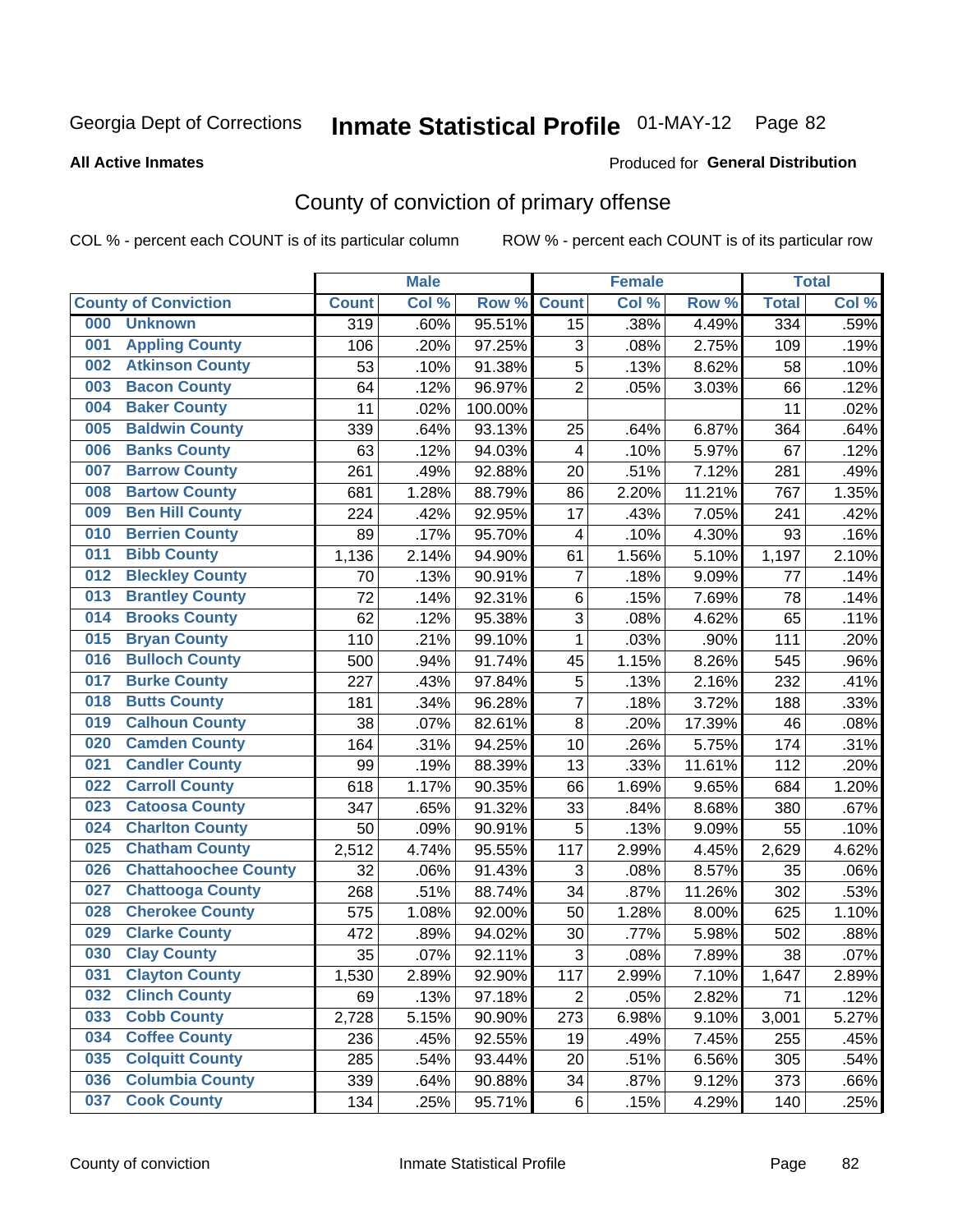#### **All Active Inmates**

#### Produced for **General Distribution**

## County of conviction of primary offense

|     |                             |              | <b>Male</b> |         |                           | <b>Female</b> |        |              | <b>Total</b> |
|-----|-----------------------------|--------------|-------------|---------|---------------------------|---------------|--------|--------------|--------------|
|     | <b>County of Conviction</b> | <b>Count</b> | Col %       | Row %   | <b>Count</b>              | Col %         | Row %  | <b>Total</b> | Col %        |
| 038 | <b>Coweta County</b>        | 542          | 1.02%       | 91.55%  | 50                        | 1.28%         | 8.45%  | 592          | 1.04%        |
| 039 | <b>Crawford County</b>      | 21           | .04%        | 95.45%  | 1                         | .03%          | 4.55%  | 22           | .04%         |
| 040 | <b>Crisp County</b>         | 268          | .51%        | 92.41%  | 22                        | .56%          | 7.59%  | 290          | .51%         |
| 041 | <b>Dade County</b>          | 138          | .26%        | 90.79%  | 14                        | .36%          | 9.21%  | 152          | .27%         |
| 042 | <b>Dawson County</b>        | 121          | .23%        | 92.37%  | 10                        | .26%          | 7.63%  | 131          | .23%         |
| 043 | <b>Decatur County</b>       | 307          | .58%        | 90.56%  | 32                        | .82%          | 9.44%  | 339          | .60%         |
| 044 | <b>Dekalb County</b>        | 3,168        | 5.98%       | 94.99%  | 167                       | 4.27%         | 5.01%  | 3,335        | 5.86%        |
| 045 | <b>Dodge County</b>         | 166          | .31%        | 94.32%  | 10                        | .26%          | 5.68%  | 176          | .31%         |
| 046 | <b>Dooly County</b>         | 92           | .17%        | 94.85%  | 5                         | .13%          | 5.15%  | 97           | .17%         |
| 047 | <b>Dougherty County</b>     | 1,034        | 1.95%       | 94.95%  | 55                        | 1.41%         | 5.05%  | 1,089        | 1.91%        |
| 048 | <b>Douglas County</b>       | 1,271        | 2.40%       | 88.76%  | 161                       | 4.12%         | 11.24% | 1,432        | 2.52%        |
| 049 | <b>Early County</b>         | 105          | .20%        | 97.22%  | 3                         | .08%          | 2.78%  | 108          | .19%         |
| 050 | <b>Echols County</b>        | 8            | .02%        | 100.00% |                           |               |        | 8            | .01%         |
| 051 | <b>Effingham County</b>     | 174          | .33%        | 92.06%  | 15                        | .38%          | 7.94%  | 189          | .33%         |
| 052 | <b>Elbert County</b>        | 147          | .28%        | 91.88%  | 13                        | .33%          | 8.13%  | 160          | .28%         |
| 053 | <b>Emanuel County</b>       | 177          | .33%        | 92.67%  | 14                        | .36%          | 7.33%  | 191          | .34%         |
| 054 | <b>Evans County</b>         | 111          | .21%        | 97.37%  | $\ensuremath{\mathsf{3}}$ | .08%          | 2.63%  | 114          | .20%         |
| 055 | <b>Fannin County</b>        | 111          | .21%        | 91.74%  | 10                        | .26%          | 8.26%  | 121          | .21%         |
| 056 | <b>Fayette County</b>       | 402          | .76%        | 91.78%  | 36                        | .92%          | 8.22%  | 438          | .77%         |
| 057 | <b>Floyd County</b>         | 814          | 1.54%       | 89.85%  | 92                        | 2.35%         | 10.15% | 906          | 1.59%        |
| 058 | <b>Forsyth County</b>       | 324          | .61%        | 85.49%  | 55                        | 1.41%         | 14.51% | 379          | .67%         |
| 059 | <b>Franklin County</b>      | 139          | .26%        | 90.85%  | 14                        | .36%          | 9.15%  | 153          | .27%         |
| 060 | <b>Fulton County</b>        | 5,193        | 9.80%       | 95.94%  | 220                       | 5.62%         | 4.06%  | 5,413        | 9.51%        |
| 061 | <b>Gilmer County</b>        | 131          | .25%        | 90.97%  | 13                        | .33%          | 9.03%  | 144          | .25%         |
| 062 | <b>Glascock County</b>      | 7            | .01%        | 87.50%  | $\mathbf{1}$              | .03%          | 12.50% | 8            | .01%         |
| 063 | <b>Glynn County</b>         | 414          | .78%        | 94.31%  | 25                        | .64%          | 5.69%  | 439          | .77%         |
| 064 | <b>Gordon County</b>        | 325          | .61%        | 89.29%  | 39                        | 1.00%         | 10.71% | 364          | .64%         |
| 065 | <b>Grady County</b>         | 227          | .43%        | 93.80%  | 15                        | .38%          | 6.20%  | 242          | .43%         |
| 066 | <b>Greene County</b>        | 156          | .29%        | 91.76%  | 14                        | .36%          | 8.24%  | 170          | .30%         |
| 067 | <b>Gwinnett County</b>      | 2,460        | 4.64%       | 92.55%  | 198                       | 5.06%         | 7.45%  | 2,658        | 4.67%        |
| 068 | <b>Habersham County</b>     | 111          | .21%        | 94.87%  | 6                         | .15%          | 5.13%  | 117          | .21%         |
| 069 | <b>Hall County</b>          | 736          | 1.39%       | 92.46%  | 60                        | 1.53%         | 7.54%  | 796          | 1.40%        |
| 070 | <b>Hancock County</b>       | 40           | .08%        | 100.00% |                           |               |        | 40           | .07%         |
| 071 | <b>Haralson County</b>      | 107          | .20%        | 93.04%  | $\bf 8$                   | .20%          | 6.96%  | 115          | .20%         |
| 072 | <b>Harris County</b>        | 118          | .22%        | 95.93%  | 5                         | .13%          | 4.07%  | 123          | .22%         |
| 073 | <b>Hart County</b>          | 118          | .22%        | 95.16%  | 6                         | .15%          | 4.84%  | 124          | .22%         |
| 074 | <b>Heard County</b>         | 58           | .11%        | 92.06%  | 5                         | .13%          | 7.94%  | 63           | .11%         |
| 075 | <b>Henry County</b>         | 616          | 1.16%       | 89.80%  | 70                        | 1.79%         | 10.20% | 686          | 1.21%        |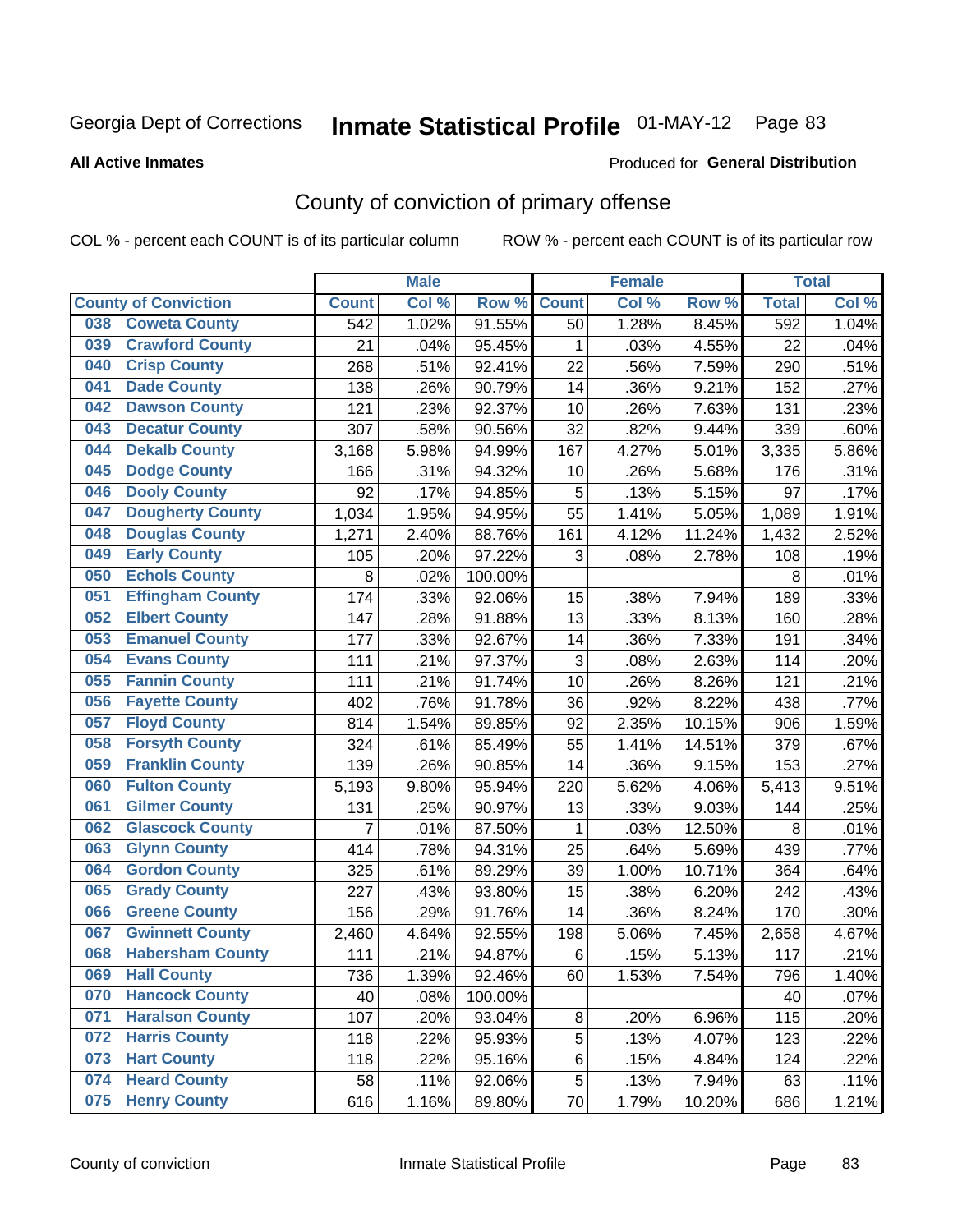#### **All Active Inmates**

#### Produced for **General Distribution**

## County of conviction of primary offense

|                  |                             |              | <b>Male</b> |         |                          | <b>Female</b> |        |              | <b>Total</b> |
|------------------|-----------------------------|--------------|-------------|---------|--------------------------|---------------|--------|--------------|--------------|
|                  | <b>County of Conviction</b> | <b>Count</b> | Col %       | Row %   | <b>Count</b>             | Col %         | Row %  | <b>Total</b> | Col %        |
|                  | 076 Houston County          | 698          | 1.32%       | 93.82%  | 46                       | 1.18%         | 6.18%  | 744          | 1.31%        |
| 077              | <b>Irwin County</b>         | 77           | .15%        | 96.25%  | 3                        | .08%          | 3.75%  | 80           | .14%         |
| 078              | <b>Jackson County</b>       | 242          | .46%        | 91.67%  | 22                       | .56%          | 8.33%  | 264          | .46%         |
| 079              | <b>Jasper County</b>        | 71           | .13%        | 93.42%  | 5                        | .13%          | 6.58%  | 76           | .13%         |
| 080              | <b>Jeff Davis County</b>    | 68           | .13%        | 89.47%  | 8                        | .20%          | 10.53% | 76           | .13%         |
| 081              | <b>Jefferson County</b>     | 158          | .30%        | 95.76%  | $\overline{7}$           | .18%          | 4.24%  | 165          | .29%         |
| 082              | <b>Jenkins County</b>       | 60           | .11%        | 93.75%  | 4                        | .10%          | 6.25%  | 64           | .11%         |
| 083              | <b>Johnson County</b>       | 53           | .10%        | 91.38%  | 5                        | .13%          | 8.62%  | 58           | .10%         |
| 084              | <b>Jones County</b>         | 206          | .39%        | 89.96%  | 23                       | .59%          | 10.04% | 229          | .40%         |
| 085              | <b>Lamar County</b>         | 81           | .15%        | 93.10%  | $\,6$                    | .15%          | 6.90%  | 87           | .15%         |
| 086              | <b>Lanier County</b>        | 47           | .09%        | 94.00%  | 3                        | .08%          | 6.00%  | 50           | .09%         |
| 087              | <b>Laurens County</b>       | 339          | .64%        | 95.22%  | 17                       | .43%          | 4.78%  | 356          | .63%         |
| 088              | <b>Lee County</b>           | 61           | .12%        | 91.04%  | $\,6$                    | .15%          | 8.96%  | 67           | .12%         |
| 089              | <b>Liberty County</b>       | 305          | .58%        | 93.27%  | 22                       | .56%          | 6.73%  | 327          | .57%         |
| 090              | <b>Lincoln County</b>       | 27           | .05%        | 93.10%  | $\mathbf 2$              | .05%          | 6.90%  | 29           | .05%         |
| 091              | <b>Long County</b>          | 82           | .15%        | 96.47%  | 3                        | .08%          | 3.53%  | 85           | .15%         |
| 092              | <b>Lowndes County</b>       | 562          | 1.06%       | 93.98%  | 36                       | .92%          | 6.02%  | 598          | 1.05%        |
| 093              | <b>Lumpkin County</b>       | 105          | .20%        | 86.78%  | 16                       | .41%          | 13.22% | 121          | .21%         |
| 094              | <b>Macon County</b>         | 73           | .14%        | 97.33%  | $\overline{c}$           | .05%          | 2.67%  | 75           | .13%         |
| 095              | <b>Madison County</b>       | 109          | .21%        | 93.97%  | $\overline{7}$           | .18%          | 6.03%  | 116          | .20%         |
| 096              | <b>Marion County</b>        | 35           | .07%        | 97.22%  | $\mathbf{1}$             | .03%          | 2.78%  | 36           | .06%         |
| 097              | <b>Mcduffie County</b>      | 201          | .38%        | 93.06%  | 15                       | .38%          | 6.94%  | 216          | .38%         |
| 098              | <b>Mcintosh County</b>      | 77           | .15%        | 98.72%  | 1                        | .03%          | 1.28%  | 78           | .14%         |
| 099              | <b>Meriwether County</b>    | 226          | .43%        | 96.17%  | 9                        | .23%          | 3.83%  | 235          | .41%         |
| 100              | <b>Miller County</b>        | 38           | .07%        | 100.00% |                          |               |        | 38           | .07%         |
| 101              | <b>Mitchell County</b>      | 234          | .44%        | 93.23%  | 17                       | .43%          | 6.77%  | 251          | .44%         |
| 102              | <b>Monroe County</b>        | 176          | .33%        | 91.19%  | 17                       | .43%          | 8.81%  | 193          | .34%         |
| 103              | <b>Montgomery County</b>    | 49           | .09%        | 96.08%  | $\overline{2}$           | .05%          | 3.92%  | 51           | .09%         |
| 104              | <b>Morgan County</b>        | 145          | .27%        | 91.77%  | 13                       | .33%          | 8.23%  | 158          | .28%         |
| 105              | <b>Murray County</b>        | 197          | .37%        | 94.26%  | 12                       | .31%          | 5.74%  | 209          | .37%         |
| 106              | <b>Muscogee County</b>      | 1,562        | 2.95%       | 95.36%  | 76                       | 1.94%         | 4.64%  | 1,638        | 2.88%        |
| 107              | <b>Newton County</b>        | 704          | 1.33%       | 91.31%  | 67                       | 1.71%         | 8.69%  | 771          | 1.35%        |
| 108              | <b>Oconee County</b>        | 57           | .11%        | 95.00%  | 3                        | .08%          | 5.00%  | 60           | .11%         |
| 109              | <b>Oglethorpe County</b>    | 66           | .12%        | 94.29%  | 4                        | .10%          | 5.71%  | 70           | .12%         |
| 110              | <b>Paulding County</b>      | 306          | .58%        | 92.45%  | 25                       | .64%          | 7.55%  | 331          | .58%         |
| 111              | <b>Peach County</b>         | 80           | .15%        | 97.56%  | $\overline{2}$           | .05%          | 2.44%  | 82           | .14%         |
| $\overline{112}$ | <b>Pickens County</b>       | 118          | .22%        | 90.77%  | 12                       | .31%          | 9.23%  | 130          | .23%         |
| 113              | <b>Pierce County</b>        | 80           | .15%        | 95.24%  | $\overline{\mathcal{A}}$ | .10%          | 4.76%  | 84           | .15%         |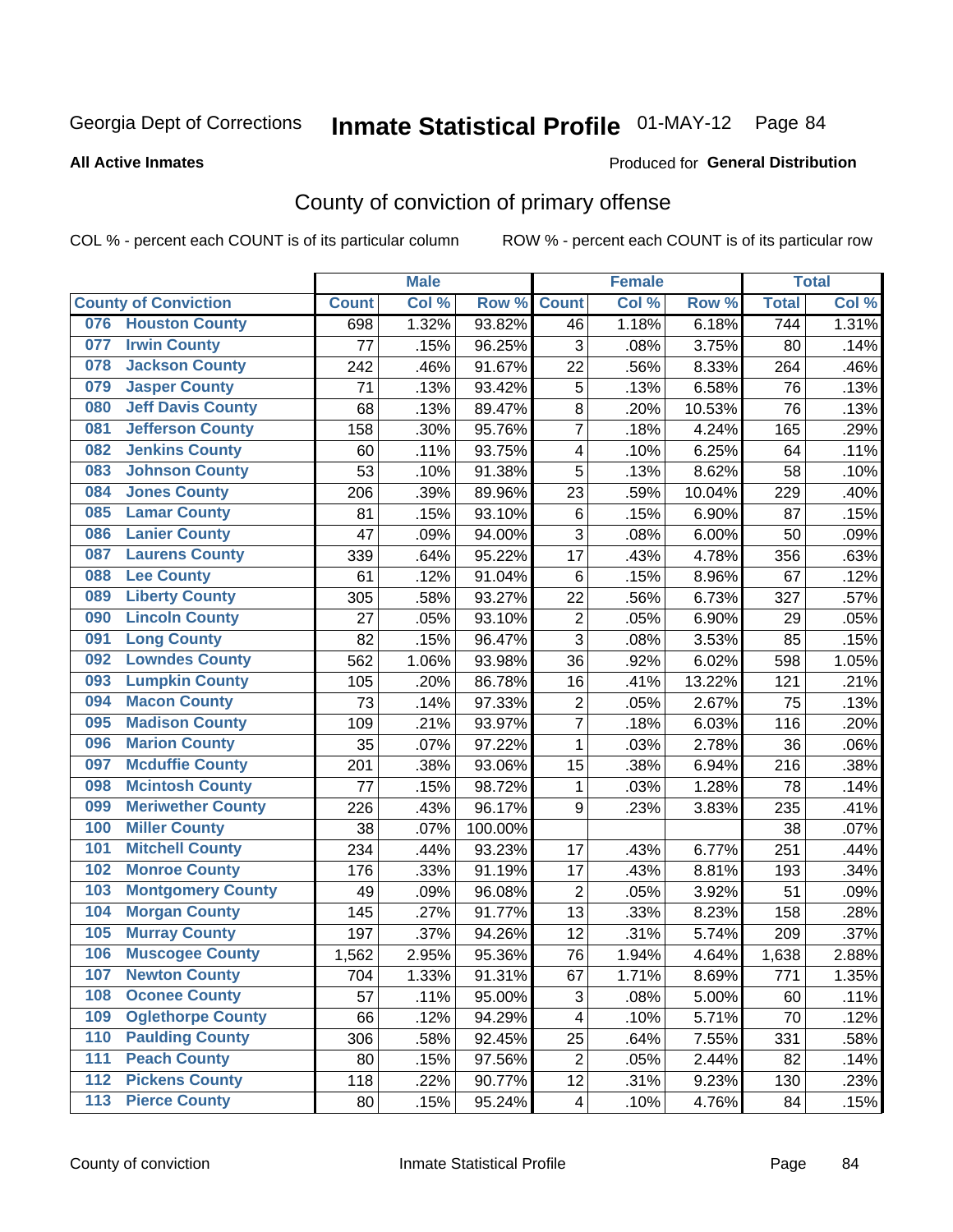#### **All Active Inmates**

#### Produced for **General Distribution**

## County of conviction of primary offense

|                                          |              | <b>Male</b> |         |                | <b>Female</b> |        |                 | <b>Total</b> |
|------------------------------------------|--------------|-------------|---------|----------------|---------------|--------|-----------------|--------------|
| <b>County of Conviction</b>              | <b>Count</b> | Col %       | Row %   | <b>Count</b>   | Col %         | Row %  | <b>Total</b>    | Col %        |
| <b>Pike County</b><br>114                | 46           | .09%        | 86.79%  | $\overline{7}$ | .18%          | 13.21% | $\overline{53}$ | .09%         |
| <b>Polk County</b><br>$\overline{115}$   | 182          | .34%        | 92.39%  | 15             | .38%          | 7.61%  | 197             | .35%         |
| <b>Pulaski County</b><br>116             | 67           | .13%        | 93.06%  | 5              | .13%          | 6.94%  | 72              | .13%         |
| <b>Putnam County</b><br>117              | 168          | .32%        | 92.31%  | 14             | .36%          | 7.69%  | 182             | .32%         |
| <b>Quitman County</b><br>118             | 21           | .04%        | 100.00% |                |               |        | 21              | .04%         |
| <b>Rabun County</b><br>119               | 44           | .08%        | 86.27%  | $\overline{7}$ | .18%          | 13.73% | 51              | .09%         |
| <b>Randolph County</b><br>120            | 77           | .15%        | 96.25%  | $\overline{3}$ | .08%          | 3.75%  | 80              | .14%         |
| <b>Richmond County</b><br>121            | 1,911        | 3.61%       | 94.89%  | 103            | 2.63%         | 5.11%  | 2,014           | 3.54%        |
| <b>Rockdale County</b><br>122            | 480          | .91%        | 92.49%  | 39             | 1.00%         | 7.51%  | 519             | .91%         |
| <b>Schley County</b><br>123              | 20           | .04%        | 100.00% |                |               |        | 20              | .04%         |
| <b>Screven County</b><br>124             | 141          | .27%        | 95.92%  | 6              | .15%          | 4.08%  | 147             | .26%         |
| <b>Seminole County</b><br>125            | 70           | .13%        | 89.74%  | 8              | .20%          | 10.26% | 78              | .14%         |
| <b>Spalding County</b><br>126            | 602          | 1.14%       | 91.49%  | 56             | 1.43%         | 8.51%  | 658             | 1.16%        |
| <b>Stephens County</b><br>127            | 173          | .33%        | 92.51%  | 14             | .36%          | 7.49%  | 187             | .33%         |
| <b>Stewart County</b><br>128             | 30           | .06%        | 93.75%  | $\overline{2}$ | .05%          | 6.25%  | 32              | .06%         |
| <b>Sumter County</b><br>129              | 256          | .48%        | 96.24%  | 10             | .26%          | 3.76%  | 266             | .47%         |
| <b>Talbot County</b><br>130              | 56           | .11%        | 94.92%  | 3              | .08%          | 5.08%  | 59              | .10%         |
| <b>Taliaferro County</b><br>131          | 25           | .05%        | 89.29%  | 3              | .08%          | 10.71% | 28              | .05%         |
| <b>Tattnall County</b><br>132            | 195          | .37%        | 94.20%  | 12             | .31%          | 5.80%  | 207             | .36%         |
| <b>Taylor County</b><br>133              | 84           | .16%        | 95.45%  | $\overline{4}$ | .10%          | 4.55%  | 88              | .15%         |
| <b>Telfair County</b><br>134             | 109          | .21%        | 90.08%  | 12             | .31%          | 9.92%  | 121             | .21%         |
| <b>Terrell County</b><br>135             | 78           | .15%        | 97.50%  | $\mathbf 2$    | .05%          | 2.50%  | 80              | .14%         |
| <b>Thomas County</b><br>136              | 232          | .44%        | 96.27%  | $\mathsf g$    | .23%          | 3.73%  | 241             | .42%         |
| <b>Tift County</b><br>137                | 312          | .59%        | 96.00%  | 13             | .33%          | 4.00%  | 325             | .57%         |
| <b>Toombs County</b><br>138              | 368          | .69%        | 89.32%  | 44             | 1.12%         | 10.68% | 412             | .72%         |
| <b>Towns County</b><br>139               | 49           | .09%        | 84.48%  | 9              | .23%          | 15.52% | 58              | .10%         |
| <b>Treutlen County</b><br>140            | 80           | .15%        | 94.12%  | 5              | .13%          | 5.88%  | 85              | .15%         |
| <b>Troup County</b><br>141               | 668          | 1.26%       | 91.26%  | 64             | 1.64%         | 8.74%  | 732             | 1.29%        |
| <b>Turner County</b><br>142              | 69           | .13%        | 94.52%  | 4              | .10%          | 5.48%  | 73              | .13%         |
| <b>Twiggs County</b><br>$\overline{143}$ | 71           | .13%        | 94.67%  | 4              | .10%          | 5.33%  | 75              | .13%         |
| <b>Union County</b><br>144               | 91           | .17%        | 90.10%  | 10             | .26%          | 9.90%  | 101             | .18%         |
| 145<br><b>Upson County</b>               | 187          | .35%        | 94.44%  | 11             | .28%          | 5.56%  | 198             | .35%         |
| <b>Walker County</b><br>146              | 429          | .81%        | 90.32%  | 46             | 1.18%         | 9.68%  | 475             | .83%         |
| <b>Walton County</b><br>147              | 506          | .95%        | 91.34%  | 48             | 1.23%         | 8.66%  | 554             | .97%         |
| <b>Ware County</b><br>148                | 317          | .60%        | 93.51%  | 22             | .56%          | 6.49%  | 339             | .60%         |
| <b>Warren County</b><br>149              | 39           | .07%        | 95.12%  | $\overline{2}$ | .05%          | 4.88%  | 41              | .07%         |
| <b>Washington County</b><br>150          | 173          | .33%        | 92.02%  | 15             | .38%          | 7.98%  | 188             | .33%         |
| <b>Wayne County</b><br>151               | 127          | .24%        | 91.37%  | 12             | .31%          | 8.63%  | 139             | .24%         |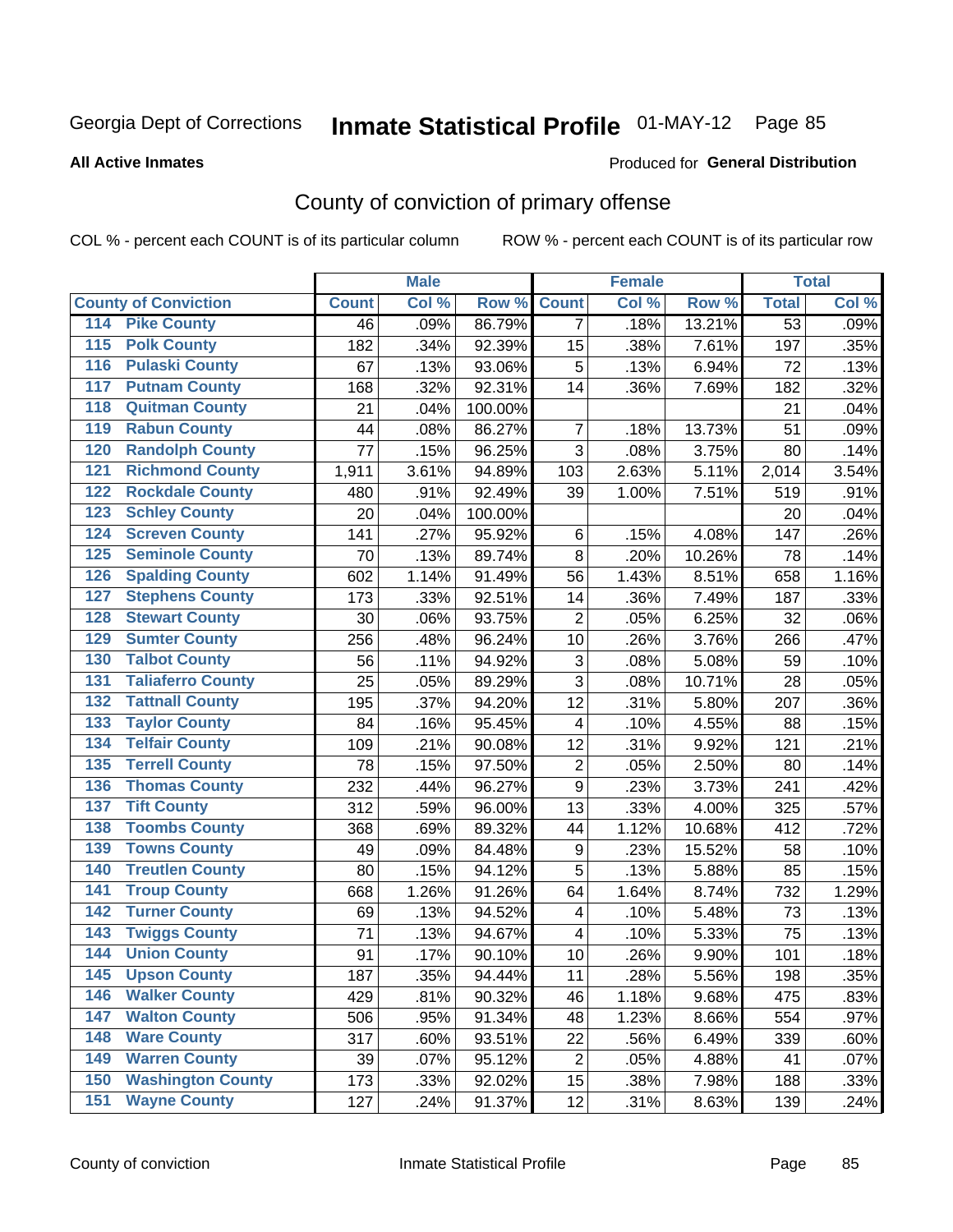**All Active Inmates**

#### Produced for **General Distribution**

### County of conviction of primary offense

|                                |              | <b>Male</b> |             |       | <b>Female</b> |        |              | <b>Total</b> |
|--------------------------------|--------------|-------------|-------------|-------|---------------|--------|--------------|--------------|
| <b>County of Conviction</b>    | <b>Count</b> | Col %       | Row % Count |       | Col %         | Row %  | <b>Total</b> | Col %        |
| <b>Webster County</b><br>152   | 9            | $.02\%$     | 100.00%     |       |               |        | 9            | .02%         |
| <b>Wheeler County</b><br>153   | 36           | .07%        | 87.80%      | 5     | .13%          | 12.20% | 41           | .07%         |
| <b>White County</b><br>154     | 110          | .21%        | 89.43%      | 13    | .33%          | 10.57% | 123          | .22%         |
| <b>Whitfield County</b><br>155 | 663          | 1.25%       | 89.84%      | 75    | 1.92%         | 10.16% | 738          | 1.30%        |
| <b>Wilcox County</b><br>156    | 59           | .11%        | 85.51%      | 10    | .26%          | 14.49% | 69           | .12%         |
| <b>Wilkes County</b><br>157    | 73           | .14%        | 92.41%      | 6     | .15%          | 7.59%  | 79           | .14%         |
| <b>Wilkinson County</b><br>158 | 55           | .10%        | 93.22%      | 4     | .10%          | 6.78%  | 59           | .10%         |
| <b>Worth County</b><br>159     | 113          | .21%        | 94.17%      |       | .18%          | 5.83%  | 120          | .21%         |
| <b>Total Rported</b>           | 53,002       | 100%        | 93.13%      | 3,912 | 100%          | 6.87%  | 56,914       | 100%         |

| <b>Not Reported</b> |        |       |        |
|---------------------|--------|-------|--------|
| <b>Grand Total</b>  | 53,002 | 3,912 | 56,914 |

| Mode (most frequent) | <b>Fulton County</b> | <b>Cobb County</b> | <b>Fulton County</b> |
|----------------------|----------------------|--------------------|----------------------|
|                      |                      |                    |                      |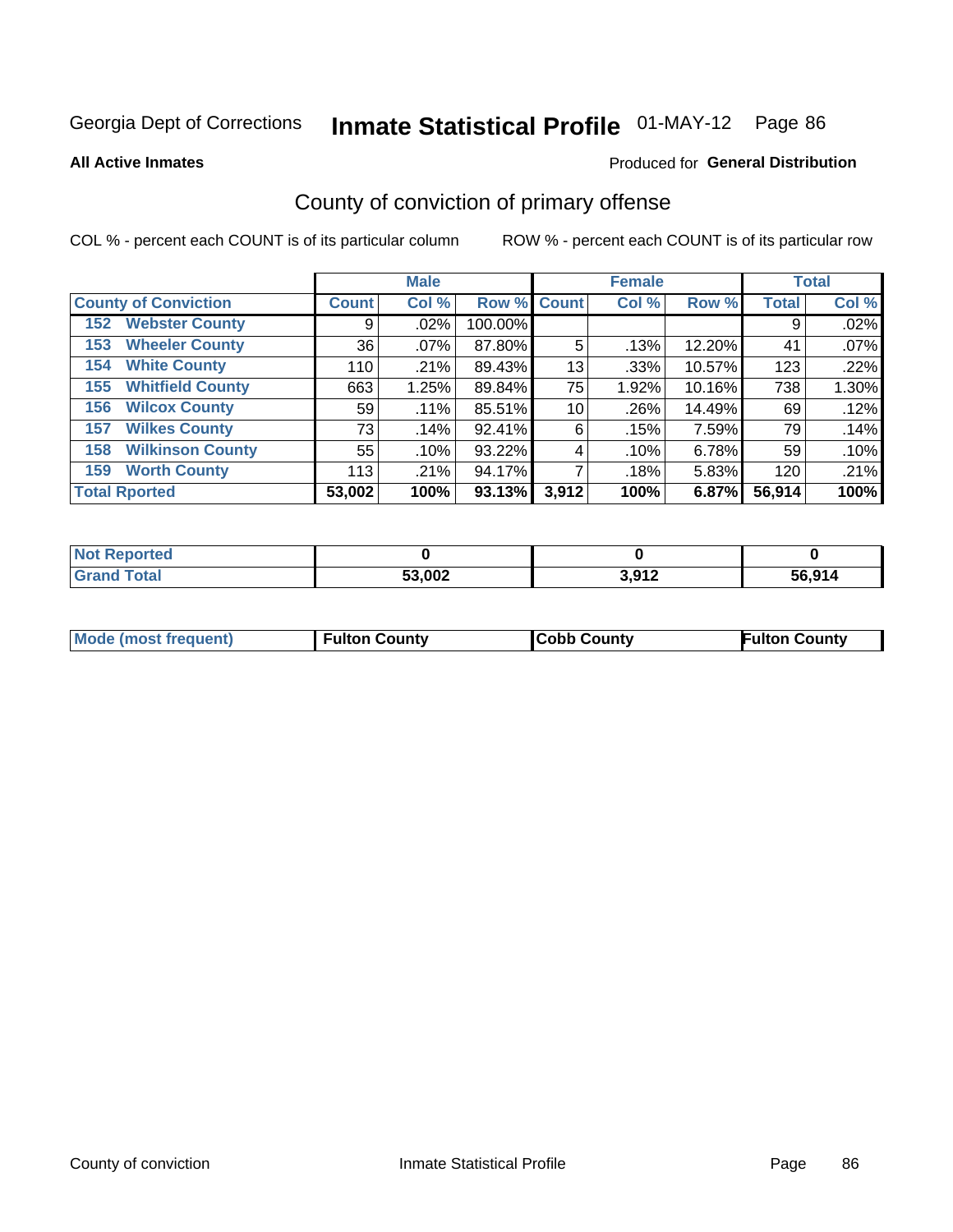#### **All Active Inmates**

#### Produced for **General Distribution**

## Circuit of conviction of primary offense

|                         |                                 |              | <b>Male</b> |        |              | <b>Female</b> |        |              | <b>Total</b> |
|-------------------------|---------------------------------|--------------|-------------|--------|--------------|---------------|--------|--------------|--------------|
|                         | <b>Circuit of Conviction</b>    | <b>Count</b> | Col %       | Row %  | <b>Count</b> | Col %         | Row %  | <b>Total</b> | Col %        |
| $\overline{1}$          | <b>Alapaha Circuit</b>          | 392          | .74%        | 95.15% | 20           | .51%          | 4.85%  | 412          | .73%         |
| $\overline{2}$          | <b>Alcovy Circuit</b>           | 1,210        | 2.30%       | 91.32% | 115          | 2.95%         | 8.68%  | 1,325        | 2.34%        |
| 3                       | <b>Atlanta Circuit</b>          | 5,193        | 9.86%       | 95.94% | 220          | 5.65%         | 4.06%  | 5,413        | 9.57%        |
| 4                       | <b>Atlantic Circuit</b>         | 880          | 1.67%       | 95.44% | 42           | 1.08%         | 4.56%  | 922          | 1.63%        |
| 5                       | <b>Augusta Circuit</b>          | 2,477        | 4.70%       | 94.58% | 142          | 3.64%         | 5.42%  | 2,619        | 4.63%        |
| 6                       | <b>Blue Ridge Circuit</b>       | 575          | 1.09%       | 92.00% | 50           | 1.28%         | 8.00%  | 625          | 1.10%        |
| $\overline{\mathbf{7}}$ | <b>Brunswick Circuit</b>        | 879          | 1.67%       | 93.81% | 58           | 1.49%         | 6.19%  | 937          | 1.66%        |
| 8                       | <b>Chattahoochee Circuit</b>    | 1,887        | 3.58%       | 95.35% | 92           | 2.36%         | 4.65%  | 1,979        | 3.50%        |
| $\overline{9}$          | <b>Cherokee Circuit</b>         | 1,006        | 1.91%       | 88.95% | 125          | 3.21%         | 11.05% | 1,131        | 2.00%        |
| 10                      | <b>Clayton Circuit</b>          | 1,530        | 2.90%       | 92.90% | 117          | 3.00%         | 7.10%  | 1,647        | 2.91%        |
| 11                      | <b>Cobb Circuit</b>             | 2,728        | 5.18%       | 90.90% | 273          | 7.01%         | 9.10%  | 3,001        | 5.30%        |
| 12                      | <b>Conasauga Circuit</b>        | 860          | 1.63%       | 90.81% | 87           | 2.23%         | 9.19%  | 947          | 1.67%        |
| 13                      | <b>Cordele Circuit</b>          | 643          | 1.22%       | 92.25% | 54           | 1.39%         | 7.75%  | 697          | 1.23%        |
| $\overline{14}$         | <b>Coweta Circuit</b>           | 2,112        | 4.01%       | 91.59% | 194          | 4.98%         | 8.41%  | 2,306        | 4.08%        |
| 15                      | <b>Dougherty Circuit</b>        | 1,034        | 1.96%       | 94.95% | 55           | 1.41%         | 5.05%  | 1,089        | 1.92%        |
| 16                      | <b>Dublin Circuit</b>           | 543          | 1.03%       | 94.60% | 31           | .80%          | 5.40%  | 574          | 1.01%        |
| 17                      | <b>Eastern Circuit</b>          | 2,512        | 4.77%       | 95.55% | 117          | 3.00%         | 4.45%  | 2,629        | 4.65%        |
| 18                      | <b>Flint Circuit</b>            | 616          | 1.17%       | 89.80% | 70           | 1.80%         | 10.20% | 686          | 1.21%        |
| 19                      | <b>Griffin Circuit</b>          | 1,237        | 2.35%       | 91.83% | 110          | 2.82%         | 8.17%  | 1,347        | 2.38%        |
| 20                      | <b>Gwinnett Circuit</b>         | 2,460        | 4.67%       | 92.55% | 198          | 5.08%         | 7.45%  | 2,658        | 4.70%        |
| $\overline{21}$         | <b>Houston Circuit</b>          | 698          | 1.32%       | 93.82% | 46           | 1.18%         | 6.18%  | 744          | 1.31%        |
| $\overline{22}$         | <b>Lookout Mountain Circuit</b> | 1,182        | 2.24%       | 90.30% | 127          | 3.26%         | 9.70%  | 1,309        | 2.31%        |
| 23                      | <b>Macon Circuit</b>            | 1,237        | 2.35%       | 95.08% | 64           | 1.64%         | 4.92%  | 1,301        | 2.30%        |
| 24                      | <b>Middle Circuit</b>           | 975          | 1.85%       | 91.29% | 93           | 2.39%         | 8.71%  | 1,068        | 1.89%        |
| 25                      | <b>Mountain Circuit</b>         | 328          | .62%        | 92.39% | 27           | .69%          | 7.61%  | 355          | .63%         |
| 26                      | <b>Northeastern Circuit</b>     | 857          | 1.63%       | 92.45% | 70           | 1.80%         | 7.55%  | 927          | 1.64%        |
| $\overline{27}$         | <b>Northern Circuit</b>         | 579          | 1.10%       | 92.94% | 44           | 1.13%         | 7.06%  | 623          | 1.10%        |
| 28                      | <b>Ocmulgee Circuit</b>         | 1,180        | 2.24%       | 92.33% | 98           | 2.51%         | 7.67%  | 1,278        | 2.26%        |
| 29                      | <b>Oconee Circuit</b>           | 497          | .94%        | 92.38% | 41           | 1.05%         | 7.62%  | 538          | .95%         |
| 30                      | <b>Ogeechee Circuit</b>         | 875          | 1.66%       | 92.59% | 70           | 1.80%         | 7.41%  | 945          | 1.67%        |
| $\overline{31}$         | <b>Pataula Circuit</b>          | 424          | .80%        | 95.71% | 19           | .49%          | 4.29%  | 443          | .78%         |
| 32                      | <b>Piedmont Circuit</b>         | 566          | 1.07%       | 92.48% | 46           | 1.18%         | 7.52%  | 612          | 1.08%        |
| 33                      | <b>Rome Circuit</b>             | 814          | 1.55%       | 89.85% | 92           | 2.36%         | 10.15% | 906          | 1.60%        |
| 34                      | <b>South Georgia Circuit</b>    | 817          | 1.55%       | 91.90% | 72           | 1.85%         | 8.10%  | 889          | 1.57%        |
| 35                      | <b>Southern Circuit</b>         | 1,149        | 2.18%       | 94.41% | 68           | 1.74%         | 5.59%  | 1,217        | 2.15%        |
| 36                      | <b>Southwestern Circuit</b>     | 449          | .85%        | 95.74% | 20           | .51%          | 4.26%  | 469          | .83%         |
| 37                      | <b>Stone Mountain Circuit</b>   | 3,168        | 6.01%       | 94.99% | 167          | 4.29%         | 5.01%  | 3,335        | 5.89%        |
| 38                      | <b>Tallapoosa Circuit</b>       | 289          | .55%        | 92.63% | 23           | .59%          | 7.37%  | 312          | .55%         |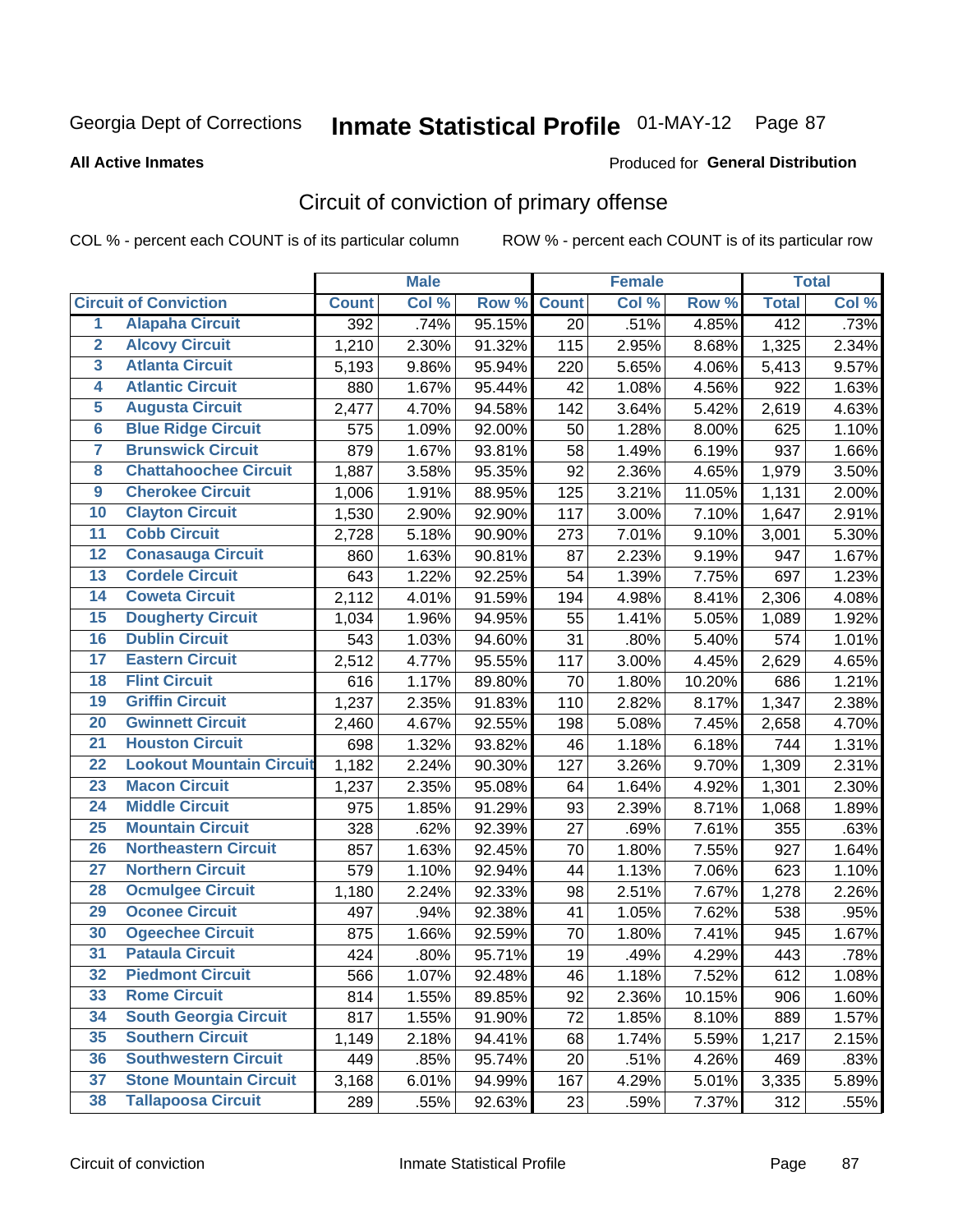**All Active Inmates**

#### Produced for **General Distribution**

## Circuit of conviction of primary offense

|    |                              |              | <b>Male</b> |        |              | <b>Female</b> |          |              | <b>Total</b> |
|----|------------------------------|--------------|-------------|--------|--------------|---------------|----------|--------------|--------------|
|    | <b>Circuit of Conviction</b> | <b>Count</b> | Col %       | Row %  | <b>Count</b> | Col %         | Row %    | <b>Total</b> | Col %        |
| 39 | <b>Tifton Circuit</b>        | 571          | 1.08%       | 95.48% | 27           | .69%          | 4.52%    | 598          | 1.06%        |
| 40 | <b>Toombs Circuit</b>        | 372          | .71%        | 92.77% | 29           | .74%          | 7.23%    | 401          | .71%         |
| 41 | <b>Waycross Circuit</b>      | 819          | 1.55%       | 93.39% | 58           | 1.49%         | 6.61%    | 877          | 1.55%        |
| 42 | <b>Western Circuit</b>       | 529          | 1.00%       | 94.13% | 33           | .85%          | 5.87%    | 562          | .99%         |
| 43 | <b>Rockdale Circuit</b>      | 480          | $.91\%$     | 92.49% | 39           | 1.00%         | 7.51%    | 519          | .92%         |
| 44 | <b>Douglas Circuit</b>       | 1,271        | 2.41%       | 88.76% | 161          | 4.13%         | 11.24%   | 1,432        | 2.53%        |
| 45 | <b>Appalachian Circuit</b>   | 360          | .68%        | 91.14% | 35           | .90%          | $8.86\%$ | 395          | .70%         |
| 46 | <b>Enotah Circuit</b>        | 355          | .67%        | 88.09% | 48           | 1.23%         | 11.91%   | 403          | .71%         |
| 47 | <b>Bell-Forsyth Circuit</b>  | 324          | .61%        | 85.49% | 55           | 1.41%         | 14.51%   | 379          | .67%         |
| 48 | <b>Towaliga Circuit</b>      | 438          | .83%        | 93.59% | 30           | .77%          | 6.41%    | 468          | .83%         |
| 49 | <b>Paulding Circuit</b>      | 306          | .58%        | 92.45% | 25           | .64%          | 7.55%    | 331          | .59%         |
|    | <b>Total Rported</b>         | 52,683       | 100%        | 93.11% | 3,897        | 100%          | 6.89%    | 56,580       | 100%         |

| Teo | 21 N   | .,    | nn.    |
|-----|--------|-------|--------|
| N   | UIJ    |       | ააყ    |
|     | 53,002 | 2.012 | 56.914 |

| M | . | -----<br>oг | ----<br>пLс |
|---|---|-------------|-------------|
|   |   | <b>OUNN</b> |             |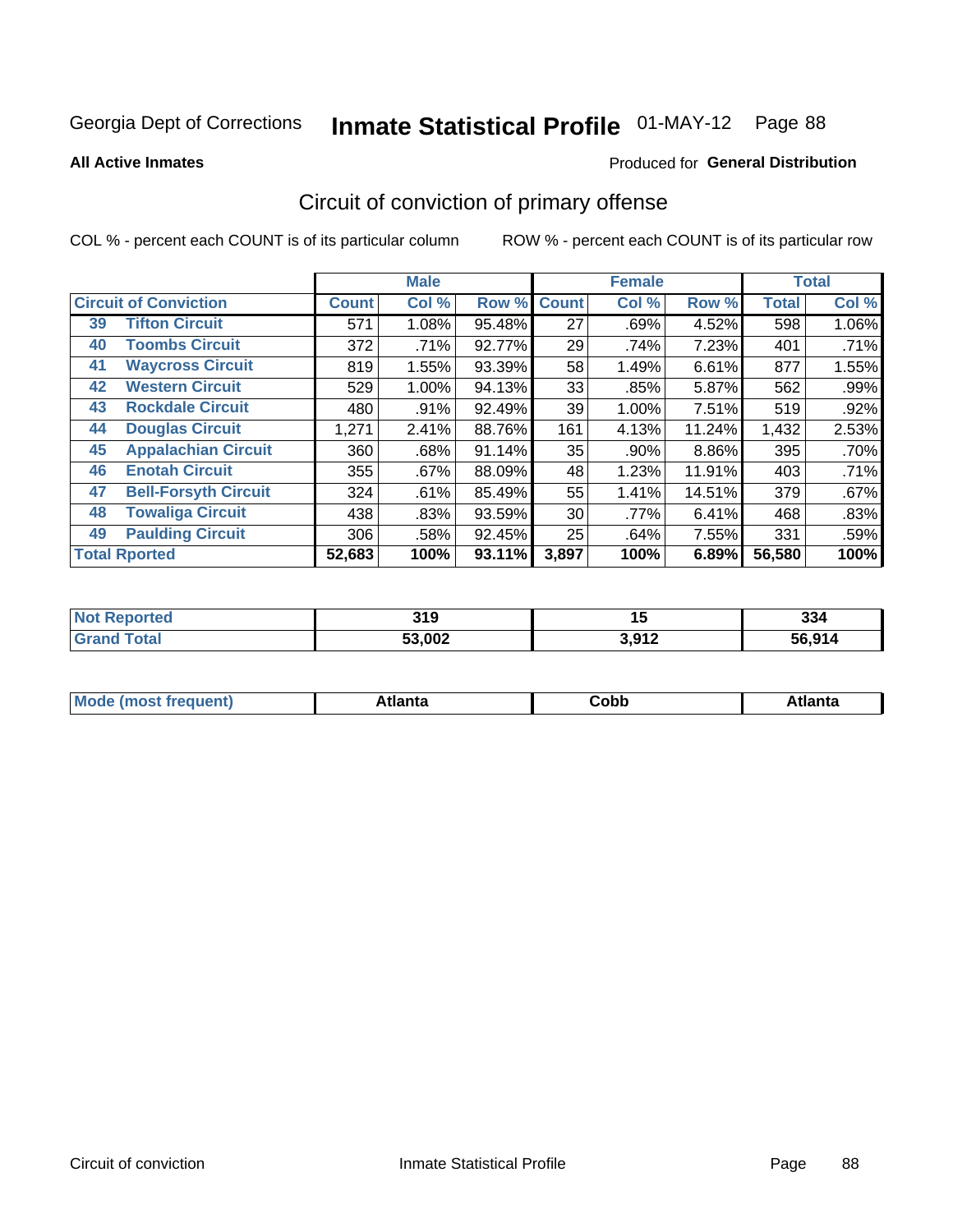#### **All Active Inmates**

#### Produced for **General Distribution**

### Years served (jail + prison) in this incarceration

|                        |              | <b>Male</b> |         |                | <b>Female</b> |       |              | <b>Total</b> |
|------------------------|--------------|-------------|---------|----------------|---------------|-------|--------------|--------------|
| <b>Years Served</b>    | <b>Count</b> | Col %       | Row %   | <b>Count</b>   | Col %         | Row % | <b>Total</b> | Col %        |
| Less than one year     | 10,523       | 19.87%      | 90.79%  | 1,068          | 27.33%        | 9.21% | 11,591       | 20.38%       |
| 1 to 1.99 years        | 8,849        | 16.71%      | 91.45%  | 827            | 21.16%        | 8.55% | 9,676        | 17.02%       |
| 2 to 2.99 years        | 6,593        | 12.45%      | 91.86%  | 584            | 14.94%        | 8.14% | 7,177        | 12.62%       |
| 3 to 3.99 years        | 4,694        | 8.86%       | 93.28%  | 338            | 8.65%         | 6.72% | 5,032        | 8.85%        |
| 4 to 4.99 years        | 3,932        | 7.43%       | 93.75%  | 262            | 6.70%         | 6.25% | 4,194        | 7.38%        |
| 5 to 5.99 years        | 2,787        | 5.26%       | 93.96%  | 179            | 4.58%         | 6.04% | 2,966        | 5.22%        |
| 6 to 6.99 years        | 2,026        | 3.83%       | 93.93%  | 131            | 3.35%         | 6.07% | 2,157        | 3.79%        |
| 7 to 7.99 years        | 1,551        | 2.93%       | 95.21%  | 78             | 2.00%         | 4.79% | 1,629        | 2.86%        |
| <b>8 to 8.99 years</b> | 1,427        | 2.69%       | 94.25%  | 87             | 2.23%         | 5.75% | 1,514        | 2.66%        |
| 9 to 9.99 years        | 1,399        | 2.64%       | 95.30%  | 69             | 1.77%         | 4.70% | 1,468        | 2.58%        |
| 10 to 10.99 years      | 954          | 1.80%       | 95.98%  | 40             | 1.02%         | 4.02% | 994          | 1.75%        |
| 11 to 11.99 years      | 899          | 1.70%       | 96.98%  | 28             | 0.72%         | 3.02% | 927          | 1.63%        |
| 12 to 12.99 years      | 777          | 1.47%       | 95.10%  | 40             | 1.02%         | 4.90% | 817          | 1.44%        |
| 13 to 13.99 years      | 734          | 1.39%       | 95.57%  | 34             | 0.87%         | 4.43% | 768          | 1.35%        |
| 14 to 14.99 years      | 787          | 1.49%       | 97.40%  | 21             | 0.54%         | 2.60% | 808          | 1.42%        |
| 15 to 15.99 years      | 631          | 1.19%       | 97.08%  | 19             | 0.49%         | 2.92% | 650          | 1.14%        |
| 16 to 16.99 years      | 567          | 1.07%       | 97.26%  | 16             | 0.41%         | 2.74% | 583          | 1.03%        |
| 17 to 17.99 years      | 504          | 0.95%       | 96.55%  | 18             | 0.46%         | 3.45% | 522          | 0.92%        |
| 18 to 18.99 years      | 465          | 0.88%       | 96.67%  | 16             | 0.41%         | 3.33% | 481          | 0.85%        |
| 19 to 19.99 years      | 359          | 0.68%       | 97.29%  | 10             | $0.26\%$      | 2.71% | 369          | 0.65%        |
| 20 to 20.99 years      | 314          | 0.59%       | 96.91%  | 10             | 0.26%         | 3.09% | 324          | 0.57%        |
| 21 to 21.99 years      | 250          | 0.47%       | 97.28%  | 7              | 0.18%         | 2.72% | 257          | 0.45%        |
| 22 to 22.99 years      | 205          | 0.39%       | 97.62%  | 5              | 0.13%         | 2.38% | 210          | 0.37%        |
| 23 to 23.99 years      | 187          | 0.35%       | 99.47%  | $\mathbf{1}$   | 0.03%         | 0.53% | 188          | 0.33%        |
| 24 to 24.99 years      | 175          | 0.33%       | 97.22%  | $\overline{5}$ | 0.13%         | 2.78% | 180          | 0.32%        |
| 25 to 25.99 years      | 126          | 0.24%       | 100.00% |                |               |       | 126          | 0.22%        |
| 26 to 26.99 years      | 117          | 0.22%       | 97.50%  | 3              | 0.08%         | 2.50% | 120          | 0.21%        |
| 27 to 27.99 years      | 93           | 0.18%       | 98.94%  | $\mathbf 1$    | 0.03%         | 1.06% | 94           | 0.17%        |
| 28 to 28.99 years      | 79           | 0.15%       | 98.75%  | $\mathbf 1$    | 0.03%         | 1.25% | 80           | 0.14%        |
| 29 to 29.99 years      | 47           | 0.09%       | 97.92%  | 1              | 0.03%         | 2.08% | 48           | 0.08%        |
| Thirty + years         | 903          | 1.71%       | 99.01%  | 9              | 0.23%         | 0.99% | 912          | 1.60%        |
| <b>Total Reported</b>  | 52,954       | 100%        | 93.13%  | 3,908          | 100%          | 6.87% | 56,862       | 100%         |

| <b>Not Reported</b> | 48     |       | 52     |
|---------------------|--------|-------|--------|
| <b>Grand Total</b>  | 53,002 | 3,912 | 56,914 |
|                     |        |       |        |

| <b>Mean</b><br>(average) | 5.99               | 3.56               | 5.83          |
|--------------------------|--------------------|--------------------|---------------|
| Median (middle)          | 3.09               | 2.07               | 2.99          |
| Mode (most frequent)     | Less than one year | Less than one year | Less than one |
|                          |                    |                    | vear          |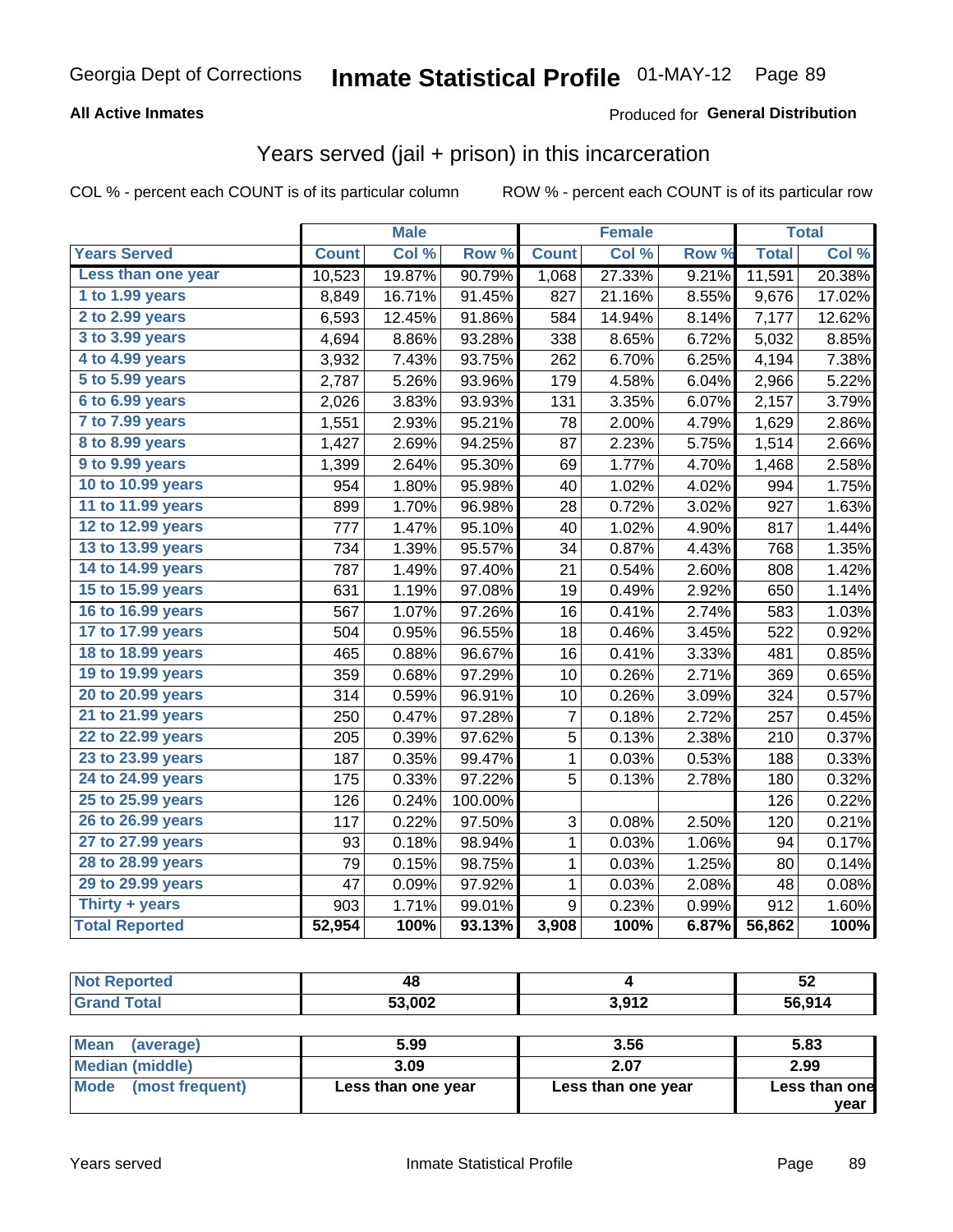#### **All Active Inmates**

Produced for **General Distribution**

### Results of most recent HIV tests

|                         |              | <b>Male</b> |           |              | <b>Female</b> |          |        | Total  |
|-------------------------|--------------|-------------|-----------|--------------|---------------|----------|--------|--------|
| <b>HIV Test Results</b> | <b>Count</b> | Col%        | Row %I    | <b>Count</b> | Col %         | Row %    | Total  | Col %  |
| <b>Positive</b>         | 785          | 1.60%       | $91.81\%$ | 70           | 1.95%         | $8.19\%$ | 855    | 1.62%  |
| <b>Negative</b>         | 48,278       | 98.39%      | $93.21\%$ | 3,517        | $98.05\%$     | $6.79\%$ | 51,795 | 98.37% |
| <b>Indeterminate</b>    |              | 0.01%       | 100.00%   |              |               |          |        | 0.01%  |
| <b>Total Reported</b>   | 49,067       | 100%        | 93.19%    | 3,587        | 100%          | 6.81%    | 52,654 | 100%   |

| <b>Not Reported</b> | 3,935  | 325   | 4,260  |
|---------------------|--------|-------|--------|
| Total<br>Grane      | 53,002 | 3,912 | 56,914 |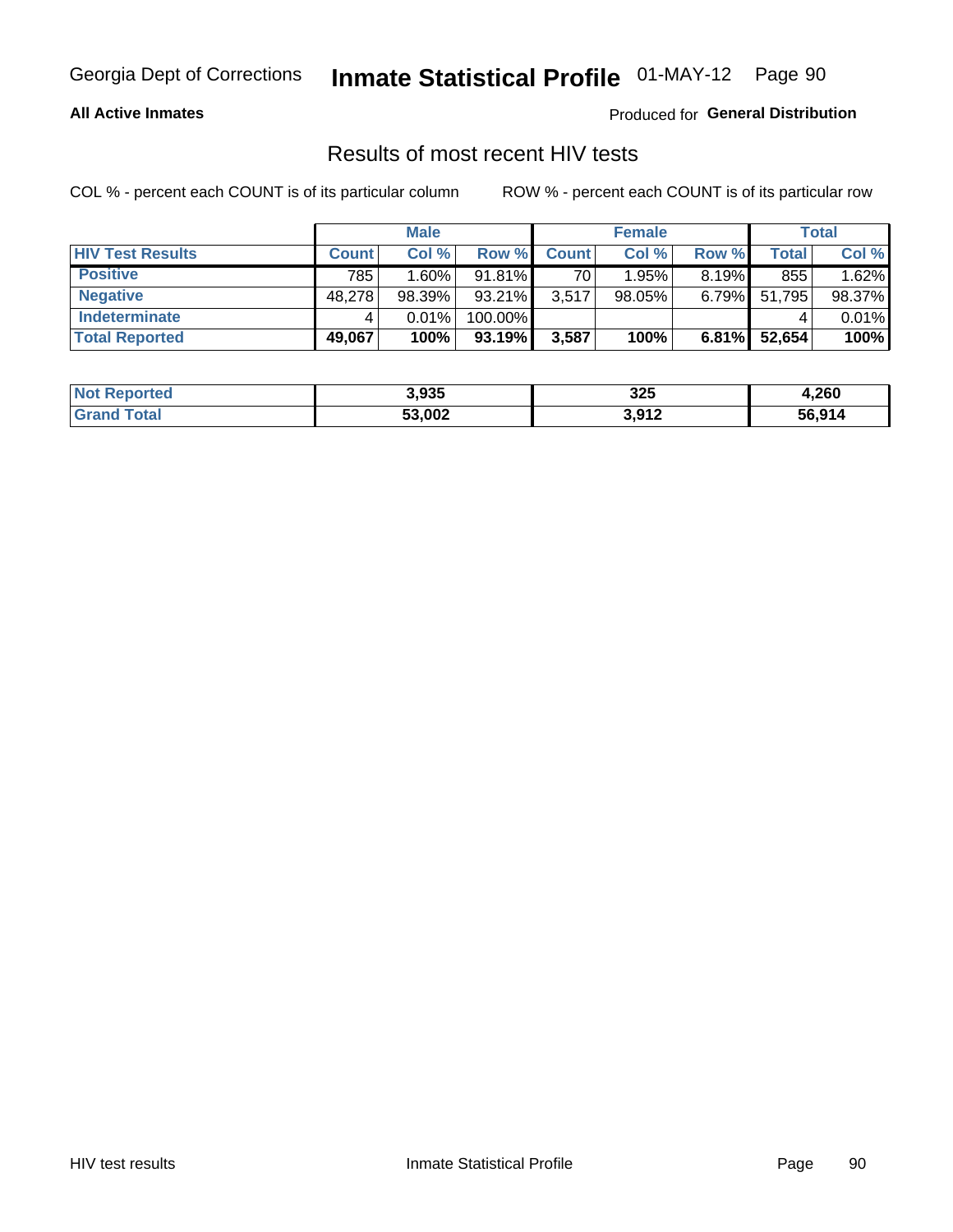#### **All Active Inmates**

#### Produced for **General Distribution**

### Results of most recent tuberculosis test

|                                  | <b>Male</b>  |        |           | <b>Female</b> |           |          | Total        |        |
|----------------------------------|--------------|--------|-----------|---------------|-----------|----------|--------------|--------|
| <b>Tuberculosis Test Results</b> | <b>Count</b> | Col%   | Row %     | <b>Count</b>  | Col %     | Row %    | <b>Total</b> | Col %  |
| <b>Positive on current test</b>  | 9.197        | 18.68% | $97.66\%$ | 220           | 6.05%     | $2.34\%$ | 9.417        | 17.81% |
| <b>Positive on previous test</b> | 65           | 0.13%  | 100.00%   |               |           |          | 65           | 0.12%  |
| <b>Negative</b>                  | 39,963       | 81.18% | 92.13%    | 3.416         | $93.95\%$ | $7.87\%$ | 43,379       | 82.06% |
| <b>Total Reported</b>            | 49,225       | 100%   | $93.12\%$ | 3,636         | 100%      | 6.88%    | 52,861       | 100%   |

| <b>Not Reported</b> | , ,,,, | <b>070</b><br>21 D | 4,053  |
|---------------------|--------|--------------------|--------|
| Total<br>Gran       | 53,002 | 3,912              | 56,914 |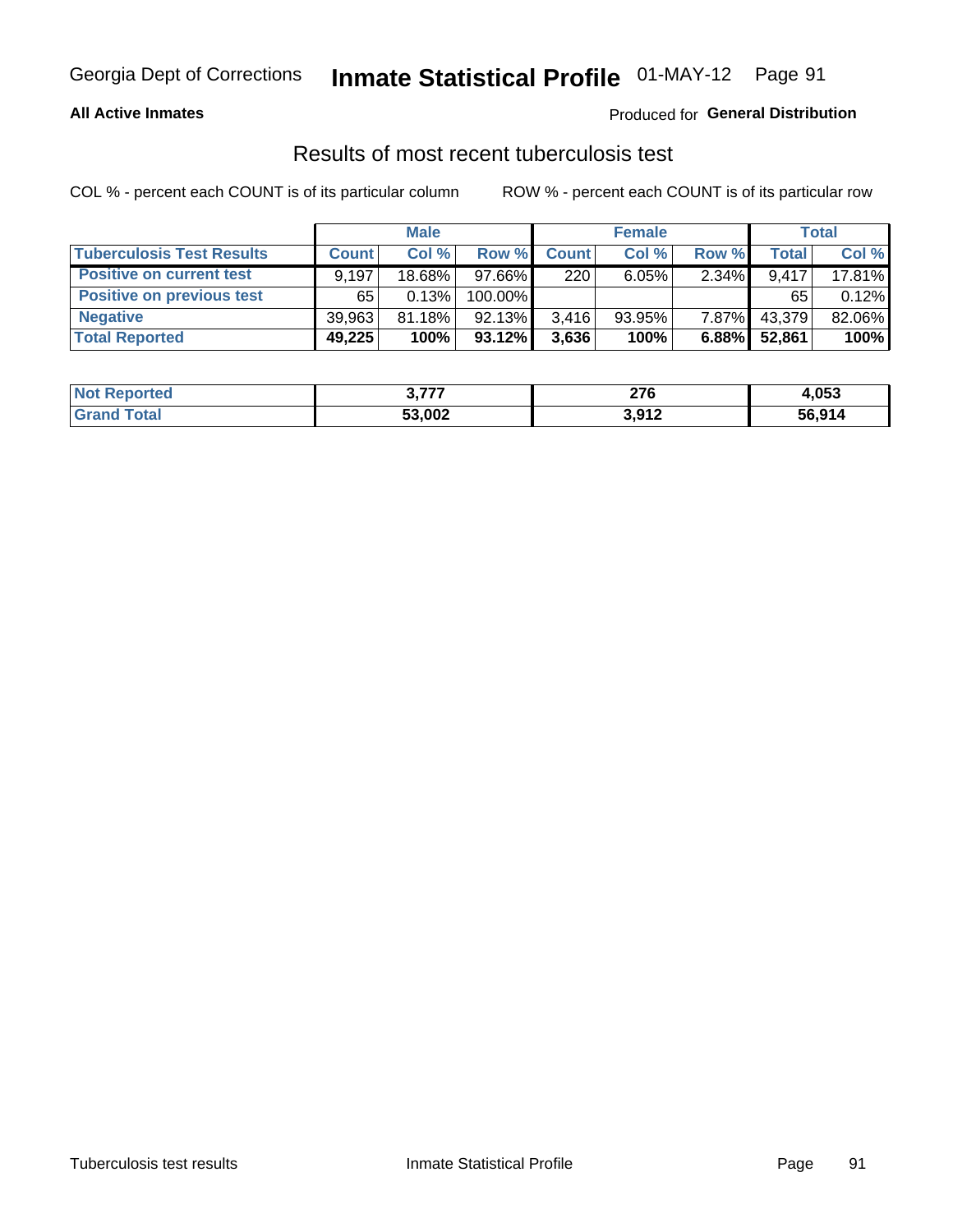#### **All Active Inmates**

Produced for **General Distribution**

#### Results of most recent syphilis test

|                                 | <b>Male</b>  |           |           | <b>Female</b> |           |       | Total           |        |
|---------------------------------|--------------|-----------|-----------|---------------|-----------|-------|-----------------|--------|
| <b>Syphilis Test Results</b>    | <b>Count</b> | Col%      | Row %     | <b>Count</b>  | Col %     | Row % | Total I         | Col %  |
| <b>Positive on current test</b> | 449          | $1.40\%$  | $92.20\%$ | 38            | $2.08\%$  | 7.80% | 487             | 1.43%  |
| <b>Negative</b>                 | 31.698       | $98.60\%$ | 94.66%    | .787          | $97.92\%$ |       | $5.34\%$ 33,485 | 98.57% |
| <b>Total Reported</b>           | 32,147       | 100%      | 94.63%    | 1,825         | 100%      |       | 5.37% 33,972    | 100%   |

| <b>Not Reported</b> | 20,855 | 2,087 | 22,942 |
|---------------------|--------|-------|--------|
| <b>Grand Total</b>  | 53,002 | 3,912 | 56,914 |